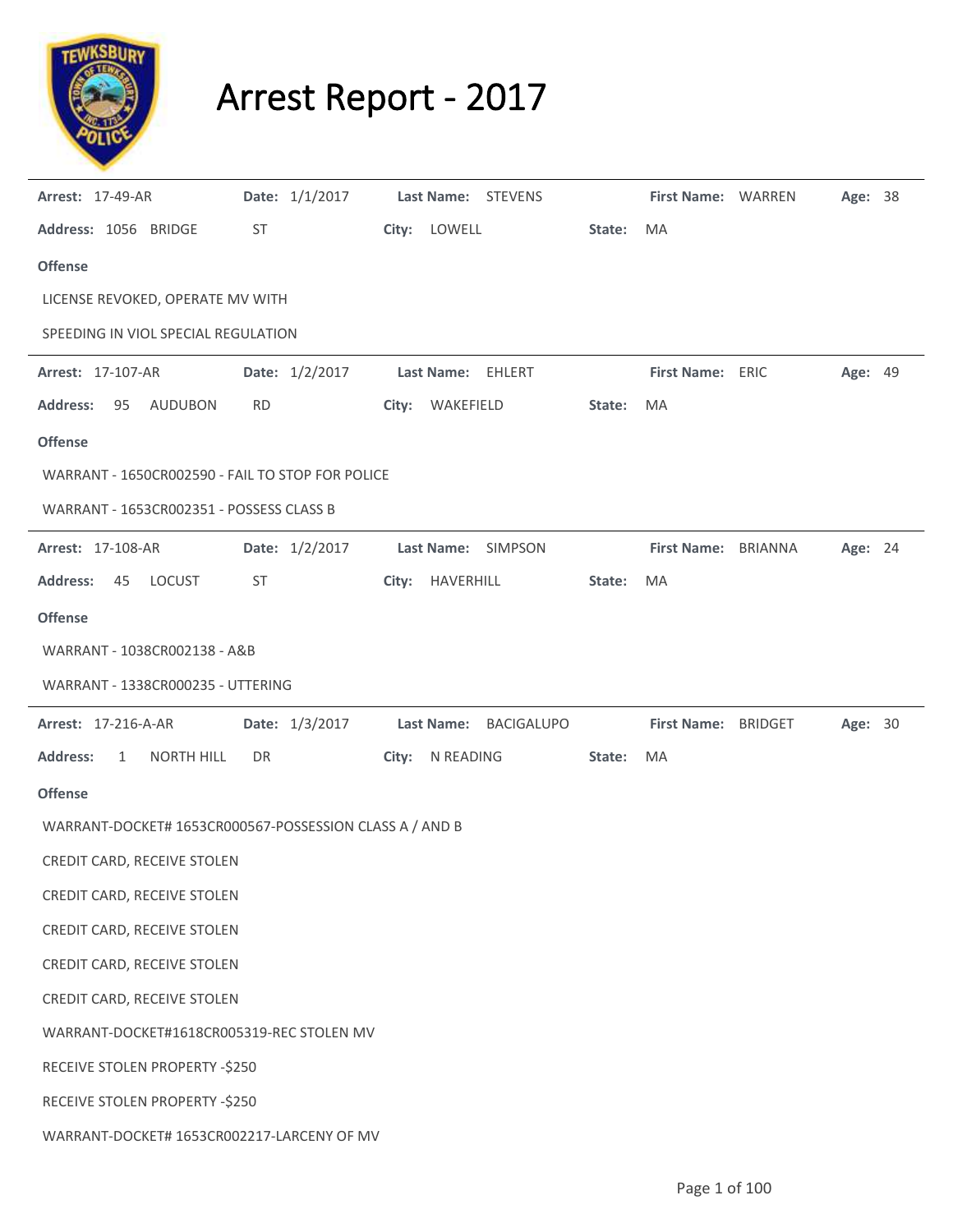|  | WARRANT-DOCKET# 1618CR000167-CONSIRACY TO VIOL DRUG LAW |  |
|--|---------------------------------------------------------|--|
|--|---------------------------------------------------------|--|

| CREDIT CARD, RECEIVE STOLEN                                 |                |                               |        |                     |         |  |
|-------------------------------------------------------------|----------------|-------------------------------|--------|---------------------|---------|--|
| Arrest: 17-216-B-AR                                         | Date: 1/3/2017 | Last Name: FITZPATRICK        |        | First Name: PAUL    | Age: 40 |  |
| <b>Address:</b><br>6<br>SANDY                               | LN             | SALISBURY<br>City:            | State: | MA                  |         |  |
| <b>Offense</b>                                              |                |                               |        |                     |         |  |
| WARRANT-DOCKET#1618CR006854-POSSESSION CLASS A              |                |                               |        |                     |         |  |
| CREDIT CARD, RECEIVE STOLEN                                 |                |                               |        |                     |         |  |
| CREDIT CARD, RECEIVE STOLEN                                 |                |                               |        |                     |         |  |
| Misleading Police Officer                                   |                |                               |        |                     |         |  |
| <b>Arrest: 17-392-AR</b>                                    | Date: 1/4/2017 | Last Name: CORMIER            |        | First Name: WHITNEY | Age: 20 |  |
| Address: 732 LAWRENCE ST F                                  |                | LOWELL<br>City:               | State: | MA                  |         |  |
| <b>Offense</b>                                              |                |                               |        |                     |         |  |
| WARRANT 1511CR006585 UTTERING CONTERFEIT NOTE               |                |                               |        |                     |         |  |
| <b>Arrest: 17-535-A-AR</b>                                  | Date: 1/6/2017 | Last Name: RIOS               |        | First Name: JOSE    | Age: 44 |  |
| <b>ROCK</b><br><b>Address:</b><br>94                        | <b>ST</b>      | LOWELL<br>City:               | State: | MA                  |         |  |
| <b>Offense</b>                                              |                |                               |        |                     |         |  |
| DRUG, POSSESS CLASS B                                       |                |                               |        |                     |         |  |
| MOTOR VEH, RECEIVE STOLEN                                   |                |                               |        |                     |         |  |
| <b>Arrest: 17-535-B-AR</b>                                  | Date: 1/6/2017 | <b>Last Name:</b><br>CAMINERO |        | First Name: GABRIEL | Age: 20 |  |
| <b>Address:</b><br>LILLY<br>76                              | AVE            | LOWELL<br>City:               | State: | MA                  |         |  |
| <b>Offense</b>                                              |                |                               |        |                     |         |  |
| MOTOR VEH, RECEIVE STOLEN                                   |                |                               |        |                     |         |  |
| <b>Arrest: 17-573-AR</b>                                    | Date: 1/6/2017 | Last Name: AIKENS             |        | First Name: ROY     | Age: 53 |  |
| <b>Address:</b><br>HOMELESS                                 |                | City: TEWKSBURY               | State: | MA                  |         |  |
| <b>Offense</b>                                              |                |                               |        |                     |         |  |
| WARRANT#1711CR000118 6/178H/E SEX OFFENDER FAIL TO REGISTER |                |                               |        |                     |         |  |
| Arrest: 17-590-AR                                           | Date: 1/6/2017 | Last Name: DEPIERRO           |        | First Name: VINCENT | Age: 26 |  |
| <b>Address:</b><br>31<br><b>GEIGER</b>                      | DR             | City: TEWKSBURY               | State: | MA                  |         |  |
| <b>Offense</b>                                              |                |                               |        |                     |         |  |
| 1611CR0006628 ASSAULT W/DANGEROUS WEAPON                    |                |                               |        |                     |         |  |
| 1611CR000949 A&B                                            |                |                               |        |                     |         |  |
| 1611CR002920 A&B +60/DISABLED                               |                |                               |        |                     |         |  |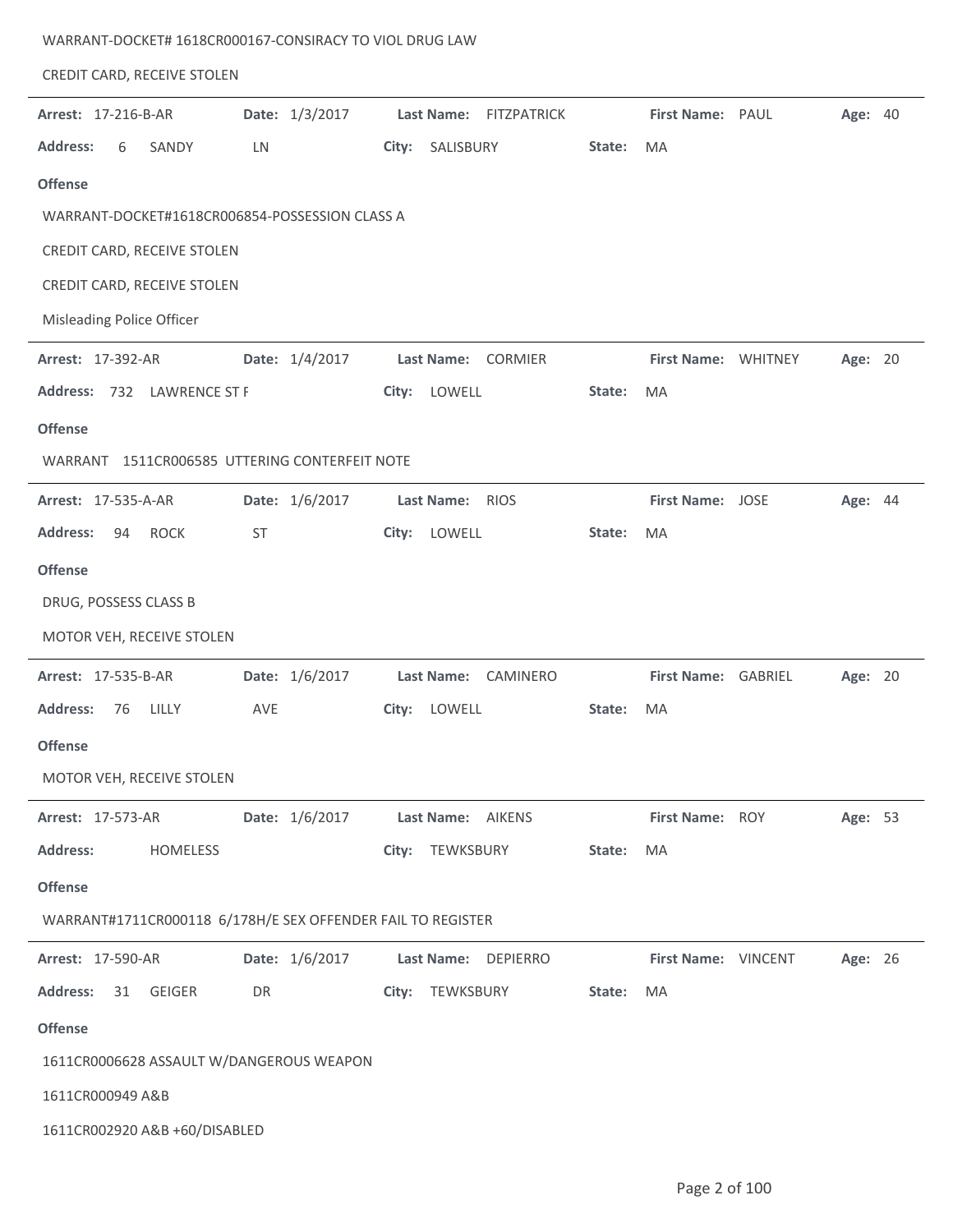| <b>Arrest: 17-709-AR</b>                   | Date: 1/7/2017  | Last Name: MCCARTHY    |           | First Name: PATRICK |                      | Age: 36        |  |
|--------------------------------------------|-----------------|------------------------|-----------|---------------------|----------------------|----------------|--|
| Address: 120 POPLAR                        | ST              | City: TEWKSBURY        | State:    | MA                  |                      |                |  |
| <b>Offense</b>                             |                 |                        |           |                     |                      |                |  |
| <b>COURTESY BOOKING NATICK PD 17-15-AR</b> |                 |                        |           |                     |                      |                |  |
| <b>Arrest: 17-747-AR</b>                   | Date: 1/8/2017  | Last Name: CHAGNON     |           | First Name: JENNA   |                      | Age: 23        |  |
| Address: 141 WINDSOR                       | <b>WAY</b>      | City: CENTER BARNSTEAD | State:    | <b>NH</b>           |                      |                |  |
| <b>Offense</b>                             |                 |                        |           |                     |                      |                |  |
| DRUG, POSSESS CLASS E                      |                 |                        |           |                     |                      |                |  |
| DRUG, POSSESS CLASS B                      |                 |                        |           |                     |                      |                |  |
| <b>Arrest: 17-878-AR</b>                   | Date: 1/9/2017  | Last Name: FLORES      |           | First Name: BRENDA  |                      | <b>Age: 46</b> |  |
| Address: 179A BRANDYWINE                   |                 | City: EAST BOSTON      | State:    | MA                  |                      |                |  |
| <b>Offense</b>                             |                 |                        |           |                     |                      |                |  |
| WARRANT#1434CR001322 90/23 LICENSE SUSP.   |                 |                        |           |                     |                      |                |  |
| Arrest: 17-1051-AR                         | Date: 1/10/2017 | Last Name: JACKSON     |           |                     | First Name: SAMANTHA | Age: 20        |  |
| <b>Address:</b><br>SUMNER<br>8             | <b>RD</b>       | BILLERICA<br>City:     | State:    | MA                  |                      |                |  |
| <b>Offense</b>                             |                 |                        |           |                     |                      |                |  |
| WARRANT 1518CR001474 POSS CLASS A          |                 |                        |           |                     |                      |                |  |
| WARRANT 1511CR003431 POSS CLASS B          |                 |                        |           |                     |                      |                |  |
| WARRANT POSS CLASS A                       |                 |                        |           |                     |                      |                |  |
| <b>Arrest: 17-1063-AR</b>                  | Date: 1/10/2017 | Last Name: BAGROWSKI   |           | First Name: NICOLE  |                      | Age: 30        |  |
| <b>Address:</b><br><b>KERN</b><br>11       | DR              | City: BILLERICA        | State: MA |                     |                      |                |  |
| <b>Offense</b>                             |                 |                        |           |                     |                      |                |  |
| DRUG, POSSESS CLASS B                      |                 |                        |           |                     |                      |                |  |
| DRUG, POSSESS CLASS E                      |                 |                        |           |                     |                      |                |  |
| Arrest: 17-1130-AR                         | Date: 1/11/2017 | Last Name: CAQUETTE    |           | First Name: TYLER   |                      | Age: 21        |  |
| <b>Address:</b><br>WENTWORTH LN<br>30      |                 | DERRY<br>City:         | State:    | <b>NH</b>           |                      |                |  |
| <b>Offense</b>                             |                 |                        |           |                     |                      |                |  |
| MOTOR VEH, MALICIOUS DAMAGE TO             |                 |                        |           |                     |                      |                |  |
| A&B                                        |                 |                        |           |                     |                      |                |  |
| DRUG, POSSESS CLASS D                      |                 |                        |           |                     |                      |                |  |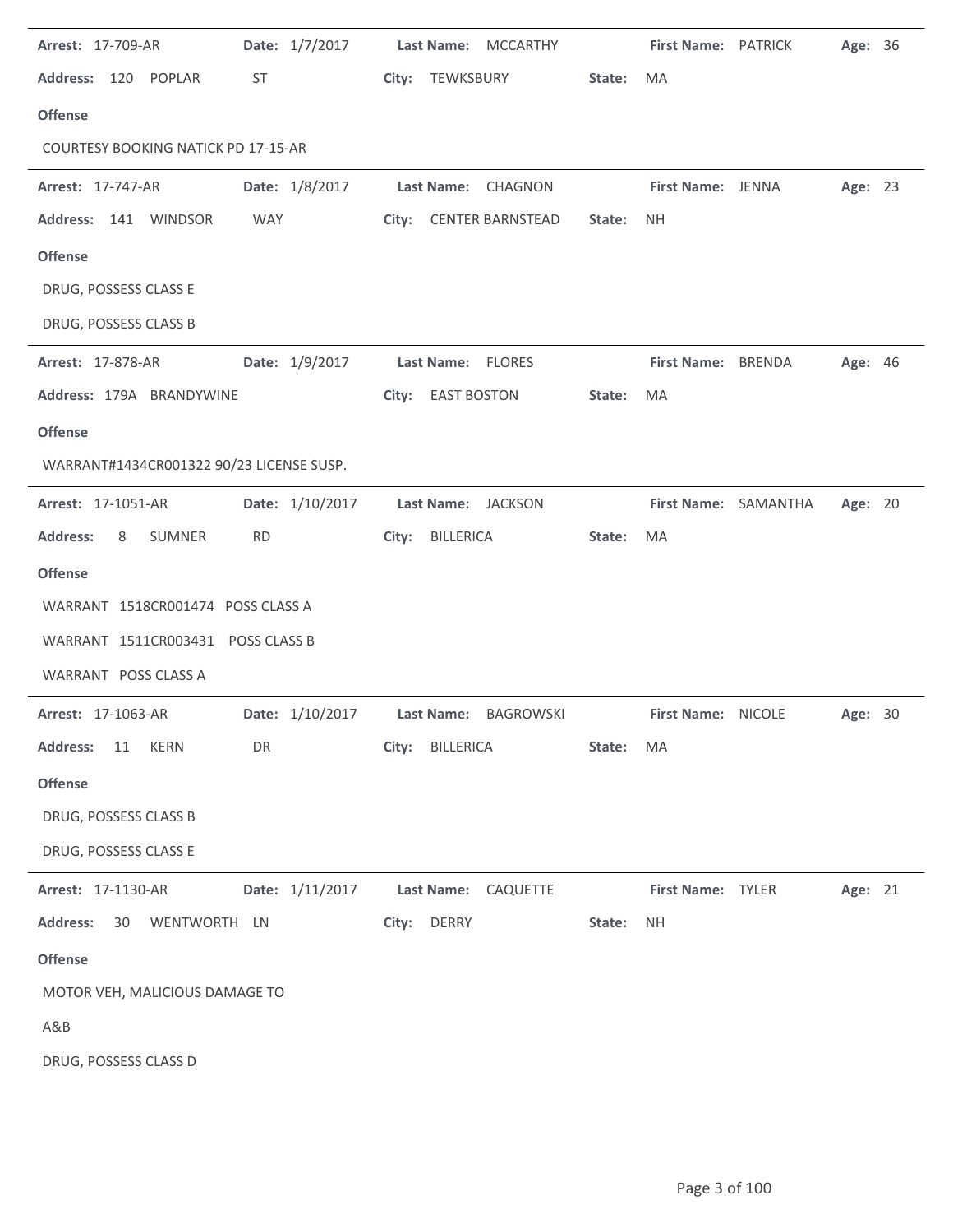| Arrest: 17-1134-AR                                              |           | Date: 1/11/2017                     |       | Last Name: OBRIEN |                       |        | <b>First Name: STEVEN</b> | Age: 20 |  |
|-----------------------------------------------------------------|-----------|-------------------------------------|-------|-------------------|-----------------------|--------|---------------------------|---------|--|
| <b>Address:</b><br>SHAWSHEEN<br>20                              | - ST      |                                     |       | City: TEWKSBURY   |                       | State: | MA                        |         |  |
| <b>Offense</b>                                                  |           |                                     |       |                   |                       |        |                           |         |  |
| <b>DISORDERLY CONDUCT</b>                                       |           |                                     |       |                   |                       |        |                           |         |  |
| Arrest: 17-1260-AR                                              |           | Date: 1/12/2017                     |       |                   | Last Name: MOUJAES    |        | First Name: NADIM         | Age: 56 |  |
| Address: 106 FRONTIER                                           | DR        |                                     |       | City: PELHAM      |                       | State: | <b>NH</b>                 |         |  |
| <b>Offense</b>                                                  |           |                                     |       |                   |                       |        |                           |         |  |
| FALSE REPORT OF A FIREARM OR PROPERTY CAPABLE OF CAUSING DAMAGE |           |                                     |       |                   |                       |        |                           |         |  |
| <b>Arrest: 17-1272-AR</b>                                       |           | Date: 1/12/2017                     |       | Last Name: MOORE  |                       |        | First Name: JEFF          | Age: 50 |  |
| Address: 121 SESAME                                             | ST        |                                     |       | City: TEWKSBURY   |                       | State: | MA                        |         |  |
| <b>Offense</b>                                                  |           |                                     |       |                   |                       |        |                           |         |  |
| 1653CR001801 JUROR FAIL TO ATTEND                               |           |                                     |       |                   |                       |        |                           |         |  |
| Arrest: 17-1324-AR                                              |           | Date: 1/13/2017 Last Name: FRAIELLI |       |                   |                       |        | First Name: MICHAEL       | Age: 35 |  |
| EDGEWOOD<br><b>Address:</b><br>14                               | <b>RD</b> |                                     | City: | MILFORD           |                       | State: | MA                        |         |  |
| <b>Offense</b>                                                  |           |                                     |       |                   |                       |        |                           |         |  |
| 1549CR002126 LARCENY OVER                                       |           |                                     |       |                   |                       |        |                           |         |  |
| 1668CR000880 LICENSE SUSPENDED                                  |           |                                     |       |                   |                       |        |                           |         |  |
| Arrest: 17-1497-AR                                              |           | Date: 1/14/2017                     |       |                   | Last Name: MARTIN     |        | First Name: RYAN          | Age: 22 |  |
| <b>Address:</b><br>99 WALNUT                                    | <b>RD</b> |                                     |       | City: TEWKSBURY   |                       | State: | MA                        |         |  |
| <b>Offense</b>                                                  |           |                                     |       |                   |                       |        |                           |         |  |
| 1611CR001988 OUI LIQUOR<br>WARRANT                              |           |                                     |       |                   |                       |        |                           |         |  |
| Arrest: 17-1536-AR                                              |           | Date: 1/15/2017                     |       |                   | Last Name: NTAMUHANGA |        | First Name: OZINE         | Age: 27 |  |
| Address: 494 PLEASANT                                           | ST        |                                     | City: |                   | MARLBOROUGH           | State: | MA                        |         |  |
| <b>Offense</b>                                                  |           |                                     |       |                   |                       |        |                           |         |  |
| WARRANT - 1638CR001930 90/23/D                                  |           |                                     |       |                   |                       |        |                           |         |  |
| Arrest: 17-1814-AR                                              |           | Date: 1/17/2017                     |       |                   | Last Name: JACQUES    |        | First Name: KARL          | Age: 19 |  |
| Address: 275 ANDOVER                                            | ST        |                                     | City: | LAWRENCE          |                       | State: | MA                        |         |  |
| <b>Offense</b>                                                  |           |                                     |       |                   |                       |        |                           |         |  |
| A&B ON PUBLIC EMPLOYEE                                          |           |                                     |       |                   |                       |        |                           |         |  |
| A&B WITH DANGEROUS WEAPON (SHOD FOOT) PERSON OVER 60            |           |                                     |       |                   |                       |        |                           |         |  |

J.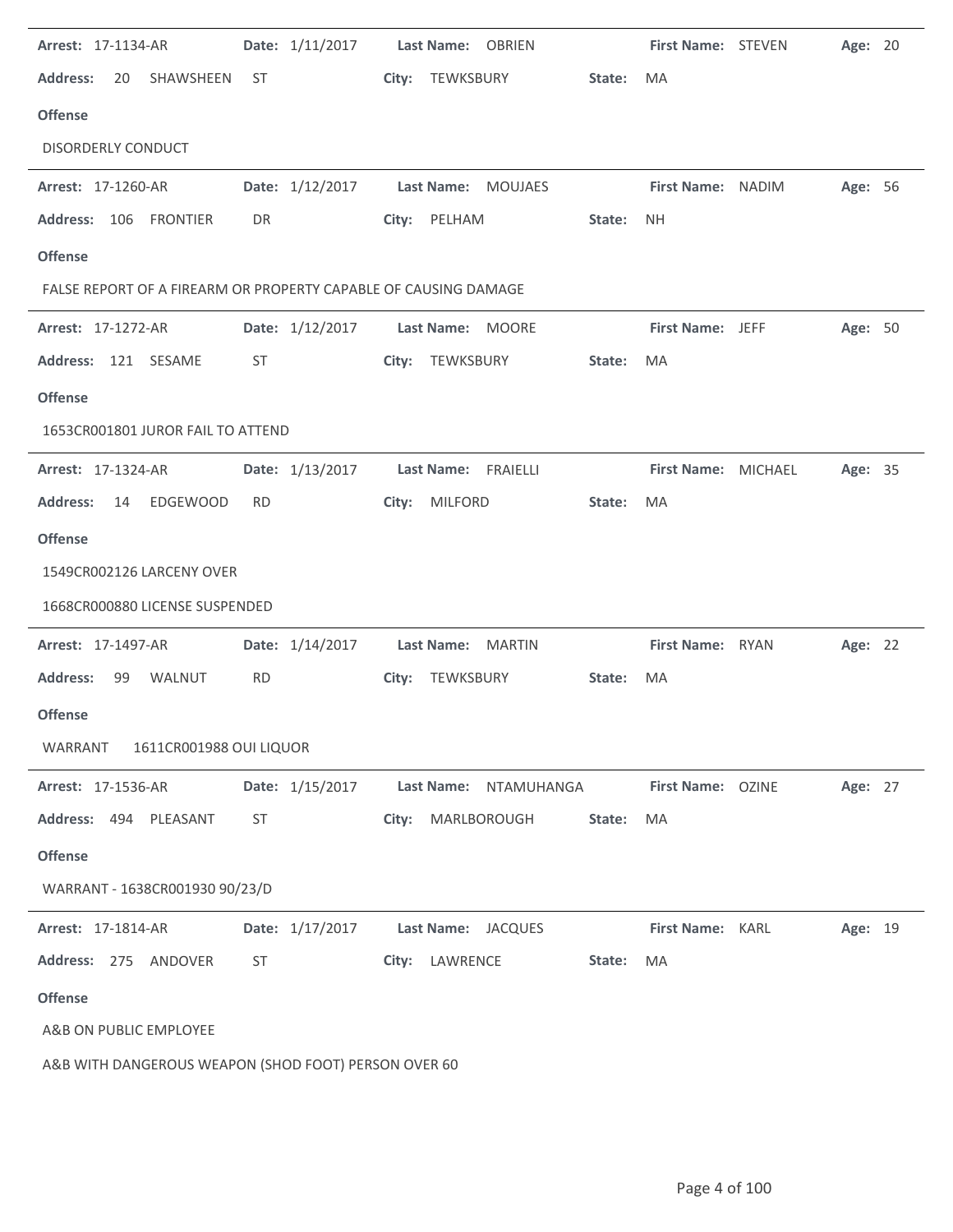| Arrest: 17-1873-AR                                     |           | Date: 1/18/2017 | Last Name: DOWNING       |                                             | <b>First Name: PATRICK</b> | Age: 24 |  |
|--------------------------------------------------------|-----------|-----------------|--------------------------|---------------------------------------------|----------------------------|---------|--|
| <b>Address:</b><br>24<br><b>JUNIPER</b>                | LN        |                 | City: TEWKSBURY          | State:                                      | MA                         |         |  |
| <b>Offense</b>                                         |           |                 |                          |                                             |                            |         |  |
| WARRANT - 1567CR001374 - LARCENY OVER \$250            |           |                 |                          |                                             |                            |         |  |
| Arrest: 17-1888-AR                                     |           | Date: 1/18/2017 | Last Name: MCCANN        |                                             | First Name: JARETT         | Age: 39 |  |
| Address: 304 OLD MAIN                                  | ST        |                 | City: TEWKSBURY          | State:                                      | MA                         |         |  |
| <b>Offense</b>                                         |           |                 |                          |                                             |                            |         |  |
| WARRANT - 1548CR000035A - PROBABTION VIOLATION WARRANT |           |                 |                          |                                             |                            |         |  |
| WARRANT - 1548CR000035 - OUI 3RD                       |           |                 |                          |                                             |                            |         |  |
| Arrest: 17-1923-AR                                     |           | Date: 1/18/2017 | Last Name: PAGAN-AVILES  |                                             | First Name: WILLIAM        | Age: 39 |  |
| Address: 133 HEMLOCK                                   | LN        |                 | City: LOWELL             | State:                                      | MA                         |         |  |
| <b>Offense</b>                                         |           |                 |                          |                                             |                            |         |  |
| WARRANT#1411CR001468 90/34J UNINSURED MV               |           |                 |                          |                                             |                            |         |  |
| WARRANT#1411CR003105 90/34J UNINSURED MV               |           |                 |                          |                                             |                            |         |  |
| <b>Arrest: 17-2074-A-AR</b>                            |           | Date: 1/19/2017 | Last Name: CONSTANTINEAU |                                             | First Name: NICHOLAS       | Age: 20 |  |
| <b>Address:</b><br>75<br>HILLMAN                       | <b>ST</b> |                 | City: TEWKSBURY          | State:                                      | MA                         |         |  |
| <b>Offense</b>                                         |           |                 |                          |                                             |                            |         |  |
| DRUG, POSSESS TO DISTRIB CLASS B                       |           |                 |                          |                                             |                            |         |  |
| WARRANT - 1611CR006217 - POSSESS CLASS B               |           |                 |                          |                                             |                            |         |  |
| <b>Arrest: 17-2074-AR</b>                              |           | Date: 1/19/2017 | Last Name: LAVALLE       |                                             | First Name: COURTNEY       | Age: 18 |  |
| <b>Address:</b><br>HILLMAN<br>75                       | ST        |                 | City: TEWKSBURY          | State: MA                                   |                            |         |  |
| <b>Offense</b>                                         |           |                 |                          |                                             |                            |         |  |
| WARRANT - 1711CR000347 - DISTRIBUTE CLASS B            |           |                 |                          |                                             |                            |         |  |
| DRUG, POSSESS TO DISTRIB CLASS B                       |           |                 |                          |                                             |                            |         |  |
|                                                        |           |                 |                          |                                             |                            |         |  |
| DRUG, POSSESS CLASS A                                  |           |                 |                          |                                             |                            |         |  |
| <b>Arrest: 17-2074-B-AR</b>                            |           |                 |                          | Date: 1/19/2017 Last Name: RUNNION-BAREFORD | First Name: DASHAN         | Age: 22 |  |
| <b>Address:</b><br>56<br><b>DUBLIN</b>                 | ST        |                 | City: LOWELL             | State:                                      | MA                         |         |  |
| <b>Offense</b>                                         |           |                 |                          |                                             |                            |         |  |
| WARRANT - 1611CR006928 - MISC MUNI ORDIANCE            |           |                 |                          |                                             |                            |         |  |
| Arrest: 17-2123-AR                                     |           | Date: 1/20/2017 | Last Name: MERCADO       |                                             | <b>First Name: JOSE</b>    | Age: 43 |  |
| Address: 246 CRAWFORD                                  | ST        |                 | City: LOWELL             | State:                                      | MA                         |         |  |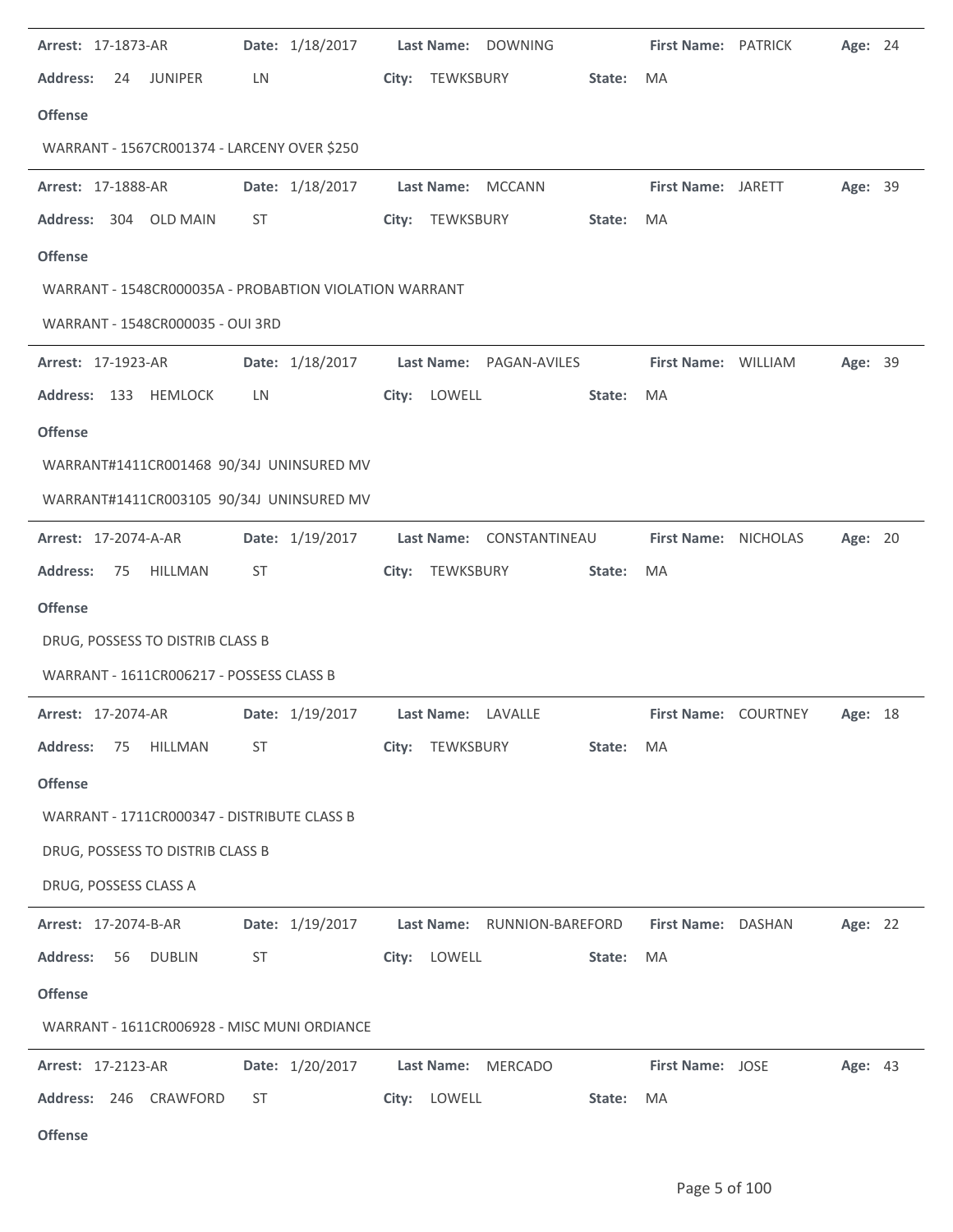| Arrest: 17-2154-AR                        | Date: 1/20/2017 | Last Name: PLUMMER  |                  | First Name: RYAN          | Age: 30 |  |
|-------------------------------------------|-----------------|---------------------|------------------|---------------------------|---------|--|
| <b>Address:</b><br><b>DECAROLIS</b><br>44 | DR              | City: TEWKSBURY     | State:           | MA                        |         |  |
| <b>Offense</b>                            |                 |                     |                  |                           |         |  |
| LICENSE SUSPENDED, OP MV WITH             |                 |                     |                  |                           |         |  |
| Arrest: 17-2357-AR                        | Date: 1/22/2017 | Last Name: WAITE    |                  | First Name: ALEXIS        | Age: 39 |  |
| Address: 227 AMES HILL                    | DR              | City: TEWKSBURY     | State:           | MA                        |         |  |
| <b>Offense</b>                            |                 |                     |                  |                           |         |  |
| LICENSE SUSPENDED, OP MV WITH             |                 |                     |                  |                           |         |  |
| INSPECTION/STICKER, NO                    |                 |                     |                  |                           |         |  |
| Arrest: 17-2368-AR                        | Date: 1/22/2017 | Last Name: DORRILUS |                  | <b>First Name: FRANCK</b> | Age: 53 |  |
| <b>Address:</b><br><b>FIRST</b><br>23     | ST              | MEDFORD<br>City:    | State:           | MA                        |         |  |
| <b>Offense</b>                            |                 |                     |                  |                           |         |  |
| COURTESY BOOKING MEDFORD POLICE           |                 |                     |                  |                           |         |  |
| Arrest: 17-2630-AR                        | Date: 1/25/2017 | Last Name: HASTINGS |                  | First Name: KIMBERLY      | Age: 41 |  |
| <b>Address:</b><br>10<br><b>HINCKLEY</b>  | <b>RD</b>       | City: TEWKSBURY     | State:           | MA                        |         |  |
| <b>Offense</b>                            |                 |                     |                  |                           |         |  |
| SPEEDING                                  |                 |                     |                  |                           |         |  |
| LICENSE REVOKED, OPERATE MV WITH          |                 |                     |                  |                           |         |  |
| <b>Arrest: 17-2641-AR</b>                 | Date: 1/25/2017 | Last Name: CARDINAL |                  | First Name: JESSICA       | Age: 23 |  |
| Address: 36 SACHEM                        | <b>ST</b>       | City: BILLERICA     | <b>State:</b> MA |                           |         |  |
| <b>Offense</b>                            |                 |                     |                  |                           |         |  |
| 1411CR003842 DRUG, POSSESS CLASS E        |                 |                     |                  |                           |         |  |
| 1411CR004079 LARCENY OVER                 |                 |                     |                  |                           |         |  |
| 1511CR001666 DRUG, POSSESS CLASS A        |                 |                     |                  |                           |         |  |
| 1611CR000068 CHECK, FORGERY               |                 |                     |                  |                           |         |  |
| 1611CR001916 LICENSE SUSPENDED            |                 |                     |                  |                           |         |  |
| 1618CR005787 LICENSE SUSPENDED            |                 |                     |                  |                           |         |  |
| 1411CR003166 LARCENY UNDER                |                 |                     |                  |                           |         |  |
| 1411CR001279 DRUG, POSSESS CLASS B        |                 |                     |                  |                           |         |  |
|                                           |                 |                     |                  |                           |         |  |

1518CR004657 DRUG, POSSESS CLASS B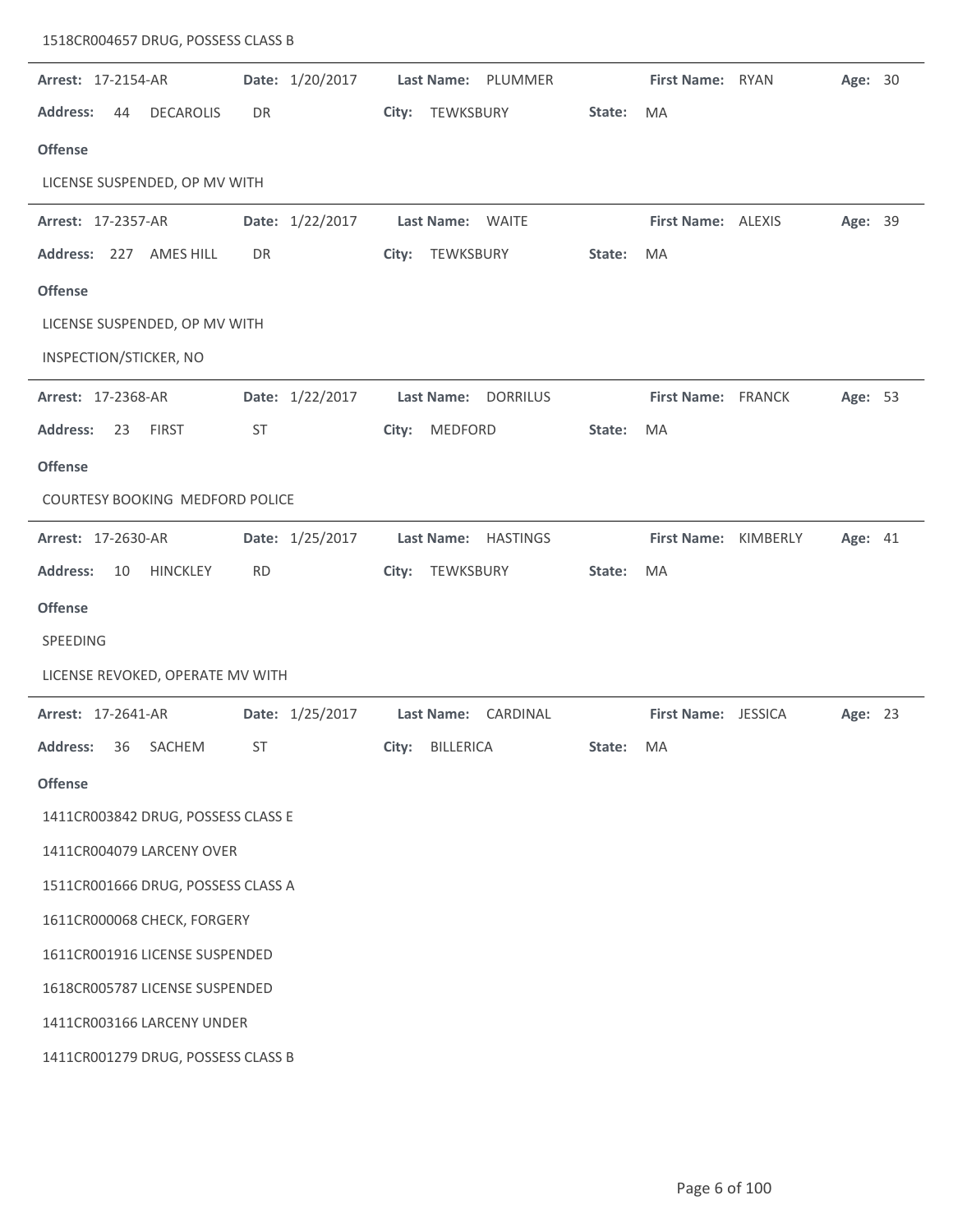| Arrest: 17-2689-AR                                           |                       | Date: 1/25/2017 | Last Name: AULD           |        |                     | First Name: CHRISTOPHER Age: 27 |         |  |
|--------------------------------------------------------------|-----------------------|-----------------|---------------------------|--------|---------------------|---------------------------------|---------|--|
| Address: 258                                                 | <b>BRANDY BROW RD</b> | City:           | HAVERHILL                 | State: | <b>MA</b>           |                                 |         |  |
| <b>Offense</b>                                               |                       |                 |                           |        |                     |                                 |         |  |
| DRUG, POSSESS CLASS C                                        |                       |                 |                           |        |                     |                                 |         |  |
| DRUG, POSSESS CLASS C                                        |                       |                 |                           |        |                     |                                 |         |  |
| DRUG, POSSESS CLASS A                                        |                       |                 |                           |        |                     |                                 |         |  |
| Arrest: 17-2727-AR                                           |                       | Date: 1/26/2017 | Last Name: COTO           |        | First Name: JUAN    |                                 | Age: 46 |  |
| <b>Address:</b><br>62<br><b>ROBERTS</b>                      | DR                    |                 | City: BEDFORD             | State: | MA                  |                                 |         |  |
| <b>Offense</b>                                               |                       |                 |                           |        |                     |                                 |         |  |
| 0747CR000444 OUI LIQUOR 2ND                                  |                       |                 |                           |        |                     |                                 |         |  |
| Arrest: 17-2812-AR                                           |                       | Date: 1/27/2017 | Last Name: CONNORS        |        | First Name: PATRICK |                                 | Age: 57 |  |
| <b>Address:</b><br><b>WINDHAM</b><br>43                      | DR                    | City:           | LONGMEADOW                | State: | MA                  |                                 |         |  |
| <b>Offense</b>                                               |                       |                 |                           |        |                     |                                 |         |  |
| <b>OUI LIQUOR</b>                                            |                       |                 |                           |        |                     |                                 |         |  |
| NEGLIGENT OPERATION OF MOTOR VEHICLE                         |                       |                 |                           |        |                     |                                 |         |  |
| Arrest: 17-2818-AR                                           |                       | Date: 1/27/2017 | Last Name: HAYES          |        |                     | First Name: CHRISTOPHER Age: 26 |         |  |
|                                                              |                       |                 |                           |        |                     |                                 |         |  |
| Address: 121 BLIGH                                           | <b>ST</b>             |                 | City: TEWKSBURY           | State: | MA                  |                                 |         |  |
| <b>Offense</b>                                               |                       |                 |                           |        |                     |                                 |         |  |
| LICENSE SUSPENDED, OP MV WITH                                |                       |                 |                           |        |                     |                                 |         |  |
| INSPECTION/STICKER, NO                                       |                       |                 |                           |        |                     |                                 |         |  |
| Arrest: 17-2853-AR                                           |                       | Date: 1/27/2017 | Last Name: ROYSE          |        | First Name: AMANDA  |                                 | Age: 39 |  |
| Address: 142 PLEASANT VALL ST                                |                       |                 | City: METHUEN             | State: | MA                  |                                 |         |  |
| <b>Offense</b>                                               |                       |                 |                           |        |                     |                                 |         |  |
| WARRANT#1611CR005725 90/23/D LICENSE SUSP., OP MV WITH       |                       |                 |                           |        |                     |                                 |         |  |
| <b>Arrest: 17-2854-AR</b>                                    |                       | Date: 1/27/2017 | Last Name: FRANCO-MORALES |        | First Name: ROBERTO |                                 | Age: 29 |  |
| Address: 311 MOODY                                           | ST                    |                 | City: LOWELL              | State: | MA                  |                                 |         |  |
| <b>Offense</b>                                               |                       |                 |                           |        |                     |                                 |         |  |
| WARRANT- DOCKET#0911CR001011-OP MV W/ SUSP LICENSE           |                       |                 |                           |        |                     |                                 |         |  |
| WARRANT-DOCKET#1011CR004668-OP MV W/ SUSP LICENSE            |                       |                 |                           |        |                     |                                 |         |  |
| WARRANT-DOCKET# 1511CR002789-OP MV W/ SUSP LICENSE           |                       |                 |                           |        |                     |                                 |         |  |
| WARRANT-DOCKET# 1511CR003827-OP MV W/SUSP LICENSE SUBSEQUENT |                       |                 |                           |        |                     |                                 |         |  |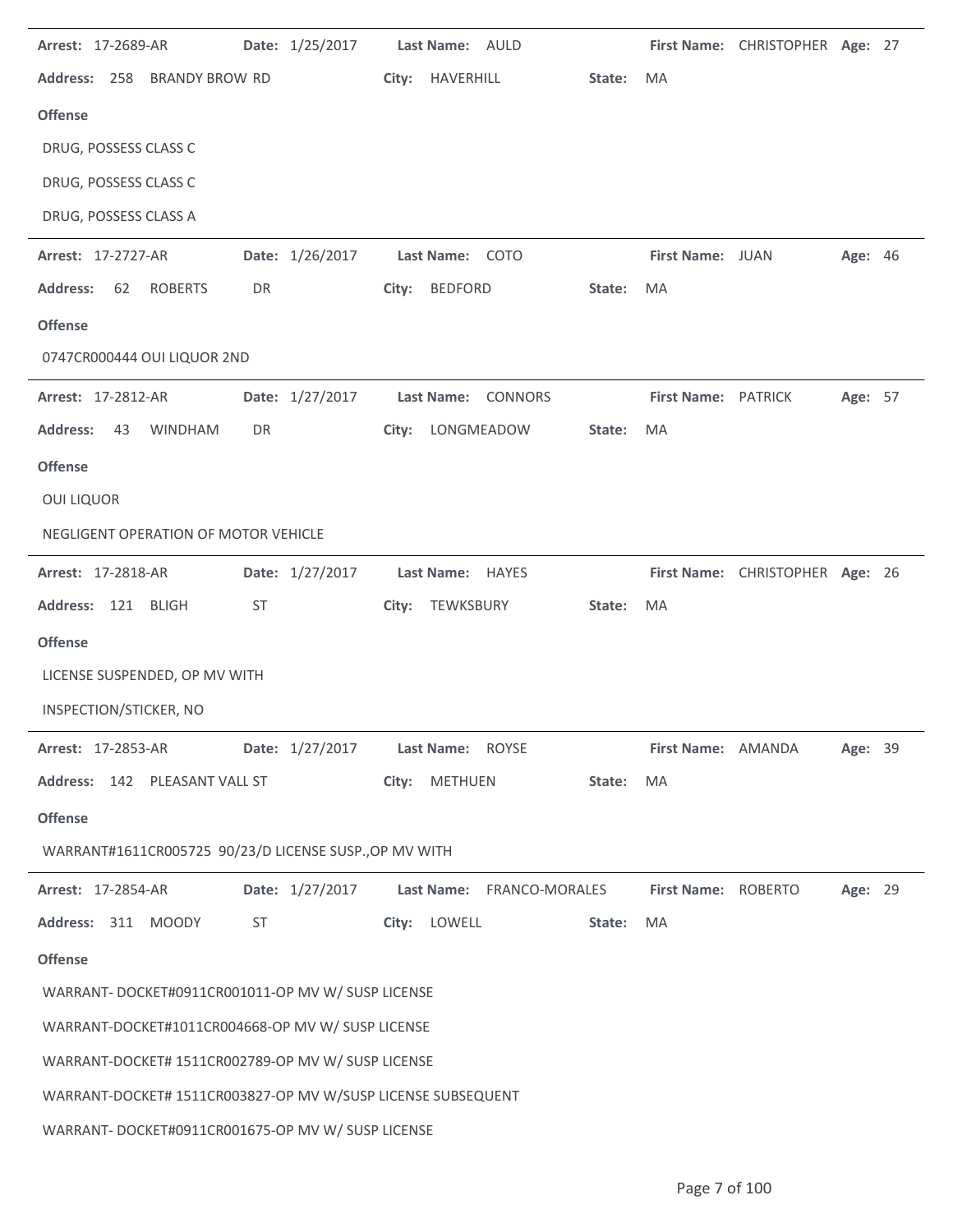| WARRANT-DOCKET#0811CR006933-OP MV W/SUSP LICENSE  |                     |                                |  |  |  |  |  |  |
|---------------------------------------------------|---------------------|--------------------------------|--|--|--|--|--|--|
| WARRANT-DOCKET#0911CR004807-OP MV W/ SUSP LICENSE |                     |                                |  |  |  |  |  |  |
| WARRANT-DOCKET#0811CR007913-OP MV W/ SUSP LICENSE |                     |                                |  |  |  |  |  |  |
| Date: 1/27/2017<br>Arrest: 17-2870-AR             | Last Name: PAQUETTE | Age: 21<br>First Name: PAUL    |  |  |  |  |  |  |
| Address: 129 CRAWFORD<br>ST                       | City: LOWELL        | State:<br>MA                   |  |  |  |  |  |  |
| <b>Offense</b>                                    |                     |                                |  |  |  |  |  |  |
| WARRANT#1511CR006420 90/23/D LICENSE SUSP.        |                     |                                |  |  |  |  |  |  |
| Date: 1/27/2017<br><b>Arrest: 17-2887-AR</b>      | Last Name: CASTILLO | First Name: RUDDY<br>Age: 48   |  |  |  |  |  |  |
| Address: 131 TANNER<br><b>ST</b>                  | City: LOWELL        | State:<br>MA                   |  |  |  |  |  |  |
| <b>Offense</b>                                    |                     |                                |  |  |  |  |  |  |
| LICENSE SUSPENDED, OP MV WITH                     |                     |                                |  |  |  |  |  |  |
| WARRANT                                           |                     |                                |  |  |  |  |  |  |
| Misleading Police Officer                         |                     |                                |  |  |  |  |  |  |
| SPEEDING IN VIOL SPECIAL REGULATION               |                     |                                |  |  |  |  |  |  |
| FALSE NAME/SSN, ARRESTEE FURNISH                  |                     |                                |  |  |  |  |  |  |
| Date: 1/27/2017<br>Arrest: 17-2888-AR             | Last Name: CLEARY   | First Name: MICHELE<br>Age: 45 |  |  |  |  |  |  |
| <b>Address:</b><br>31 SETTLERS RIDGI RD           | City:<br>N ANDOVER  | State:<br>MA                   |  |  |  |  |  |  |
| <b>Offense</b>                                    |                     |                                |  |  |  |  |  |  |
| WARRANT#1654CR001753 90/34J ININSURED MV          |                     |                                |  |  |  |  |  |  |
| UNLICENSED OPERATION OF MV                        |                     |                                |  |  |  |  |  |  |
| SPEEDING IN VIOL SPECIAL REGULATION               |                     |                                |  |  |  |  |  |  |
| Date: 1/28/2017<br><b>Arrest: 17-3049-AR</b>      | Last Name: HORTON   | First Name: RAYMOND<br>Age: 37 |  |  |  |  |  |  |
| <b>Address:</b><br>26 CHAPEL<br>ST                | City: LOWELL        | State:<br>MA                   |  |  |  |  |  |  |
| <b>Offense</b>                                    |                     |                                |  |  |  |  |  |  |
| WARRANT 1311CR001638 UNLICENSED OPERATION         |                     |                                |  |  |  |  |  |  |
| Date: 1/29/2017<br>Arrest: 17-3076-AR             | Last Name: MCDONALD | First Name: ASHLEY<br>Age: 24  |  |  |  |  |  |  |
| <b>Address:</b><br>17 PLAINS<br>CT                | City: FRANKLIN      | State:<br>NH.                  |  |  |  |  |  |  |
| <b>Offense</b>                                    |                     |                                |  |  |  |  |  |  |
| FUGITIVE FROM JUSTICE ON COURT WARRANT            |                     |                                |  |  |  |  |  |  |
| Date: 1/29/2017<br><b>Arrest: 17-3088-AR</b>      | Last Name: DANAHY   | First Name: JOHN<br>Age: 43    |  |  |  |  |  |  |
| Address: 432 BROADWAY                             | City: LAWRENCE      | State:<br>MA                   |  |  |  |  |  |  |
|                                                   |                     |                                |  |  |  |  |  |  |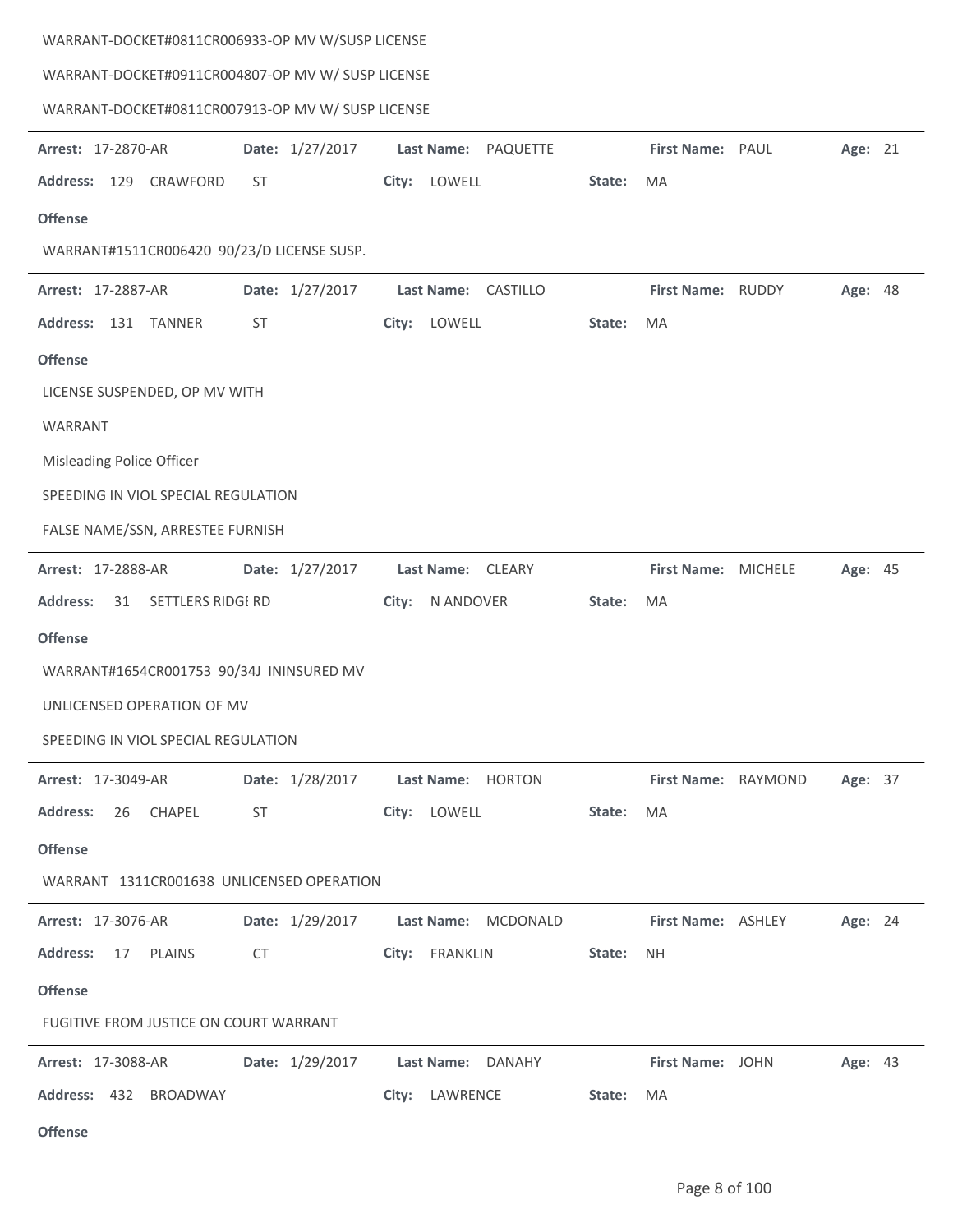| Arrest: 17-3240-AR |    |                                                     |    | Date: 1/30/2017 |       | Last Name:         | BAEZ         |        | First Name: GILBERTO  |              | Age: 28 |  |
|--------------------|----|-----------------------------------------------------|----|-----------------|-------|--------------------|--------------|--------|-----------------------|--------------|---------|--|
|                    |    | Address: 162 SPRUCE                                 | ST |                 |       | City: LAWRENCE     |              | State: | MA                    |              |         |  |
| <b>Offense</b>     |    |                                                     |    |                 |       |                    |              |        |                       |              |         |  |
|                    |    | RMV DOCUMENT, FORGE/MISUSE                          |    |                 |       |                    |              |        |                       |              |         |  |
|                    |    | 1418CR001575 DRUG, DISTRIBUTE CLASS A               |    |                 |       |                    |              |        |                       |              |         |  |
|                    |    | 1418CR002266 LICENSE SUSPENDED                      |    |                 |       |                    |              |        |                       |              |         |  |
|                    |    | RMV DOCUMENT, FORGE/MISUSE                          |    |                 |       |                    |              |        |                       |              |         |  |
|                    |    | LARCENY OVER \$250 BY FALSE PRETENSE                |    |                 |       |                    |              |        |                       |              |         |  |
| Arrest: 17-3310-AR |    |                                                     |    | Date: 1/31/2017 |       | Last Name: HARRIS  |              |        | First Name: CHARLOTTE |              | Age: 25 |  |
| <b>Address:</b>    | 21 | <b>BEACON</b>                                       | ST |                 | City: | METHUEN            |              | State: | MA                    |              |         |  |
| <b>Offense</b>     |    |                                                     |    |                 |       |                    |              |        |                       |              |         |  |
|                    |    | WARRANT - 1686CR000189 - OP MV W/ SUSP LIC FORM OUI |    |                 |       |                    |              |        |                       |              |         |  |
|                    |    | WARRANT - 1440CR000429 - OUI DRUGS 2ND OFF          |    |                 |       |                    |              |        |                       |              |         |  |
| Arrest: 17-3346-AR |    |                                                     |    | Date: 1/31/2017 |       | <b>Last Name:</b>  | ROSA-TAVERAS |        | First Name: YENSI     |              | Age: 30 |  |
|                    |    | Address: 112 MARSTON                                | ST |                 |       | City: LAWRENCE     |              | State: | MA                    |              |         |  |
| <b>Offense</b>     |    |                                                     |    |                 |       |                    |              |        |                       |              |         |  |
|                    |    | LARCENY OVER \$250 BY FALSE PRETENSE                |    |                 |       |                    |              |        |                       |              |         |  |
| Arrest: 17-3414-AR |    |                                                     |    | Date: 2/1/2017  |       | Last Name: COLLINS |              |        | First Name: ANDREW    |              | Age: 19 |  |
| <b>Address:</b>    | 18 | OLDE LANTERN RD                                     |    |                 |       | City: ACTON        |              | State: | MA                    |              |         |  |
| <b>Offense</b>     |    |                                                     |    |                 |       |                    |              |        |                       |              |         |  |
| <b>OUI LIQUOR</b>  |    |                                                     |    |                 |       |                    |              |        |                       |              |         |  |
|                    |    | LIQUOR ID CARD/LICENSE, FALSE/MISUSE                |    |                 |       |                    |              |        |                       |              |         |  |
|                    |    | DRUG, POSSESS CLASS E                               |    |                 |       |                    |              |        |                       |              |         |  |
|                    |    | NEGLIGENT OPERATION OF MOTOR VEHICLE                |    |                 |       |                    |              |        |                       |              |         |  |
|                    |    | DRUG, POSSESS TO DISTRIB CLASS D                    |    |                 |       |                    |              |        |                       |              |         |  |
| Arrest: 17-3417-AR |    |                                                     |    | Date: 2/1/2017  |       | <b>Last Name:</b>  | WHITTLE      |        | <b>First Name:</b>    | <b>BRIAN</b> | Age: 37 |  |
| <b>Address:</b>    | 62 | <b>STEVENS</b>                                      | ST |                 |       | City: LOWELL       |              | State: | MA                    |              |         |  |
| <b>Offense</b>     |    |                                                     |    |                 |       |                    |              |        |                       |              |         |  |

ATTEMPT TO COMMIT CRIME (ARMED ROBBERY WHILE MASKED)

SHOPLIFTING BY ASPORTATION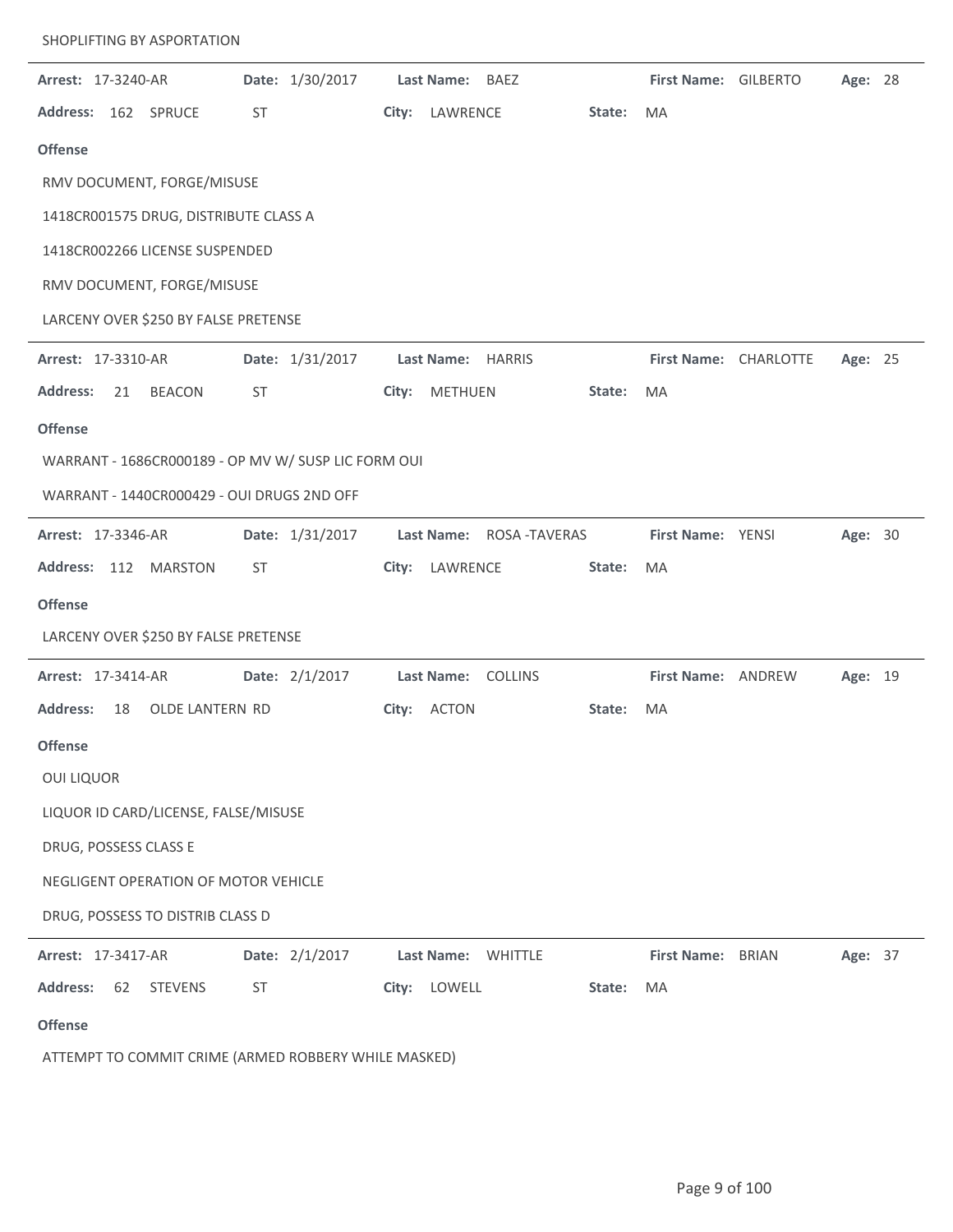| <b>Arrest: 17-3444-AR</b>                                  | Date: 2/1/2017 | Last Name: HAMMOND     |        | <b>First Name: JEFFREY</b> | Age: 25        |  |
|------------------------------------------------------------|----------------|------------------------|--------|----------------------------|----------------|--|
| Address: 361 CONCORD                                       | ST             | City: LOWELL           | State: | <b>MA</b>                  |                |  |
| <b>Offense</b>                                             |                |                        |        |                            |                |  |
| 1518CR002277B OPERATING AFTER SUSPENDED LIC                |                |                        |        |                            |                |  |
| LICENSE SUSPENDED, OP MV WITH                              |                |                        |        |                            |                |  |
| Arrest: 17-3488-AR                                         | Date: 2/1/2017 | Last Name: AMARO       |        | First Name: EDWIN          | Age: 50        |  |
| Address: 111 AGAWAM STRE<br><b>FLOOR</b>                   |                | City: LOWELL           | State: | MA                         |                |  |
| <b>Offense</b>                                             |                |                        |        |                            |                |  |
| WARRANT 0918CR001769 LARCENY OVER \$250.00                 |                |                        |        |                            |                |  |
| Arrest: 17-3489-AR                                         | Date: 2/1/2017 | Last Name: ABATE       |        | First Name: MEGAN          | Age: 39        |  |
| SALEM<br><b>Address:</b><br>26                             | ST             | City: LAWRENCE         | State: | MA                         |                |  |
| <b>Offense</b>                                             |                |                        |        |                            |                |  |
| WARRANT 1438CR002991 LICENSE SUSPENDED                     |                |                        |        |                            |                |  |
| Arrest: 17-3493-AR                                         | Date: 2/1/2017 | Last Name: PLUMMER     |        | First Name: RYAN           | Age: 30        |  |
| <b>Address:</b><br>73 FOX                                  | AVE            | <b>DRACUT</b><br>City: | State: | MA                         |                |  |
| <b>Offense</b>                                             |                |                        |        |                            |                |  |
| LICENSE SUSPENDED, OP MV WITH                              |                |                        |        |                            |                |  |
| LIGHTS VIOLATION, MV                                       |                |                        |        |                            |                |  |
| <b>Arrest: 17-3530-AR</b>                                  | Date: 2/2/2017 | Last Name: DELTORO     |        | First Name: EDWIN          | <b>Age: 34</b> |  |
| Address: 23 WARD                                           | PL             | City: HARTFORD         | State: | CT —                       |                |  |
| <b>Offense</b>                                             |                |                        |        |                            |                |  |
| WARRANT-DOCKET# 0611CR004510-DRUG, POSSESS TO DIST CLASS D |                |                        |        |                            |                |  |
| Arrest: 17-3647-AR                                         | Date: 2/3/2017 | Last Name: BYERLY      |        | First Name: ZACHARY        | Age: 30        |  |
| Address: 501 ANTIGO                                        | <b>RD</b>      | City: STAR CITY        | State: | AR                         |                |  |
| <b>Offense</b>                                             |                |                        |        |                            |                |  |
| OUI LIQUOR, 3RD OFFENSE                                    |                |                        |        |                            |                |  |
| LIGHTS VIOLATION, MV                                       |                |                        |        |                            |                |  |
| NEGLIGENT OPERATION OF MOTOR VEHICLE                       |                |                        |        |                            |                |  |
| <b>Arrest: 17-3655-AR</b>                                  | Date: 2/3/2017 | Last Name: PLUMMER     |        | First Name: RYAN           | Age: 30        |  |
| <b>Address:</b><br>73 FOX                                  | AVE            | City: DRACUT           | State: | MA                         |                |  |
| <b>Offense</b>                                             |                |                        |        |                            |                |  |
| WARRANT-DOCKET#1711CR000624-OP MV W/ SUSP LICENSE          |                |                        |        |                            |                |  |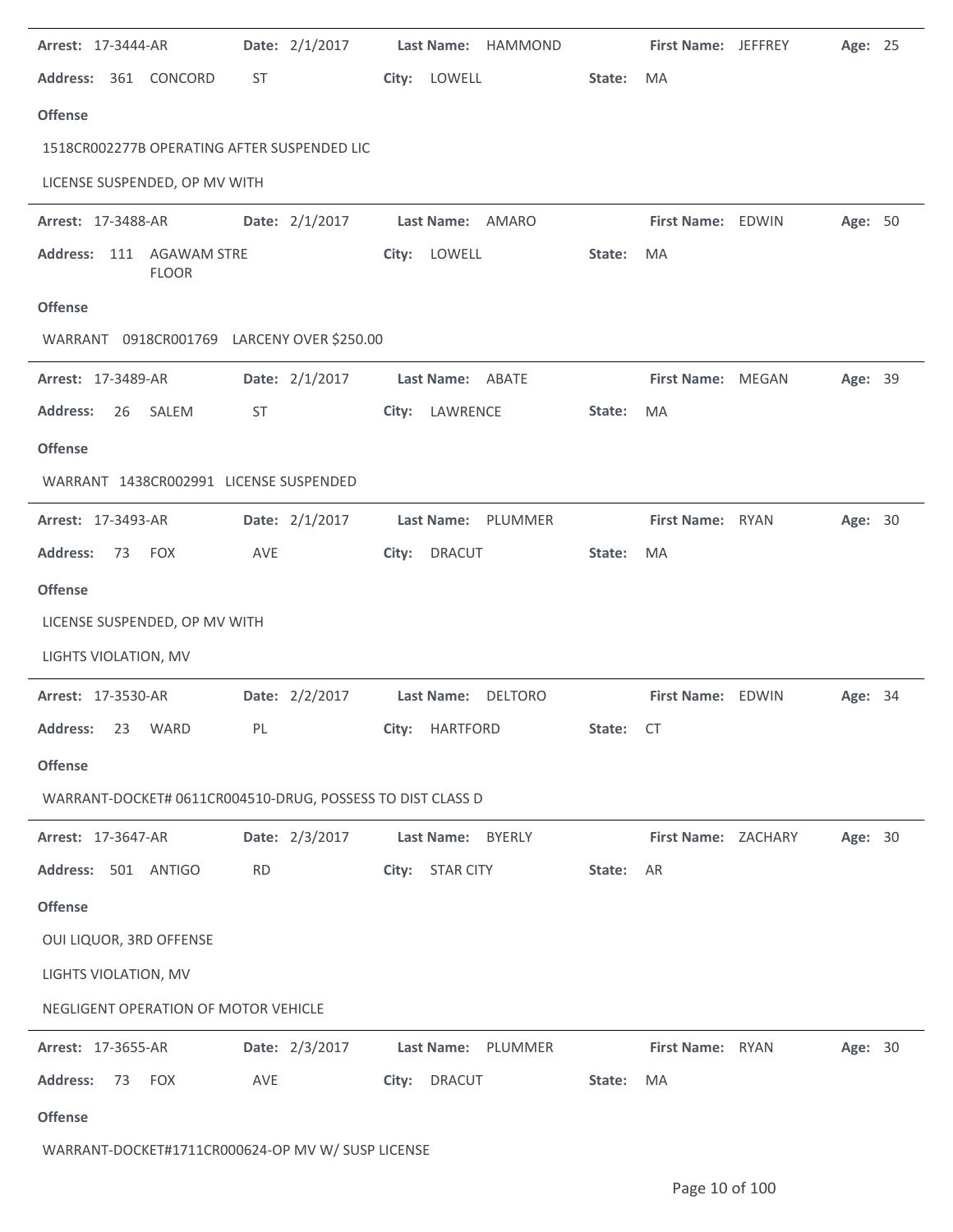| Arrest: 17-3711-AR                             | Date: 2/3/2017 | Last Name: MARION     |        | First Name: JESSICA | Age: 38 |  |
|------------------------------------------------|----------------|-----------------------|--------|---------------------|---------|--|
| Address: 471 BRIDGE                            | ST             | City: LOWELL          | State: | MA                  |         |  |
| <b>Offense</b>                                 |                |                       |        |                     |         |  |
| SHOPLIFTING BY ASPORTATION                     |                |                       |        |                     |         |  |
| Arrest: 17-3717-AR                             | Date: 2/3/2017 | Last Name: SMITH      |        | First Name: JOSEPH  | Age: 31 |  |
| Address: 126 WALNUT                            | ST             | City: NASHUA          | State: | NH.                 |         |  |
| <b>Offense</b>                                 |                |                       |        |                     |         |  |
| LARCENY OVER \$250                             |                |                       |        |                     |         |  |
| Arrest: 17-3841-A-AR                           | Date: 2/4/2017 | Last Name: SARCIONE   |        | First Name: THERESA | Age: 40 |  |
| Address: 1345 PAWTUCKET                        | <b>BLVD</b>    | City: LOWELL          | State: | MA                  |         |  |
| <b>Offense</b>                                 |                |                       |        |                     |         |  |
| 1611CR005422 MISCELLANEOUS MUNIC ORDINANCE     |                |                       |        |                     |         |  |
| Arrest: 17-3841-AR                             | Date: 2/4/2017 | Last Name: ASHMORE    |        | First Name: GARY    | Age: 60 |  |
| <b>Address:</b><br>15 VETERANS                 | WAY            | City: LOWELL          | State: | MA                  |         |  |
| <b>Offense</b>                                 |                |                       |        |                     |         |  |
| 1411CR006769 ASSAULT                           |                |                       |        |                     |         |  |
| Arrest: 17-3863-AR                             | Date: 2/5/2017 | Last Name: LEE        |        | First Name: MARK    | Age: 37 |  |
| Address: 601 POLIOUT                           | PL             | City: WILMINGTON      | State: | MA                  |         |  |
| <b>Offense</b>                                 |                |                       |        |                     |         |  |
| WARRANT - 1411CR006525 - SHOPLIFTING           |                |                       |        |                     |         |  |
| WARRANT - 1411CR006527 - SHOPLIFTING           |                |                       |        |                     |         |  |
| WARRANT - 1453CR002146 - SHOPLIFTING           |                |                       |        |                     |         |  |
| WARRANT - 1411CR007282 - SHOPLIFTING           |                |                       |        |                     |         |  |
| WARRANT - 1411CR006794 - OBTAIN DRUGS BY FRAUD |                |                       |        |                     |         |  |
| <b>Arrest: 17-3868-AR</b>                      | Date: 2/5/2017 | Last Name: MACKLIN    |        | First Name: RICHIE  | Age: 49 |  |
| Address: 1095 CHANDLER                         | ST             | City: TEWKSBURY       | State: | MA                  |         |  |
| <b>Offense</b>                                 |                |                       |        |                     |         |  |
| WARRANT - 1411CR003875 - OP MV WE/ SUSP LIC    |                |                       |        |                     |         |  |
| <b>Arrest: 17-3879-AR</b>                      | Date: 2/5/2017 | Last Name: CANDELARIO |        | First Name: MIGUEL  | Age: 26 |  |
| <b>Address:</b><br><b>WINTHROP</b><br>3        | AVE            | City: LAWRENCE        | State: | MA                  |         |  |
| <b>Offense</b>                                 |                |                       |        |                     |         |  |

LICENSE SUSPENDED, OP MV WITH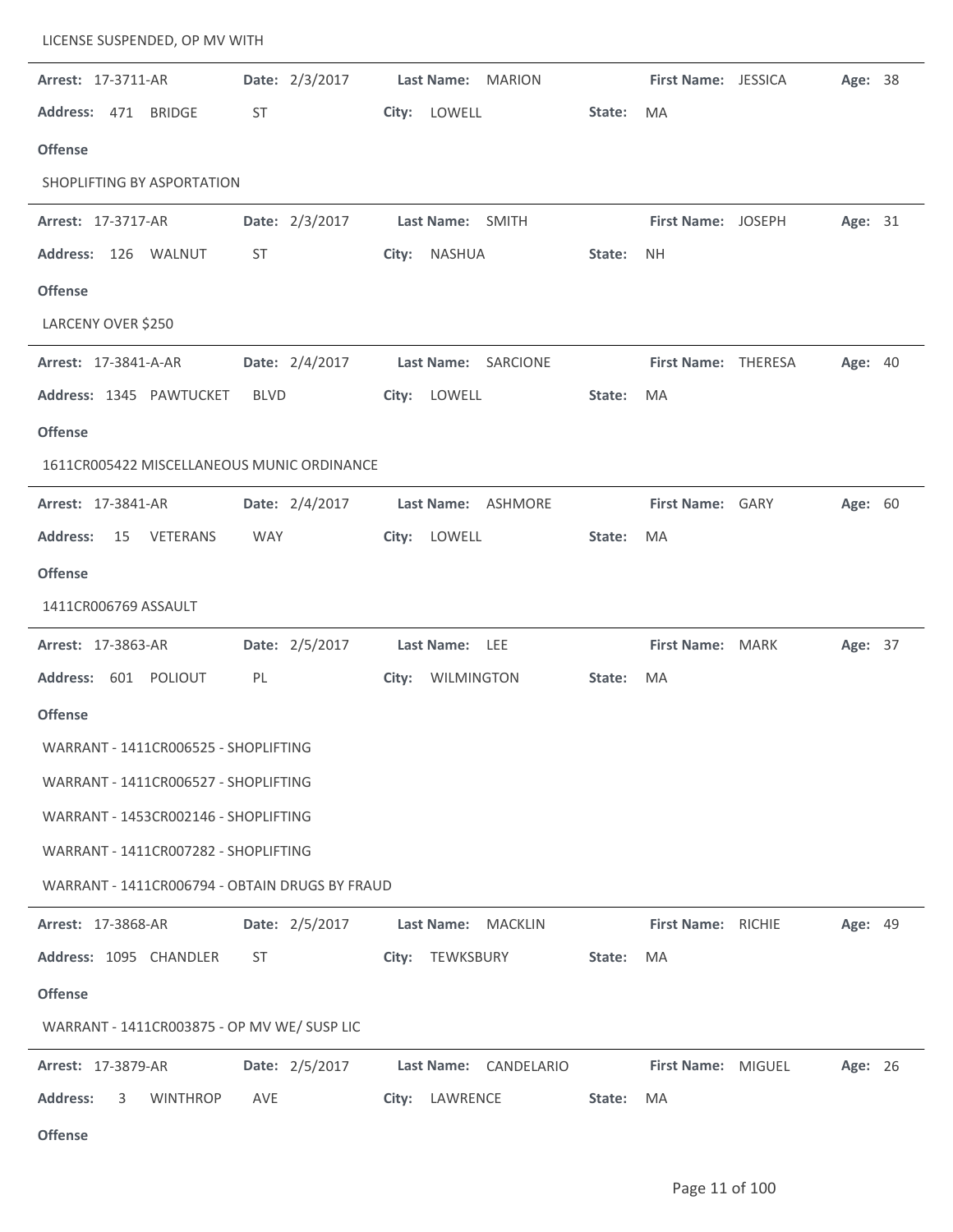| WARRANT - 1336CR000470 - A&B                                |                |                                    |                     |                                |
|-------------------------------------------------------------|----------------|------------------------------------|---------------------|--------------------------------|
| <b>Arrest: 17-3893-AR</b>                                   | Date: 2/5/2017 | Last Name: MEMBRINO                | First Name: ROBERT  | Age: 53                        |
| <b>Address:</b><br>12<br>PHEASANT                           | LN             | <b>ATKINSON</b><br>City:           | State:<br><b>NH</b> |                                |
| <b>Offense</b>                                              |                |                                    |                     |                                |
| ASSAULT W/DANGEROUS WEAPON                                  |                |                                    |                     |                                |
| Arrest: 17-3903-A-AR                                        | Date: 2/5/2017 | Last Name: MARONEY                 | First Name: CULLEN  | Age: 20                        |
| <b>Address:</b><br><b>BRATTLE</b><br>9                      | ST             | City: WILMINGTON                   | <b>MA</b><br>State: |                                |
| <b>Offense</b>                                              |                |                                    |                     |                                |
| DISORDERLY CONDUCT                                          |                |                                    |                     |                                |
| Arrest: 17-3903-AR                                          | Date: 2/5/2017 | Last Name: DENISO                  | First Name: ANTHONY | Age: 21                        |
| <b>Address:</b><br><b>DECAROLIS</b><br>30                   | DR.            | TEWKSBURY<br>City:                 | State:<br><b>MA</b> |                                |
| <b>Offense</b>                                              |                |                                    |                     |                                |
| WARRANT (DEFAULT 1611CR005351 - ASSAULT W/ DANGEROUS WEAPON |                |                                    |                     |                                |
| WARRANT (DEFAULT 1611CR001911 - POSSESS CLASS E             |                |                                    |                     |                                |
| WARRANT (DEFAULT 1611CR005167 - WITNESS INTIMIDATION)       |                |                                    |                     |                                |
| <b>Arrest: 17-3904-AR</b>                                   | Date: 2/5/2017 | Last Name: REGAN                   | First Name: ERIC    | Age: 36                        |
| <b>Address:</b><br><b>HOMELESS</b>                          |                | City: HOMELESS                     | MA<br>State:        |                                |
| <b>Offense</b>                                              |                |                                    |                     |                                |
| SHOPLIFTING \$100+ BY CONCEALING MDSE                       |                |                                    |                     |                                |
| Arrest: 17-4030-AR                                          |                | Date: 2/6/2017 Last Name: BROWN    |                     | First Name: ASHLEY Age: 22     |
| <b>Address:</b><br><b>MYRON</b><br>9                        | ST             | City: DRACUT                       | State: MA           |                                |
| <b>Offense</b>                                              |                |                                    |                     |                                |
| WARRANT 1611CR006032 NEG OPERATION OF M/V                   |                |                                    |                     |                                |
| <b>Arrest: 17-4256-AR</b>                                   |                | Date: 2/8/2017 Last Name: ZUKOWSKI | First Name: BRIAN   | Age: 34                        |
| 14 FORT NIAGARA DR<br><b>Address:</b>                       |                | City: W BOYLSTON                   | State:<br>MA        |                                |
| <b>Offense</b>                                              |                |                                    |                     |                                |
| WARRANT DOCKET #1667CR001293 POSS CLASS A                   |                |                                    |                     |                                |
| DRUG, POSSESS TO DISTRIB CLASS B                            |                |                                    |                     |                                |
| <b>Arrest: 17-4289-AR</b>                                   |                | Date: 2/9/2017 Last Name: BOYSON   |                     | First Name: MATTHEW<br>Age: 38 |
| Address: 2209 ARCHSTONE                                     | AVE            | City: TEWKSBURY                    | State:<br>MA        |                                |
| <b>Offense</b>                                              |                |                                    |                     |                                |

WARRANT - 1618CR006014 - FAIL TO ATTEND JURY DUTY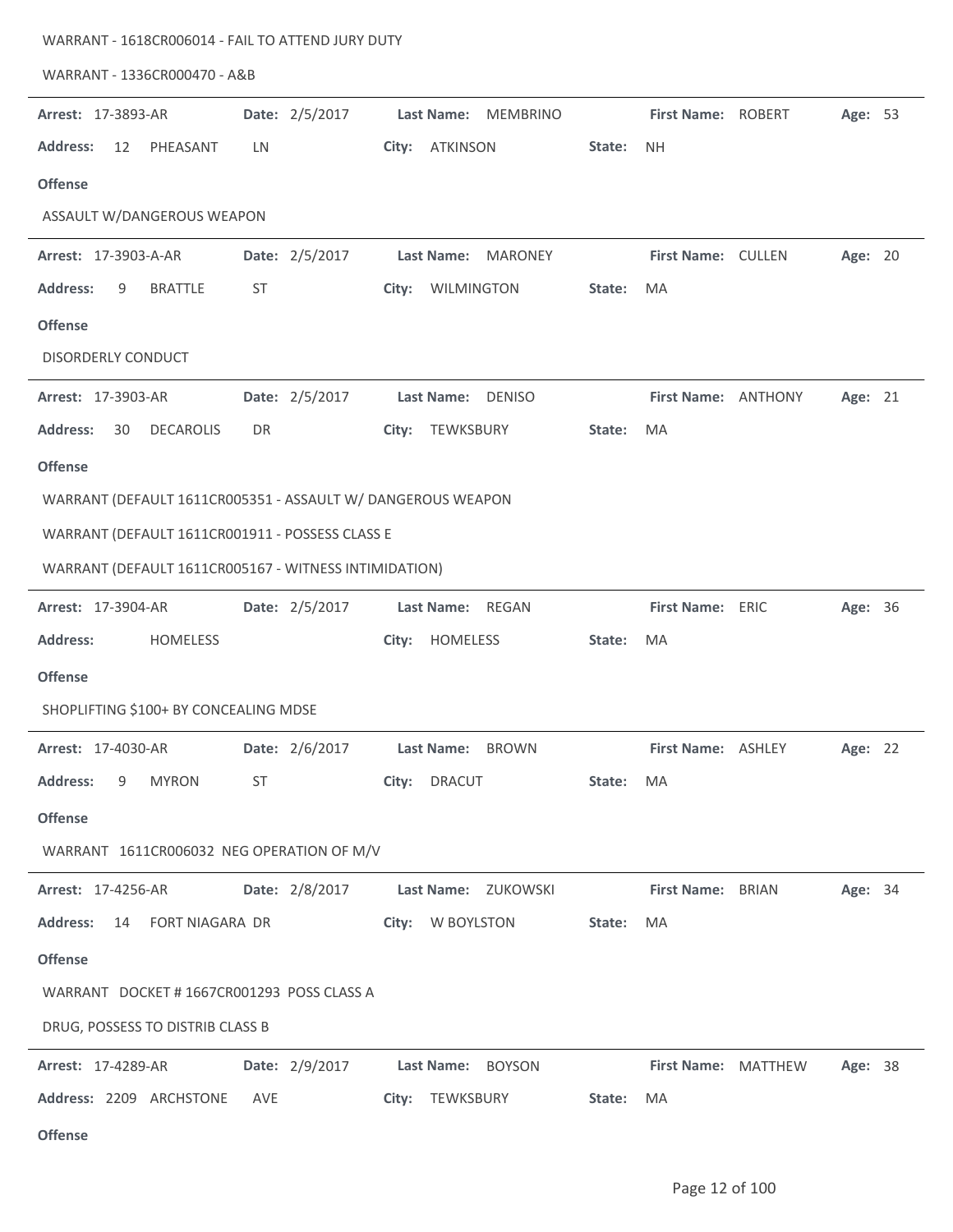| DRUG, POSSESS CLASS B                    |                 |                                    |        |                      |         |  |
|------------------------------------------|-----------------|------------------------------------|--------|----------------------|---------|--|
| Arrest: 17-4331-AR                       | Date: 2/9/2017  | Last Name: DOMINGUEZ               |        | First Name: ALEXIS   | Age: 32 |  |
| <b>Address:</b><br>2<br><b>PUFFER</b>    | AVE             | City: LOWELL                       | State: | MA                   |         |  |
| <b>Offense</b>                           |                 |                                    |        |                      |         |  |
| SHOPLIFTING BY ASPORTATION               |                 |                                    |        |                      |         |  |
| Arrest: 17-4409-AR                       | Date: 2/10/2017 | Last Name: HOWARD                  |        | First Name: LUKE     | Age: 22 |  |
| <b>Address:</b><br><b>BRAD</b><br>39     | <b>CT</b>       | MANCHESTER<br>City:                | State: | <b>NH</b>            |         |  |
| <b>Offense</b>                           |                 |                                    |        |                      |         |  |
| STOP FOR POLICE, FAIL                    |                 |                                    |        |                      |         |  |
| <b>RESIST ARREST</b>                     |                 |                                    |        |                      |         |  |
| RECKLESS OPERATION OF MOTOR VEHICLE      |                 |                                    |        |                      |         |  |
| WILFUL AND MALICIOUS DESTRUCTION         |                 |                                    |        |                      |         |  |
| A&B WITH DANGEROUS WEAPON                |                 |                                    |        |                      |         |  |
| A&B ON POLICE OFFICER                    |                 |                                    |        |                      |         |  |
| DRUG, POSSESS TO DISTRIB CLASS C         |                 |                                    |        |                      |         |  |
| DRUG, POSSESS TO DISTRIB CLASS C         |                 |                                    |        |                      |         |  |
| EQUIPMENT VIOLATION, MISCELLANEOUS MV    |                 |                                    |        |                      |         |  |
| DISORDERLY CONDUCT                       |                 |                                    |        |                      |         |  |
| Trafficking in Fentanyl over 10 grams    |                 |                                    |        |                      |         |  |
| DRUG, POSSESS TO DISTRIB CLASS C         |                 |                                    |        |                      |         |  |
| Arrest: 17-4438-AR                       |                 | Date: 2/11/2017 Last Name: CASTANO |        | First Name: VICTORIA | Age: 22 |  |
| Address: 311 LOWELL                      | ST              | City: ANDOVER                      | State: | MA                   |         |  |
| <b>Offense</b>                           |                 |                                    |        |                      |         |  |
| <b>OUI LIQUOR</b>                        |                 |                                    |        |                      |         |  |
| NEGLIGENT OPERATION OF MOTOR VEHICLE     |                 |                                    |        |                      |         |  |
| <b>Arrest: 17-4491-AR</b>                | Date: 2/11/2017 | Last Name: LADD                    |        | First Name: ERNEST   | Age: 51 |  |
| Address: 161 JOHN                        | ST              | City: TEWKSBURY                    | State: | MA                   |         |  |
| <b>Offense</b>                           |                 |                                    |        |                      |         |  |
| NEGLIGENT OPERATION OF MOTOR VEHICLE     |                 |                                    |        |                      |         |  |
| ALCOHOL IN MV, POSSESS OPEN CONTAINER OF |                 |                                    |        |                      |         |  |
| <b>OUI LIQUOR</b>                        |                 |                                    |        |                      |         |  |

WARRANT#1611CR001641 267/5/B UTTERING (8COUNTS) 276/1/B FORGERY (8)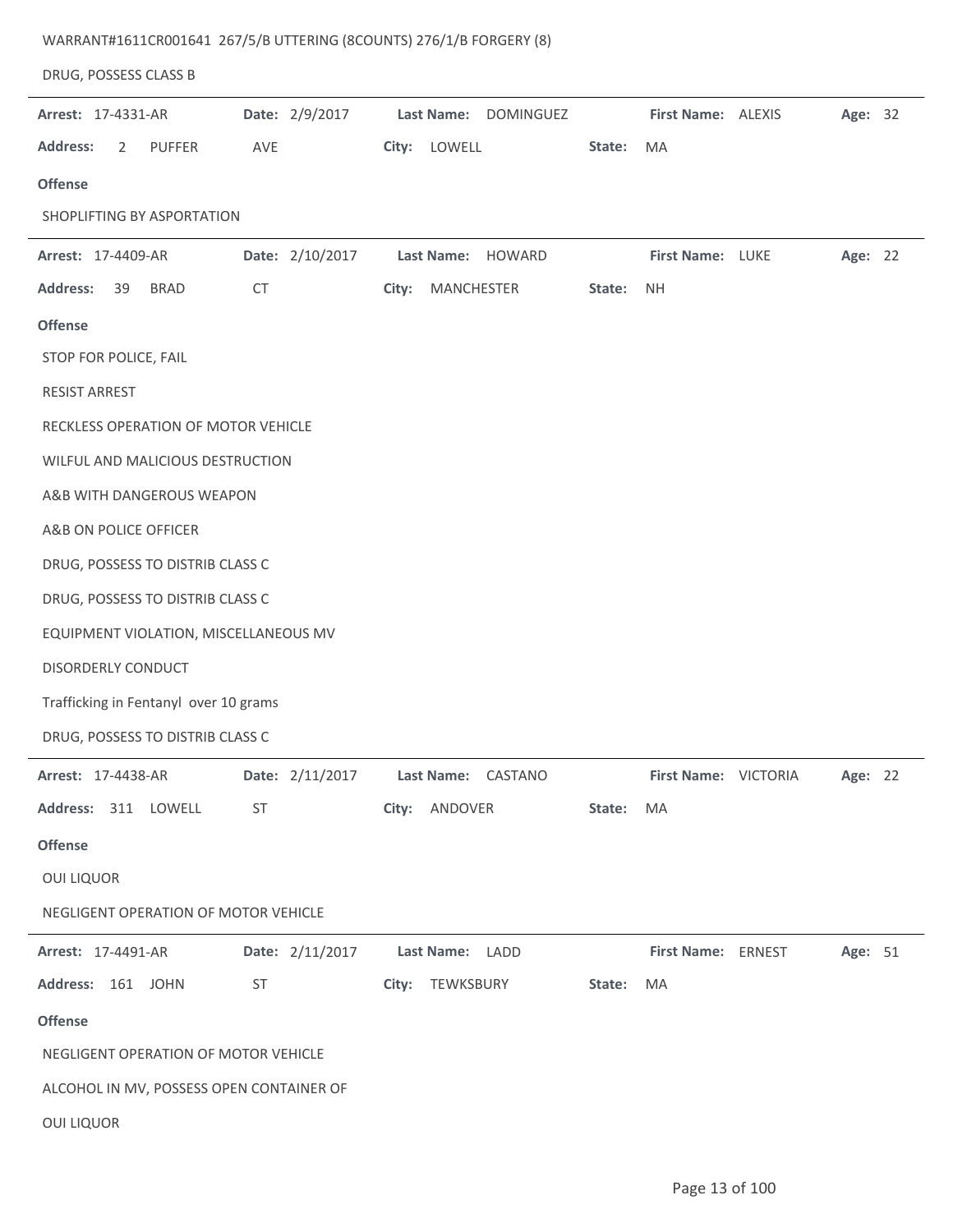| Arrest: 17-4513-A-AR                         |                   | Date: 2/11/2017                                        | Last Name: BABINE                      |        | First Name: JOSEPH  | Age: 37 |  |
|----------------------------------------------|-------------------|--------------------------------------------------------|----------------------------------------|--------|---------------------|---------|--|
| <b>Address:</b><br>94                        | <b>ROCK</b><br>ST |                                                        | City: LOWELL                           | State: | MA                  |         |  |
| <b>Offense</b>                               |                   |                                                        |                                        |        |                     |         |  |
| 1611CR007302 SHOPLIFTING                     |                   |                                                        |                                        |        |                     |         |  |
| Arrest: 17-4513-AR                           |                   | Date: 2/11/2017                                        | Last Name: MANNING                     |        | First Name: TARYN   | Age: 34 |  |
| Address: 205 MERRIMACK ST                    | SHELTER           | City:                                                  | LOWELL                                 | State: | MA                  |         |  |
| <b>Offense</b>                               |                   |                                                        |                                        |        |                     |         |  |
| 1556CR003926 RECEIVE STOLEN PROPERTY         |                   |                                                        |                                        |        |                     |         |  |
| 1556CR005167 SHOPLIFTING                     |                   |                                                        |                                        |        |                     |         |  |
| Arrest: 17-4709-AR                           |                   | Date: 2/14/2017                                        | <b>Last Name:</b><br>TREADWELL         |        | First Name: DEBRA   | Age: 55 |  |
| Address: 111 HILDRETH                        | ST                | City:                                                  | LOWELL                                 | State: | MA                  |         |  |
| <b>Offense</b>                               |                   |                                                        |                                        |        |                     |         |  |
|                                              |                   | WARRANT-DOCKET#1611CR005989-DEF-DISTURBING PEACE       |                                        |        |                     |         |  |
|                                              |                   | WARRANT-DOCKET#1611CR002548-DEF-THREAT TO COMMIT CRIME |                                        |        |                     |         |  |
| Arrest: 17-4710-AR                           |                   | Date: 2/14/2017                                        | Last Name: MANNING                     |        | First Name: TARYN   | Age: 34 |  |
| Address: 309 SOUTH                           | <b>ST</b>         |                                                        | City: HYANNIS                          | State: | MA                  |         |  |
| <b>Offense</b>                               |                   |                                                        |                                        |        |                     |         |  |
| WARRANT-DOCKET#1556CR005167-SHOPLIFTING 100+ |                   |                                                        |                                        |        |                     |         |  |
|                                              |                   | WARRANT-DOCKET#1556CR003926-REC STOLEN PROP 250+       |                                        |        |                     |         |  |
| <b>Arrest: 17-4721-AR</b>                    |                   |                                                        | Date: 2/14/2017    Last Name: MACINNES |        | First Name: MATTHEW | Age: 33 |  |
| <b>Address:</b>                              | 2 WOODLAND<br>DR  |                                                        | City: TEWKSBURY                        | State: | MA                  |         |  |
| <b>Offense</b>                               |                   |                                                        |                                        |        |                     |         |  |
| WITNESS, INTIMIDATE                          |                   |                                                        |                                        |        |                     |         |  |
| <b>Arrest: 17-4809-AR</b>                    |                   |                                                        | Date: 2/15/2017 Last Name: VINCENT     |        | First Name: CHARLES | Age: 34 |  |
| Address: 40 OXFORD                           | <b>RD</b>         |                                                        | City: TEWKSBURY                        | State: | MA                  |         |  |
| <b>Offense</b>                               |                   |                                                        |                                        |        |                     |         |  |
| OUI LIQUOR, 2ND OFFENSE                      |                   |                                                        |                                        |        |                     |         |  |
| <b>Arrest: 17-4917-AR</b>                    |                   | Date: 2/15/2017    Last Name: FLAGG                    |                                        |        | First Name: ROBIN   | Age: 43 |  |
| Address: 195 GLENN HARRIS RD                 |                   |                                                        | City: NEW SHARON                       | State: | <b>ME</b>           |         |  |
| <b>Offense</b>                               |                   |                                                        |                                        |        |                     |         |  |
| DRUG, POSSESS TO DISTRIB CLASS D             |                   |                                                        |                                        |        |                     |         |  |
| DRUG, DISTRIBUTE CLASS D                     |                   |                                                        |                                        |        |                     |         |  |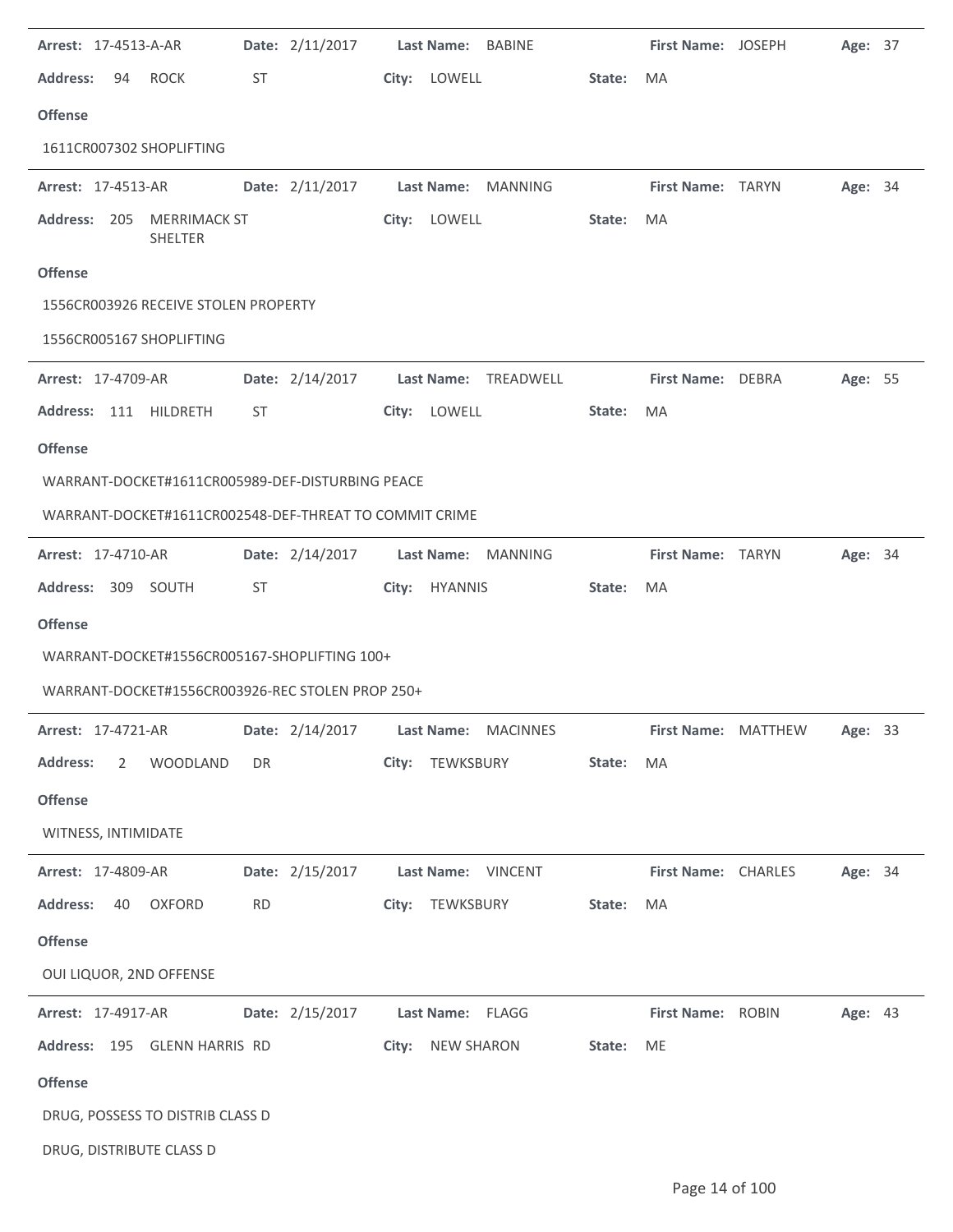| Arrest: 17-5005-AR                                           | Date: 2/16/2017                                                                                                                                                                                                                | Last Name: DINATALE                |        | First Name: NICOLE     |                            | Age: 25 |  |
|--------------------------------------------------------------|--------------------------------------------------------------------------------------------------------------------------------------------------------------------------------------------------------------------------------|------------------------------------|--------|------------------------|----------------------------|---------|--|
| Address: 121 HOMEFIELD                                       | AVE                                                                                                                                                                                                                            | City:<br>DRACUT                    | State: | <b>MA</b>              |                            |         |  |
| <b>Offense</b>                                               |                                                                                                                                                                                                                                |                                    |        |                        |                            |         |  |
| SHOPLIFTING \$100+ BY CONCEALING MDSE                        |                                                                                                                                                                                                                                |                                    |        |                        |                            |         |  |
| Arrest: 17-5040-AR                                           | Date: 2/16/2017                                                                                                                                                                                                                | Last Name: CAVENEY                 |        | First Name: KEITH      |                            | Age: 65 |  |
| Address: 129 REMINGTON                                       | ST                                                                                                                                                                                                                             | City: LOWELL                       | State: | MA                     |                            |         |  |
| <b>Offense</b>                                               |                                                                                                                                                                                                                                |                                    |        |                        |                            |         |  |
| OUI LIQUOR, 2ND OFFENSE                                      |                                                                                                                                                                                                                                |                                    |        |                        |                            |         |  |
| NEGLIGENT OPERATION OF MOTOR VEHICLE                         |                                                                                                                                                                                                                                |                                    |        |                        |                            |         |  |
| ALCOHOL IN MV, POSSESS OPEN CONTAINER OF                     |                                                                                                                                                                                                                                |                                    |        |                        |                            |         |  |
| Arrest: 17-5207-AR                                           | Date: 2/18/2017                                                                                                                                                                                                                | Last Name: PAPPALARDO              |        | First Name: JORDAN     |                            | Age: 22 |  |
| <b>Address:</b><br>256 BOUCHARD                              | <b>AVE</b>                                                                                                                                                                                                                     | <b>DRACUT</b><br>City:             | State: | MA                     |                            |         |  |
| <b>Offense</b>                                               |                                                                                                                                                                                                                                |                                    |        |                        |                            |         |  |
| 1611CR000972 A&B DANGEROUS WEAPON                            |                                                                                                                                                                                                                                |                                    |        |                        |                            |         |  |
| FUGITIVE FROM JUSTICE ON COURT WARRANT OCA 17-22-WA SALEM NH |                                                                                                                                                                                                                                |                                    |        |                        |                            |         |  |
| Arrest: 17-5264-AR                                           | Date: 2/18/2017                                                                                                                                                                                                                | Last Name: GRACIA                  |        | First Name: ROBERT     |                            | Age: 21 |  |
| <b>MERRIMACK ST</b><br><b>Address:</b><br>767<br>(HOMELESS)  |                                                                                                                                                                                                                                | City: LOWELL                       | State: | MA                     |                            |         |  |
| <b>Offense</b>                                               |                                                                                                                                                                                                                                |                                    |        |                        |                            |         |  |
| SHOPLIFTING BY ASPORTATION                                   |                                                                                                                                                                                                                                |                                    |        |                        |                            |         |  |
| <b>Arrest: 17-5327-AR</b>                                    |                                                                                                                                                                                                                                | Date: 2/19/2017 Last Name: MCGARRY |        |                        | <b>First Name: PATRICK</b> | Age: 30 |  |
| Address: 109 HAVERHILL RD                                    |                                                                                                                                                                                                                                | City: SALEM                        | State: | <b>NH</b>              |                            |         |  |
| <b>Offense</b>                                               |                                                                                                                                                                                                                                |                                    |        |                        |                            |         |  |
| 0918CR007361 DISORDERLY                                      |                                                                                                                                                                                                                                |                                    |        |                        |                            |         |  |
| <b>Arrest: 17-5484-AR</b>                                    |                                                                                                                                                                                                                                | Date: 2/20/2017 Last Name: ACEVEDO |        | <b>First Name: RAY</b> |                            | Age: 30 |  |
| Address: 62 WINGATE                                          | ST and the state of the state of the state of the state of the state of the state of the state of the state of the state of the state of the state of the state of the state of the state of the state of the state of the sta | City: HAVERHILL                    | State: | MA                     |                            |         |  |
| <b>Offense</b>                                               |                                                                                                                                                                                                                                |                                    |        |                        |                            |         |  |
| WARRANT 1538CR0006888 90/23 LICENSE SUSPENDED                |                                                                                                                                                                                                                                |                                    |        |                        |                            |         |  |
| <b>Arrest: 17-5591-AR</b>                                    |                                                                                                                                                                                                                                | Date: 2/21/2017 Last Name: SANTOS  |        |                        | First Name: STEVEN         | Age: 34 |  |
| Address: 310R PROSPECT                                       | ST and the state of the state of the state of the state of the state of the state of the state of the state of the state of the state of the state of the state of the state of the state of the state of the state of the sta | City: CAMBRIDGE                    | State: | MA                     |                            |         |  |
| <b>Offense</b>                                               |                                                                                                                                                                                                                                |                                    |        |                        |                            |         |  |
|                                                              |                                                                                                                                                                                                                                |                                    |        |                        |                            |         |  |

LARCENY OVER \$250 BY SINGLE SCHEME

METHAMPHETAMINE, TRAFFICKING IN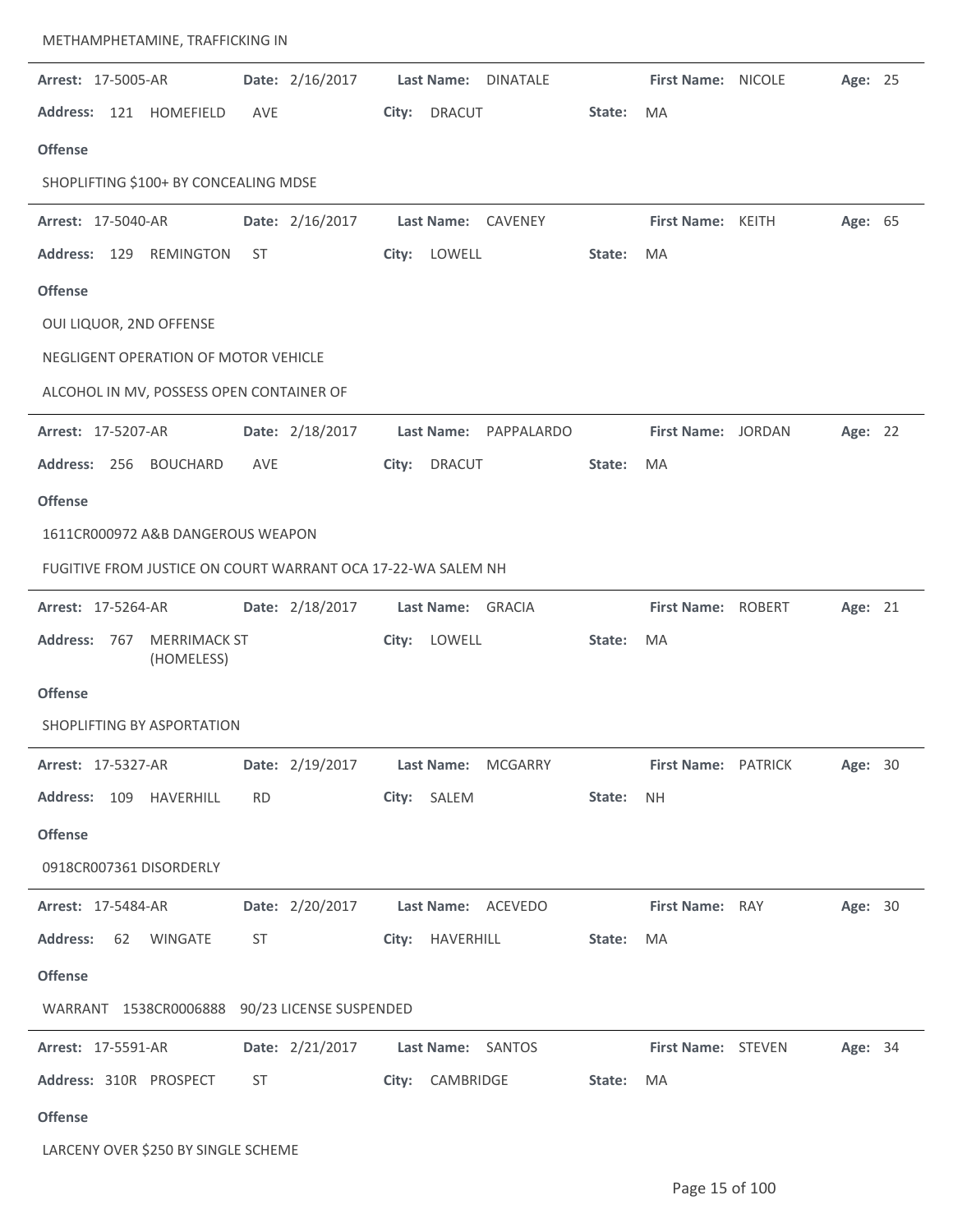| Arrest: 17-5640-AR                      | Date: 2/21/2017 | Last Name: LANE              |        | First Name: AMANDA    |                        | Age: 19 |  |
|-----------------------------------------|-----------------|------------------------------|--------|-----------------------|------------------------|---------|--|
| <b>Address:</b><br>99<br>WALNUT         | <b>RD</b>       | City: TEWKSBURY              | State: | <b>MA</b>             |                        |         |  |
| <b>Offense</b>                          |                 |                              |        |                       |                        |         |  |
| DRUG, DISTRIBUTE CLASS B                |                 |                              |        |                       |                        |         |  |
| Arrest: 17-5762-AR                      | Date: 2/22/2017 | Last Name: TAYLOR            |        | First Name: CHRISTIAN |                        | Age: 21 |  |
| Address: 1250 WESTFORD                  | ST              | City: LOWELL                 | State: | <b>MA</b>             |                        |         |  |
| <b>Offense</b>                          |                 |                              |        |                       |                        |         |  |
| 1611CR004944 LICENSE SUSPENDED          |                 |                              |        |                       |                        |         |  |
| Arrest: 17-5794-AR                      | Date: 2/23/2017 | Last Name: COOPER            |        | First Name: JASON     |                        | Age: 35 |  |
| <b>Address:</b><br>39<br><b>HANOVER</b> | <b>ST</b>       | City: LOWELL                 | State: | MA                    |                        |         |  |
| <b>Offense</b>                          |                 |                              |        |                       |                        |         |  |
| LARCENY UNDER \$250                     |                 |                              |        |                       |                        |         |  |
| Arrest: 17-5822-AR                      | Date: 2/23/2017 | Last Name: ALEXANDER         |        | First Name: DURRELL   |                        | Age: 38 |  |
| <b>UNION</b><br><b>Address:</b><br>75   | ST              | <b>METHUEN</b><br>City:      | State: | MA                    |                        |         |  |
| <b>Offense</b>                          |                 |                              |        |                       |                        |         |  |
| DRUG, DISTRIBUTE CLASS B                |                 |                              |        |                       |                        |         |  |
| LICENSE REVOKED, OPERATE MV WITH        |                 |                              |        |                       |                        |         |  |
| DRUG, POSSESS TO DISTRIB CLASS B        |                 |                              |        |                       |                        |         |  |
| Arrest: 17-6038-AR                      | Date: 2/25/2017 | Last Name: WELTON            |        | First Name: JASON     |                        | Age: 21 |  |
| <b>Address:</b><br><b>MATTHEW</b><br>5  | <b>RD</b>       | <b>BILLERICA</b><br>City:    | State: | MA                    |                        |         |  |
| <b>Offense</b>                          |                 |                              |        |                       |                        |         |  |
| <b>OUI LIQUOR</b>                       |                 |                              |        |                       |                        |         |  |
| NEGLIGENT OPERATION OF MOTOR VEHICLE    |                 |                              |        |                       |                        |         |  |
| LIGHTS VIOLATION, MV                    |                 |                              |        |                       |                        |         |  |
| Arrest: 17-6073-AR                      | Date: 2/25/2017 | <b>Last Name:</b><br>MENDEZ  |        | First Name: JONATHAN  |                        | Age: 34 |  |
| <b>Address:</b><br>27<br><b>ORLEANS</b> | ST              | City: LOWELL                 | State: | MA                    |                        |         |  |
| <b>Offense</b>                          |                 |                              |        |                       |                        |         |  |
| SHOPLIFTING BY ASPORTATION              |                 |                              |        |                       |                        |         |  |
| Arrest: 17-6100-A-AR                    | Date: 2/25/2017 | RAMIREZ<br><b>Last Name:</b> |        |                       | First Name: SARANYELIZ | Age: 26 |  |
| Address: 219 HAVERHILL                  | <b>ST</b>       | City: LAWRENCE               | State: | MA                    |                        |         |  |
| <b>Offense</b>                          |                 |                              |        |                       |                        |         |  |
| MOTOR VEH, RECEIVE STOLEN               |                 |                              |        |                       |                        |         |  |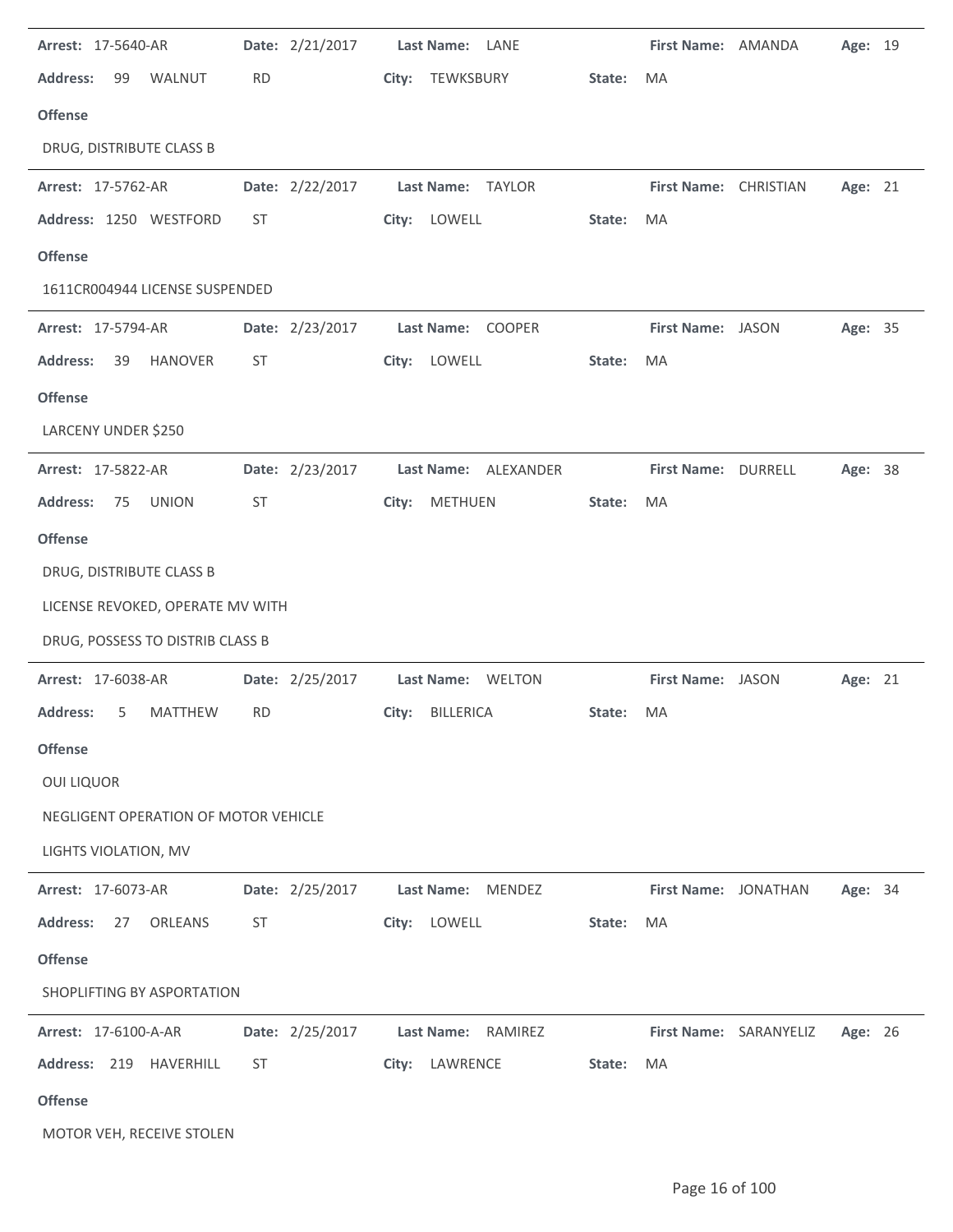## WARRANT 1518CR005943 DESTRUCT. OF PROPERTY

## WARRANT 1336CR001582 ELDER PERMIT SERIOUS INJ

## WARRANT 1649CR001708 A&B CORR OFF

| Arrest: 17-6100-AR                                  | Date: 2/25/2017 | Last Name:<br><b>TORRES</b>        |        | First Name: JUAN   | Age: 25 |  |
|-----------------------------------------------------|-----------------|------------------------------------|--------|--------------------|---------|--|
| Address: 257 SCHOOL                                 | ST              | City: LOWELL                       | State: | MA                 |         |  |
| <b>Offense</b>                                      |                 |                                    |        |                    |         |  |
| WARRANT                                             |                 |                                    |        |                    |         |  |
| USE MV WITHOUT AUTHORITY                            |                 |                                    |        |                    |         |  |
| MOTOR VEH, MALICIOUS DAMAGE TO                      |                 |                                    |        |                    |         |  |
| MOTOR VEH, RECEIVE STOLEN                           |                 |                                    |        |                    |         |  |
| UNLICENSED OPERATION OF MV                          |                 |                                    |        |                    |         |  |
| Arrest: 17-6119-AR                                  | Date: 2/26/2017 | Last Name: RAMER                   |        | First Name: JOEL   | Age: 28 |  |
| <b>Address:</b><br><b>DUMMER</b><br>6               | AVE             | GEORGETOWN<br>City:                | State: | MA                 |         |  |
| <b>Offense</b>                                      |                 |                                    |        |                    |         |  |
| <b>OUI LIQUOR</b>                                   |                 |                                    |        |                    |         |  |
| Arrest: 17-6157-AR                                  | Date: 2/26/2017 | Last Name: LANDRY                  |        | First Name: JAMES  | Age: 60 |  |
| <b>Address:</b><br>8<br><b>KENMAR</b>               | DR              | BILLERICA<br>City:                 | State: | MA                 |         |  |
| <b>Offense</b>                                      |                 |                                    |        |                    |         |  |
| LICENSE SUSPENDED FOR OUI, OPER MV WITH             |                 |                                    |        |                    |         |  |
| Arrest: 17-6174-AR                                  | Date: 2/26/2017 | Last Name: DEAN                    |        | First Name: JAIMIE | Age: 39 |  |
| <b>Address:</b><br>53<br><b>JUNIPER</b>             |                 | City:<br>LOWELL                    | State: | MA                 |         |  |
| <b>Offense</b>                                      |                 |                                    |        |                    |         |  |
| WARRANT#1618CR005880 90/34J UNINSURED MV            |                 |                                    |        |                    |         |  |
| Arrest: 17-6208-AR                                  |                 | Date: 2/27/2017    Last Name: MAYO |        | First Name: ERIC   | Age: 27 |  |
| <b>Address:</b><br>52 ORANGE                        | ST              | City: HAVERHILL                    | State: | MA                 |         |  |
| <b>Offense</b>                                      |                 |                                    |        |                    |         |  |
| LICENSE REVOKED, OPERATE MV WITH                    |                 |                                    |        |                    |         |  |
| Arrest: 17-6249-AR                                  |                 | Date: 2/27/2017    Last Name: RIOS |        | First Name: MEGAN  | Age: 28 |  |
| Address: 24 SAN JOSE                                | TER             | City: STONEHAM                     | State: | MA                 |         |  |
| <b>Offense</b>                                      |                 |                                    |        |                    |         |  |
| WARRANT#1553CR003144 265/13A ASSAULT & BATTERY      |                 |                                    |        |                    |         |  |
| WARRANT#1653CR000899 90/24 LEAVE SCENE PROP. DAMAGE |                 |                                    |        |                    |         |  |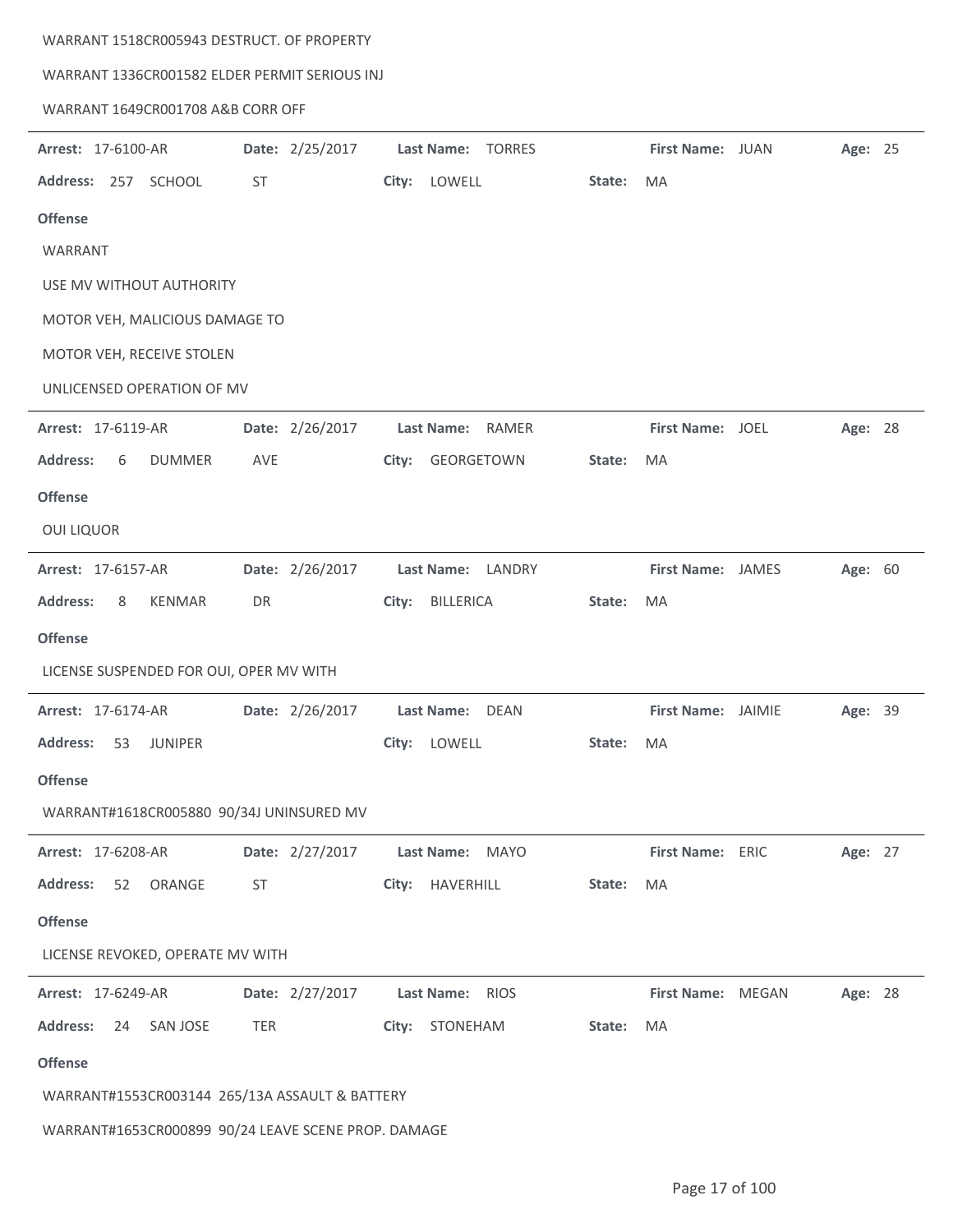| Arrest: 17-6316-A-AR                     | Date: 2/27/2017 | Last Name: CAPPELLO        | First Name: JACK<br>Age: 23    |
|------------------------------------------|-----------------|----------------------------|--------------------------------|
| Address: 134 BAY RIDGE                   | DR              | City: S DENNIS<br>State:   | MA                             |
| <b>Offense</b>                           |                 |                            |                                |
| DRUG, POSSESS CLASS B                    |                 |                            |                                |
| DRUG, POSSESS CLASS A                    |                 |                            |                                |
| Arrest: 17-6316-AR                       | Date: 2/27/2017 | Last Name: FORD            | First Name: LAUREN<br>Age: 24  |
| <b>Address:</b><br><b>KAREN</b><br>18    | <b>RD</b>       | City: WAKEFIELD<br>State:  | MA                             |
| <b>Offense</b>                           |                 |                            |                                |
| DRUG, POSSESS CLASS A                    |                 |                            |                                |
| DRUG, POSSESS CLASS B                    |                 |                            |                                |
| Arrest: 17-6377-AR                       | Date: 2/28/2017 | Last Name: MURPHY          | First Name: SHAUN<br>Age: 53   |
| <b>Address:</b><br><b>GRIFFIN</b><br>59  | <b>RD</b>       | City: HUDSON<br>State:     | <b>NH</b>                      |
| <b>Offense</b>                           |                 |                            |                                |
| UNLICENSED OPERATION OF MV               |                 |                            |                                |
| Arrest: 17-6408-AR                       | Date: 2/28/2017 | Last Name: MENDONCA-DROLET | First Name: DARLENE<br>Age: 26 |
| <b>Address:</b><br>HAZEL<br>7            | SQ              | City: LOWELL<br>State:     | MA                             |
| <b>Offense</b>                           |                 |                            |                                |
| WARRANT#1611CR007377 90/23 LICENSE SUSP. |                 |                            |                                |
| Arrest: 17-6446-AR                       | Date: 2/28/2017 | Last Name: AHERN           | First Name: DEREK<br>Age: 27   |
| Address: 179 LOWELL                      | <b>BLVD</b>     | City: METHUEN<br>State:    | <b>MA</b>                      |
| <b>Offense</b>                           |                 |                            |                                |
| 1711CR000969 MARKED LANES                |                 |                            |                                |
| 1561CR001597 A&B DW                      |                 |                            |                                |
|                                          |                 |                            |                                |
| Arrest: 17-6619-AR                       | Date: 3/2/2017  | Last Name: MACHADO         | First Name: ERICK<br>Age: 21   |
| <b>Address:</b><br>56<br><b>GLENDALE</b> | ST              | City: EVERETT<br>State:    | MA                             |
| <b>Offense</b>                           |                 |                            |                                |
| LICENSE SUSPENDED, OP MV WITH            |                 |                            |                                |
| <b>LIGHTS VIOLATION</b>                  |                 |                            |                                |
| Arrest: 17-6734-AR                       | Date: 3/3/2017  | Last Name:<br>PAPPALARDO   | First Name: JARROD<br>Age: 42  |
| Address: 332 BROADWAY                    |                 | City: SALEM<br>State:      | NH.                            |

FUGITIVE FROM JUSTICE ON COURT WARRANT / 218-2017-CR-00064 / NH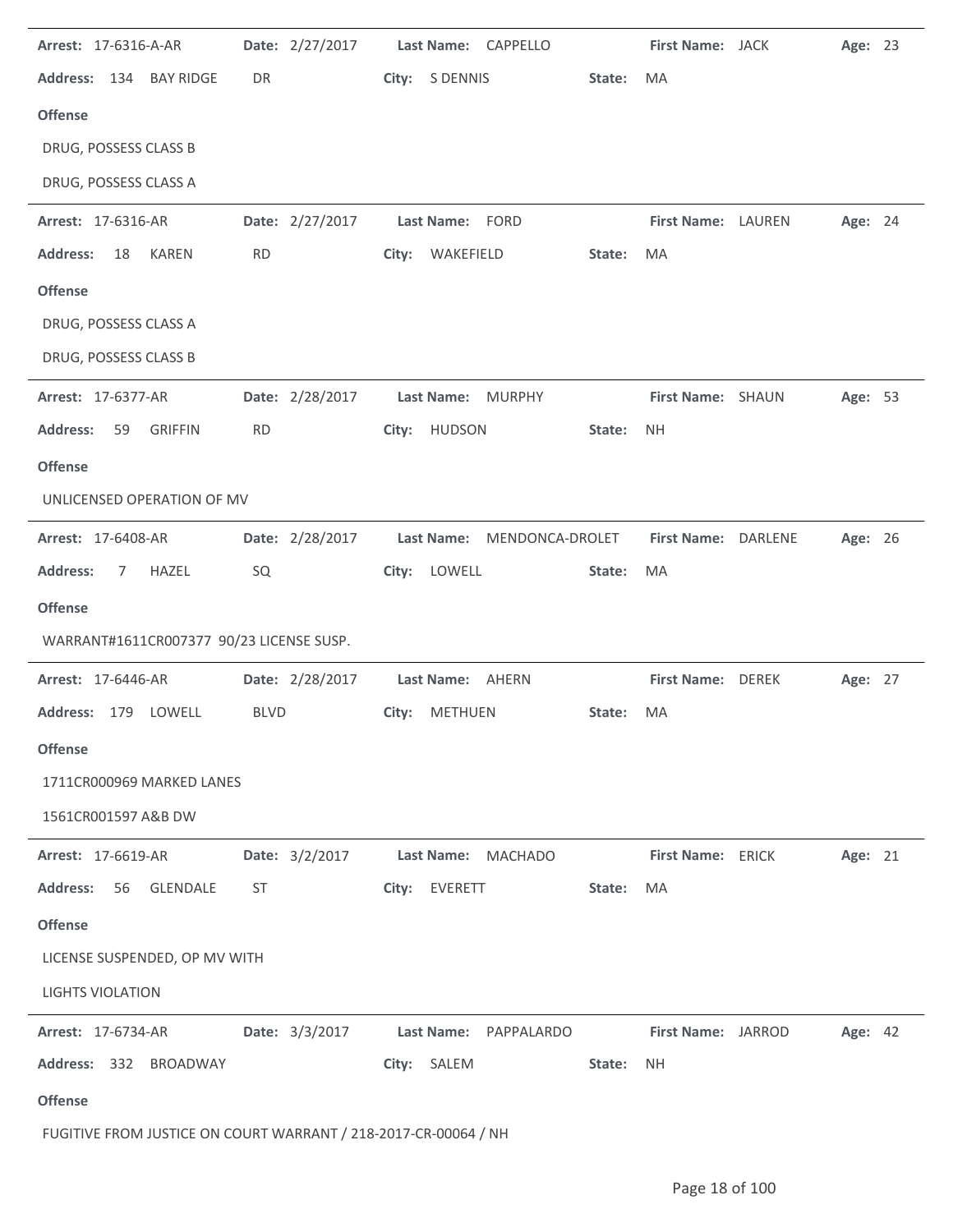| <b>Arrest: 17-6817-AR</b>                        |                              |           | Date: 3/3/2017 | Last Name: FELIZ     |        | First Name: ALAN      | Age: 19        |  |
|--------------------------------------------------|------------------------------|-----------|----------------|----------------------|--------|-----------------------|----------------|--|
| <b>Address:</b><br>10                            | CAMPO SECO 2<br><b>FLOOR</b> |           |                | City: LAWRENCE       | State: | <b>MA</b>             |                |  |
| <b>Offense</b>                                   |                              |           |                |                      |        |                       |                |  |
| LARCENY OVER \$250 FROM +60/DISABLED             |                              |           |                |                      |        |                       |                |  |
| Arrest: 17-6836-AR                               |                              |           | Date: 3/4/2017 | Last Name: CAREY     |        | First Name: SHARON    | Age: 45        |  |
| Address: 219 FOSTER                              |                              | <b>RD</b> |                | City: TEWKSBURY      | State: | MA                    |                |  |
| <b>Offense</b>                                   |                              |           |                |                      |        |                       |                |  |
| NEGLIGENT OPERATION OF MOTOR VEHICLE             |                              |           |                |                      |        |                       |                |  |
| OUI LIQUOR, 2ND OFFENSE                          |                              |           |                |                      |        |                       |                |  |
| <b>Arrest: 17-6857-AR</b>                        |                              |           | Date: 3/4/2017 | Last Name: ROLLINS   |        | First Name: CHARLES   | Age: 56        |  |
| Address: 226 SMITH                               |                              | ST        |                | City: LOWELL         | State: | MA                    |                |  |
| <b>Offense</b>                                   |                              |           |                |                      |        |                       |                |  |
| WARRANT-DOCKET#0611CR005366-UNLICENSED OPERATION |                              |           |                |                      |        |                       |                |  |
| Arrest: 17-6919-AR                               |                              |           | Date: 3/4/2017 | Last Name: FREITAS   |        | First Name: ALEXANDRE | Age: 20        |  |
| <b>Address:</b><br>25                            | <b>MORSE</b>                 | ST        |                | City: LOWELL         | State: | MA                    |                |  |
| <b>Offense</b>                                   |                              |           |                |                      |        |                       |                |  |
| LICENSE REVOKED, OPERATE MV WITH                 |                              |           |                |                      |        |                       |                |  |
| LIGHTS VIOLATION, MV                             |                              |           |                |                      |        |                       |                |  |
| <b>Arrest: 17-6947-AR</b>                        |                              |           | Date: 3/5/2017 | Last Name: GIAMPAOLO |        | First Name: SCOTT     | <b>Age: 45</b> |  |
| Address: 63 REED                                 |                              | AVE       |                | City: EVERETT        | State: | MA                    |                |  |
| <b>Offense</b>                                   |                              |           |                |                      |        |                       |                |  |
| OUI LIQUOR, 2ND OFFENSE                          |                              |           |                |                      |        |                       |                |  |
| NEGLIGENT OPERATION OF MOTOR VEHICLE             |                              |           |                |                      |        |                       |                |  |
| MARKED LANES VIOLATION                           |                              |           |                |                      |        |                       |                |  |
| <b>Arrest: 17-6950-A-AR</b>                      |                              |           | Date: 3/5/2017 | Last Name: GONZAGA   |        | First Name: MARLON    | Age: 23        |  |
| Address: 117B MANCHESTER ST                      |                              |           |                | City: LOWELL         | State: | MA                    |                |  |
| <b>Offense</b>                                   |                              |           |                |                      |        |                       |                |  |
| WARRANT (1611CR005821) SUSPENDED LICENSE         |                              |           |                |                      |        |                       |                |  |
| Arrest: 17-6950-AR                               |                              |           | Date: 3/5/2017 | Last Name: BRADY     |        | First Name: ADAM      | Age: 24        |  |
| <b>Address:</b><br>29                            | BEUADRY                      | ST        |                | City: LOWELL         | State: | MA                    |                |  |
| <b>Offense</b>                                   |                              |           |                |                      |        |                       |                |  |
| WARRANT (1611CR004603) SUSPENDED LICENSE         |                              |           |                |                      |        |                       |                |  |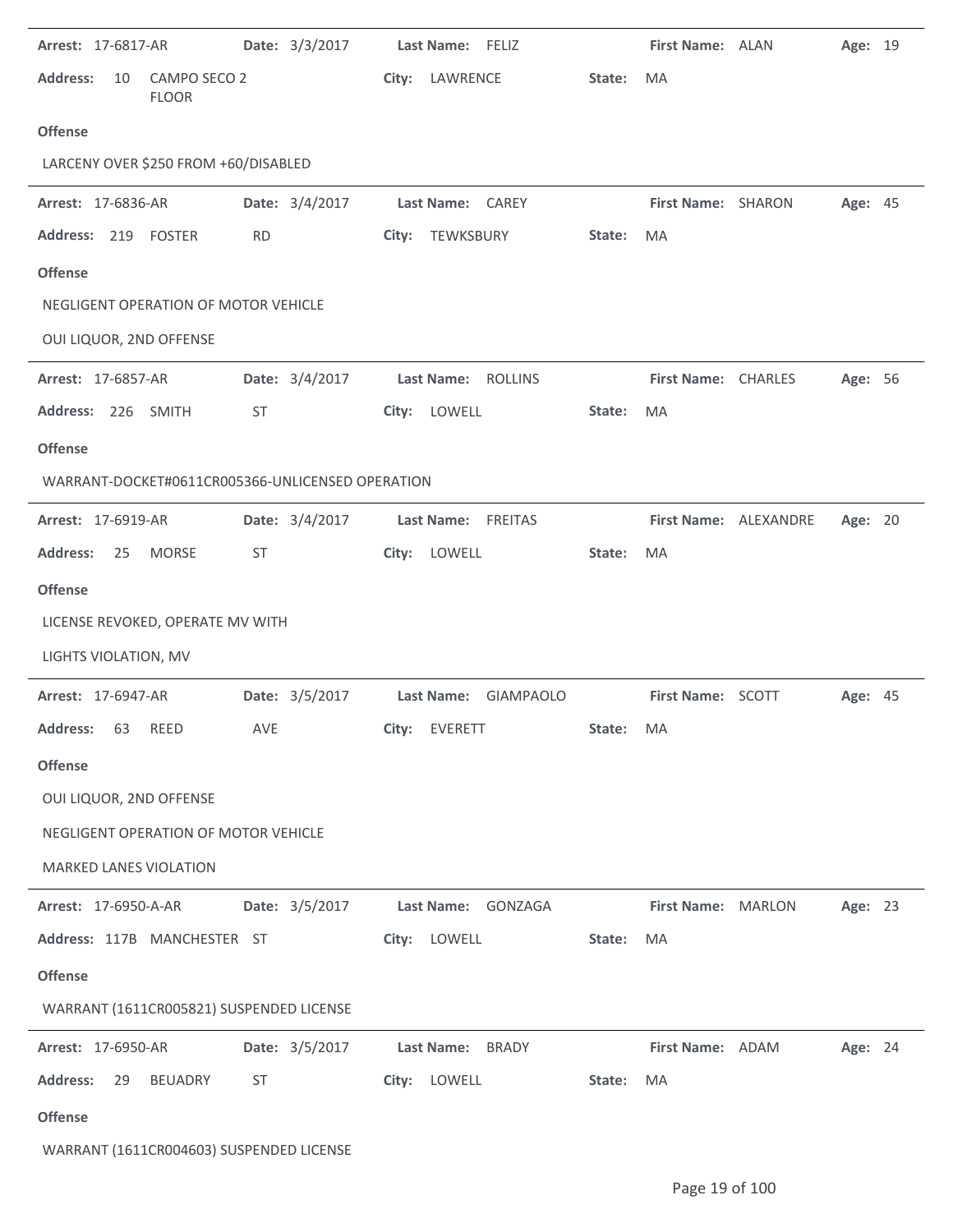| Arrest: 17-7014-AR                               | Date: 3/5/2017  |                 | Last Name: JARAMILLO  |        | First Name: GISELLE         | Age: 27        |  |
|--------------------------------------------------|-----------------|-----------------|-----------------------|--------|-----------------------------|----------------|--|
| Address: 139 AIKEN                               | AVE             |                 | City: LOWELL          | State: | MA                          |                |  |
| <b>Offense</b>                                   |                 |                 |                       |        |                             |                |  |
| <b>MARKED LANES VIOLATION</b>                    |                 |                 |                       |        |                             |                |  |
| Arrest: 17-7223-AR                               | Date: 3/7/2017  |                 | Last Name: SOTO       |        | First Name: BRAYAN          | Age: 20        |  |
| HAVERHILL<br><b>Address:</b><br>64               | ST              |                 | City: LAWRENCE        | State: | MA                          |                |  |
| <b>Offense</b>                                   |                 |                 |                       |        |                             |                |  |
| LARCENY OVER \$250 FROM +60/DISABLED             |                 |                 |                       |        |                             |                |  |
| Arrest: 17-7242-AR                               | Date: 3/7/2017  |                 | Last Name: DISLA      |        | First Name: MARIO           | Age: 33        |  |
| <b>Address:</b><br>LAWRENCE<br>11                | ST              |                 | City: LAWRENCE        | State: | MA                          |                |  |
| <b>Offense</b>                                   |                 |                 |                       |        |                             |                |  |
| DRUG, DISTRIBUTE CLASS A                         |                 |                 |                       |        |                             |                |  |
| Arrest: 17-7300-AR                               | Date: 3/8/2017  |                 | Last Name: KEATING    |        | First Name: MARGARET        | <b>Age: 46</b> |  |
| Address: 365 QUINCY                              | ST              | City:           | <b>BROCKTON</b>       | State: | MA                          |                |  |
| <b>Offense</b>                                   |                 |                 |                       |        |                             |                |  |
| A&B ON POLICE OFFICER                            |                 |                 |                       |        |                             |                |  |
| Arrest: 17-7386-AR                               | Date: 3/8/2017  |                 | Last Name: BRADLEY    |        | First Name: LAWRENCE        | Age: 39        |  |
| Address: 270 LITTLERON RD L                      |                 |                 | City: CHELMSFORD      | State: | MA                          |                |  |
| <b>Offense</b>                                   |                 |                 |                       |        |                             |                |  |
| WARRANT 1653CR000256 UTTERING FALSE PRESCRIPTION |                 |                 |                       |        |                             |                |  |
| WARRANT 1311CR007972 OUI LIQUOR 2ND OFFENSE      |                 |                 |                       |        |                             |                |  |
| Arrest: 17-7722-AR                               | Date: 3/10/2017 |                 | Last Name: REILLEY    |        | <b>First Name: KATE</b>     | Age: 30        |  |
| Address: 725 MAIN                                | ST              |                 | City: ACTON           | State: | MA                          |                |  |
| <b>Offense</b>                                   |                 |                 |                       |        |                             |                |  |
| WARRANT 1648CR001248 OUI SECOND OFFENSE          |                 |                 |                       |        |                             |                |  |
| WARRANT 1621CR000311 OUI LIQUOR                  |                 |                 |                       |        |                             |                |  |
| A&B WITH DANGEROUS WEAPON (SHOD FOOT)            |                 |                 |                       |        |                             |                |  |
| DISORDERLY CONDUCT                               |                 |                 |                       |        |                             |                |  |
| <b>RESIST ARREST</b>                             |                 |                 |                       |        |                             |                |  |
| <b>Arrest: 17-7794-AR</b>                        |                 | Date: 3/11/2017 | Last Name: REAL-MATOS |        | <b>First Name: JEANCRLO</b> | Age: 22        |  |
|                                                  |                 |                 |                       |        |                             |                |  |
| Address: 120 CABOT                               | ST              |                 | City: LOWELL          | State: | MA                          |                |  |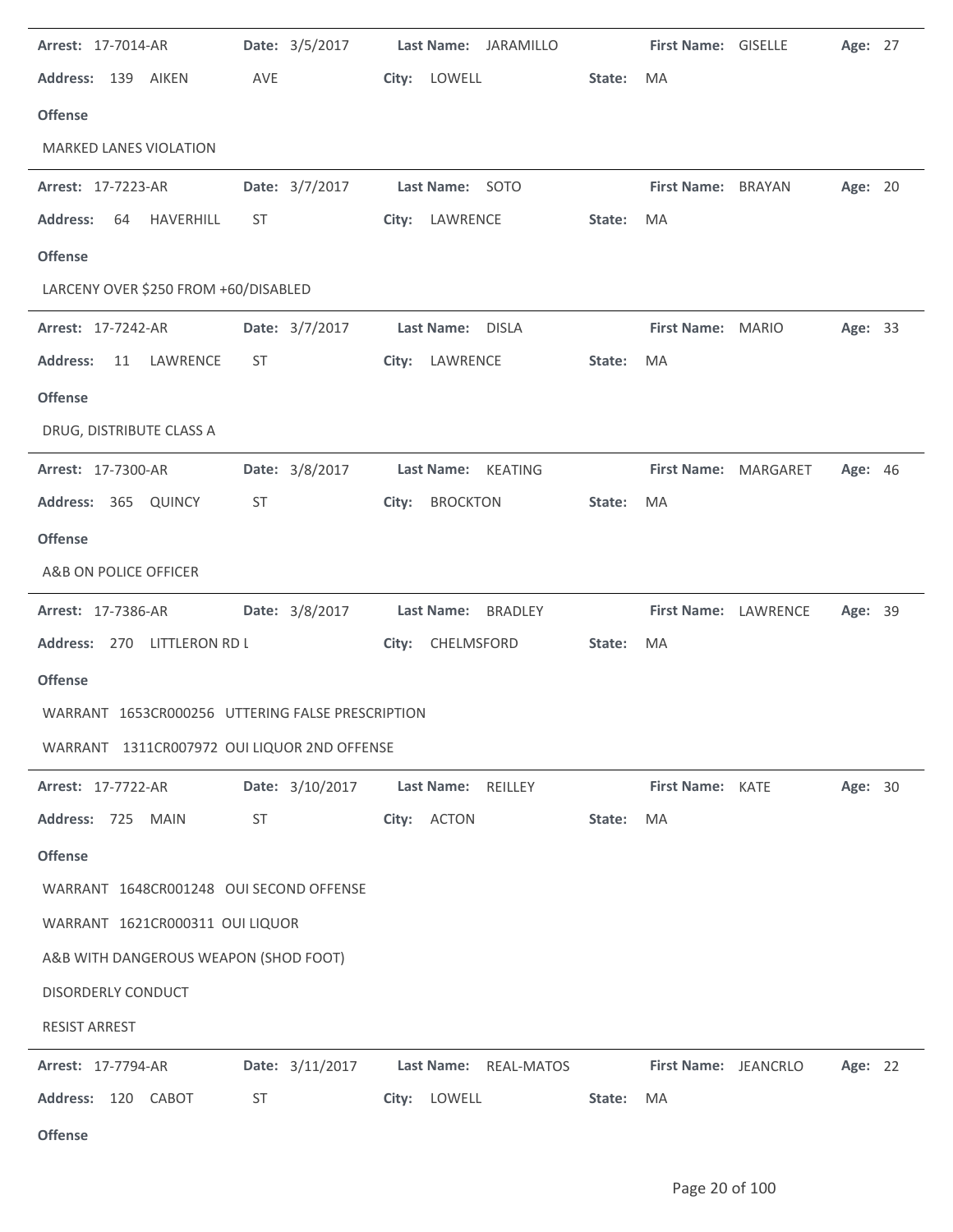| WINDOW OBSTRUCTED/NONTRANSPARENT                                        |                 |                         |        |                         |         |  |
|-------------------------------------------------------------------------|-----------------|-------------------------|--------|-------------------------|---------|--|
| UNREGISTERED MOTOR VEHICLE                                              |                 |                         |        |                         |         |  |
| Arrest: 17-7821-AR                                                      | Date: 3/11/2017 | Last Name: HAWKES       |        | First Name: MELISSA     | Age: 33 |  |
| Address: 423<br>BROADWAY                                                | ST              | City: LOWELL            | State: | MA                      |         |  |
| <b>Offense</b>                                                          |                 |                         |        |                         |         |  |
| LARCENY OVER \$250                                                      |                 |                         |        |                         |         |  |
| Arrest: 17-7863-AR                                                      | Date: 3/11/2017 | Last Name: LACOUNT      |        | First Name: RICHARD     | Age: 55 |  |
| Address: 332 OLD MAIN                                                   | ST              | City: TEWKSBURY         | State: | MA                      |         |  |
| <b>Offense</b>                                                          |                 |                         |        |                         |         |  |
| LICENSE REVOKED, OPERATE MV WITH                                        |                 |                         |        |                         |         |  |
| WARRANT#1611CR005540 90/23 LICENSE SUSP.                                |                 |                         |        |                         |         |  |
| Arrest: 17-7982-A-AR                                                    | Date: 3/12/2017 | Last Name: LIBERTY      |        | First Name: KEVIN       | Age: 29 |  |
| Address: 123 E WATER                                                    | <b>ST</b>       | <b>TAUNTON</b><br>City: | State: | MA                      |         |  |
| <b>Offense</b>                                                          |                 |                         |        |                         |         |  |
| DRUG, POSSESS CLASS A                                                   |                 |                         |        |                         |         |  |
| Arrest: 17-7982-AR                                                      | Date: 3/12/2017 | Last Name: RAFFERTY     |        | First Name: ELIZABETH   | Age: 33 |  |
| Address: 123 WATER                                                      | ST              | City: TAUNTON           | State: | MA                      |         |  |
| <b>Offense</b>                                                          |                 |                         |        |                         |         |  |
| DRUG, POSSESS CLASS A, SUBSQ.OFF.                                       |                 |                         |        |                         |         |  |
| WARRANT- STRAIGHT, ATTLEBORO DIST., 266/30/A, ISSUE DATE-10/28/16       |                 |                         |        |                         |         |  |
| WARRANT- DEFAULT, ISSUE DATE 12/08/16, DEDHAM DIST., 94C/34/K, 94C/34/I |                 |                         |        |                         |         |  |
| Arrest: 17-8006-AR                                                      | Date: 3/12/2017 | Last Name:<br>NIDA      |        | First Name: ALEX        | Age: 50 |  |
| Address: 145 SNA/NORTH                                                  | ST              | City: FARMINGTON        | State: | ME                      |         |  |
| <b>Offense</b>                                                          |                 |                         |        |                         |         |  |
| FUGITIVE FROM JUSTICE ON COURT WARRANT                                  |                 |                         |        |                         |         |  |
| Arrest: 17-8270-AR                                                      | Date: 3/14/2017 | Last Name: PELAEZ       |        | <b>First Name: JOSE</b> | Age: 18 |  |
| Address: 502 GARDEN                                                     | ST              | HARTFORD<br>City:       | State: | <b>CT</b>               |         |  |
| <b>Offense</b>                                                          |                 |                         |        |                         |         |  |
| A&B ON POLICE OFFICER                                                   |                 |                         |        |                         |         |  |
| A&B                                                                     |                 |                         |        |                         |         |  |
| LARCENY OVER \$250                                                      |                 |                         |        |                         |         |  |

UNLICENSED OPERATION OF MV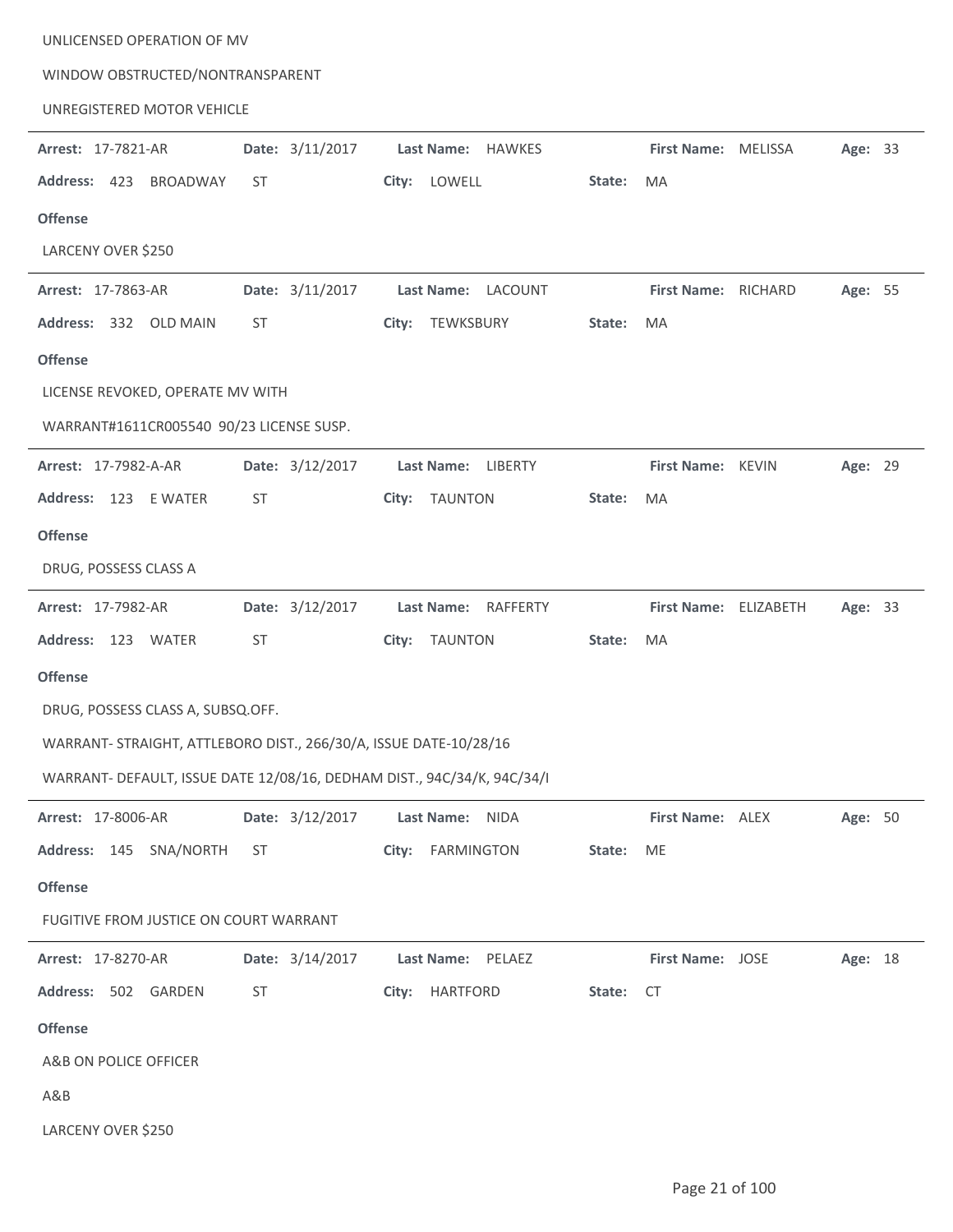| A&B                                         |                 |                            |        |                     |         |  |
|---------------------------------------------|-----------------|----------------------------|--------|---------------------|---------|--|
| Arrest: 17-8445-AR                          | Date: 3/15/2017 | Last Name: KOUTALAKIS      |        | First Name: CRISTI  | Age: 35 |  |
| <b>Address:</b><br>IRVING ST 2ND FL<br>12   |                 | City: LOWELL               | State: | MA                  |         |  |
| <b>Offense</b>                              |                 |                            |        |                     |         |  |
| WARRANT 1411CR000934 POSS CLASS B           |                 |                            |        |                     |         |  |
| WARRANT 1311CR006009 B&E NIGHTTIME BUILDING |                 |                            |        |                     |         |  |
| WARRANT 1511CR005568 LARCENY FROM BUILDING  |                 |                            |        |                     |         |  |
| WARRANT LICENSE NOT IN POSSESSION           |                 |                            |        |                     |         |  |
| Arrest: 17-8603-AR                          | Date: 3/16/2017 | Last Name: RIDDLE          |        | First Name: COLBY   | Age: 29 |  |
| <b>Address:</b><br>48<br>SAUNDERS           | <b>CIR</b>      | TEWKSBURY<br>City:         | State: | MA                  |         |  |
| <b>Offense</b>                              |                 |                            |        |                     |         |  |
| SPEEDING IN VIOL SPECIAL REGULATION         |                 |                            |        |                     |         |  |
| LICENSE SUSPENDED, OP MV WITH               |                 |                            |        |                     |         |  |
| Arrest: 17-8799-A-AR                        | Date: 3/18/2017 | Last Name: FIELD           |        | First Name: KAYLA   | Age: 26 |  |
| <b>Address:</b><br>11<br>GIVEN              | DR              | <b>BURLINGTON</b><br>City: | State: | MA                  |         |  |
| <b>Offense</b>                              |                 |                            |        |                     |         |  |
| DRUG, POSSESS CLASS B                       |                 |                            |        |                     |         |  |
| DRUG, POSSESS CLASS E                       |                 |                            |        |                     |         |  |
| DRUG, POSSESS CLASS E                       |                 |                            |        |                     |         |  |
| DRUG, POSSESS CLASS B                       |                 |                            |        |                     |         |  |
| DRUG, POSSESS CLASS B                       |                 |                            |        |                     |         |  |
| Arrest: 17-8799-AR                          | Date: 3/18/2017 | Last Name: PARENT          |        | First Name: CARLIE  | Age: 25 |  |
| Address: 100 MARION                         | ST              | City: WILMINGTON           | State: | MA                  |         |  |
| <b>Offense</b>                              |                 |                            |        |                     |         |  |
| DRUG, POSSESS CLASS C                       |                 |                            |        |                     |         |  |
| DRUG, POSSESS CLASS C                       |                 |                            |        |                     |         |  |
| DRUG, POSSESS CLASS B                       |                 |                            |        |                     |         |  |
| Arrest: 17-8806-AR                          | Date: 3/18/2017 | Last Name: FLORES          |        | First Name: WILLIAM | Age: 22 |  |
| Address: 215 STEVENS                        | ST              | City: LOWELL               | State: | MA                  |         |  |
| <b>Offense</b>                              |                 |                            |        |                     |         |  |

SEXUAL CONDUCT, PAY FOR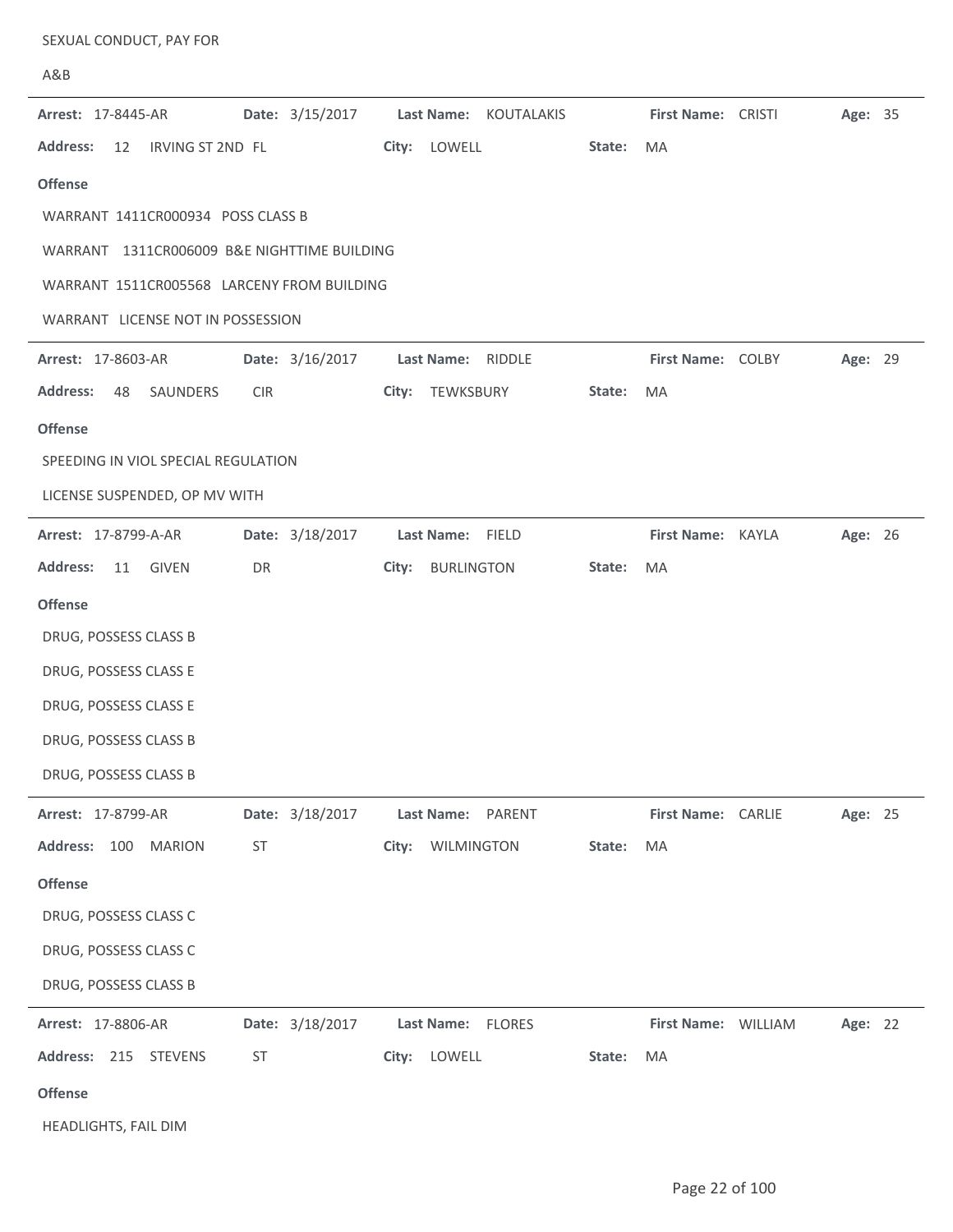| MARKED LANES VIOLATION                      |                 |                                    |        |                          |                            |         |  |
|---------------------------------------------|-----------------|------------------------------------|--------|--------------------------|----------------------------|---------|--|
| LICENSE SUSPENDED, OP MV WITH               |                 |                                    |        |                          |                            |         |  |
| Arrest: 17-9008-AR                          | Date: 3/19/2017 | Last Name: CONNERTY                |        | First Name: EDWARD       |                            | Age: 53 |  |
| Address: 427 AMES HILL                      | DR              | TEWKSBURY<br>City:                 | State: | MA                       |                            |         |  |
| <b>Offense</b>                              |                 |                                    |        |                          |                            |         |  |
| ALCOHOL IN MV, POSSESS OPEN CONTAINER OF    |                 |                                    |        |                          |                            |         |  |
| DRUG, POSSESS CLASS E                       |                 |                                    |        |                          |                            |         |  |
| <b>MARKED LANES VIOLATION</b>               |                 |                                    |        |                          |                            |         |  |
| NEGLIGENT OPERATION OF MOTOR VEHICLE        |                 |                                    |        |                          |                            |         |  |
| <b>OUI LIQUOR</b>                           |                 |                                    |        |                          |                            |         |  |
| Arrest: 17-9050-AR                          | Date: 3/19/2017 | Last Name: RUSSO                   |        | First Name: AARON        |                            | Age: 29 |  |
| <b>Address:</b><br><b>WILDWOOD</b><br>14    | <b>RD</b>       | TEWKSBURY<br>City:                 | State: | MA                       |                            |         |  |
| <b>Offense</b>                              |                 |                                    |        |                          |                            |         |  |
| DRUG, POSSESS CLASS B                       |                 |                                    |        |                          |                            |         |  |
| DRUG, POSSESS TO DISTRIB CLASS D            |                 |                                    |        |                          |                            |         |  |
| DRUG, POSSESS CLASS E                       |                 |                                    |        |                          |                            |         |  |
| Arrest: 17-9075-AR                          | Date: 3/19/2017 | <b>MCFADDEN</b><br>Last Name:      |        | <b>First Name: COREY</b> |                            | Age: 35 |  |
| <b>Address:</b><br>53<br>CORBETT            | <b>ST</b>       | City: LOWELL                       | State: | MA                       |                            |         |  |
| <b>Offense</b>                              |                 |                                    |        |                          |                            |         |  |
| SHOPLIFTING BY CONCEALING MDSE              |                 |                                    |        |                          |                            |         |  |
| <b>Arrest: 17-9098-AR</b>                   |                 | Date: 3/19/2017 Last Name: GENTZ   |        |                          | <b>First Name: KEVIN</b>   | Age: 36 |  |
| Address: 121 TRULL                          | <b>RD</b>       | City: TEWKSBURY                    | State: | MA                       |                            |         |  |
| <b>Offense</b>                              |                 |                                    |        |                          |                            |         |  |
| OUI LIQUOR, 2ND OFFENSE                     |                 |                                    |        |                          |                            |         |  |
| <b>MARKED LANES VIOLATION</b>               |                 |                                    |        |                          |                            |         |  |
| <b>Arrest: 17-9171-AR</b>                   |                 | Date: 3/20/2017 Last Name: PROEUNG |        | First Name: VINI         |                            | Age: 22 |  |
| Address: 92 CHOATE                          | ST              | City: FALL RIVER                   | State: | MA                       |                            |         |  |
| <b>Offense</b>                              |                 |                                    |        |                          |                            |         |  |
| WARRANT - 1511CR003175 - A&B POLICE OFFICER |                 |                                    |        |                          |                            |         |  |
| <b>Arrest: 17-9330-AR</b>                   |                 | Date: 3/21/2017 Last Name: POEPPER |        |                          | First Name: LAUREN Age: 31 |         |  |
| <b>Address:</b><br>HOMELESS                 |                 | City: TEWKSBURY                    | State: | MA                       |                            |         |  |
| <b>Offense</b>                              |                 |                                    |        |                          |                            |         |  |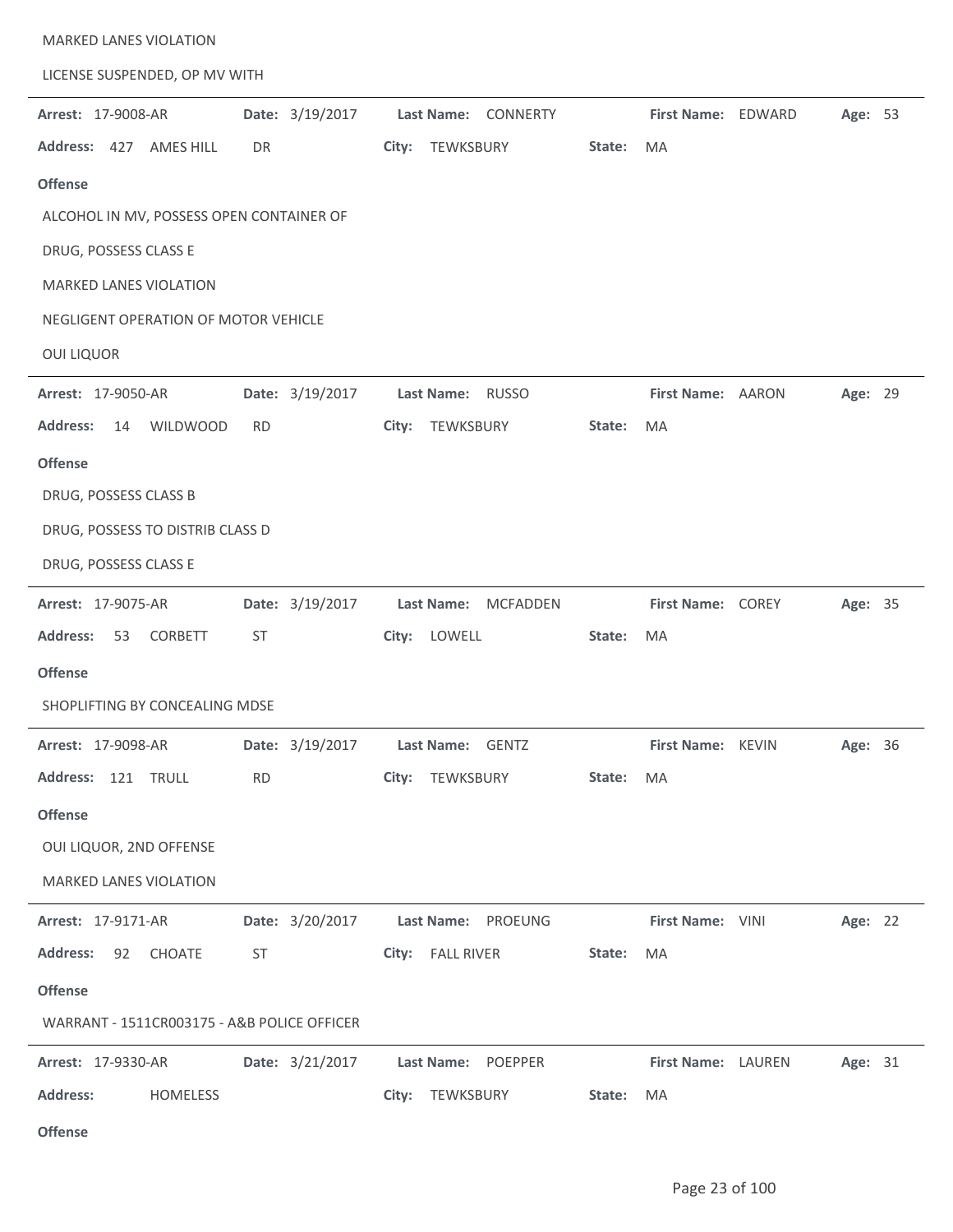| RECEIVE STOLEN PROPERTY +\$250                       |                                |        |                         |                       |         |  |
|------------------------------------------------------|--------------------------------|--------|-------------------------|-----------------------|---------|--|
| RECEIVE STOLEN PROPERTY -\$250                       |                                |        |                         |                       |         |  |
| Date: 3/21/2017<br>Arrest: 17-9340-AR                | Last Name: SORIANO             |        | First Name: ISMAEL      |                       | Age: 24 |  |
| <b>Address:</b><br>36<br><b>BOWDOIN</b><br>ST        | LAWRENCE<br>City:              | State: | MA                      |                       |         |  |
| <b>Offense</b>                                       |                                |        |                         |                       |         |  |
| UNLICENSED OPERATION OF MV                           |                                |        |                         |                       |         |  |
| UNREGISTERED MOTOR VEHICLE                           |                                |        |                         |                       |         |  |
| Date: 3/21/2017<br><b>Arrest: 17-9367-AR</b>         | Last Name: BARRY               |        | First Name: TREVET      |                       | Age: 28 |  |
| Address: 106 BUTTERFIELD ST                          | City: LOWELL                   | State: | MA                      |                       |         |  |
| <b>Offense</b>                                       |                                |        |                         |                       |         |  |
| FUGITIVE FROM JUSTICE ON COURT WARRANT               |                                |        |                         |                       |         |  |
| FUGITIVE FROM JUSTICE ON COURT WARRANT               |                                |        |                         |                       |         |  |
| Date: 3/22/2017<br>Arrest: 17-9503-AR                | Last Name: PIMENTEL            |        | <b>First Name: LORI</b> |                       | Age: 41 |  |
| Address: 198 THIRD ST REAR                           | City: LOWELL                   | State: | MA                      |                       |         |  |
| <b>Offense</b>                                       |                                |        |                         |                       |         |  |
| DRUG, POSSESS CLASS B                                |                                |        |                         |                       |         |  |
| <b>MARKED LANES VIOLATION</b>                        |                                |        |                         |                       |         |  |
| <b>OUI DRUGS</b>                                     |                                |        |                         |                       |         |  |
| NEGLIGENT OPERATION OF MOTOR VEHICLE                 |                                |        |                         |                       |         |  |
| <b>Arrest: 17-9587-AR</b><br>Date: 3/22/2017         | Last Name: QUINONES            |        | First Name: RAMON       |                       | Age: 24 |  |
| <b>Address:</b><br><b>PRINCE</b><br><b>AVE</b><br>29 | City: LOWELL                   | State: | MA                      |                       |         |  |
| <b>Offense</b>                                       |                                |        |                         |                       |         |  |
| WARRANT 1611CR004845 OPER AFTER LICENSE SUSP         |                                |        |                         |                       |         |  |
| WARRANT 1611CR005025<br>A&B DANGEROUS WEAPON         |                                |        |                         |                       |         |  |
| LICENSE SUSPENDED, OP MV WITH                        |                                |        |                         |                       |         |  |
| INSPECTION/STICKER, NO                               |                                |        |                         |                       |         |  |
| Date: 3/23/2017<br>Arrest: 17-9744-AR                | <b>Last Name:</b><br>FERNANDES |        |                         | First Name: JEFFERSON | Age: 40 |  |
| Address: 140<br><b>ST</b><br><b>BOWDOIN</b>          | City: LOWELL                   | State: | MA                      |                       |         |  |
| <b>Offense</b>                                       |                                |        |                         |                       |         |  |
| UNLICENSED OPERATION OF MV                           |                                |        |                         |                       |         |  |
| INSPECTION/STICKER, NO                               |                                |        |                         |                       |         |  |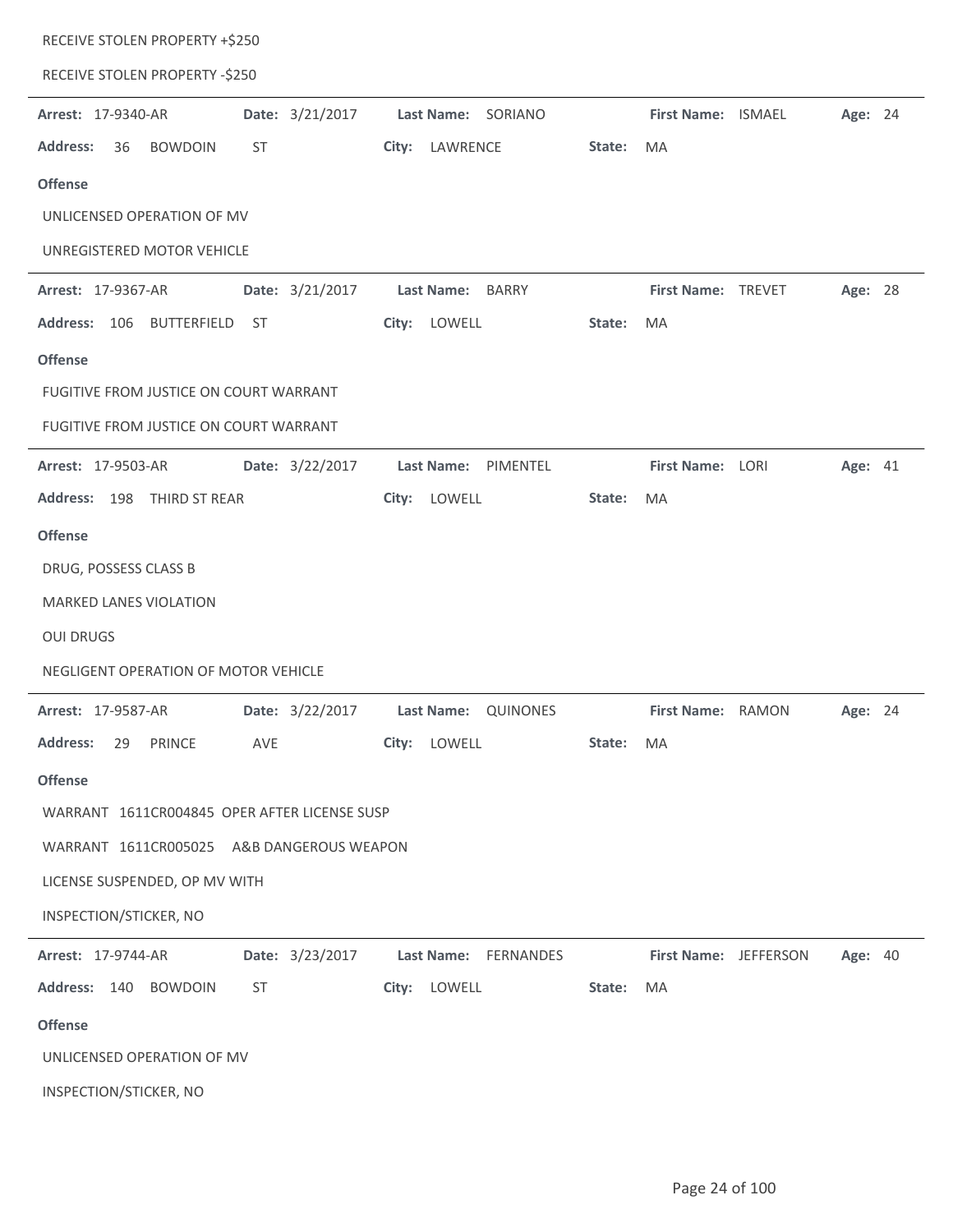| Arrest: 17-9752-A-AR                           |     | Date: 3/23/2017 |       | Last Name: TSANGARAKIS                  |        | First Name: MELISSA   |                                | Age: 33 |  |
|------------------------------------------------|-----|-----------------|-------|-----------------------------------------|--------|-----------------------|--------------------------------|---------|--|
| <b>Address:</b><br>DELL HOLLOW RD<br>9         |     |                 | City: | BILLERICA                               | State: | MA                    |                                |         |  |
| <b>Offense</b>                                 |     |                 |       |                                         |        |                       |                                |         |  |
| WARRANT 1618CR000374 POSS CLASS A              |     |                 |       |                                         |        |                       |                                |         |  |
| 1511CR002962 SUSPENDED REGISTRATION<br>WARRANT |     |                 |       |                                         |        |                       |                                |         |  |
| Arrest: 17-9752-AR                             |     | Date: 3/23/2017 |       | Last Name: MESSINA                      |        | First Name: JOANNE    |                                | Age: 56 |  |
| <b>MARIE</b><br><b>Address:</b><br>6           | LN  |                 |       | City: LAWRENCE                          | State: | MA                    |                                |         |  |
| <b>Offense</b>                                 |     |                 |       |                                         |        |                       |                                |         |  |
| DRUG, POSSESS CLASS B, SUBSQ.OFF.              |     |                 |       |                                         |        |                       |                                |         |  |
| SIGNAL, FAIL TO                                |     |                 |       |                                         |        |                       |                                |         |  |
| STOP FOR POLICE, FAIL                          |     |                 |       |                                         |        |                       |                                |         |  |
| DRUG, POSSESS CLASS B, SUBSQ.OFF.              |     |                 |       |                                         |        |                       |                                |         |  |
| Arrest: 17-9752-B-AR                           |     | Date: 3/23/2017 |       | Last Name: DUBORD                       |        |                       | First Name: JOHNATHON          | Age: 26 |  |
| <b>Address:</b><br>DELL HOLLOW RD<br>9         |     |                 | City: | BILLERICA                               | State: | MA                    |                                |         |  |
| <b>Offense</b>                                 |     |                 |       |                                         |        |                       |                                |         |  |
| WARRANT 1653CR000409 LARCENY OVER \$250.00     |     |                 |       |                                         |        |                       |                                |         |  |
|                                                |     |                 |       |                                         |        |                       |                                |         |  |
| Arrest: 17-9833-AR                             |     | Date: 3/24/2017 |       | Last Name: MAIN                         |        | First Name: KATHERINE |                                | Age: 33 |  |
| <b>Address:</b><br>PLEASANT<br>74              | ST  |                 |       | City: TEWKSBURY                         | State: | MA                    |                                |         |  |
| <b>Offense</b>                                 |     |                 |       |                                         |        |                       |                                |         |  |
| DRUG, POSSESS CLASS E                          |     |                 |       |                                         |        |                       |                                |         |  |
| <b>Arrest: 17-9871-AR</b>                      |     |                 |       | Date: 3/24/2017 Last Name: CRUZ         |        |                       | First Name: MAURO RUIZ Age: 36 |         |  |
| <b>Address:</b><br>56 BRIGHTON                 | AVE |                 |       | City: ALLSTON                           | State: | MA                    |                                |         |  |
| <b>Offense</b>                                 |     |                 |       |                                         |        |                       |                                |         |  |
| SEXUAL CONDUCT FOR FEE                         |     |                 |       |                                         |        |                       |                                |         |  |
| <b>Arrest: 17-9883-AR</b>                      |     |                 |       | Date: 3/24/2017    Last Name: DOMINGUEZ |        | First Name: ALEXIS    |                                | Age: 32 |  |
| <b>Address:</b><br>$\overline{2}$<br>PUFFER    | AVE |                 |       | City: LOWELL                            | State: | MA                    |                                |         |  |
| <b>Offense</b>                                 |     |                 |       |                                         |        |                       |                                |         |  |
| SHOPLIFTING BY ASPORTATION                     |     |                 |       |                                         |        |                       |                                |         |  |
| <b>Arrest: 17-9905-AR</b>                      |     |                 |       | Date: 3/25/2017 Last Name: STEPHENS     |        | First Name: BRIAN     |                                | Age: 45 |  |
| Address: 1202 MAIN                             | ST  |                 |       | City: TEWKSBURY                         | State: | MA                    |                                |         |  |
| <b>Offense</b>                                 |     |                 |       |                                         |        |                       |                                |         |  |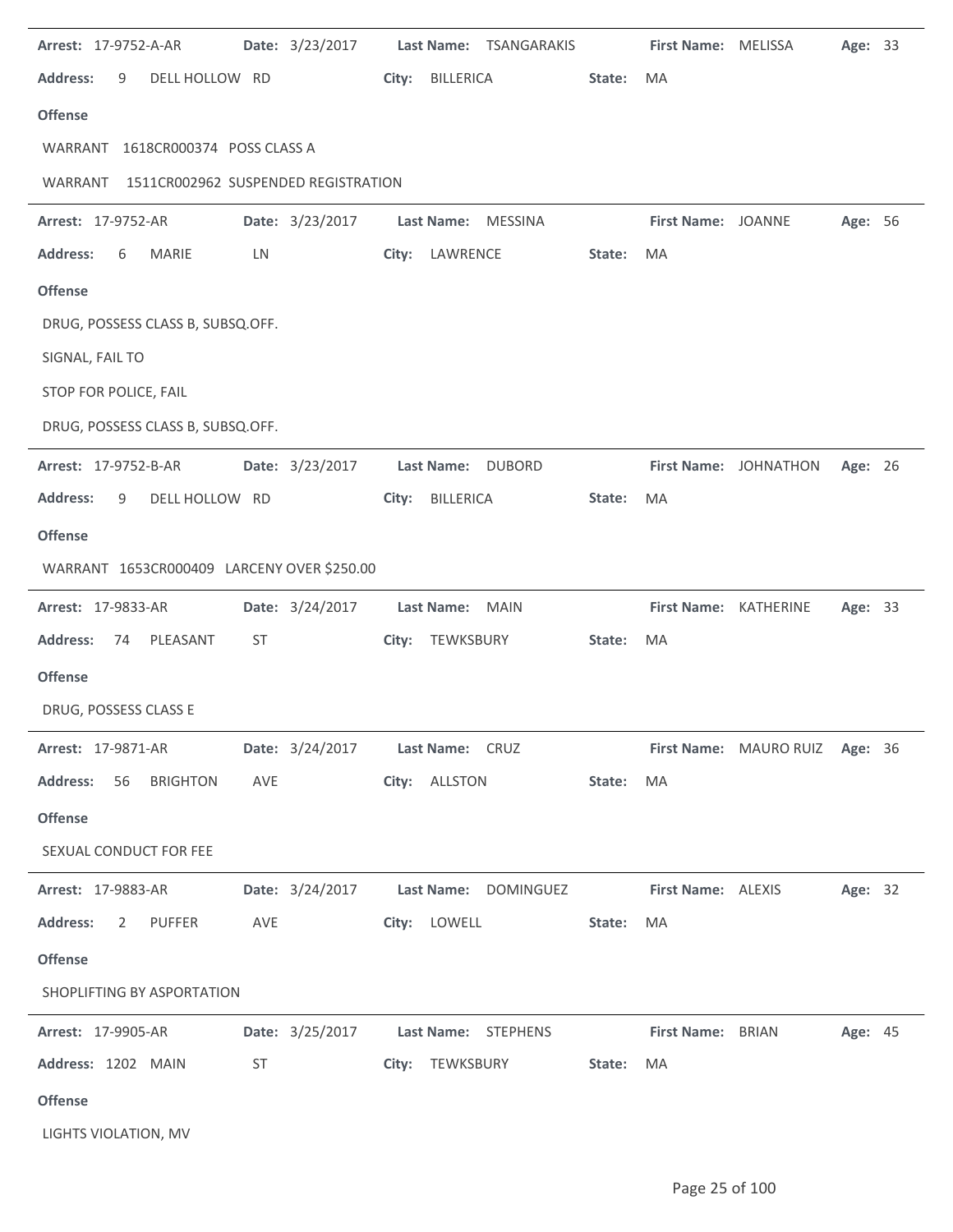| Arrest: 17-9937-A-AR                                      |           | Date: 3/25/2017 | Last Name: SANTIAGO-SERRANO        |        | First Name: SAMUEL       | Age: 19        |  |
|-----------------------------------------------------------|-----------|-----------------|------------------------------------|--------|--------------------------|----------------|--|
| <b>Address:</b><br>HAMPSHIRE<br>87                        | ST        |                 | City: LOWELL                       | State: | MA                       |                |  |
| <b>Offense</b>                                            |           |                 |                                    |        |                          |                |  |
| UNLICENSED OPERATION OF MV                                |           |                 |                                    |        |                          |                |  |
| Arrest: 17-9937-AR                                        |           |                 | Date: 3/25/2017 Last Name: SERRANO |        | First Name: RAMON        | Age: 20        |  |
| COBURN<br><b>Address:</b><br>4                            | AVE       |                 | City: DRACUT                       | State: | MA                       |                |  |
| <b>Offense</b>                                            |           |                 |                                    |        |                          |                |  |
| WARRANT-DOCKET# 1611CR004727-USE W/O AUTHORITY, MV        |           |                 |                                    |        |                          |                |  |
| Arrest: 17-9978-AR                                        |           | Date: 3/25/2017 | Last Name: ORTIZ                   |        | First Name: PETER        | Age: 30        |  |
| <b>Address:</b><br>20<br>WARREN                           | ST        |                 | City: LEICHESTER                   | State: | MA                       |                |  |
| <b>Offense</b>                                            |           |                 |                                    |        |                          |                |  |
| RECEIVE STOLEN PROPERTY +\$250 (SUBSEQUENT OFFENSE)       |           |                 |                                    |        |                          |                |  |
| Arrest: 17-10475-AR                                       |           | Date: 3/28/2017 | Last Name: VARGAS                  |        | First Name: CHRISTINE    | Age: 20        |  |
| Address: 1117 AMES HILL                                   | DR        |                 | City: TEWKSBURY                    | State: | MA                       |                |  |
| <b>Offense</b>                                            |           |                 |                                    |        |                          |                |  |
|                                                           |           |                 |                                    |        |                          |                |  |
| WARRANT #1618CR006477 RECEIVING STOLEN PROPERTY +\$250.00 |           |                 |                                    |        |                          |                |  |
| Arrest: 17-10526-AR                                       |           | Date: 3/28/2017 | Last Name: MCINTYRE                |        | First Name: MELISSA      | Age: 48        |  |
| <b>Address:</b><br>35 ELM                                 | <b>ST</b> |                 | City: LOWELL                       | State: | MA                       |                |  |
| <b>Offense</b>                                            |           |                 |                                    |        |                          |                |  |
| WARRANT 1611CR007333 SUSPENDED REGISTRATION               |           |                 |                                    |        |                          |                |  |
| <b>Arrest: 17-10538-AR</b>                                |           | Date: 3/29/2017 | Last Name: YAROSSI                 |        | <b>First Name: DEREK</b> | Age: 27        |  |
| Address: 32 CHASE                                         | AVE       |                 | City: LOWELL                       | State: | MA                       |                |  |
| <b>Offense</b>                                            |           |                 |                                    |        |                          |                |  |
| <b>VANDALIZE PROPERTY</b>                                 |           |                 |                                    |        |                          |                |  |
| <b>B&amp;E BUILDING NIGHTTIME FOR FELONY</b>              |           |                 |                                    |        |                          |                |  |
| Arrest: 17-10623-AR                                       |           | Date: 3/29/2017 | Last Name: NEWKIRK                 |        | First Name: MATTHEW      | <b>Age: 34</b> |  |
| <b>Address:</b><br>LAPRISE<br>5                           | CT        |                 | City: DUDLEY                       | State: | MA                       |                |  |
| <b>Offense</b>                                            |           |                 |                                    |        |                          |                |  |
| LICENSE REVOKED, OPERATE MV WITH                          |           |                 |                                    |        |                          |                |  |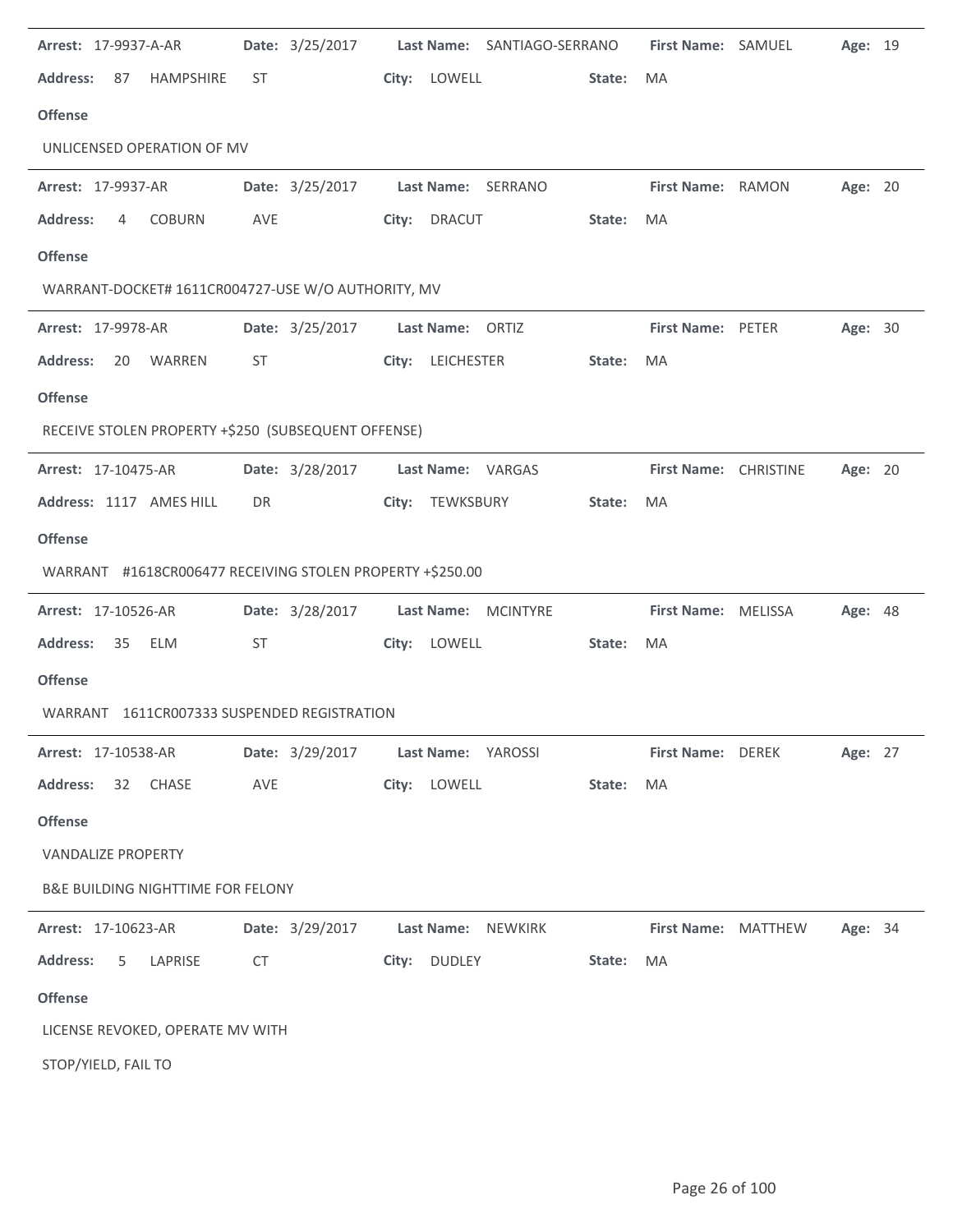| Arrest: 17-10753-AR                                         | Date: 3/30/2017 | Last Name: DALEY            |        | <b>First Name: MICHAEL</b> |                                   | Age: 33 |
|-------------------------------------------------------------|-----------------|-----------------------------|--------|----------------------------|-----------------------------------|---------|
| <b>Address:</b><br><b>OCEAN</b><br>2                        | AVE             | City: REVERE                | State: | MA                         |                                   |         |
| <b>Offense</b>                                              |                 |                             |        |                            |                                   |         |
| SHOPLIFTING BY CONCEALING MDSE                              |                 |                             |        |                            |                                   |         |
| DISORDERLY CONDUCT; FLIGHT THROUGH NEIGHBORHOOD             |                 |                             |        |                            |                                   |         |
| THREAT TO COMMIT CRIME: ASSAULT & BATTERY ON POLICE OFFICER |                 |                             |        |                            |                                   |         |
| Arrest: 17-10754-AR                                         | Date: 3/30/2017 | Last Name: TOMA PENA        |        | First Name: ROBINSON       |                                   | Age: 47 |
| Address: 134 CUMBERLAND ST                                  |                 | City: LOWELL                | State: | MA                         |                                   |         |
| <b>Offense</b>                                              |                 |                             |        |                            |                                   |         |
| DRUG, DISTRIBUTE CLASS A                                    |                 |                             |        |                            |                                   |         |
| RMV SIGNATURE, POSSESS/USE FALSE/STOLEN                     |                 |                             |        |                            |                                   |         |
| FALSE NAME/SSN, ARRESTEE FURNISH                            |                 |                             |        |                            |                                   |         |
| UNLICENSED OPERATION OF MV                                  |                 |                             |        |                            |                                   |         |
| Arrest: 17-10812-AR                                         | Date: 3/30/2017 | <b>Last Name:</b><br>DURAND |        |                            | First Name: BRITTANY-LEIGHAge: 21 |         |
| <b>Address:</b><br>3RD<br>8                                 | ST              | City: LOWELL                | State: | MA                         |                                   |         |
| <b>Offense</b>                                              |                 |                             |        |                            |                                   |         |
| 1611CR006680 REGISTRATION SUSPENDED                         |                 |                             |        |                            |                                   |         |
| Arrest: 17-10967-AR                                         | Date: 4/1/2017  | Last Name: MCGRADE          |        | First Name: JOSEPH         |                                   | Age: 22 |
| Address: 618 BRIDGE                                         | <b>ST</b>       | City: LOWELL                | State: | MA                         |                                   |         |
| <b>Offense</b>                                              |                 |                             |        |                            |                                   |         |
| FUGITIVE FROM JUSTICE ON COURT WARRANT                      |                 |                             |        |                            |                                   |         |
| <b>Arrest: 17-11228-AR</b>                                  | Date: 4/2/2017  | Last Name: VIDAL            |        | First Name: MARCIONE       |                                   | Age: 32 |
| <b>Address:</b><br>39<br>LAGOON                             | <b>RD</b>       | City: VINEYARD HAVEN        | State: | MA                         |                                   |         |
| <b>Offense</b>                                              |                 |                             |        |                            |                                   |         |
| WARRANT 1135CR000545 LEAVING SCENE OF PERSONAL INJURY       |                 |                             |        |                            |                                   |         |
| Arrest: 17-11236-AR                                         | Date: 4/3/2017  | Last Name: CAMPBELL         |        | First Name: JOSHUA         |                                   | Age: 20 |
| <b>Address:</b><br>17<br>LAKEVIEW                           | DR              | BILLERICA<br>City:          | State: | MA                         |                                   |         |
| <b>Offense</b>                                              |                 |                             |        |                            |                                   |         |
| <b>OUI DRUGS</b>                                            |                 |                             |        |                            |                                   |         |
| NEGLIGENT OPERATION OF MOTOR VEHICLE                        |                 |                             |        |                            |                                   |         |
| <b>MARKED LANES VIOLATION</b>                               |                 |                             |        |                            |                                   |         |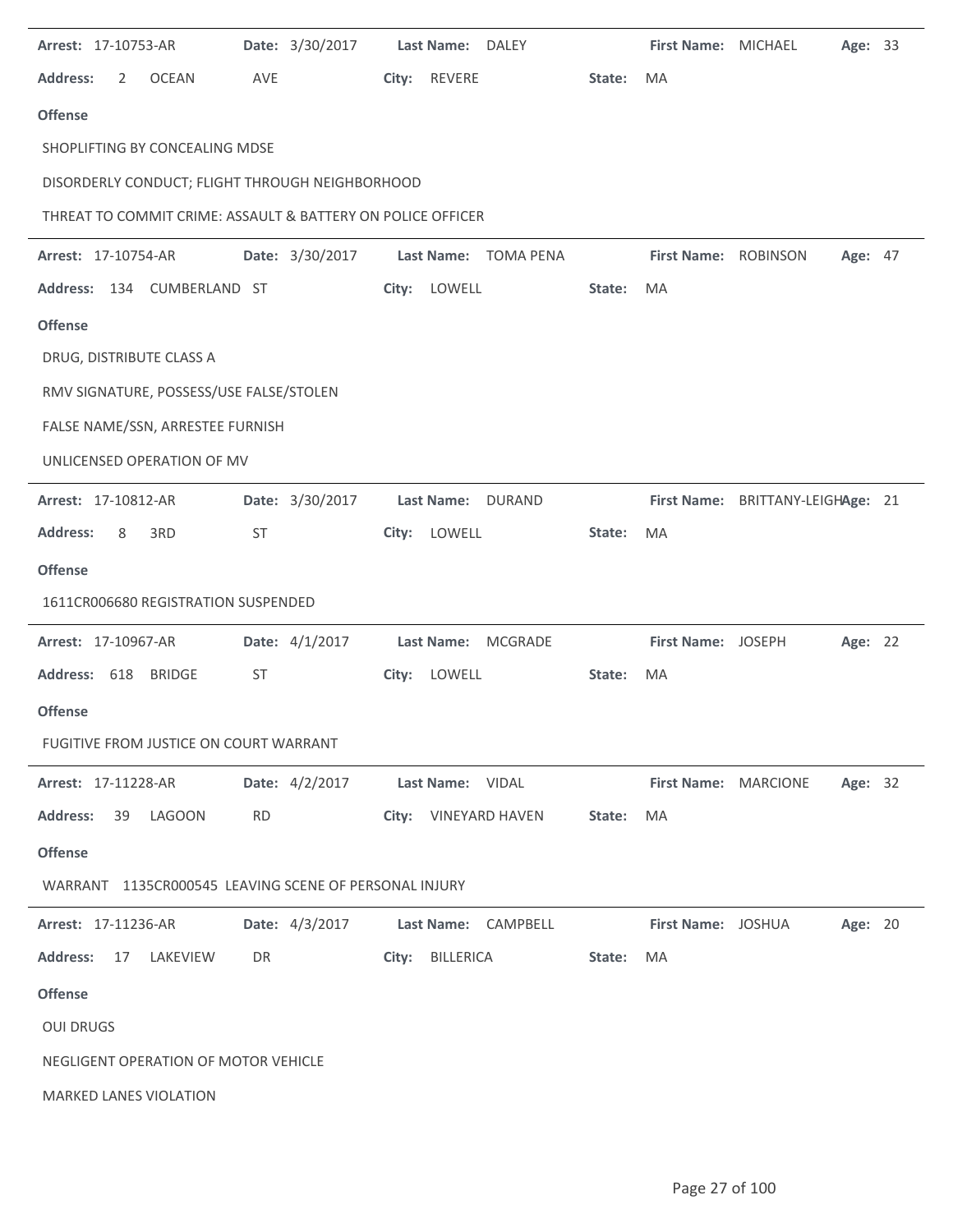| Arrest: 17-11266-AR                     |           | Date: 4/3/2017 |       | Last Name: CORBIN                   |        |                     | First Name: ALEXANDER | Age: 24 |  |
|-----------------------------------------|-----------|----------------|-------|-------------------------------------|--------|---------------------|-----------------------|---------|--|
| <b>Address:</b><br>GODDARD<br>91        | ST        |                |       | City: QUINCY                        | State: | MA                  |                       |         |  |
| <b>Offense</b>                          |           |                |       |                                     |        |                     |                       |         |  |
| WARRANT-DOCKET#1611CR006448-OUI-LIQUOR  |           |                |       |                                     |        |                     |                       |         |  |
| Arrest: 17-11368-AR                     |           | Date: 4/4/2017 |       | Last Name:<br>MUNYE                 |        | First Name: ABUKAR  |                       | Age: 31 |  |
| Address: 802 COUNTY                     | <b>RD</b> |                | City: | <b>NEW BRIGHTON</b>                 | State: | <b>MN</b>           |                       |         |  |
| <b>Offense</b>                          |           |                |       |                                     |        |                     |                       |         |  |
| DRUG, POSSESS CLASS B                   |           |                |       |                                     |        |                     |                       |         |  |
| Arrest: 17-11427-AR                     |           | Date: 4/4/2017 |       | Last Name: BOIVIN                   |        | First Name: THOMAS  |                       | Age: 36 |  |
| <b>Address:</b><br>18<br>$1/2$ 7TH      | AVE       |                |       | City: HAVERHILL                     | State: | MA                  |                       |         |  |
| <b>Offense</b>                          |           |                |       |                                     |        |                     |                       |         |  |
| 1538CR002082 LICENSE SUSPENDED          |           |                |       |                                     |        |                     |                       |         |  |
| Arrest: 17-11445-AR                     |           | Date: 4/4/2017 |       | Last Name: TIGHE                    |        | First Name: WILLIAM |                       | Age: 32 |  |
| <b>Address:</b><br>WARWICK<br>15        | ST        |                |       | City: SOMERVILLE                    | State: | MA                  |                       |         |  |
| <b>Offense</b>                          |           |                |       |                                     |        |                     |                       |         |  |
| WARRANT 1711CR001895 CARJACKING/A&B DW  |           |                |       |                                     |        |                     |                       |         |  |
| Arrest: 17-11476-A-AR                   |           | Date: 4/4/2017 |       | <b>Last Name:</b><br>DIAZ-ADUJAR    |        | First Name: JEISON  |                       | Age: 25 |  |
| <b>Address:</b><br><b>JACKSON</b><br>93 | ST        |                |       | City: LAWRENCE                      | State: | MA                  |                       |         |  |
| <b>Offense</b>                          |           |                |       |                                     |        |                     |                       |         |  |
| FALSE NAME/SSN, ARRESTEE FURNISH        |           |                |       |                                     |        |                     |                       |         |  |
| WARRANT                                 |           |                |       |                                     |        |                     |                       |         |  |
| WARRANT                                 |           |                |       |                                     |        |                     |                       |         |  |
| DRUG, DISTRIBUTE CLASS A                |           |                |       |                                     |        |                     |                       |         |  |
| DRUG, DISTRIBUTE CLASS B                |           |                |       |                                     |        |                     |                       |         |  |
| Arrest: 17-11476-AR                     |           | Date: 4/4/2017 |       | <b>Last Name:</b><br><b>BONILLA</b> |        | First Name: GENARO  |                       | Age: 47 |  |
| Address: 133<br>SHERBURNE               | <b>RD</b> |                | City: | PELHAM                              | State: | <b>NH</b>           |                       |         |  |
| <b>Offense</b>                          |           |                |       |                                     |        |                     |                       |         |  |
| <b>MARKED LANES VIOLATION</b>           |           |                |       |                                     |        |                     |                       |         |  |
| DRUG, DISTRIBUTE CLASS A                |           |                |       |                                     |        |                     |                       |         |  |
|                                         |           |                |       |                                     |        |                     |                       |         |  |
| DRUG, DISTRIBUTE CLASS B                |           |                |       |                                     |        |                     |                       |         |  |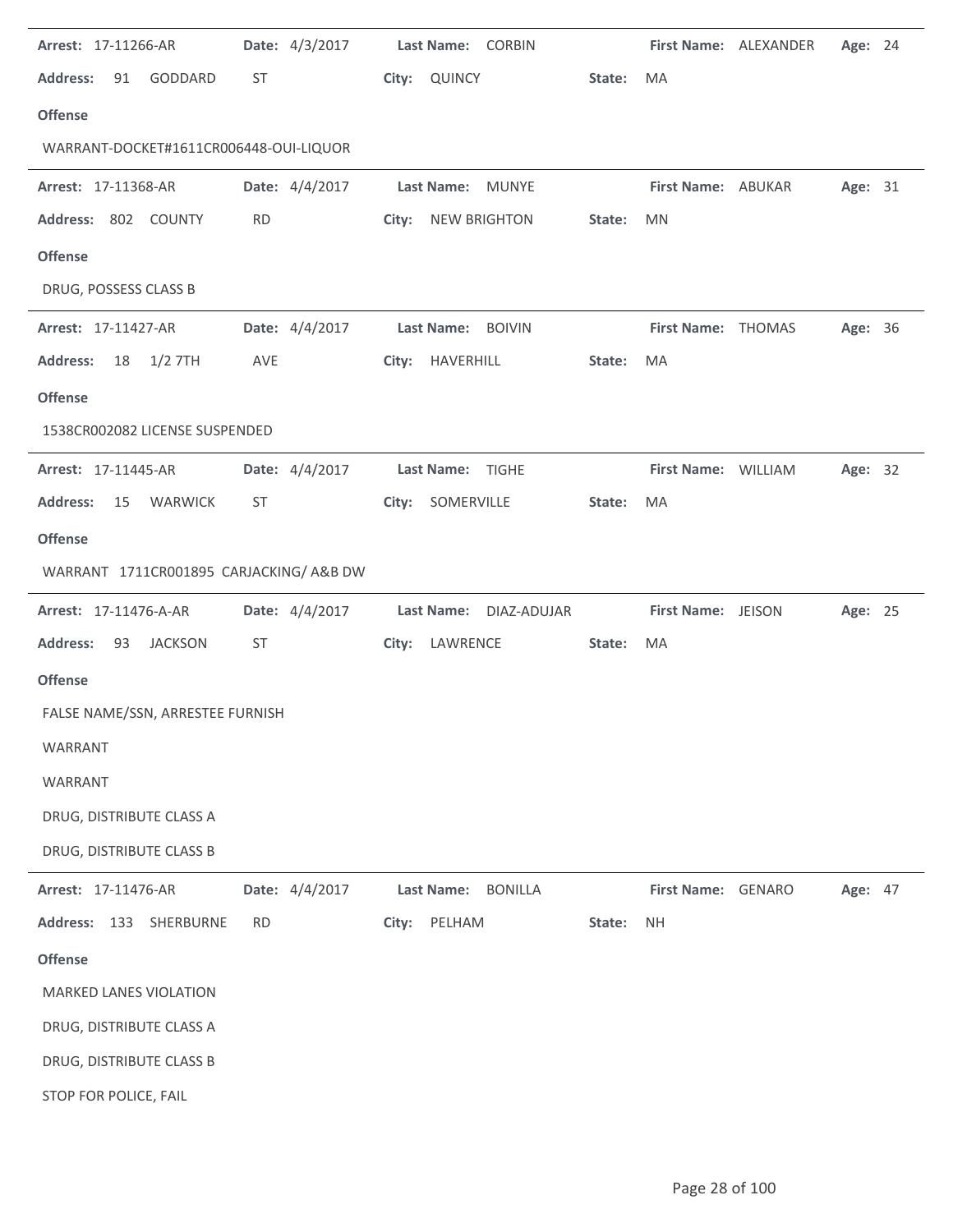| Arrest: 17-11476-B-AR                          | Date: 4/4/2017 | Last Name: O'LOUGHLIN |        | First Name: DESMOND |                       | Age: 50 |  |
|------------------------------------------------|----------------|-----------------------|--------|---------------------|-----------------------|---------|--|
| Address: 721 SHAWSHEEN<br>ST                   |                | City: TEWKSBURY       | State: | MA                  |                       |         |  |
| <b>Offense</b>                                 |                |                       |        |                     |                       |         |  |
| DRUG, POSSESS CLASS A                          |                |                       |        |                     |                       |         |  |
| DRUG, POSSESS CLASS B                          |                |                       |        |                     |                       |         |  |
| Arrest: 17-11476-C-AR                          | Date: 4/4/2017 | Last Name: SEELEY     |        | First Name: SEAN    |                       | Age: 20 |  |
| <b>Address:</b><br>EDGEWOOD<br>12<br>TER       |                | City: N READING       | State: | MA                  |                       |         |  |
| <b>Offense</b>                                 |                |                       |        |                     |                       |         |  |
| DRUG, POSSESS CLASS B                          |                |                       |        |                     |                       |         |  |
| Arrest: 17-11476-D-AR                          | Date: 4/4/2017 | Last Name: GOSNELL    |        | First Name: THOMAS  |                       | Age: 47 |  |
| <b>Address:</b><br><b>EPPING</b><br>ST<br>12   |                | City: RAYMOND         | State: | <b>NH</b>           |                       |         |  |
| <b>Offense</b>                                 |                |                       |        |                     |                       |         |  |
| DRUG, POSSESS CLASS B                          |                |                       |        |                     |                       |         |  |
| Arrest: 17-11476-E-AR                          | Date: 4/4/2017 | Last Name: GOSNELL    |        | First Name: DAVID   |                       | Age: 45 |  |
| <b>Address:</b><br>ST<br>40<br><b>MAIN</b>     |                | City: NORTH READING   | State: | MA                  |                       |         |  |
| <b>Offense</b>                                 |                |                       |        |                     |                       |         |  |
| DRUG, POSSESS CLASS B                          |                |                       |        |                     |                       |         |  |
| Arrest: 17-11480-AR                            | Date: 4/4/2017 | Last Name: MAIN       |        |                     | First Name: KATHERINE | Age: 33 |  |
| <b>Address:</b><br>74<br>PLEASANT<br><b>ST</b> |                | City: TEWKSBURY       | State: | MA                  |                       |         |  |
| <b>Offense</b>                                 |                |                       |        |                     |                       |         |  |
| WARRANT POSS CLASS B                           |                |                       |        |                     |                       |         |  |
| WARRANT 1711CR001748 POSS CLASS E              |                |                       |        |                     |                       |         |  |
| WARRANT 1611CR001948 POSS CLASS A              |                |                       |        |                     |                       |         |  |
| Arrest: 17-11786-AR                            | Date: 4/6/2017 | Last Name: BURGOS     |        | First Name: VANEZA  |                       | Age: 32 |  |
| <b>Address:</b><br>15<br>GREENHALGE ST         |                | TEWKSBURY<br>City:    | State: | MA                  |                       |         |  |
| <b>Offense</b>                                 |                |                       |        |                     |                       |         |  |
| NEGLIGENT OPERATION OF MOTOR VEHICLE           |                |                       |        |                     |                       |         |  |
| <b>MARKED LANES VIOLATION</b>                  |                |                       |        |                     |                       |         |  |
| OUI LIQUOR, 2ND OFFENSE                        |                |                       |        |                     |                       |         |  |
| Arrest: 17-11842-AR                            | Date: 4/6/2017 | Last Name: JOHNSTON   |        | First Name: RICHARD |                       | Age: 24 |  |
| Address: 117 WEED<br>ST                        |                | City: LOWELL          | State: | MA                  |                       |         |  |
|                                                |                |                       |        |                     |                       |         |  |

**Offense**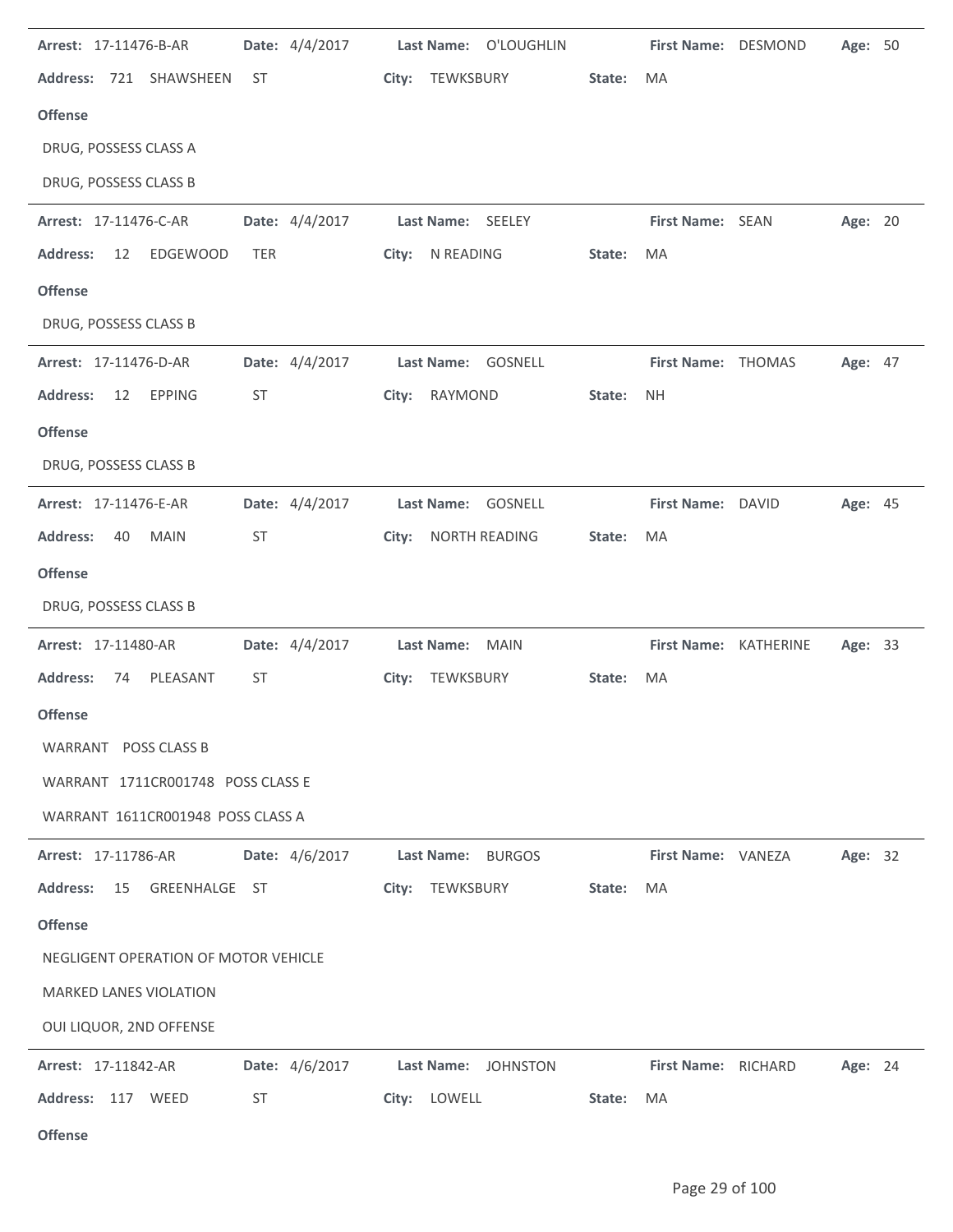| Arrest: 17-11922-AR                                   | Date: 4/7/2017 | Last Name: NORMIL                      |        | First Name: WAYNE        |                              | <b>Age: 36</b> |  |
|-------------------------------------------------------|----------------|----------------------------------------|--------|--------------------------|------------------------------|----------------|--|
| <b>Address:</b><br>COMANCHE<br>4                      | <b>CIR</b>     | City:<br><b>BILLERICA</b>              | State: | MA                       |                              |                |  |
| <b>Offense</b>                                        |                |                                        |        |                          |                              |                |  |
| 1211CR007299 THREAT TO COMMIT A CRIME                 |                |                                        |        |                          |                              |                |  |
| Arrest: 17-11950-AR                                   | Date: 4/7/2017 | Last Name: SULLIVAN                    |        | First Name: JOHN         |                              | Age: 54        |  |
| <b>Address:</b><br>22<br>RUSKIN                       | <b>RD</b>      | City: TEWKSBURY                        | State: | MA                       |                              |                |  |
| <b>Offense</b>                                        |                |                                        |        |                          |                              |                |  |
| LICENSE SUSPENDED, OP MV WITH                         |                |                                        |        |                          |                              |                |  |
| SAFETY STANDARDS, MV NOT MEETING RMV                  |                |                                        |        |                          |                              |                |  |
| Arrest: 17-12069-AR                                   | Date: 4/7/2017 | Last Name: SUTTON                      |        | First Name: KENDRA       |                              | Age: 32        |  |
| Address: 114 RIVERNECK                                | <b>RD</b>      | City: CHELMSFORD                       | State: | MA                       |                              |                |  |
| <b>Offense</b>                                        |                |                                        |        |                          |                              |                |  |
| WARRANT - 1611CR005493 - UTTER FALSE CHECK            |                |                                        |        |                          |                              |                |  |
| Arrest: 17-12098-AR                                   | Date: 4/8/2017 | <b>Last Name:</b><br><b>MCGUINNESS</b> |        | First Name: ANDREW       |                              | Age: 30        |  |
| <b>Address:</b><br>57<br>RANDOLPH                     | DR             | City:<br>TEWKSBURY                     | State: | MA                       |                              |                |  |
| <b>Offense</b>                                        |                |                                        |        |                          |                              |                |  |
| NEGLIGENT OPERATION OF MOTOR VEHICLE                  |                |                                        |        |                          |                              |                |  |
| <b>MARKED LANES VIOLATION</b>                         |                |                                        |        |                          |                              |                |  |
| <b>OUI LIQUOR</b>                                     |                |                                        |        |                          |                              |                |  |
| Arrest: 17-12157-AR                                   |                | Date: 4/8/2017    Last Name: BELLEROSE |        | <b>First Name: BRETT</b> |                              | Age: 23        |  |
| Address: 42 WACHUSETT ST                              |                | City: LOWELL                           | State: | MA                       |                              |                |  |
| <b>Offense</b>                                        |                |                                        |        |                          |                              |                |  |
| 1611CR007395 LICENSE SUSPENDED                        |                |                                        |        |                          |                              |                |  |
| <b>Arrest: 17-12281-AR</b>                            |                | Date: 4/9/2017 Last Name: BRADLEY      |        | First Name: MICHAEL      |                              | Age: 35        |  |
| Address: 172 WASHINGTON ST                            |                | City: LYNN                             | State: | <b>MA</b>                |                              |                |  |
| <b>Offense</b>                                        |                |                                        |        |                          |                              |                |  |
| WARRANT-DOCKET# 1513CR001679-DRUG, DISTRIBUTE CLASS A |                |                                        |        |                          |                              |                |  |
| <b>Arrest: 17-12282-A-AR</b>                          | Date: 4/9/2017 | <b>Last Name: GRAY</b>                 |        |                          | <b>First Name: CHRISTINE</b> | Age: 42        |  |
| Address: 75 TARBELL                                   | ST             | City: MANCHESTER                       | State: | MA                       |                              |                |  |
| <b>Offense</b>                                        |                |                                        |        |                          |                              |                |  |
| DRUG, POSSESS TO DISTRIB CLASS E                      |                |                                        |        |                          |                              |                |  |

WARRANT - 1711CR001237 - LARCENY OVER \$250

l.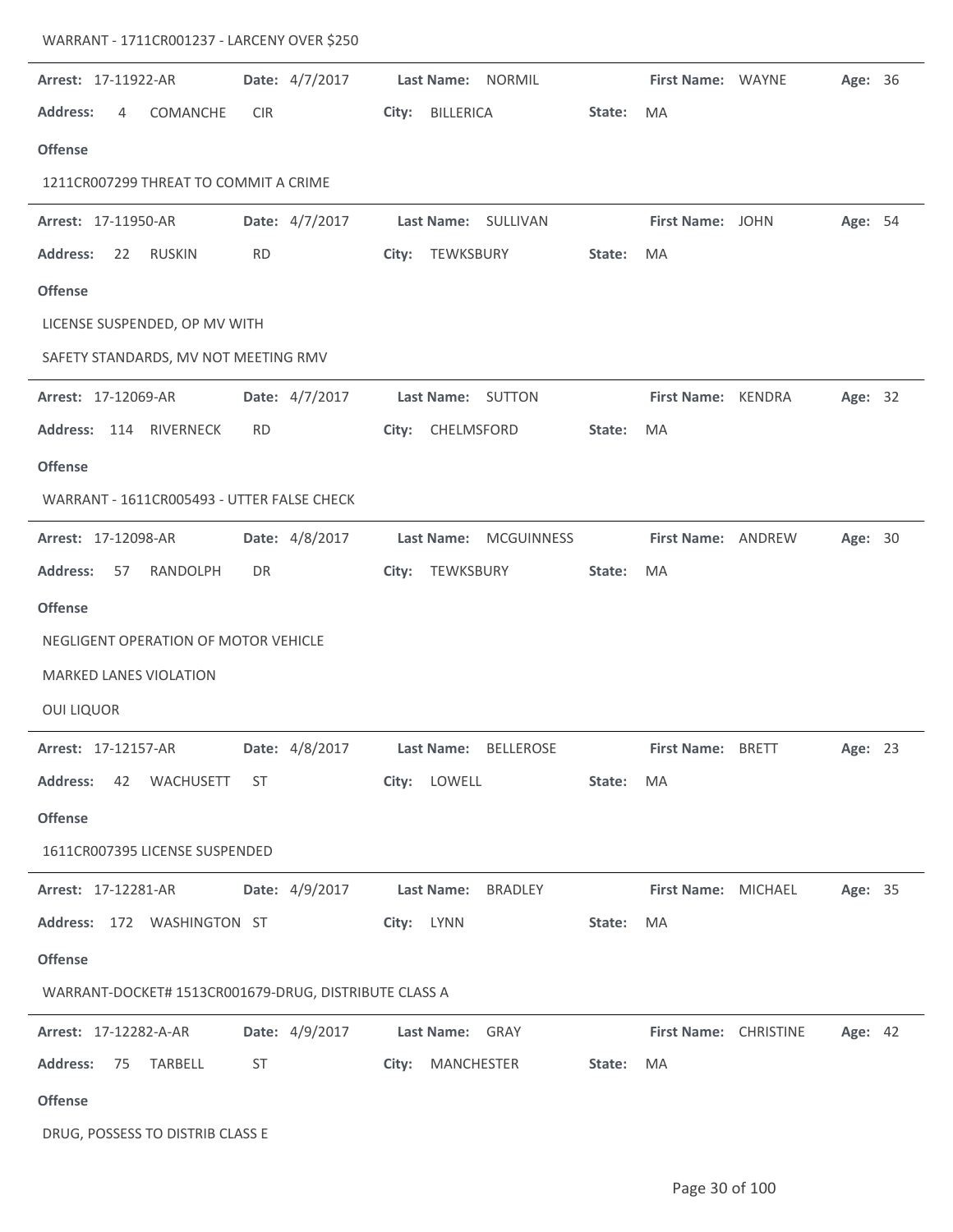| DRUG, POSSESS TO DISTRIB CLASS E                                            |                                      |                                 |
|-----------------------------------------------------------------------------|--------------------------------------|---------------------------------|
| FUGITIVE FROM JUSTICE ON COURT WARRANT                                      |                                      |                                 |
| Trafficking Class B Sub. (Opium Derivative) over 36 grams but less than 100 |                                      |                                 |
| DRUG, POSSESS TO DISTRIB CLASS E                                            |                                      |                                 |
| WARRANT (DOCKET#1318CR002135 B&E/MALICIOUS DESTRUCTION)                     |                                      |                                 |
| DRUG, POSSESS TO DISTRIB CLASS B                                            |                                      |                                 |
| DRUG, POSSESS TO DISTRIB CLASS A                                            |                                      |                                 |
| DRUG, POSSESS TO DISTRIB CLASS D                                            |                                      |                                 |
| WARRANT (DOCKET#1318CR001906 POSSESS CLASS A)                               |                                      |                                 |
| Date: 4/9/2017<br>Arrest: 17-12282-AR                                       | Last Name: SHAUGHNESSY               | First Name: ERIC<br>Age: 34     |
| <b>Address:</b><br>HOVEY<br>ST<br>12                                        | City: DRACUT                         | MA<br>State:                    |
| <b>Offense</b>                                                              |                                      |                                 |
| DRUG, POSSESS TO DISTRIB CLASS B, SUBSQ.                                    |                                      |                                 |
| DRUG, POSSESS TO DISTRIB CLASS E                                            |                                      |                                 |
| FUGITIVE FROM JUSTICE ON COURT WARRANT                                      |                                      |                                 |
| DRUG, POSSESS TO DISTRIB CLASS A, SUBSQ.                                    |                                      |                                 |
| DRUG, POSSESS TO DISTRIB CLASS E                                            |                                      |                                 |
| DRUG, POSSESS TO DISTRIB CLASS E                                            |                                      |                                 |
| Trafficking Class B Sub. over 36 grams but less than 100                    |                                      |                                 |
| DRUG, POSSESS TO DISTRIB CLASS D, SUBSQ.                                    |                                      |                                 |
| Arrest: 17-13010-AR                                                         | Date: 4/13/2017 Last Name: BLANCHARD | First Name: MONIQUE Age: 21     |
| <b>Address:</b><br>27 LAUREL<br>ST                                          | City: LOWELL                         | State:<br>MA                    |
| <b>Offense</b>                                                              |                                      |                                 |
| <b>OUI LIQUOR</b>                                                           |                                      |                                 |
| NEGLIGENT OPERATION OF MOTOR VEHICLE                                        |                                      |                                 |
| Date: 4/14/2017<br><b>Arrest: 17-13111-AR</b>                               | Last Name: MOLONEY                   | First Name: JENNIFER<br>Age: 40 |
| Address: 291 ACROPOLES<br><b>RD</b>                                         | City: LOWELL                         | State:<br>MA                    |
| <b>Offense</b>                                                              |                                      |                                 |
| SHOPLIFTING BY ASPORTATION                                                  |                                      |                                 |
| <b>Arrest: 17-13274-AR</b>                                                  | Date: 4/15/2017 Last Name: CARLSON   | Age: 35<br>First Name: MICHAEL  |
| <b>MT VERNON</b><br><b>Address:</b><br>74<br>ST                             | City: ARLINGTON                      | State:<br>MA.                   |
| <b>Offense</b>                                                              |                                      |                                 |

 $\overline{\phantom{a}}$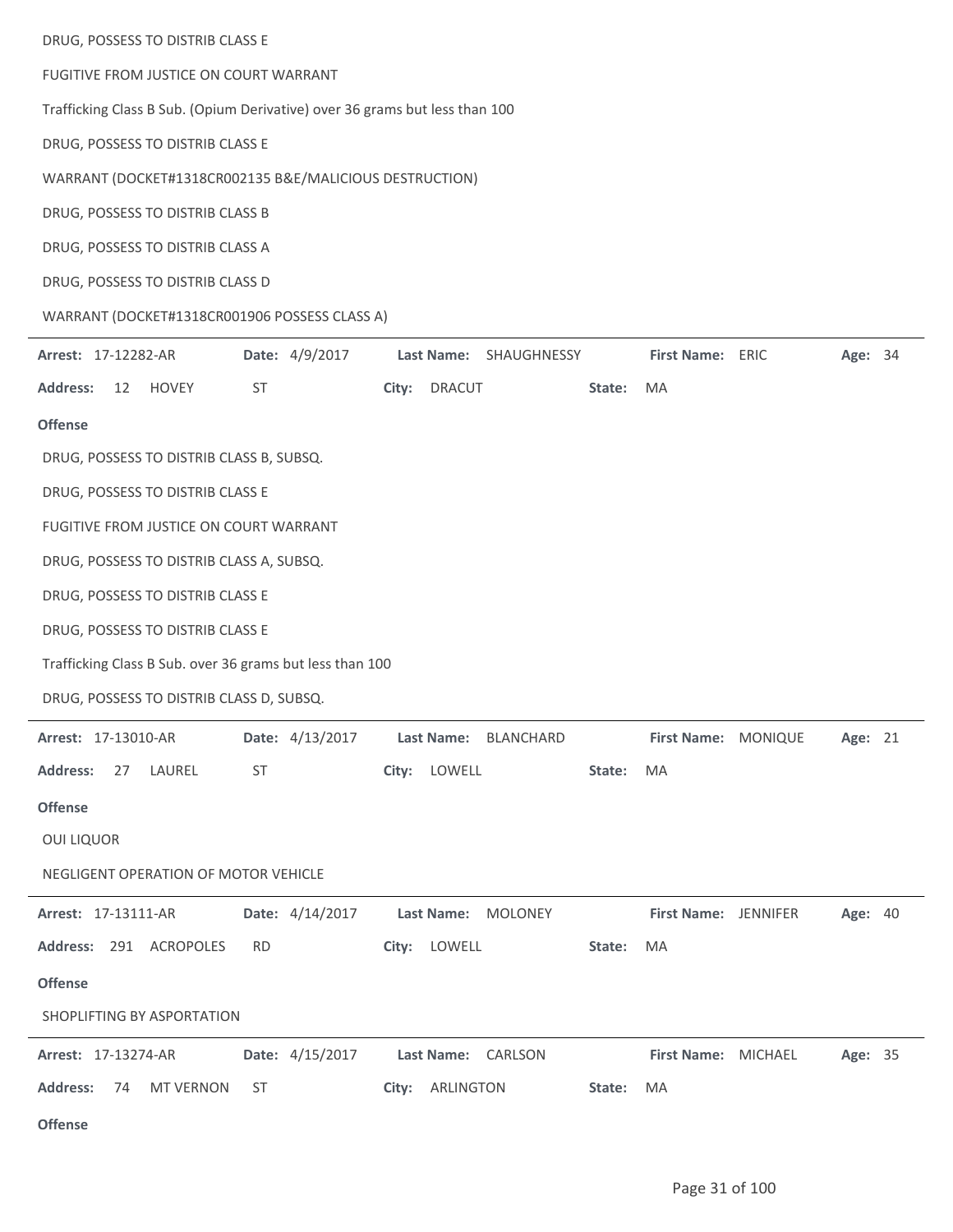| LICENSE SUSPENDED, OP MV WITH                                 |                 |                                |        |                       |                       |         |  |
|---------------------------------------------------------------|-----------------|--------------------------------|--------|-----------------------|-----------------------|---------|--|
| UNREGISTERED MOTOR VEHICLE                                    |                 |                                |        |                       |                       |         |  |
| Arrest: 17-13320-A-AR                                         | Date: 4/15/2017 | <b>Last Name:</b><br>OUELLETTE |        | First Name: SHANNON   |                       | Age: 24 |  |
| Address: 238 NORTH                                            | ST              | City: GEORGETOWN               | State: | MA                    |                       |         |  |
| <b>Offense</b>                                                |                 |                                |        |                       |                       |         |  |
| WARRANT 1638CR001697 ASSAULT                                  |                 |                                |        |                       |                       |         |  |
| Arrest: 17-13320-AR                                           | Date: 4/15/2017 | Last Name: HAND                |        |                       | First Name: ALEXANDER | Age: 19 |  |
| Address: 238 NORTH                                            | <b>ST</b>       | City: GEORGETOWN               | State: | MA                    |                       |         |  |
| <b>Offense</b>                                                |                 |                                |        |                       |                       |         |  |
| A&B ON POLICE OFFICER                                         |                 |                                |        |                       |                       |         |  |
| <b>RESIST ARREST</b>                                          |                 |                                |        |                       |                       |         |  |
| DRUG, POSSESS CLASS A                                         |                 |                                |        |                       |                       |         |  |
| DRUG, POSSESS CLASS B                                         |                 |                                |        |                       |                       |         |  |
| Arrest: 17-13402-A-AR                                         | Date: 4/16/2017 | Last Name: ROSA-LOPEZ          |        | First Name: ALEX      |                       | Age: 25 |  |
| <b>NESMITH</b><br><b>Address:</b><br>73                       | ST              | City: LOWELL                   | State: | MA                    |                       |         |  |
| <b>Offense</b>                                                |                 |                                |        |                       |                       |         |  |
| WARRANT#1611CR002647 266/127/C DESTRUCTION OF PROPERTY -\$250 |                 |                                |        |                       |                       |         |  |
| Arrest: 17-13402-AR                                           | Date: 4/16/2017 | Last Name: RIOS                |        | First Name: CHRISTIAN |                       | Age: 21 |  |
| <b>Address:</b><br>14<br><b>COLUMBUS</b>                      | AVE             | City: LOWELL                   | State: | MA                    |                       |         |  |
| <b>Offense</b>                                                |                 |                                |        |                       |                       |         |  |
| WARRANT#1611CR005175 90/23/D LICENSE SUSP., OP MV WITH        |                 |                                |        |                       |                       |         |  |
| Arrest: 17-13604-AR                                           | Date: 4/18/2017 | Last Name: CROWTHER            |        | First Name: MICHAEL   |                       | Age: 38 |  |
| <b>Address:</b><br>14<br><b>TRIDENT</b>                       | AVE             | City: WINTHROP                 | State: | MA                    |                       |         |  |
| <b>Offense</b>                                                |                 |                                |        |                       |                       |         |  |
| LICENSE SUSPENDED, OP MV WITH                                 |                 |                                |        |                       |                       |         |  |
| Arrest: 17-13651-AR                                           | Date: 4/18/2017 | Last Name: HANSEN              |        | First Name: PATRICK   |                       | Age: 37 |  |
| <b>Address:</b><br>40<br>LEE                                  | ST              | TEWKSBURY<br>City:             | State: | MA                    |                       |         |  |
| <b>Offense</b>                                                |                 |                                |        |                       |                       |         |  |
| STOP FOR POLICE, FAIL                                         |                 |                                |        |                       |                       |         |  |
| NEGLIGENT OPERATION OF MOTOR VEHICLE                          |                 |                                |        |                       |                       |         |  |
|                                                               |                 |                                |        |                       |                       |         |  |

÷,

 $\overline{a}$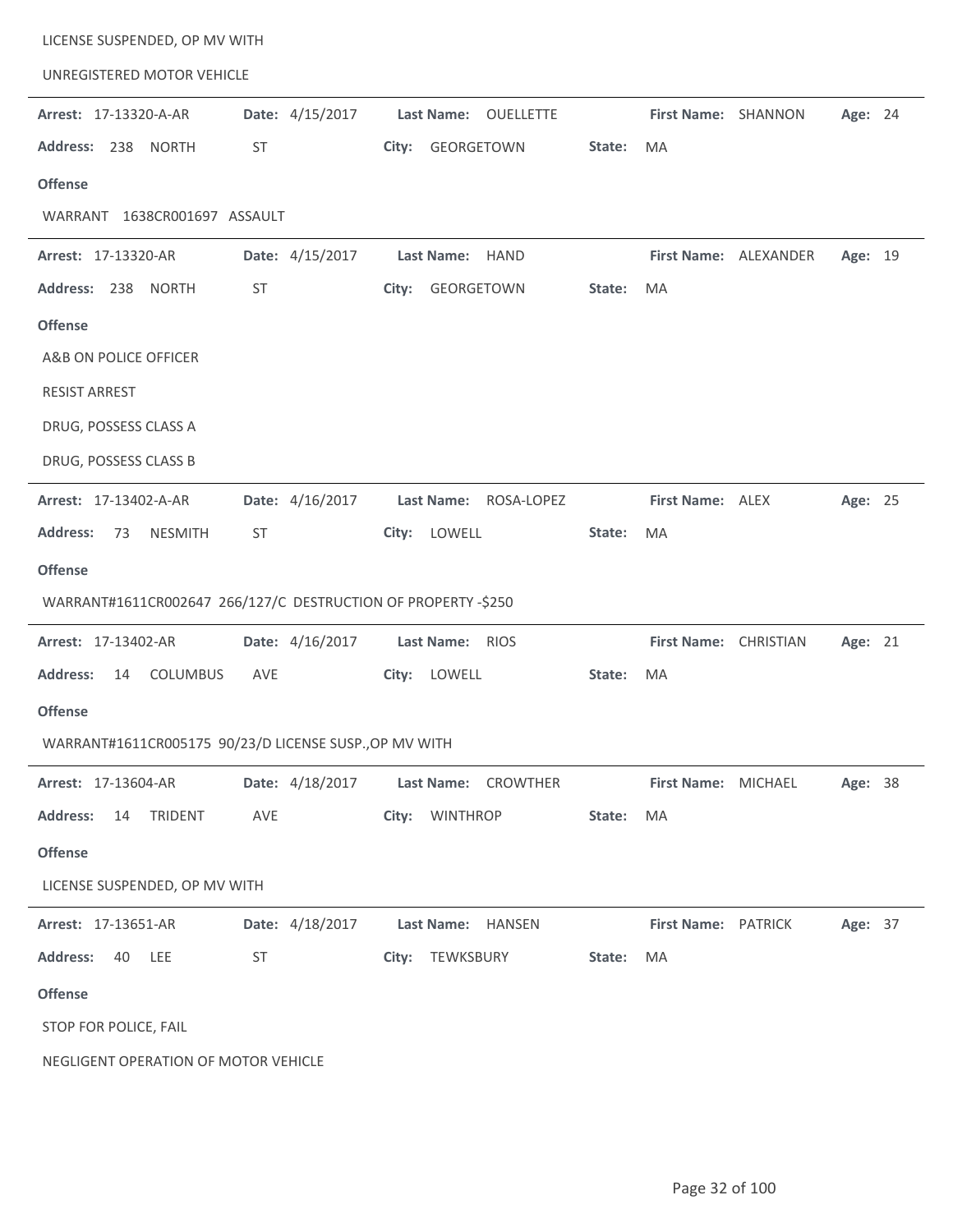| Arrest: 17-13666-AR                                 | Date: 4/18/2017 | <b>Last Name:</b><br><b>NOLASCO</b> |                     | First Name: LIMNY   | Age: 20 |
|-----------------------------------------------------|-----------------|-------------------------------------|---------------------|---------------------|---------|
| <b>Address:</b><br>36<br><b>WHITING</b>             | ST              | City: LYNN                          | State:<br><b>MA</b> |                     |         |
| <b>Offense</b>                                      |                 |                                     |                     |                     |         |
| UNLICENSED OPERATION OF MV                          |                 |                                     |                     |                     |         |
| Arrest: 17-13905-AR                                 | Date: 4/20/2017 | Last Name: GIORDANO                 |                     | First Name: JOSEPH  | Age: 29 |
| Address: 124 BRIDLE                                 | <b>RD</b>       | BILLERICA<br>City:                  | MA<br>State:        |                     |         |
| <b>Offense</b>                                      |                 |                                     |                     |                     |         |
| LICENSE SUSPENDED, OP MV WITH                       |                 |                                     |                     |                     |         |
| Arrest: 17-13911-AR                                 | Date: 4/20/2017 | Last Name: CABANA                   |                     | First Name: SCOTT   | Age: 45 |
| <b>Address:</b><br>23<br>RYAN FARM                  | <b>RD</b>       | City: WINDHAM                       | State:<br><b>NH</b> |                     |         |
| <b>Offense</b>                                      |                 |                                     |                     |                     |         |
| <b>OUI LIQUOR</b>                                   |                 |                                     |                     |                     |         |
| Arrest: 17-14004-AR                                 | Date: 4/21/2017 | Last Name: CAMPOS                   |                     | First Name: ARTHUR  | Age: 26 |
| <b>Address:</b><br><b>LINWOOD</b><br>19             | ST              | City: LOWELL                        | State:<br>MA        |                     |         |
| <b>Offense</b>                                      |                 |                                     |                     |                     |         |
| WARRANT (DOCKET #1611CR007339 - UNLICENSED OP OF MV |                 |                                     |                     |                     |         |
| Arrest: 17-14198-AR                                 | Date: 4/22/2017 | Last Name: ABREU                    |                     | First Name: EDUARD  | Age: 36 |
| Address: 572 ESSSEX                                 | ST              | City: LAWRENCE                      | State:<br>MA        |                     |         |
| <b>Offense</b>                                      |                 |                                     |                     |                     |         |
| DRUG, POSSESS TO DISTRIB CLASS B                    |                 |                                     |                     |                     |         |
| DRUG, DISTRIBUTE CLASS B                            |                 |                                     |                     |                     |         |
| Arrest: 17-14230-AR                                 | Date: 4/23/2017 | Last Name: MOORE                    |                     | First Name: DARNELL | Age: 22 |
| <b>Address:</b><br>22<br><b>MASON</b>               | AVE             | N BILLERICA<br>City:                | MA<br>State:        |                     |         |
| <b>Offense</b>                                      |                 |                                     |                     |                     |         |
| WARRANT - 1648CR001059 - PERSON UNDER 21 W/ LIQUOR  |                 |                                     |                     |                     |         |
| Arrest: 17-14233-AR                                 | Date: 4/23/2017 | Last Name:<br><b>MARSTON</b>        |                     | First Name: CRYSTAL | Age: 29 |
| Address: 145 GORHAM                                 | ST              | LOWELL<br>City:                     | State:<br>MA        |                     |         |
| <b>Offense</b>                                      |                 |                                     |                     |                     |         |
| SAFETY STANDARDS, MV NOT MEETING RMV                |                 |                                     |                     |                     |         |
| WARRANT - 1718CR001340 - OP MV W/SUSP LIC           |                 |                                     |                     |                     |         |
| MOTOR VEH, RECEIVE STOLEN                           |                 |                                     |                     |                     |         |
| LICENSE SUSPENDED, OP MV WITH                       |                 |                                     |                     |                     |         |

J.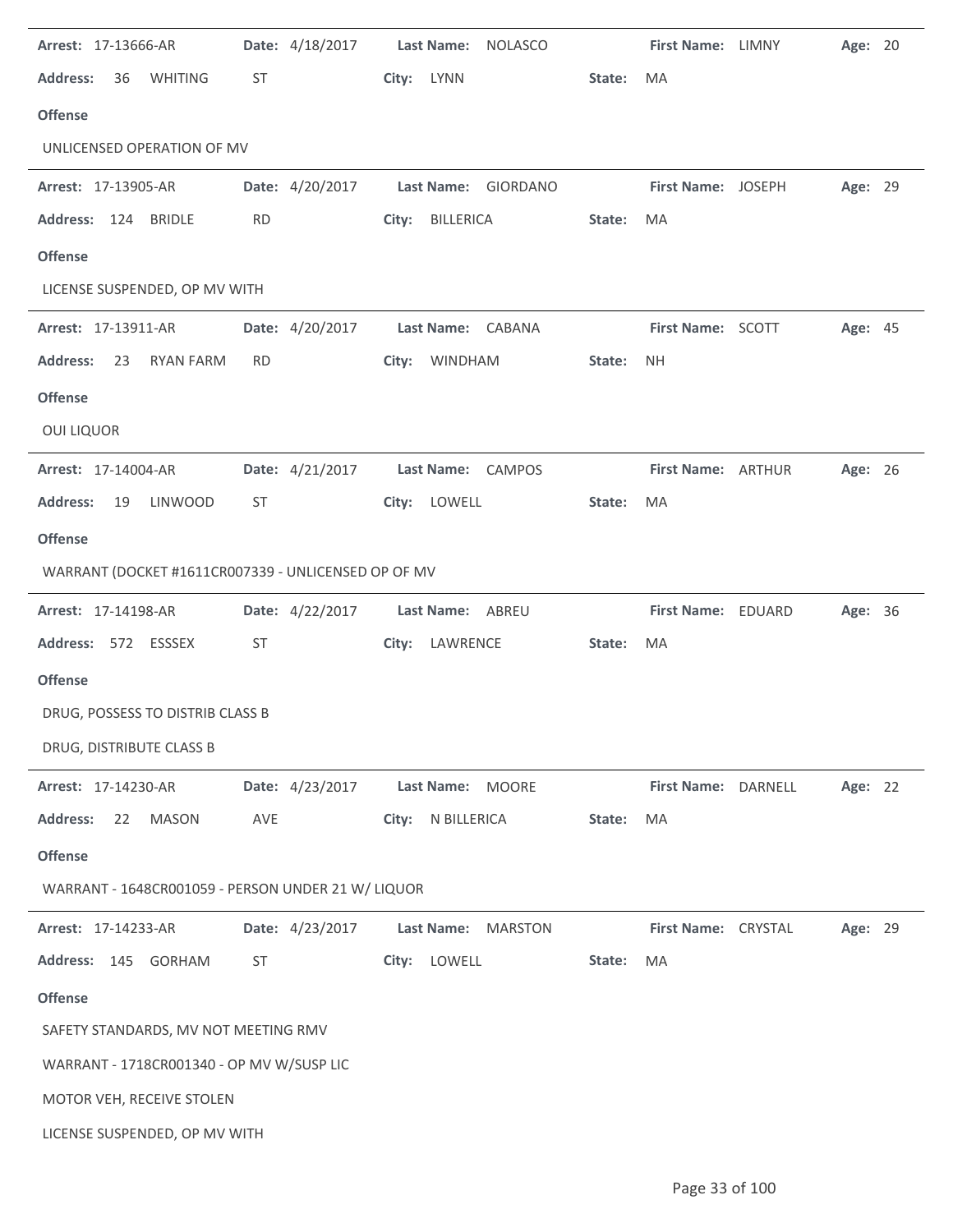| RMV DOCUMENT, POSSESS/USE FALSE/STOLEN        |                 |                                 |        |                     |         |  |
|-----------------------------------------------|-----------------|---------------------------------|--------|---------------------|---------|--|
| WITNESS, INTIMIDATE                           |                 |                                 |        |                     |         |  |
| Arrest: 17-14234-AR                           | Date: 4/23/2017 | Last Name: GONZALEZ             |        | First Name: XIOMARA | Age: 24 |  |
| <b>Address:</b><br><b>YORK</b><br>7           | ST              | AMESBURY<br>City:               | State: | MA                  |         |  |
| <b>Offense</b>                                |                 |                                 |        |                     |         |  |
| WARRANT - 1638CR001421 - A&B                  |                 |                                 |        |                     |         |  |
| Arrest: 17-14350-A-AR                         | Date: 4/24/2017 | Last Name:<br><b>MORIN</b>      |        | First Name: DANIEL  | Age: 35 |  |
| <b>Address:</b><br>33<br>MARIANNA             | ST              | City: LYNN                      | State: | MA                  |         |  |
| <b>Offense</b>                                |                 |                                 |        |                     |         |  |
| A&B                                           |                 |                                 |        |                     |         |  |
| A&B WITH DANGEROUS WEAPON                     |                 |                                 |        |                     |         |  |
| Arrest: 17-14350-AR                           | Date: 4/24/2017 | Last Name: WHITE                |        | First Name: HARRY   | Age: 31 |  |
| <b>Address:</b><br>100 WATERS                 | <b>ST</b>       | LAWRENCE<br>City:               | State: | MA                  |         |  |
| <b>Offense</b>                                |                 |                                 |        |                     |         |  |
| A&B WITH DANGEROUS WEAPON                     |                 |                                 |        |                     |         |  |
| A&B                                           |                 |                                 |        |                     |         |  |
| WARRANT - 1618CR003863 - WITNESS INTIMIDATION |                 |                                 |        |                     |         |  |
| Arrest: 17-14350-B-AR                         | Date: 4/24/2017 | <b>Last Name:</b><br>DARCANGELO |        | First Name: JOHN    | Age: 25 |  |
| <b>Address:</b><br>LINDA<br>$\mathbf{1}$      | LN              | City: SALISBURY                 | State: | MA                  |         |  |
| <b>Offense</b>                                |                 |                                 |        |                     |         |  |
| A&B WITH DANGEROUS WEAPON                     |                 |                                 |        |                     |         |  |
| A&B                                           |                 |                                 |        |                     |         |  |
| Arrest: 17-14350-C-AR                         | Date: 4/24/2017 | Last Name: WILKINS              |        | First Name: MAX     | Age: 27 |  |
| <b>Address:</b><br><b>HOUGHTON</b><br>27      | <b>RD</b>       | City: WILMINGTON                | State: | MA                  |         |  |
| <b>Offense</b>                                |                 |                                 |        |                     |         |  |
| A&B WITH DANGEROUS WEAPON                     |                 |                                 |        |                     |         |  |
| A&B                                           |                 |                                 |        |                     |         |  |
| Arrest: 17-14350-D-AR                         | Date: 4/24/2017 | Last Name: DOHERTY              |        | First Name: KYLE    | Age: 29 |  |
| <b>Address:</b><br>42<br>MARSHALL             | ST              | City: LOWELL                    | State: | MA                  |         |  |
| <b>Offense</b>                                |                 |                                 |        |                     |         |  |
| WARRANT - 1786CR000471 - RECEIVE STOLEN MV    |                 |                                 |        |                     |         |  |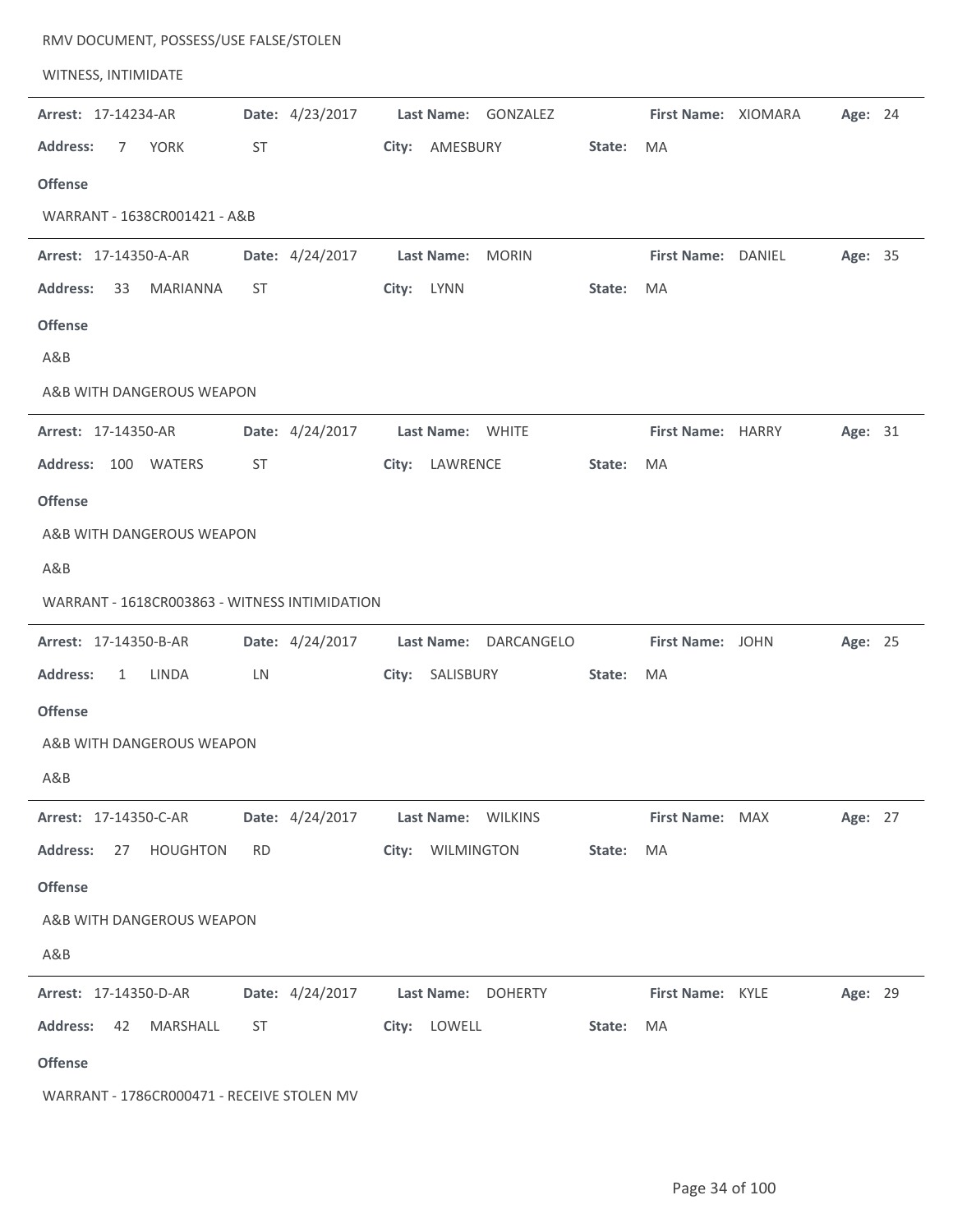| Arrest: 17-14398-AR                                                  |            | Date: 4/24/2017 |       | Last Name: JOISIL                    |        | First Name: VALENZ           | Age: 22 |  |
|----------------------------------------------------------------------|------------|-----------------|-------|--------------------------------------|--------|------------------------------|---------|--|
| <b>Address:</b><br>16<br>EXCHANGE                                    | <b>ST</b>  |                 | City: | MEDFORD                              | State: | <b>MA</b>                    |         |  |
| <b>Offense</b>                                                       |            |                 |       |                                      |        |                              |         |  |
| WARRANT - 1401CR004185 - DISTRIBUTE CLASS B                          |            |                 |       |                                      |        |                              |         |  |
| WARRANT - 1601CR000611 - B&E NIGHTIME FOR FELONY                     |            |                 |       |                                      |        |                              |         |  |
| <b>Arrest: 17-14514-AR</b>                                           |            | Date: 4/25/2017 |       | Last Name: COLE                      |        | First Name: BRANDY           | Age: 25 |  |
| <b>WAMESIT ST 1S</b><br><b>Address:</b><br>39                        |            |                 |       | City: LOWELL                         | State: | MA                           |         |  |
| <b>Offense</b>                                                       |            |                 |       |                                      |        |                              |         |  |
| WARRANT - 1611CR006080 - OUI DRUGS                                   |            |                 |       |                                      |        |                              |         |  |
| Arrest: 17-14779-AR                                                  |            | Date: 4/27/2017 |       | Last Name: MCCANN                    |        | First Name: JARETT           | Age: 39 |  |
| Address: 304 OLD MAIN                                                | <b>ST</b>  |                 | City: | TEWKSBURY                            | State: | MA                           |         |  |
| <b>Offense</b>                                                       |            |                 |       |                                      |        |                              |         |  |
| WARRANT-DOCKET#1548CR0035 - OUI (3RD)                                |            |                 |       |                                      |        |                              |         |  |
|                                                                      |            | Date: 4/27/2017 |       |                                      |        |                              | Age: 38 |  |
| Arrest: 17-14821-AR<br><b>Address:</b><br><b>BIRCHCREST</b><br>14    | ST         |                 | City: | Last Name: FINO<br><b>BURLINGTON</b> | State: | First Name: CHRISTALLE<br>MA |         |  |
| <b>Offense</b>                                                       |            |                 |       |                                      |        |                              |         |  |
| WARRANT-DOCKET#1653CR002644-SHOPLIFTING                              |            |                 |       |                                      |        |                              |         |  |
|                                                                      |            |                 |       |                                      |        |                              |         |  |
| Arrest: 17-14822-AR                                                  |            | Date: 4/27/2017 |       | Last Name: LEAKEAS                   |        | First Name: MICHAEL          | Age: 41 |  |
| Address: 395 MAMMOTH                                                 | RD.        |                 |       | City: LOWELL                         | State: | MA                           |         |  |
| <b>Offense</b><br>WARRANT-DOCKET#1711CR001272-REGISTRATION SUSPENDED |            |                 |       |                                      |        |                              |         |  |
|                                                                      |            |                 |       |                                      |        |                              |         |  |
| <b>Arrest: 17-14955-AR</b>                                           |            | Date: 4/28/2017 |       | Last Name: VANJURA                   |        | First Name: JACOB            | Age: 34 |  |
| <b>Address:</b><br>1A<br><b>RICE</b>                                 | <b>AVE</b> |                 | City: | NASHUA                               | State: | <b>NH</b>                    |         |  |
| <b>Offense</b>                                                       |            |                 |       |                                      |        |                              |         |  |
| B&E VEHICLE/BOAT NIGHTTIME FOR FELONY                                |            |                 |       |                                      |        |                              |         |  |
| DRUG, POSSESS CLASS B                                                |            |                 |       |                                      |        |                              |         |  |
| DRUG, POSSESS CLASS E                                                |            |                 |       |                                      |        |                              |         |  |
| LARCENY OVER \$250                                                   |            |                 |       |                                      |        |                              |         |  |
| Arrest: 17-14970-AR                                                  |            | Date: 4/28/2017 |       | Last Name: MARROQUIN-LOPEZ           |        | First Name: EXEQUIEL         | Age: 27 |  |
| <b>Address:</b><br>11<br>SARATOGA                                    | ST         |                 |       | City: LAWRENCE                       | State: | MA                           |         |  |
| <b>Offense</b>                                                       |            |                 |       |                                      |        |                              |         |  |
| UNLICENSED OPERATION OF MV                                           |            |                 |       |                                      |        |                              |         |  |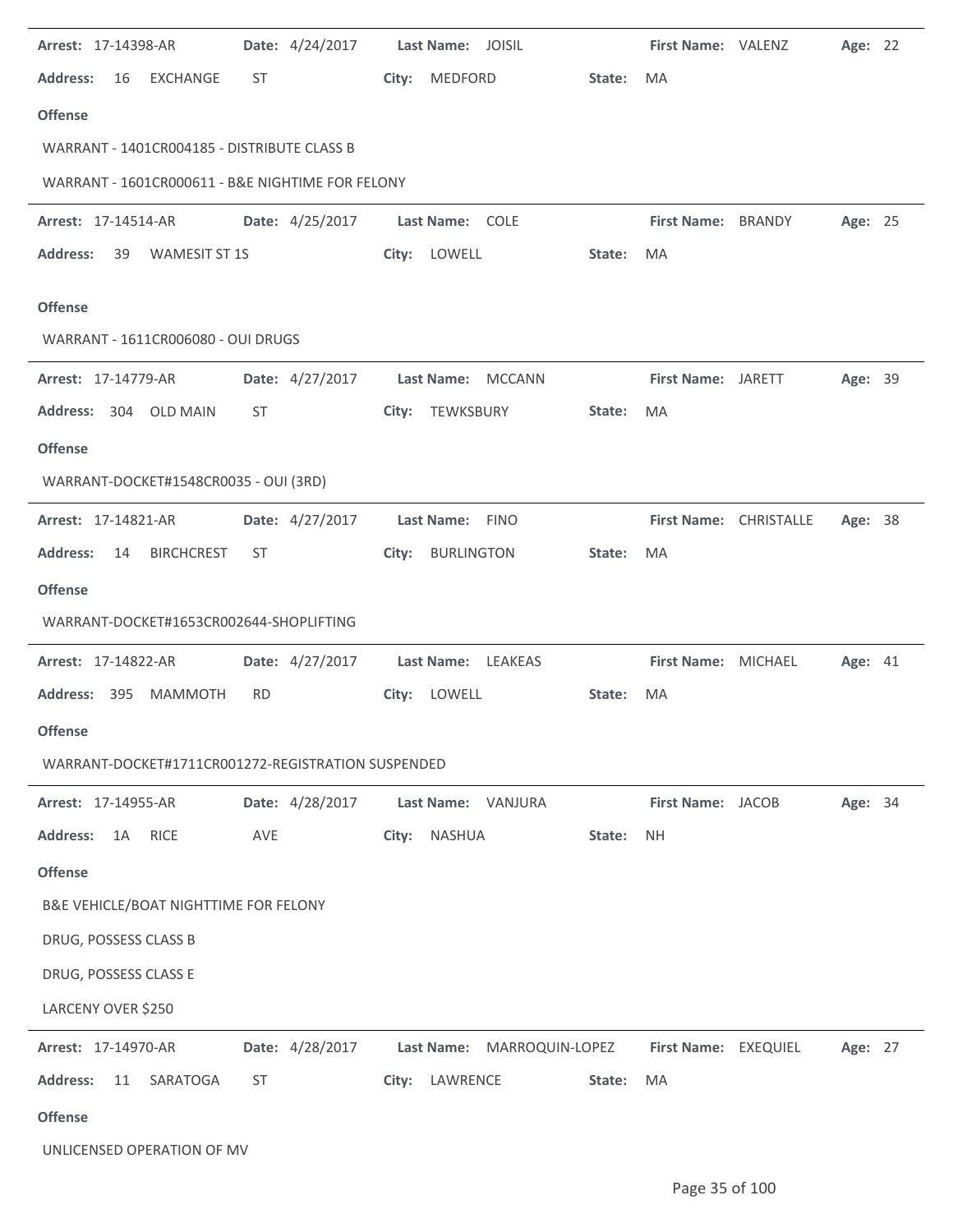| <b>WARRANT UNLICENSED OPERATION</b>                   |                           |                         |                         |
|-------------------------------------------------------|---------------------------|-------------------------|-------------------------|
| <b>WARRANT UNLICENSED OPERATION</b>                   |                           |                         |                         |
| Date: 4/28/2017<br>Arrest: 17-15086-A-AR              | Last Name: CASSIDY        | First Name: NICHOLAS    | Age: 19                 |
| <b>Address:</b><br><b>KENSINGTON</b><br>8<br>DR       | <b>BILLERICA</b><br>City: | State:<br>MA            |                         |
| <b>Offense</b>                                        |                           |                         |                         |
| LIQUOR, PERSON UNDER 21 POSSESS                       |                           |                         |                         |
| Date: 4/28/2017<br>Arrest: 17-15086-AR                | Last Name: MEI            | First Name: WO          | Age: 55                 |
| MISSION PARK DR<br><b>Address:</b><br>24              | <b>BOSTON</b><br>City:    | MA<br>State:            |                         |
| <b>Offense</b>                                        |                           |                         |                         |
| LIQUOR TO PERSON UNDER 21, SELL/DELIVER               |                           |                         |                         |
| Date: 4/28/2017<br>Arrest: 17-15086-B-AR              | Last Name: DEADY          | First Name: BRENDEN     | Age: 19                 |
| Address: 277 ANDOVER<br><b>RD</b>                     | <b>BILLERICA</b><br>City: | State:<br>MA            |                         |
| <b>Offense</b>                                        |                           |                         |                         |
| LIQUOR, PERSON UNDER 21 POSSESS                       |                           |                         |                         |
| Arrest: 17-15086-C-AR<br>Date: 4/28/2017              | Last Name: CONANT         | <b>First Name:</b>      | <b>BRIAN</b><br>Age: 20 |
| QUEENSLAND RD<br><b>Address:</b><br>78                | N BILLERICA<br>City:      | MA<br>State:            |                         |
| <b>Offense</b>                                        |                           |                         |                         |
| LIQUOR, PERSON UNDER 21 POSSESS                       |                           |                         |                         |
| Arrest: 17-15086-D-AR<br>Date: 4/28/2017              | Last Name: COLLINS        | First Name: RYAN        | Age: 20                 |
| <b>Address:</b><br><b>RADCLIFFE</b><br><b>RD</b><br>4 | <b>BILLERICA</b><br>City: | State:<br>MA            |                         |
| <b>Offense</b>                                        |                           |                         |                         |
| LIQUOR, PERSON UNDER 21 POSSESS                       |                           |                         |                         |
| Date: 4/29/2017<br><b>Arrest: 17-15158-AR</b>         | Last Name: DEJESUS        | First Name: WILLIAN     | Age: 28                 |
| Address: 307 SARATOGA<br>ST                           | <b>BOSTON</b><br>City:    | MA<br>State:            |                         |
| <b>Offense</b>                                        |                           |                         |                         |
| UNLICENSED OPERATION OF MV                            |                           |                         |                         |
| WARRANT 1704CR000078 UNLICENSED OPERATION             |                           |                         |                         |
| Date: 4/30/2017<br>Arrest: 17-15316-AR                | Last Name: GACEK          | <b>First Name: JOEL</b> | Age: 32                 |
| Address: 1280 MIDDLESEX<br>ST                         | City: LOWELL              | State:<br>MA            |                         |
| <b>Offense</b>                                        |                           |                         |                         |
| WARRANT - 1511CR000850 - DEFRAUD INKEEPER +\$100      |                           |                         |                         |
| WARRANT - 1511CR004220 - OP MV W/ SUSP LIC            |                           |                         |                         |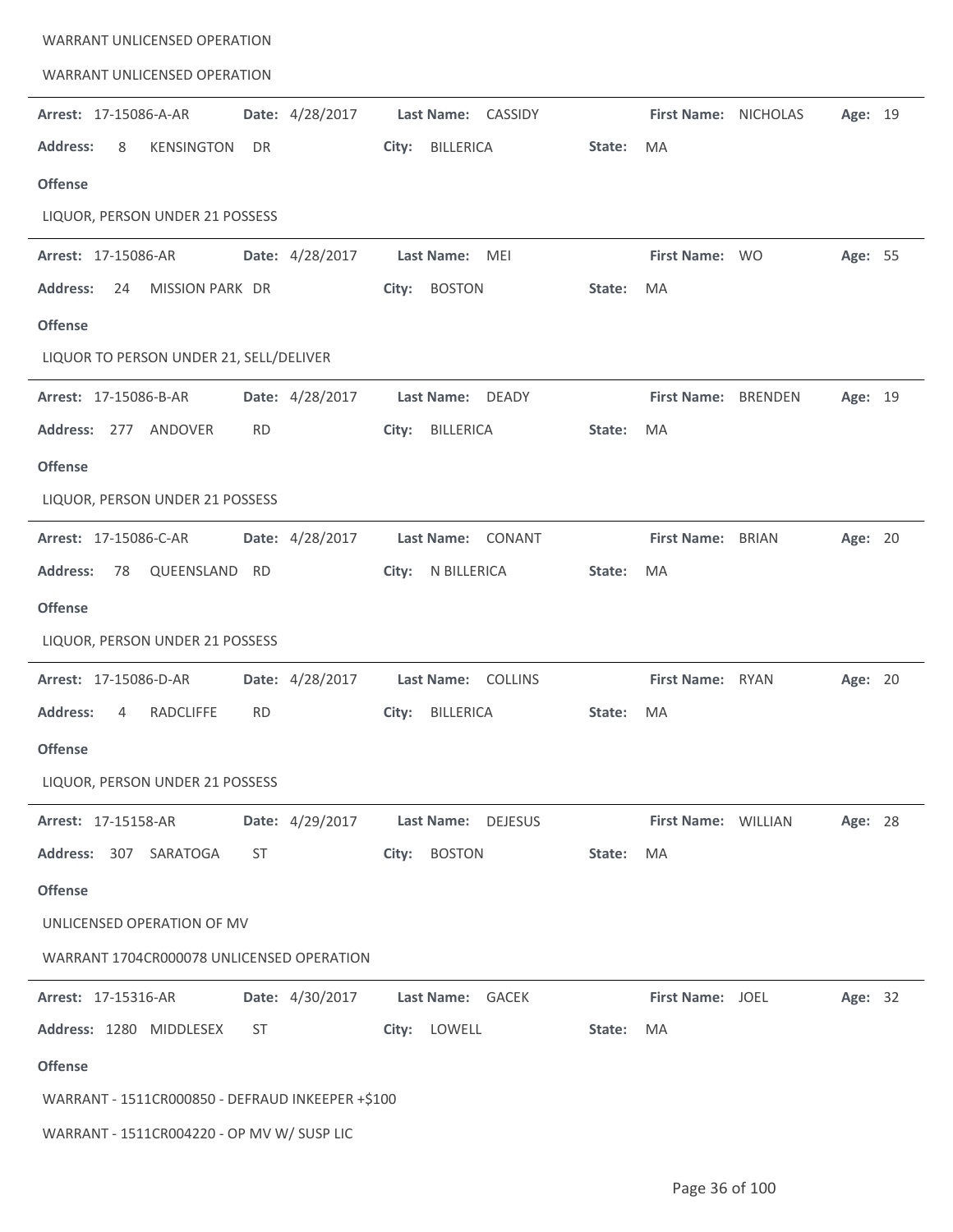| Arrest: 17-15527-AR                                            | Date: 5/1/2017 |                    | Last Name: OLIVO-VALENTIN | <b>First Name: NELSON</b> | Age: 25        |  |
|----------------------------------------------------------------|----------------|--------------------|---------------------------|---------------------------|----------------|--|
| <b>Address:</b><br>141 AMESBURY                                | <b>ST</b>      | LAWRENCE<br>City:  | State:                    | <b>MA</b>                 |                |  |
| <b>Offense</b>                                                 |                |                    |                           |                           |                |  |
| Trafficking in Cocaine over 18 grams but less than 36          |                |                    |                           |                           |                |  |
| Trafficking Class A Sub. over 36 grams but less than 100 grams |                |                    |                           |                           |                |  |
| Arrest: 17-15686-AR                                            | Date: 5/2/2017 | <b>Last Name:</b>  | <b>MIRANDA</b>            | First Name: MELVIN        | Age: 23        |  |
| Address:<br>35<br>AGAWAM                                       | ST             | LOWELL<br>City:    | State:                    | MA                        |                |  |
| <b>Offense</b>                                                 |                |                    |                           |                           |                |  |
| OUI LIQUOR, 2ND OFFENSE                                        |                |                    |                           |                           |                |  |
| ALCOHOL IN MV, POSSESS OPEN CONTAINER OF                       |                |                    |                           |                           |                |  |
| STOP/YIELD, FAIL TO                                            |                |                    |                           |                           |                |  |
| MARKED LANES VIOLATION                                         |                |                    |                           |                           |                |  |
| NEGLIGENT OPERATION OF MOTOR VEHICLE                           |                |                    |                           |                           |                |  |
| STOP FOR POLICE, FAIL                                          |                |                    |                           |                           |                |  |
| Arrest: 17-15772-AR                                            | Date: 5/3/2017 | Last Name: RIZZO   |                           | First Name: MARCOS        | Age: 36        |  |
| Address: 102 MAIN                                              | <b>ST</b>      | City:<br>PEPPERELL | State:                    | MA                        |                |  |
| <b>Offense</b>                                                 |                |                    |                           |                           |                |  |
| WARRANT#1711CR000550 90/23 LICENSE SUSP., OP MV                |                |                    |                           |                           |                |  |
| Arrest: 17-15841-AR                                            | Date: 5/3/2017 | Last Name: FRAZER  |                           | First Name: DANIEL        | <b>Age: 48</b> |  |
| Address:<br>309<br><b>PAWTUCKET</b>                            | <b>BLVD</b>    | LOWELL<br>City:    | State:                    | MA                        |                |  |
| <b>Offense</b>                                                 |                |                    |                           |                           |                |  |
| LICENSE SUSPENDED, OP MV WITH                                  |                |                    |                           |                           |                |  |
| Arrest: 17-15954-AR                                            | Date: 5/4/2017 | Last Name: PANYA   |                           | First Name: LE            | Age: 38        |  |
| Address: 740<br>LAWRENCE                                       | <b>ST</b>      | LOWELL<br>City:    | State:                    | MA                        |                |  |
| <b>Offense</b>                                                 |                |                    |                           |                           |                |  |
| WARRANT#1511CR005013 90/23 LICENSE SUSP. MV SUBSQ.OFFENSE      |                |                    |                           |                           |                |  |
| WARRANT#1211CROO7979 266/25/A LARCENY FROM A PERSON            |                |                    |                           |                           |                |  |
| Arrest: 17-16267-A-AR                                          | Date: 5/7/2017 | Last Name:         | <b>WILSON</b>             | First Name: MICHAEL       | Age: 39        |  |
| Address: 109 ADAMS                                             | AVE            | N ANDOVER<br>City: | State:                    | MA                        |                |  |
| <b>Offense</b>                                                 |                |                    |                           |                           |                |  |
| A&B WITH DANGEROUS WEAPON (BASEBALL BAT)                       |                |                    |                           |                           |                |  |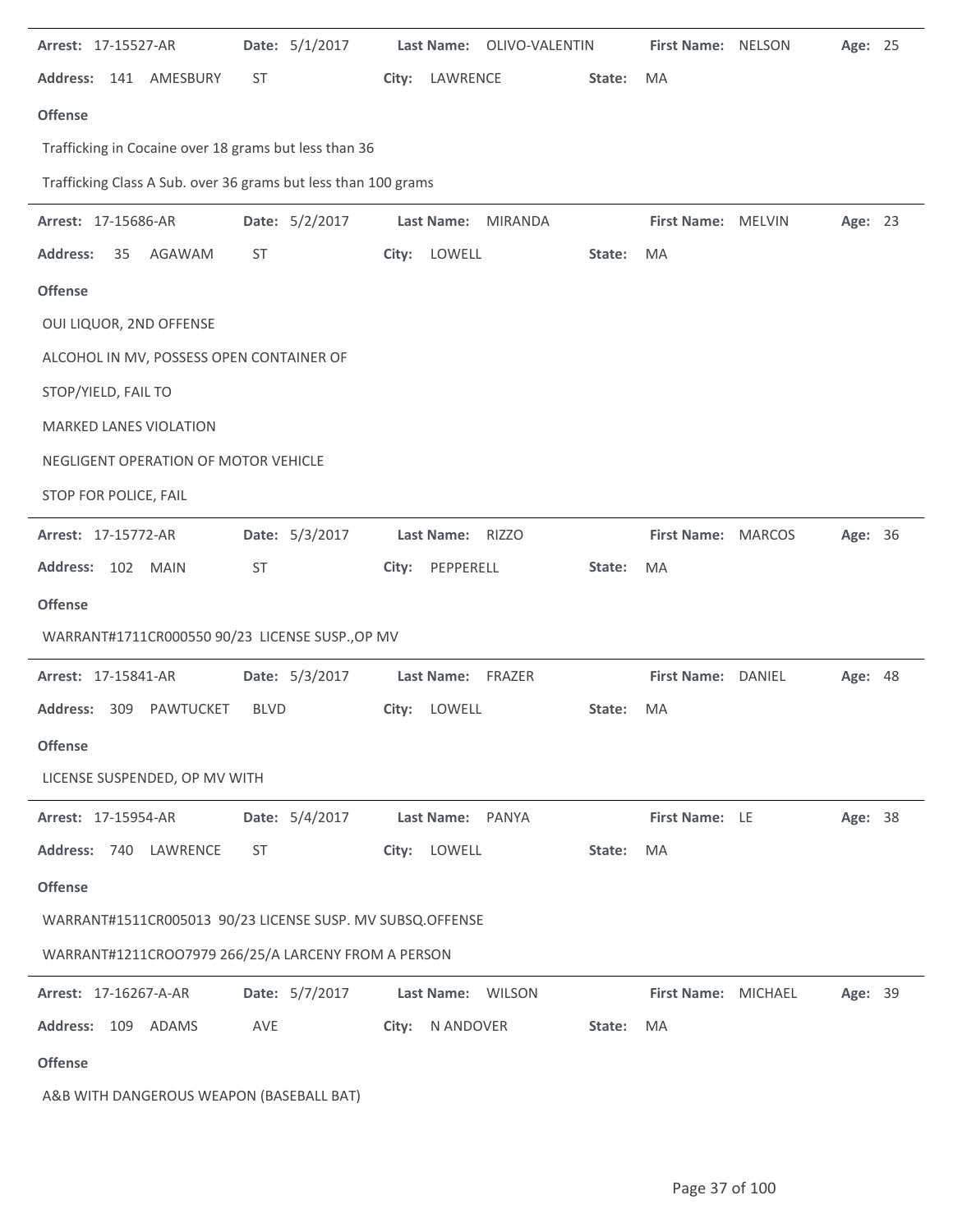| Arrest: 17-16267-AR                                    |                | Date: 5/7/2017                    | Last Name: RUSSO                      |        | First Name: AARON   |                           | Age: 29 |  |
|--------------------------------------------------------|----------------|-----------------------------------|---------------------------------------|--------|---------------------|---------------------------|---------|--|
| <b>Address:</b><br>14<br><b>WILDWOOD</b>               | <b>RD</b>      |                                   | City: TEWKSBURY                       | State: | <b>MA</b>           |                           |         |  |
| <b>Offense</b>                                         |                |                                   |                                       |        |                     |                           |         |  |
| A&B WITH DANGEROUS WEAPON (FIREARM)                    |                |                                   |                                       |        |                     |                           |         |  |
| Arrest: 17-16413-AR                                    | Date: 5/8/2017 |                                   | <b>Last Name:</b><br>KANGETHE         |        | First Name: RAPHAEL |                           | Age: 34 |  |
| Address: 417 BRIDGE                                    | ST             |                                   | City: LOWELL                          | State: | MA                  |                           |         |  |
| <b>Offense</b>                                         |                |                                   |                                       |        |                     |                           |         |  |
| <b>OUI LIQUOR</b>                                      |                |                                   |                                       |        |                     |                           |         |  |
| LICENSE SUSPENDED, OP MV WITH                          |                |                                   |                                       |        |                     |                           |         |  |
| NEGLIGENT OPERATION OF MOTOR VEHICLE                   |                |                                   |                                       |        |                     |                           |         |  |
| WARRANT - 1722CR000029 - OP MV W/ SUSP LIC             |                |                                   |                                       |        |                     |                           |         |  |
| Arrest: 17-16521-AR                                    | Date: 5/8/2017 |                                   | <b>Last Name:</b><br>RICHERSON        |        | First Name: MICHAEL |                           | Age: 38 |  |
| <b>Address:</b><br>95<br><b>MAIN</b>                   | ST             | City:                             | TEWKSBURY                             | State: | MA                  |                           |         |  |
| <b>Offense</b>                                         |                |                                   |                                       |        |                     |                           |         |  |
| WARRANT 1611CR004689 FAILURE TO PROVIDE DNA SAMPLE     |                |                                   |                                       |        |                     |                           |         |  |
| Arrest: 17-16547-AR                                    | Date: 5/9/2017 |                                   | <b>Last Name:</b><br><b>DOMINGUES</b> |        | First Name: DIONEI  |                           | Age: 39 |  |
| Address: 231 LIBERTY                                   | ST             |                                   | City: LOWELL                          | State: | MA                  |                           |         |  |
| <b>Offense</b>                                         |                |                                   |                                       |        |                     |                           |         |  |
|                                                        |                |                                   |                                       |        |                     |                           |         |  |
| UNLICENSED OPERATION OF MV                             |                |                                   |                                       |        |                     |                           |         |  |
| INSPECTION/STICKER, NO                                 |                |                                   |                                       |        |                     |                           |         |  |
| <b>Arrest: 17-16586-AR</b>                             |                |                                   | Date: 5/9/2017 Last Name: GONCALVES   |        |                     | First Name: JOHN Age: 42  |         |  |
| Address: 74 CAPEN                                      | <b>ST</b>      |                                   | City: DORCHESTER                      | State: | MA                  |                           |         |  |
| <b>Offense</b>                                         |                |                                   |                                       |        |                     |                           |         |  |
| WARRANT-DOCKET#0257CR000001-OUI-LIQUOR                 |                |                                   |                                       |        |                     |                           |         |  |
| Arrest: 17-16658-AR   Date: 5/9/2017   Last Name: SILK |                |                                   |                                       |        |                     | <b>First Name: DANIEL</b> | Age: 52 |  |
| <b>Address:</b><br><b>HOMELESS (PO</b><br><b>TEWK</b>  |                |                                   | City: BOSTON                          | State: | MA                  |                           |         |  |
| <b>Offense</b>                                         |                |                                   |                                       |        |                     |                           |         |  |
| TRESPASS                                               |                |                                   |                                       |        |                     |                           |         |  |
| <b>Arrest: 17-16708-AR</b>                             |                | Date: 5/10/2017 Last Name: SANTOS |                                       |        |                     | First Name: RYAN Age: 27  |         |  |
| Address: 156 THORNTON AVE                              |                |                                   | City: LOWELL                          | State: | MA                  |                           |         |  |

WARRANT-DOCKET#1411CR007269-B&E DAY/FELONY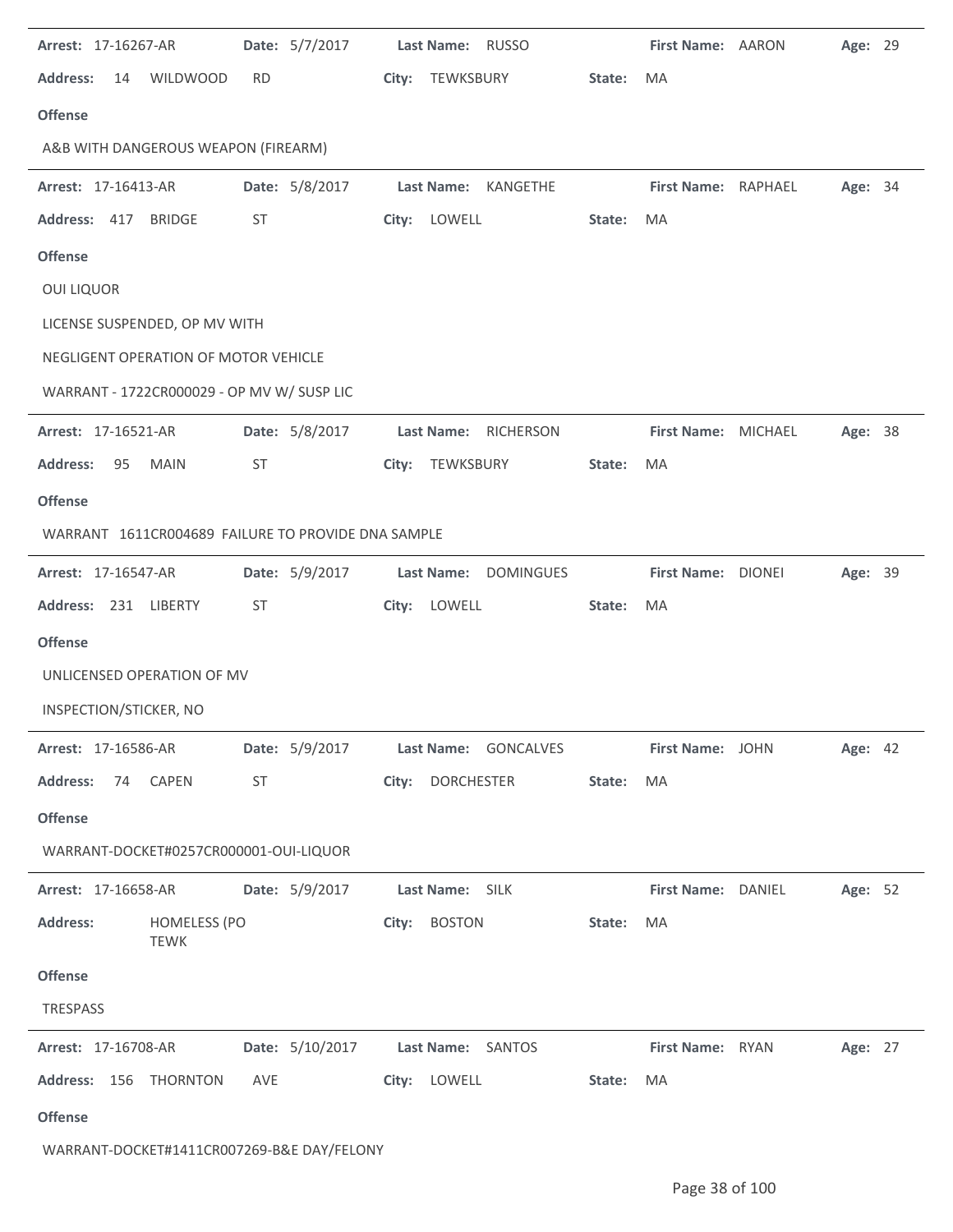| Arrest: 17-17076-AR |    |                                           |           | Date: 5/12/2017 | Last Name: HALEY               |        | First Name: KEVIN  | Age: 21 |  |
|---------------------|----|-------------------------------------------|-----------|-----------------|--------------------------------|--------|--------------------|---------|--|
| Address: 251 BEECH  |    |                                           | ST        |                 | City: TEWKSBURY                | State: | MA                 |         |  |
| <b>Offense</b>      |    |                                           |           |                 |                                |        |                    |         |  |
| <b>OUI LIQUOR</b>   |    |                                           |           |                 |                                |        |                    |         |  |
|                     |    | OPEN CONTAINER MARIJUANA                  |           |                 |                                |        |                    |         |  |
|                     |    | <b>MARKED LANES VIOLATION</b>             |           |                 |                                |        |                    |         |  |
|                     |    | NEGLIGENT OPERATION OF MOTOR VEHICLE      |           |                 |                                |        |                    |         |  |
|                     |    | LEAVE SCENE OF PROPERTY DAMAGE            |           |                 |                                |        |                    |         |  |
| Arrest: 17-17181-AR |    |                                           |           | Date: 5/12/2017 | Last Name: LANGONE             |        | First Name: DYLAN  | Age: 21 |  |
| <b>Address:</b>     | 34 | <b>BURNAP</b>                             | ST        |                 | City: WILMINGTON               | State: | MA                 |         |  |
| <b>Offense</b>      |    |                                           |           |                 |                                |        |                    |         |  |
|                     |    | ASSAULT W/DANGEROUS WEAPON                |           |                 |                                |        |                    |         |  |
|                     |    | ASSAULT W/DANGEROUS WEAPON                |           |                 |                                |        |                    |         |  |
| A&B                 |    |                                           |           |                 |                                |        |                    |         |  |
|                     |    | DESTRUCTION OF PROPERTY +\$250, MALICIOUS |           |                 |                                |        |                    |         |  |
|                     |    | DESTRUCTION OF PROPERTY +\$250, MALICIOUS |           |                 |                                |        |                    |         |  |
| Arrest: 17-17431-AR |    |                                           |           | Date: 5/15/2017 | Last Name: CHAVEZ              |        | First Name: TIRSO  | Age: 49 |  |
| <b>Address:</b>     | 39 | PLYMOUTH                                  | ST        |                 | City: LOWELL                   | State: | MA                 |         |  |
| <b>Offense</b>      |    |                                           |           |                 |                                |        |                    |         |  |
|                     |    | ALCOHOL IN MV, POSSESS OPEN CONTAINER OF  |           |                 |                                |        |                    |         |  |
|                     |    | LICENSE REVOKED, OPERATE MV WITH          |           |                 |                                |        |                    |         |  |
| SPEEDING            |    |                                           |           |                 |                                |        |                    |         |  |
| Arrest: 17-17523-AR |    |                                           |           | Date: 5/15/2017 | Last Name: GUZMAN              |        | First Name: DARIAN | Age: 25 |  |
| Address: 141 JOHN   |    |                                           | <b>ST</b> |                 | City: LOWELL                   | State: | MA                 |         |  |
| <b>Offense</b>      |    |                                           |           |                 |                                |        |                    |         |  |
|                     |    | WARRANT - 1518CR003580 - OUI LIQUOR       |           |                 |                                |        |                    |         |  |
| Arrest: 17-17746-AR |    |                                           |           | Date: 5/16/2017 | <b>Last Name:</b><br>RODRIGUEZ |        | First Name: OSCAR  | Age: 30 |  |
|                     |    | Address: 201 LAWRENCE                     | ST        |                 | City: LAWRENCE                 | State: | MA                 |         |  |
| <b>Offense</b>      |    |                                           |           |                 |                                |        |                    |         |  |
|                     |    | LICENSE REVOKED, OPERATE MV WITH          |           |                 |                                |        |                    |         |  |
|                     |    | REGISTRATION REVOKED, OP MV WITH          |           |                 |                                |        |                    |         |  |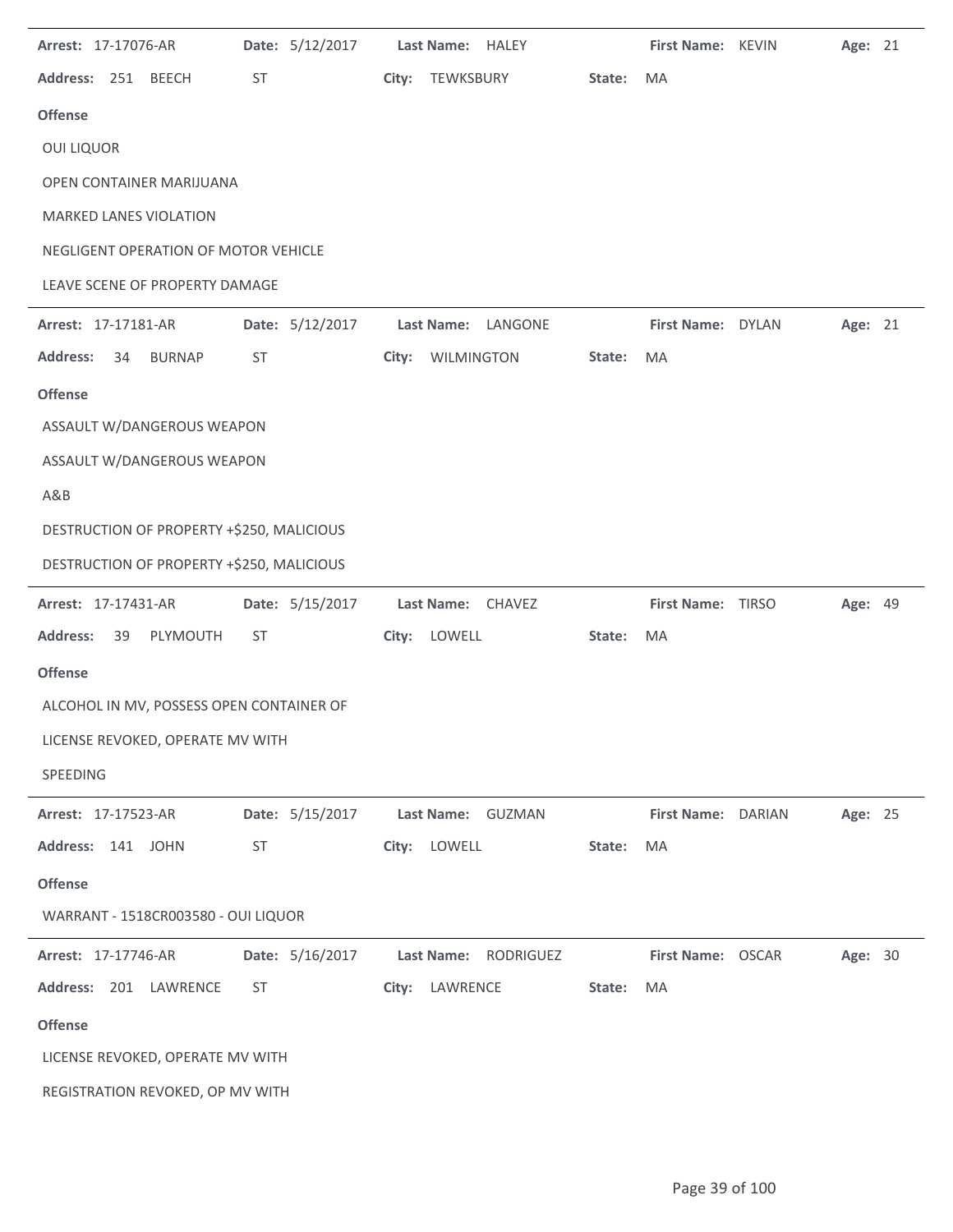| Arrest: 17-17758-AR                  |                                    |           | Date: 5/16/2017                      |       |                   | Last Name: SHULTZ                              |        | First Name: WILLIAM | Age: 26 |  |
|--------------------------------------|------------------------------------|-----------|--------------------------------------|-------|-------------------|------------------------------------------------|--------|---------------------|---------|--|
| <b>Address:</b><br>39                | LAUREL CREST DR                    |           |                                      |       | City: BROOKLINE   |                                                | State: | NH.                 |         |  |
| <b>Offense</b>                       |                                    |           |                                      |       |                   |                                                |        |                     |         |  |
| DRUG, POSSESS TO DISTRIB CLASS A     |                                    |           |                                      |       |                   |                                                |        |                     |         |  |
| Arrest: 17-18013-AR                  |                                    |           | Date: 5/18/2017    Last Name: BOUCEK |       |                   |                                                |        | First Name: ROXANNE | Age: 34 |  |
| Address: 368 E MERRIMACK ST          |                                    |           |                                      |       | City: LOWELL      |                                                | State: | MA                  |         |  |
| <b>Offense</b>                       |                                    |           |                                      |       |                   |                                                |        |                     |         |  |
| SHOPLIFTING \$100+ BY ASPORTATION    |                                    |           |                                      |       |                   |                                                |        |                     |         |  |
| Arrest: 17-18079-AR                  |                                    |           | Date: 5/19/2017                      |       | Last Name: SILK   |                                                |        | First Name: DANIEL  | Age: 52 |  |
| <b>Address:</b>                      | <b>HOMELESS (PO</b><br><b>TEWK</b> |           |                                      |       | City: BOSTON      |                                                | State: | MA                  |         |  |
| <b>Offense</b>                       |                                    |           |                                      |       |                   |                                                |        |                     |         |  |
| TRESPASS                             |                                    |           |                                      |       |                   |                                                |        |                     |         |  |
| Arrest: 17-18287-AR                  |                                    |           |                                      |       |                   | Date: 5/20/2017    Last Name: MAURICIO-MACARIO |        | First Name: GLOVANI | Age: 33 |  |
| <b>Address:</b><br>51                | <b>MYRTLE</b>                      | ST        |                                      |       | City: LAWRENCE    |                                                | State: | MA                  |         |  |
| <b>Offense</b>                       |                                    |           |                                      |       |                   |                                                |        |                     |         |  |
| UNLICENSED OPERATION OF MV           |                                    |           |                                      |       |                   |                                                |        |                     |         |  |
| Arrest: 17-18401-AR                  |                                    |           | Date: 5/21/2017                      |       |                   | Last Name: GONZALEZ                            |        | First Name: XIOMARA | Age: 24 |  |
| <b>Address:</b><br>8                 | <b>BELMONT</b>                     | <b>RD</b> |                                      |       | City: BILLERICA   |                                                | State: | MA                  |         |  |
| <b>Offense</b>                       |                                    |           |                                      |       |                   |                                                |        |                     |         |  |
| <b>OUI DRUGS</b>                     |                                    |           |                                      |       |                   |                                                |        |                     |         |  |
| <b>MARKED LANES VIOLATION</b>        |                                    |           |                                      |       |                   |                                                |        |                     |         |  |
| UNLICENSED OPERATION OF MV           |                                    |           |                                      |       |                   |                                                |        |                     |         |  |
| Arrest: 17-18605-AR                  |                                    |           | Date: 5/22/2017                      |       |                   | Last Name: PERRON                              |        | First Name: DALE    | Age: 45 |  |
| Address: 239 SALEM                   |                                    | <b>RD</b> |                                      | City: | BILLERICA         |                                                | State: | MA                  |         |  |
| <b>Offense</b>                       |                                    |           |                                      |       |                   |                                                |        |                     |         |  |
| LICENSE SUSPENDED, OP MV WITH        |                                    |           |                                      |       |                   |                                                |        |                     |         |  |
| SAFETY STANDARDS, MV NOT MEETING RMV |                                    |           |                                      |       |                   |                                                |        |                     |         |  |
| UNINSURED MOTOR VEHICLE              |                                    |           |                                      |       |                   |                                                |        |                     |         |  |
| REGISTRATION REVOKED, OP MV WITH     |                                    |           |                                      |       |                   |                                                |        |                     |         |  |
| Arrest: 17-18897-AR                  |                                    |           | Date: 5/24/2017                      |       |                   | Last Name: HOGAN                               |        | First Name: JOSHUA  | Age: 34 |  |
| <b>Address:</b><br>31                | RANDOLPH                           | DR        |                                      |       | City: N TEWKSBURY |                                                | State: | MA                  |         |  |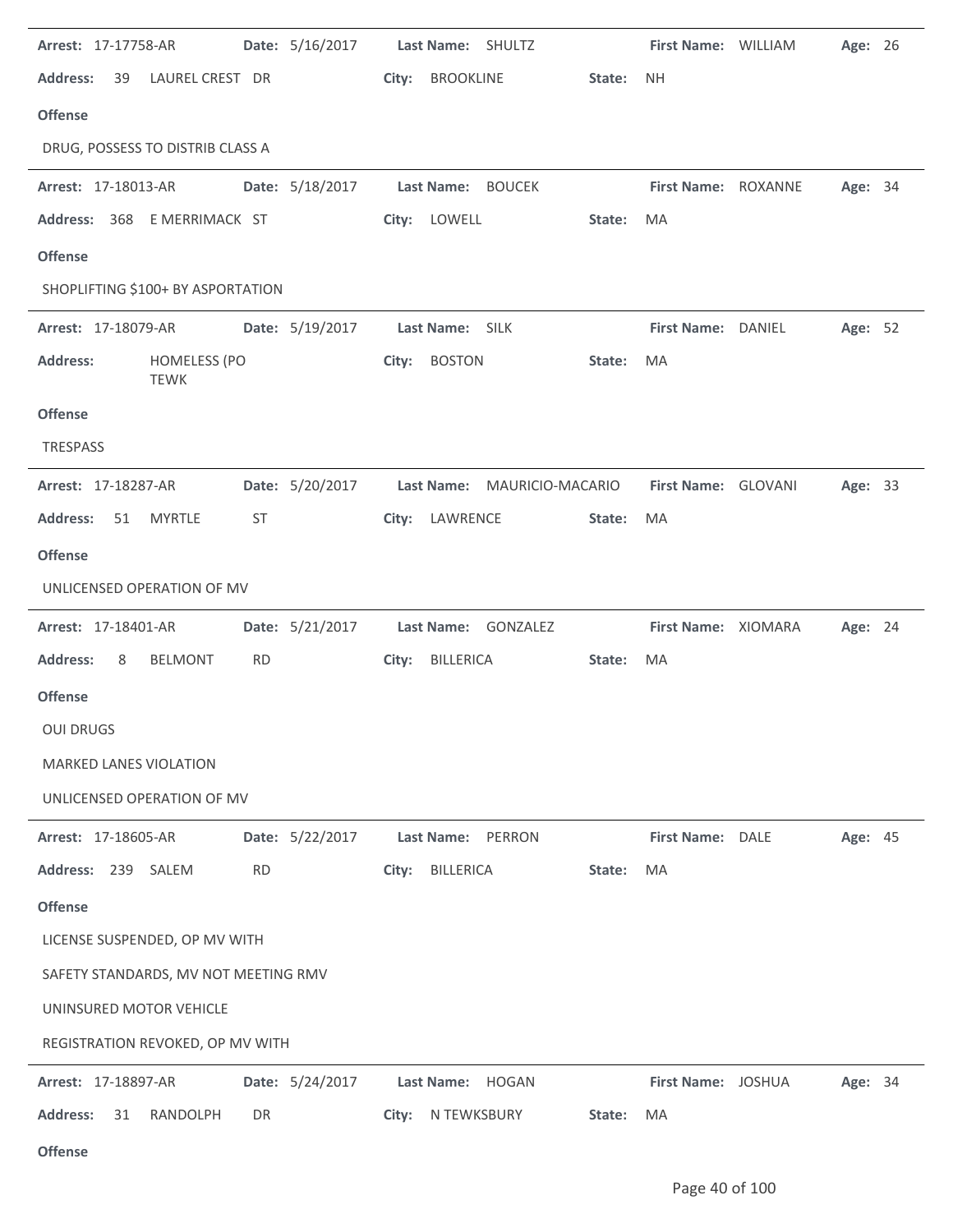| <b>ATTACHING PLATES</b>                     |                 |                                      |        |                     |         |  |
|---------------------------------------------|-----------------|--------------------------------------|--------|---------------------|---------|--|
| LICENSE SUSPENDED, OP MV WITH               |                 |                                      |        |                     |         |  |
| Arrest: 17-18939-AR                         | Date: 5/24/2017 | <b>Last Name:</b><br><b>DONAHUE</b>  |        | First Name: THOMAS  | Age: 34 |  |
| Address: 1229 LAWRENCE                      | ST              | LOWELL<br>City:                      | State: | MA                  |         |  |
| <b>Offense</b>                              |                 |                                      |        |                     |         |  |
| WARRANT#1011CR007971 90/23 LICENSE SUSP.    |                 |                                      |        |                     |         |  |
| Arrest: 17-19047-AR                         | Date: 5/25/2017 | Last Name:<br>KIRK                   |        | First Name: ARTHUR  | Age: 22 |  |
| Address: 839 EAST                           | ST              | TEWKSBURY<br>City:                   | State: | MA                  |         |  |
| <b>Offense</b>                              |                 |                                      |        |                     |         |  |
| WARRANT - 1711CR001724 - SHOPLIFTING        |                 |                                      |        |                     |         |  |
| Arrest: 17-19092-AR                         | Date: 5/25/2017 | Last Name: DEXTER                    |        | First Name: MICHAEL | Age: 55 |  |
| <b>Address:</b><br>10<br><b>DUNFEY</b>      | <b>ST</b>       | City: LOWELL                         | State: | MA                  |         |  |
| <b>Offense</b>                              |                 |                                      |        |                     |         |  |
| <b>COURTESY BOOKING</b>                     |                 |                                      |        |                     |         |  |
| Arrest: 17-19284-AR                         | Date: 5/26/2017 | Last Name: HAAKENSTAD                |        | First Name: RYAN    | Age: 33 |  |
| <b>Address:</b><br><b>THIRD</b><br>26       | ST              | LOWELL<br>City:                      | State: | MA                  |         |  |
| <b>Offense</b>                              |                 |                                      |        |                     |         |  |
| LICENSE SUSPENDED, OP MV WITH               |                 |                                      |        |                     |         |  |
| <b>OUI DRUGS</b>                            |                 |                                      |        |                     |         |  |
| RECKLESS OPERATION OF MOTOR VEHICLE         |                 |                                      |        |                     |         |  |
| FALSE NAME TO A POLICE OFFICER, MV OPERATOR |                 |                                      |        |                     |         |  |
| 1711CR001758 MISCELLANEOUS MUNIC ORD        |                 |                                      |        |                     |         |  |
| 1611CR007214 A&B                            |                 |                                      |        |                     |         |  |
| 1711CR001775 A&B                            |                 |                                      |        |                     |         |  |
| MOTOR VEH, RECEIVE STOLEN                   |                 |                                      |        |                     |         |  |
|                                             |                 |                                      |        |                     |         |  |
| Arrest: 17-19325-AR                         | Date: 5/27/2017 | <b>Last Name:</b><br><b>FARNKOFF</b> |        | First Name: ERIC    | Age: 29 |  |
| <b>Address:</b><br>51<br><b>BABICZ</b>      | <b>RD</b>       | TEWKSBURY<br>City:                   | State: | MA                  |         |  |
| <b>Offense</b>                              |                 |                                      |        |                     |         |  |
| <b>OUI LIQUOR</b>                           |                 |                                      |        |                     |         |  |
| NEGLIGENT OPERATION OF MOTOR VEHICLE        |                 |                                      |        |                     |         |  |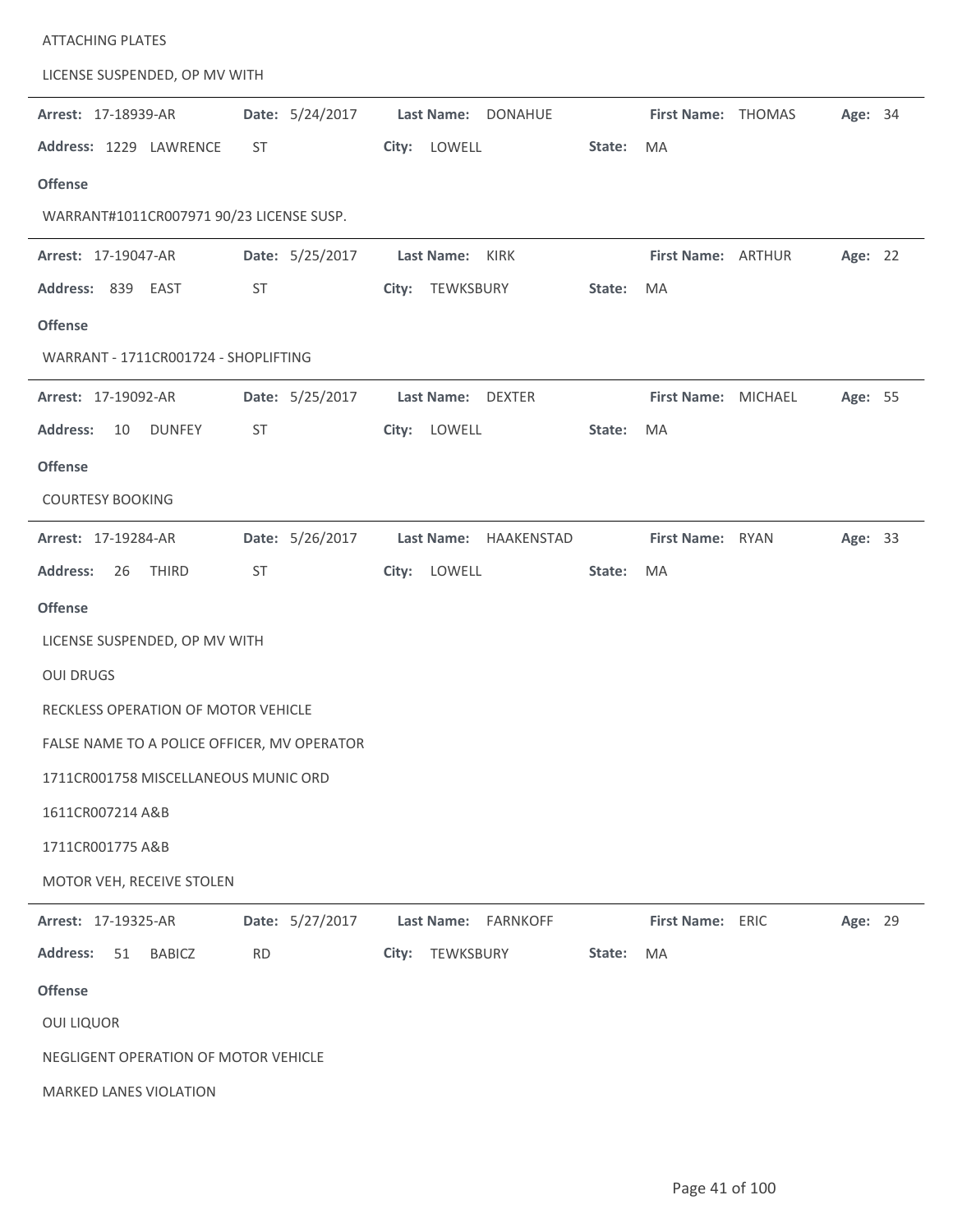| Arrest: 17-19340-AR                           | Date: 5/27/2017 | Last Name: MAYO                    |        | First Name: BEVERLY  |                   | Age: 37 |  |
|-----------------------------------------------|-----------------|------------------------------------|--------|----------------------|-------------------|---------|--|
| Address: 570<br><b>DUDLEY</b>                 | ST              | City:<br><b>DORCHESTER</b>         | State: | MA                   |                   |         |  |
| <b>Offense</b>                                |                 |                                    |        |                      |                   |         |  |
| UNLICENSED OPERATION OF MV                    |                 |                                    |        |                      |                   |         |  |
| Arrest: 17-19435-AR                           | Date: 5/27/2017 | <b>Last Name:</b><br>DEIGNAN       |        | First Name: FREDERIC |                   | Age: 46 |  |
| <b>Address:</b><br>81<br>LANCASTER            | DR              | City:<br>TEWKSBURY                 | State: | MA                   |                   |         |  |
| <b>Offense</b>                                |                 |                                    |        |                      |                   |         |  |
| <b>OUI LIQUOR</b>                             |                 |                                    |        |                      |                   |         |  |
| NEGLIGENT OPERATION OF MOTOR VEHICLE          |                 |                                    |        |                      |                   |         |  |
| MARKED LANES VIOLATION                        |                 |                                    |        |                      |                   |         |  |
| Arrest: 17-19532-AR                           | Date: 5/28/2017 | Last Name: MURPHY                  |        | First Name: PATRICK  |                   | Age: 23 |  |
| <b>Address:</b><br><b>BELMONT</b><br>8        | <b>RD</b>       | <b>BILLERICA</b><br>City:          | State: | MA                   |                   |         |  |
| <b>Offense</b>                                |                 |                                    |        |                      |                   |         |  |
| LICENSE SUSPENDED, OP MV WITH                 |                 |                                    |        |                      |                   |         |  |
| Arrest: 17-19641-AR                           | Date: 5/29/2017 | Last Name:<br>MUCHAI               |        | First Name: CAROLINE |                   | Age: 46 |  |
| Address: 333 FIRST ST BLVE                    |                 | LOWELL<br>City:                    | State: | MA                   |                   |         |  |
| <b>Offense</b>                                |                 |                                    |        |                      |                   |         |  |
| UNINSURED MOTOR VEHICLE                       |                 |                                    |        |                      |                   |         |  |
| WARRANT - 1611CR005972 - OP MV W/ SUSP LIC    |                 |                                    |        |                      |                   |         |  |
| REGISTRATION REVOKED, OP MV WITH              |                 |                                    |        |                      |                   |         |  |
| <b>Arrest: 17-19643-AR</b>                    |                 | Date: 5/29/2017 Last Name: WHITE   |        |                      | First Name: RANDY | Age: 61 |  |
| Address: 208 PRINGLE                          | ST              | City: TEWKSBURY                    | State: | MA                   |                   |         |  |
| <b>Offense</b>                                |                 |                                    |        |                      |                   |         |  |
| WARRANT - 1611CR000031A - PROBATION VIOLATION |                 |                                    |        |                      |                   |         |  |
| <b>Arrest: 17-19708-A-AR</b>                  |                 | Date: 5/29/2017 Last Name: SCUTURO |        | First Name: STEVEN   |                   | Age: 24 |  |
| Address: 1506 GORHAM                          | ST              | City: LOWELL                       | State: | MA                   |                   |         |  |
| <b>Offense</b>                                |                 |                                    |        |                      |                   |         |  |
| DRUG, POSSESS CLASS B                         |                 |                                    |        |                      |                   |         |  |
| Arrest: 17-19708-AR                           |                 | Date: 5/29/2017 Last Name: SLACK   |        | First Name: CORY     |                   | Age: 24 |  |
| Address: 21 SECOR                             | WAY             | City: TEWKSBURY                    | State: | MA                   |                   |         |  |
| <b>Offense</b>                                |                 |                                    |        |                      |                   |         |  |
| DRUG, DISTRIBUTE CLASS B                      |                 |                                    |        |                      |                   |         |  |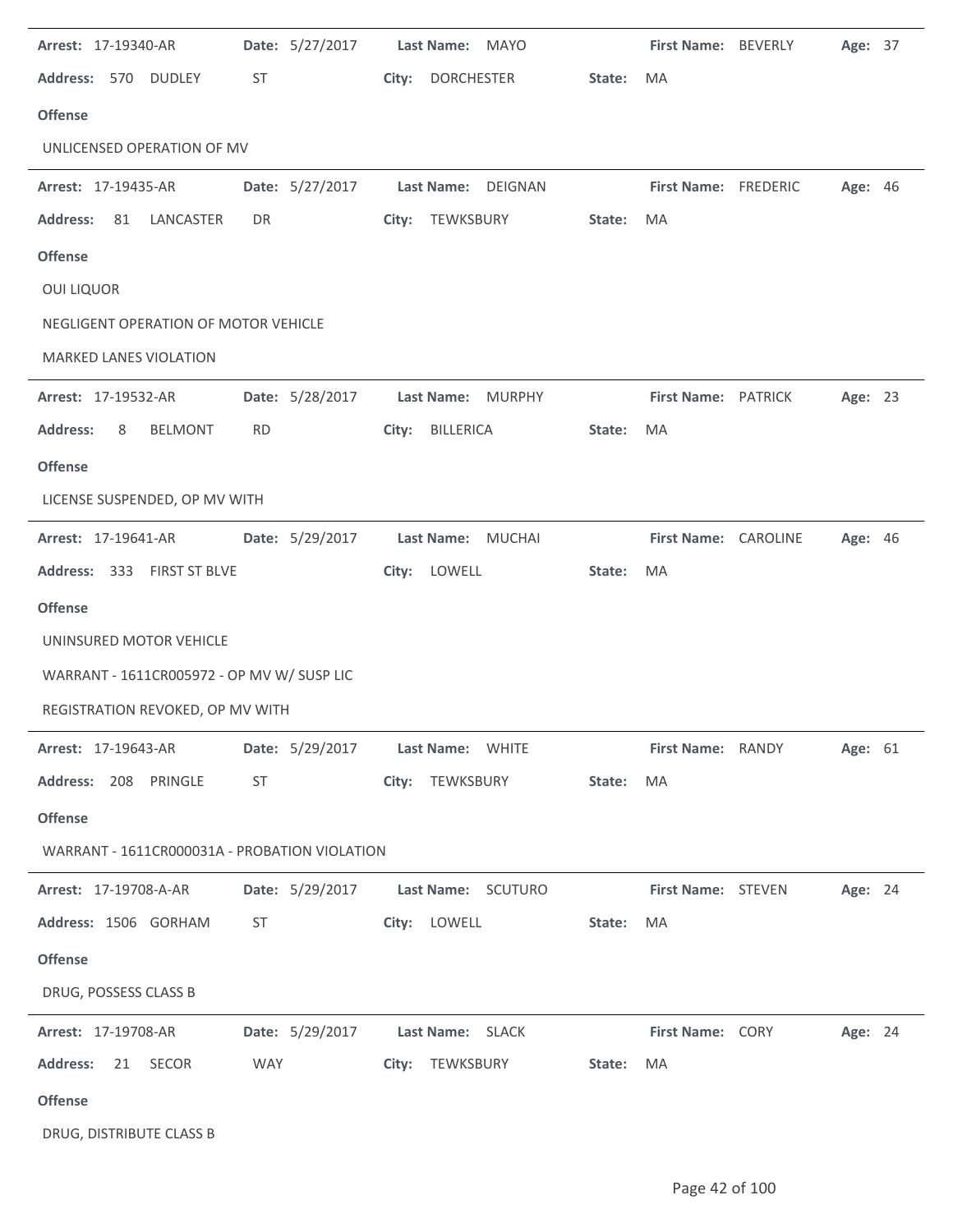| A&B ON POLICE OFFICER |  |
|-----------------------|--|
|-----------------------|--|

## RESIST ARREST

Trafficking in Cocaine over 36 grams but less than 100

| Arrest: 17-19708-B-AR                                  | Date: 5/29/2017 | Last Name: HANNON   |        | First Name: SHALAGH |                       | Age: 21 |
|--------------------------------------------------------|-----------------|---------------------|--------|---------------------|-----------------------|---------|
| <b>Address:</b><br>SECOR<br>21                         | <b>WAY</b>      | City: TEWKSBURY     | State: | MA                  |                       |         |
| <b>Offense</b>                                         |                 |                     |        |                     |                       |         |
| DRUG, DISTRIBUTE CLASS B                               |                 |                     |        |                     |                       |         |
| <b>MARKED LANES VIOLATION</b>                          |                 |                     |        |                     |                       |         |
| STOP/YIELD, FAIL TO                                    |                 |                     |        |                     |                       |         |
| SPEEDING                                               |                 |                     |        |                     |                       |         |
| WILFUL AND MALICIOUS DESTRUCTION                       |                 |                     |        |                     |                       |         |
| DANGEROUS WEAPON, CARRY                                |                 |                     |        |                     |                       |         |
| <b>OPERATING TO ENDANGER</b>                           |                 |                     |        |                     |                       |         |
| LEAVE SCENE OF PROPERTY DAMAGE                         |                 |                     |        |                     |                       |         |
| SIGNAL, FAIL TO                                        |                 |                     |        |                     |                       |         |
| Trafficking in Cocaine over 36 grams but less than 100 |                 |                     |        |                     |                       |         |
| STOP FOR POLICE, FAIL                                  |                 |                     |        |                     |                       |         |
| Arrest: 17-19858-AR                                    | Date: 5/30/2017 | Last Name: CAHILL   |        |                     | First Name: STEPHANIE | Age: 27 |
| Address: 242 HIGHLAND                                  | AVE             | SOMERVILLE<br>City: | State: | MA                  |                       |         |
| <b>Offense</b>                                         |                 |                     |        |                     |                       |         |
| 1318CR006069 DRUG, POSSESS CLASS B                     |                 |                     |        |                     |                       |         |
| 1218CR006381 LARCENY OVER \$250.                       |                 |                     |        |                     |                       |         |
| Arrest: 17-19923-AR                                    | Date: 5/31/2017 | Last Name: ALVAREZ  |        | First Name: ELVIN   |                       | Age: 22 |
| <b>Address:</b><br>SMITH<br>80                         | ST              | City: LOWELL        | State: | MA                  |                       |         |
| <b>Offense</b>                                         |                 |                     |        |                     |                       |         |
| WARRANT - 1481CR01385 - STALKING                       |                 |                     |        |                     |                       |         |
| <b>Arrest: 17-19926-AR</b>                             | Date: 5/31/2017 | Last Name: SWENSON  |        | First Name: HOWARD  |                       | Age: 53 |
| <b>Address:</b><br>15<br>YOUNGS HILL RD                |                 | City: LOUDON        | State: | <b>NH</b>           |                       |         |
| <b>Offense</b>                                         |                 |                     |        |                     |                       |         |
|                                                        |                 |                     |        |                     |                       |         |

WARRANT - 1211CR001860 - A&B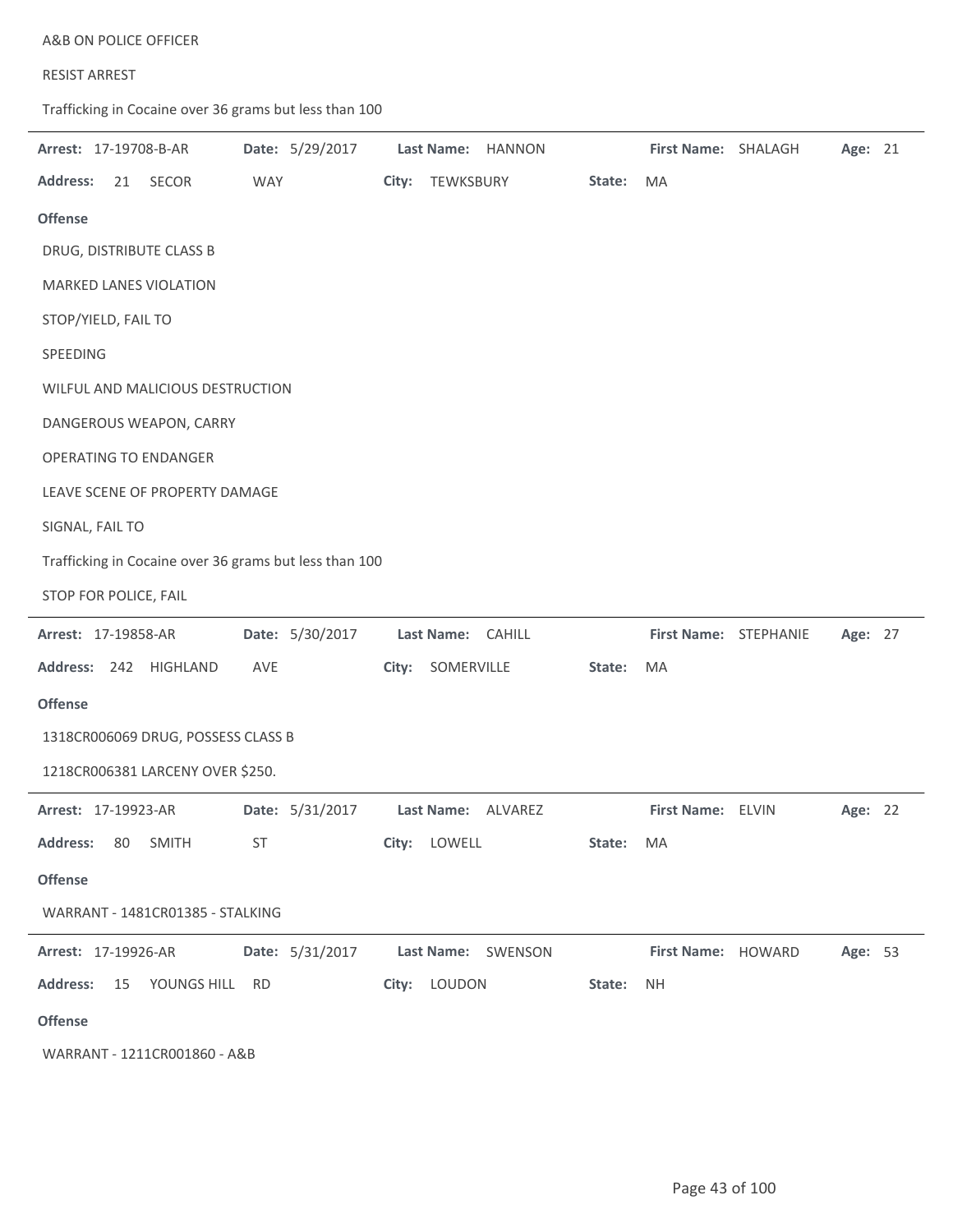| Arrest: 17-19944-AR                                                 |            | Date: 5/31/2017 |       | Last Name: EDER                         |        | First Name: JENNIFER             |                                 | Age: 32        |  |
|---------------------------------------------------------------------|------------|-----------------|-------|-----------------------------------------|--------|----------------------------------|---------------------------------|----------------|--|
| Address: 144 HIGH                                                   | ST         |                 |       | City: LAWRENCE                          | State: | MA                               |                                 |                |  |
| <b>Offense</b>                                                      |            |                 |       |                                         |        |                                  |                                 |                |  |
| 1753CR000772 UNINSURED M/V                                          |            |                 |       |                                         |        |                                  |                                 |                |  |
| Arrest: 17-19981-AR                                                 |            | Date: 5/31/2017 |       | Last Name: SHANKLIN                     |        |                                  | First Name: CHRISTOPHER Age: 26 |                |  |
| Address: 193 HILDRETH                                               | ST         |                 |       | City: LOWELL                            | State: | MA                               |                                 |                |  |
| <b>Offense</b>                                                      |            |                 |       |                                         |        |                                  |                                 |                |  |
| 1411CR002194 UNLICENSED OPERATION                                   |            |                 |       |                                         |        |                                  |                                 |                |  |
| Arrest: 17-20179-A-AR                                               |            | Date: 6/2/2017  |       | Last Name: GARNEAU                      |        | First Name: WILLIAM              |                                 | Age: 27        |  |
| Address: 134 WILLARD                                                | ST         |                 |       | City: LOWELL                            | State: | MA                               |                                 |                |  |
| <b>Offense</b>                                                      |            |                 |       |                                         |        |                                  |                                 |                |  |
| WARRANT-DOCKET# 1711CR002078-POSSESS COUNTERFEIT NOTE               |            |                 |       |                                         |        |                                  |                                 |                |  |
| DRUG, POSSESS TO DISTRIB CLASS B                                    |            |                 |       |                                         |        |                                  |                                 |                |  |
| Misleading Police Officer                                           |            |                 |       |                                         |        |                                  |                                 |                |  |
| Arrest: 17-20179-AR                                                 |            | Date: 6/2/2017  |       | Last Name: MAHER                        |        | First Name: GLENNA               |                                 | Age: 29        |  |
| Address: 195 MAPLE                                                  | ST         |                 | City: | DANVERS                                 | State: | MA                               |                                 |                |  |
| <b>Offense</b>                                                      |            |                 |       |                                         |        |                                  |                                 |                |  |
|                                                                     |            |                 |       |                                         |        |                                  |                                 |                |  |
| WARRANT-DOCKET# 1613CR005147-DRUG POSSESSION CLASS A                |            |                 |       |                                         |        |                                  |                                 |                |  |
| DRUG, POSSESS CLASS E (XANAX)                                       |            |                 |       |                                         |        |                                  |                                 |                |  |
| DRUG, POSSESS TO DISTRIB CLASS B                                    |            |                 |       |                                         |        |                                  |                                 |                |  |
|                                                                     |            |                 |       |                                         |        |                                  |                                 |                |  |
| Arrest: 17-20179-B-AR<br><b>Address:</b><br><b>FIELDSTONE</b><br>35 | DR         | Date: 6/2/2017  |       | Last Name: TALALAS<br>City: LONDONDERRY | State: | First Name: MATTHEW<br><b>NH</b> |                                 | <b>Age: 36</b> |  |
|                                                                     |            |                 |       |                                         |        |                                  |                                 |                |  |
| <b>Offense</b>                                                      |            |                 |       |                                         |        |                                  |                                 |                |  |
| DRUG, POSSESS CLASS E (XANAX)<br>DRUG, POSSESS CLASS B (COCAINE)    |            |                 |       |                                         |        |                                  |                                 |                |  |
| DRUG, DISTRIBUTE CLASS B (SUBOXONE)                                 |            |                 |       |                                         |        |                                  |                                 |                |  |
| DRUG, POSSESS CLASS B (ADDERALL)                                    |            |                 |       |                                         |        |                                  |                                 |                |  |
| Arrest: 17-20233-AR                                                 |            | Date: 6/2/2017  |       | Last Name: HANNON                       |        | First Name: SHALAGH              |                                 | Age: 21        |  |
| SECOR<br><b>Address:</b><br>21                                      | <b>WAY</b> |                 |       | City: TEWKSBURY                         | State: | MA                               |                                 |                |  |
| <b>Offense</b>                                                      |            |                 |       |                                         |        |                                  |                                 |                |  |
| DRUG, POSSESS TO DISTRIB CLASS B                                    |            |                 |       |                                         |        |                                  |                                 |                |  |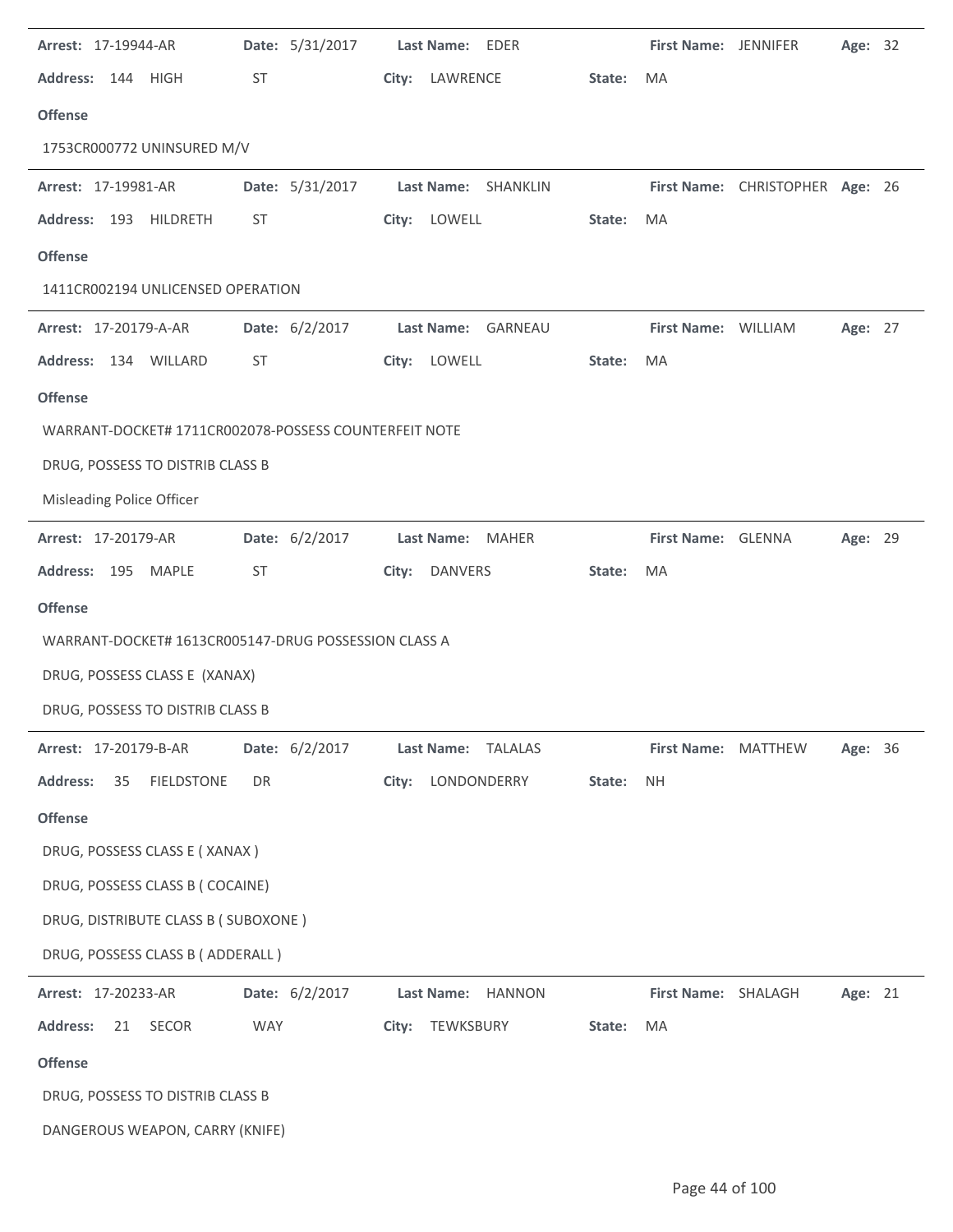| DANGEROUS WEAPON, CARRY (BRASS KNUCKLES) |                |                             |        |                     |         |  |
|------------------------------------------|----------------|-----------------------------|--------|---------------------|---------|--|
| DANGEROUS WEAPON, CARRY (BRASS KNUCKLES) |                |                             |        |                     |         |  |
| DRUG, POSSESS TO DISTRIB CLASS B         |                |                             |        |                     |         |  |
| DRUG, POSSESS TO DISTRIB CLASS B         |                |                             |        |                     |         |  |
| Arrest: 17-20434-AR                      | Date: 6/4/2017 | <b>GRUKA</b><br>Last Name:  |        | First Name: LINDITA | Age: 44 |  |
| <b>Address:</b><br>40<br><b>WAITE</b>    | <b>ST</b>      | <b>REVERE</b><br>City:      | State: | MA                  |         |  |
| <b>Offense</b>                           |                |                             |        |                     |         |  |
| WARRANT - 1614CR000257 - SHOPLIFTING     |                |                             |        |                     |         |  |
| Arrest: 17-20494-AR                      | Date: 6/4/2017 | Last Name: VANDEUSEN        |        | First Name: DARYL   | Age: 25 |  |
| <b>Address:</b><br>15<br><b>DUNVEGAN</b> | <b>RD</b>      | TEWKSBURY<br>City:          | State: | MA                  |         |  |
| <b>Offense</b>                           |                |                             |        |                     |         |  |
| 1729CR000361 DRUG, POSSESS CLASS A       |                |                             |        |                     |         |  |
| 1729CR000046 DRUG, POSSES CLASS A        |                |                             |        |                     |         |  |
| Arrest: 17-20633-AR                      | Date: 6/5/2017 | <b>MARTIN</b><br>Last Name: |        | First Name: DUANE   | Age: 46 |  |
| <b>Address:</b><br>8<br>EDGEWOOD         | <b>RD</b>      | TEWKSBURY<br>City:          | State: | MA                  |         |  |
| <b>Offense</b>                           |                |                             |        |                     |         |  |
| <b>OUI LIQUOR</b>                        |                |                             |        |                     |         |  |
| <b>FOLLOWING TOO CLOSELY</b>             |                |                             |        |                     |         |  |
| Arrest: 17-20645-A-AR                    | Date: 6/6/2017 | Last Name: BOIDI            |        | First Name: JOSEPH  | Age: 29 |  |
| 168<br><b>MAIN</b><br><b>Address:</b>    | <b>ST</b>      | WILMINGTON<br>City:         | State: | MA                  |         |  |
| <b>Offense</b>                           |                |                             |        |                     |         |  |
| FIREARM, DISCHARGE WITHIN 500 FT OF BLDG |                |                             |        |                     |         |  |
| POSSESSION OF AMMUNITION, NO LICENSE     |                |                             |        |                     |         |  |
| FIREARM, CARRY WITHOUT LICENSE           |                |                             |        |                     |         |  |
| Arrest: 17-20645-AR                      | Date: 6/6/2017 | Last Name: DONOVAN          |        | First Name: LEAH    | Age: 30 |  |
| <b>Address:</b><br>30<br><b>WILDROSE</b> | DR             | <b>DRACUT</b><br>City:      | State: | MA                  |         |  |
| <b>Offense</b>                           |                |                             |        |                     |         |  |
| WARRANT - 1711CR000581 - SHOPLIFTING     |                |                             |        |                     |         |  |
| Misleading Police Officer                |                |                             |        |                     |         |  |
| <b>RESIST ARREST</b>                     |                |                             |        |                     |         |  |
| WARRANT - 1553CR000775 - LARCENY OF CC   |                |                             |        |                     |         |  |
| A&B ON POLICE OFFICER                    |                |                             |        |                     |         |  |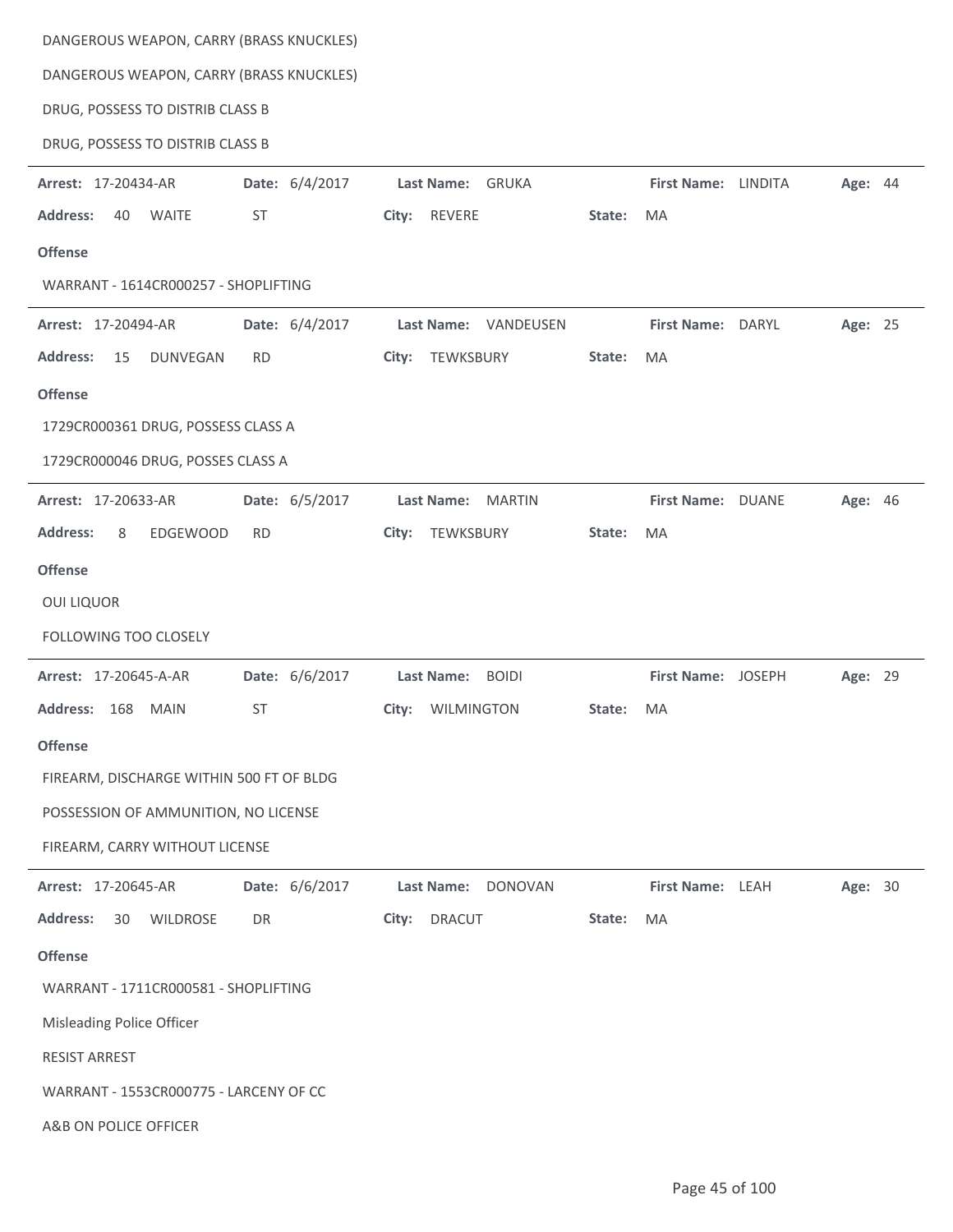| Arrest: 17-20707-AR                                           | Date: 6/6/2017 | Last Name: DEJESUS     |        | First Name: LUIS     |                                 | Age: 32 |  |
|---------------------------------------------------------------|----------------|------------------------|--------|----------------------|---------------------------------|---------|--|
| <b>Address:</b><br><b>LEA ST SECOND</b><br>5                  |                | City: LAWRENCE         | State: | MA                   |                                 |         |  |
| <b>Offense</b>                                                |                |                        |        |                      |                                 |         |  |
| Trafficking Class A Sub. over 18 grams but less than 36 grams |                |                        |        |                      |                                 |         |  |
| LICENSE REVOKED, OP MV WITH, SUBSQ.OFF                        |                |                        |        |                      |                                 |         |  |
| Trafficking in Cocaine over 18 grams but less than 36         |                |                        |        |                      |                                 |         |  |
| Arrest: 17-20724-AR                                           | Date: 6/6/2017 | THOMPSON<br>Last Name: |        | First Name: CAROLINE |                                 | Age: 36 |  |
| Address: 109 THIRD                                            | <b>ST</b>      | MEDFORD<br>City:       | State: | MA                   |                                 |         |  |
| <b>Offense</b>                                                |                |                        |        |                      |                                 |         |  |
| WARRANT (SHOPLIFTING)1653CR002645                             |                |                        |        |                      |                                 |         |  |
| Arrest: 17-20740-AR                                           | Date: 6/6/2017 | Last Name: ODOHERTY    |        | First Name: JASON    |                                 | Age: 32 |  |
| <b>Address:</b><br>N MAPLE<br>20                              | <b>ST</b>      | City: WOBURN           | State: | MA                   |                                 |         |  |
| <b>Offense</b>                                                |                |                        |        |                      |                                 |         |  |
| WARRANT (1511CR005839) LARCENY UNDER                          |                |                        |        |                      |                                 |         |  |
| WARRANT LARCENY UNDER (1511CR005841)                          |                |                        |        |                      |                                 |         |  |
| Arrest: 17-20807-AR                                           | Date: 6/7/2017 | Last Name: HIGGINS     |        | First Name: THOMAS   |                                 | Age: 57 |  |
| <b>Address:</b><br><b>PO BOX 175</b>                          |                | ROLLINSFORD<br>City:   | State: | <b>NH</b>            |                                 |         |  |
| <b>Offense</b>                                                |                |                        |        |                      |                                 |         |  |
| WARRANT - 1411CR000645 - POSSESS CLASS B DRUG                 |                |                        |        |                      |                                 |         |  |
| WARRANT - 1511CR002157 - OP MV W/ SUSP LIC                    |                |                        |        |                      |                                 |         |  |
| WARRANT - 1364CR001675 - OP MV W/ SUSP LIC                    |                |                        |        |                      |                                 |         |  |
| Arrest: 17-20878-AR                                           | Date: 6/7/2017 | Last Name: SWIMM       |        |                      | First Name: CHRISTOPHER Age: 38 |         |  |
| Address: 191 SHORELINE                                        | DR             | City: N BILLERICA      | State: | MA                   |                                 |         |  |
| <b>Offense</b>                                                |                |                        |        |                      |                                 |         |  |
| <b>RESIST ARREST</b>                                          |                |                        |        |                      |                                 |         |  |
| Arrest: 17-20924-AR                                           | Date: 6/8/2017 | Last Name: PRICE       |        | First Name: DAVID    |                                 | Age: 36 |  |
| <b>Address:</b><br>$\mathbf{1}$<br><b>NORWOOD</b>             | <b>CIR</b>     | City: WOBURN           | State: | MA                   |                                 |         |  |
| <b>Offense</b>                                                |                |                        |        |                      |                                 |         |  |
| LICENSE REVOKED, OPERATE MV WITH                              |                |                        |        |                      |                                 |         |  |
| <b>Arrest: 17-20944-AR</b>                                    | Date: 6/8/2017 | Last Name: MOLINA      |        | First Name: JOSE     |                                 | Age: 47 |  |
| <b>Address:</b><br>20<br>TUDOR                                | ST             | City: METHUEN          | State: | MA                   |                                 |         |  |
|                                                               |                |                        |        |                      |                                 |         |  |

**Offense**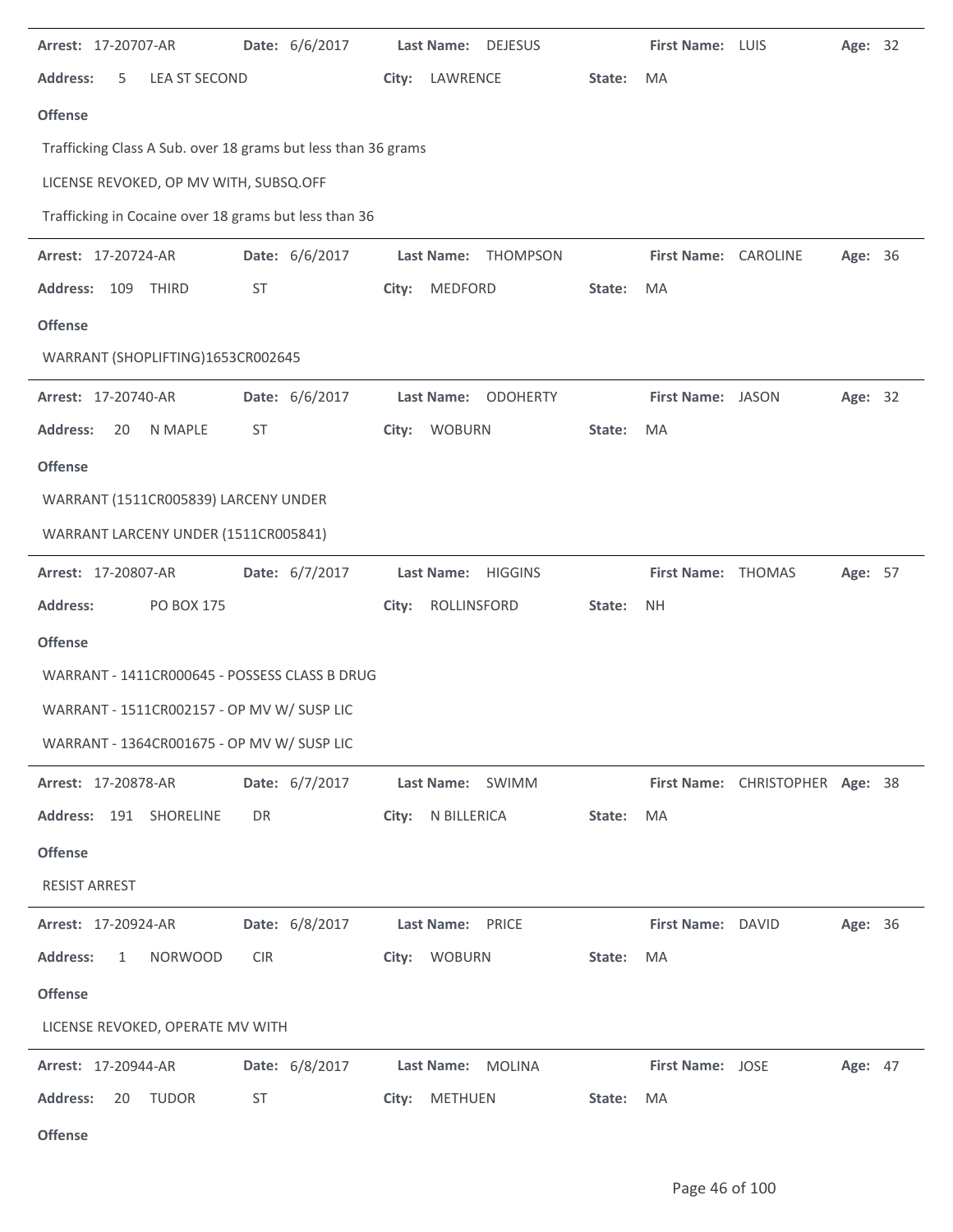| WARRANT-DOCKET# 1153CR001046-OP MV W/ SUSP LICENSE              |                |                            |        |                      |         |  |
|-----------------------------------------------------------------|----------------|----------------------------|--------|----------------------|---------|--|
| <b>ATTACHING PLATES</b>                                         |                |                            |        |                      |         |  |
| UNINSURED MOTOR VEHICLE                                         |                |                            |        |                      |         |  |
| UNREGISTERED MOTOR VEHICLE                                      |                |                            |        |                      |         |  |
| WARRANT-DOCKET# 1518CR001357-FAIL TO PROVIDE DNA SAMPLE 22E/11  |                |                            |        |                      |         |  |
| FALSE NAME/SSN, ARRESTEE FURNISH                                |                |                            |        |                      |         |  |
| Arrest: 17-21002-AR                                             | Date: 6/8/2017 | Last Name: BOSEN           |        | First Name: KYLE     | Age: 31 |  |
| <b>Address:</b><br>62<br>WALDECK                                | ST             | City:<br><b>DORCHESTER</b> | State: | MA                   |         |  |
| <b>Offense</b>                                                  |                |                            |        |                      |         |  |
| WARRANT 1666CR001795 DISORDERLY CONDUCT, THREAT TO COMMIT CRIME |                |                            |        |                      |         |  |
| Arrest: 17-21006-AR                                             | Date: 6/8/2017 | Last Name: FRIEDMAN        |        | First Name: SCOTT    | Age: 53 |  |
| <b>AZTEC</b><br><b>Address:</b><br>2                            | <b>RD</b>      | City:<br><b>NASHUA</b>     | State: | <b>NH</b>            |         |  |
| <b>Offense</b>                                                  |                |                            |        |                      |         |  |
| <b>OUI LIQUOR</b>                                               |                |                            |        |                      |         |  |
| NEGLIGENT OPERATION OF MOTOR VEHICLE                            |                |                            |        |                      |         |  |
| ALCOHOL IN MV, POSSESS OPEN CONTAINER OF                        |                |                            |        |                      |         |  |
| LEAVING THE SCENE OF AN ACCIDENT                                |                |                            |        |                      |         |  |
| Arrest: 17-21076-AR                                             | Date: 6/9/2017 | Last Name: RADIL           |        | First Name: STACEY   | Age: 46 |  |
| Address: 63R LAKE                                               | ST             | City: TEWKSBURY            | State: | MA                   |         |  |
| <b>Offense</b>                                                  |                |                            |        |                      |         |  |
| LICENSE SUSPENDED FOR OUI, OPER MV WITH                         |                |                            |        |                      |         |  |
| SPEEDING                                                        |                |                            |        |                      |         |  |
| Arrest: 17-21131-A-AR                                           | Date: 6/9/2017 | Last Name: BATISTA         |        | First Name: DEMETRIO | Age: 25 |  |
| <b>Address:</b><br><b>BEVEL</b><br>3                            | ST             | City: LAWRENCE             | State: | MA                   |         |  |
| <b>Offense</b>                                                  |                |                            |        |                      |         |  |
| DRUG, POSSESS TO DISTRIB CLASS A                                |                |                            |        |                      |         |  |
| DRUG, DISTRIBUTE CLASS B                                        |                |                            |        |                      |         |  |
| Arrest: 17-21131-AR                                             | Date: 6/9/2017 | Last Name: OLOUGHLIN       |        | First Name: DESMOND  | Age: 51 |  |
| Address: 721 SHAWSHEEN                                          | <b>ST</b>      | City: TEWKSBURY            | State: | MA                   |         |  |
| <b>Offense</b>                                                  |                |                            |        |                      |         |  |
| DRUG, POSSESS CLASS B                                           |                |                            |        |                      |         |  |
| <b>RESIST ARREST</b>                                            |                |                            |        |                      |         |  |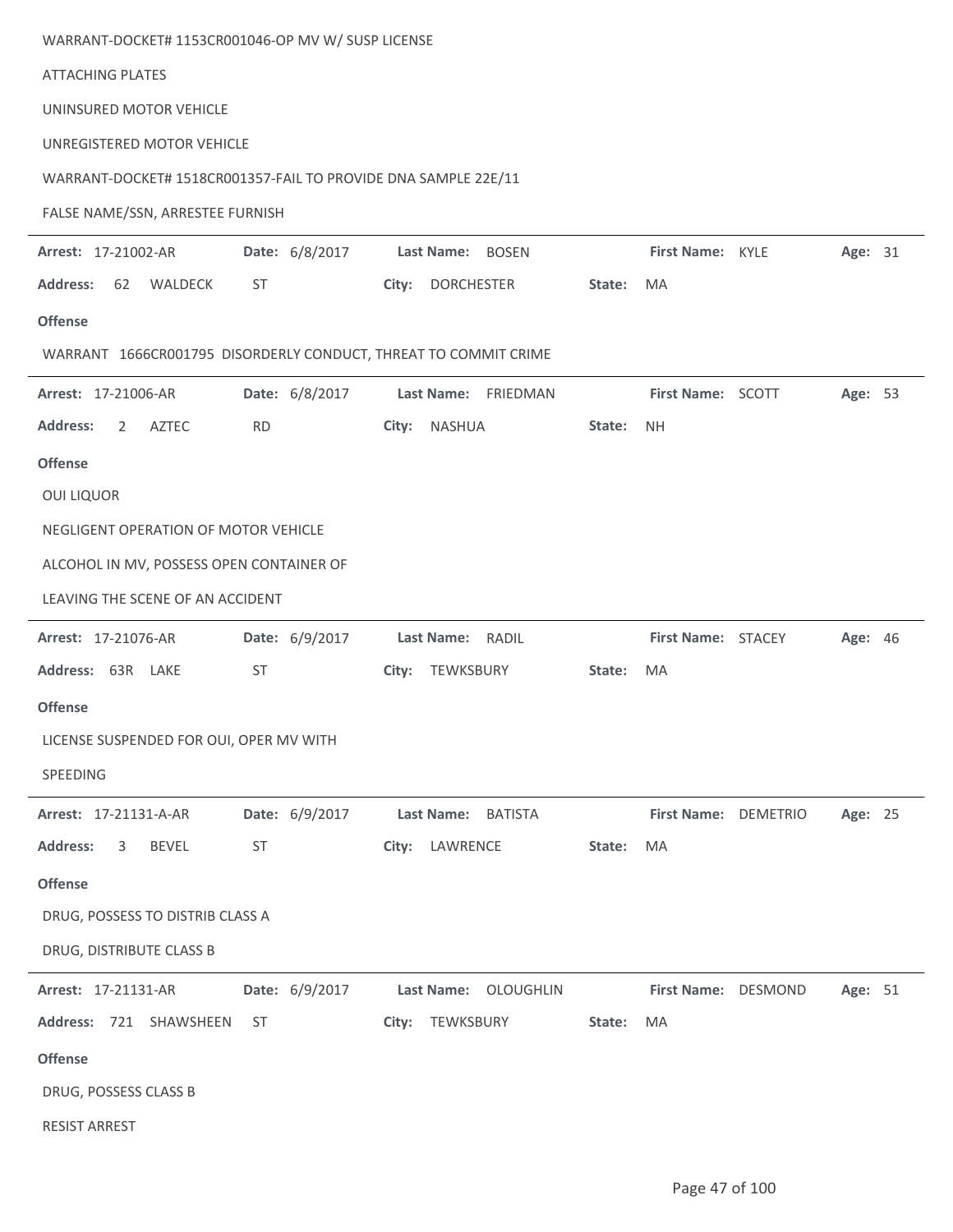| Misleading Police Officer                                |                 |                                     |                                 |
|----------------------------------------------------------|-----------------|-------------------------------------|---------------------------------|
| Arrest: 17-21579-AR                                      | Date: 6/13/2017 | Last Name: WHITE                    | First Name: GLYNN<br>Age: 43    |
| <b>Address:</b><br>54<br>PRESCOTT                        | ST              | <b>HYDE PARK</b><br>City:<br>State: | <b>MA</b>                       |
| <b>Offense</b>                                           |                 |                                     |                                 |
| WARRANT - 1311CR004801 - A&B                             |                 |                                     |                                 |
| Arrest: 17-21736-A-AR                                    | Date: 6/14/2017 | <b>Last Name:</b><br>PEREZ-VENTURA  | First Name: EDVIN<br>Age: 27    |
| <b>Address:</b><br>83<br><b>JOHNSON</b>                  | ST              | City: LYNN<br>State:                | MA                              |
| <b>Offense</b>                                           |                 |                                     |                                 |
| UNLICENSED OPERATION OF MV                               |                 |                                     |                                 |
| Arrest: 17-21736-AR                                      | Date: 6/14/2017 | Last Name: LOPEZ                    | First Name: CAYETANO<br>Age: 20 |
| Address: 199 CHATHAM                                     | ST              | City: OTHER<br>State:               | MA                              |
| <b>Offense</b>                                           |                 |                                     |                                 |
| WARRANT-DOCKET#1613CR006161-UNLICENSED OP / MV           |                 |                                     |                                 |
| Arrest: 17-21745-AR                                      | Date: 6/14/2017 | Last Name: BAYHON                   | First Name: BENJO<br>Age: 31    |
| <b>Address:</b><br><b>MERRILL</b><br>6                   | ST              | <b>METHUEN</b><br>City:<br>State:   | MA                              |
| <b>Offense</b>                                           |                 |                                     |                                 |
| LICENSE REVOKED, OPERATE MV WITH                         |                 |                                     |                                 |
| REGISTRATION REVOKED, OP MV WITH                         |                 |                                     |                                 |
| UNINSURED MOTOR VEHICLE                                  |                 |                                     |                                 |
| Arrest: 17-22099-AR                                      | Date: 6/16/2017 | Last Name: MARCOPOULOS              | First Name: NICHOLAS<br>Age: 26 |
| <b>Address:</b><br>86<br>LANE                            | ST              | City: LOWELL<br>State: MA           |                                 |
| <b>Offense</b>                                           |                 |                                     |                                 |
| WARRANT#0911CR003190 B&E VEHICLE                         |                 |                                     |                                 |
| Arrest: 17-22102-AR                                      | Date: 6/16/2017 | Last Name: RIDDLE                   | First Name: COLBY<br>Age: 29    |
| <b>Address:</b><br>48<br>SAUNDERS                        | <b>CIR</b>      | City: TEWKSBURY<br>State:           | MA                              |
| <b>Offense</b>                                           |                 |                                     |                                 |
| WARRANT#1618CR000627 268/34A FALSE NAME/ARRESTEE FURNISH |                 |                                     |                                 |
| Arrest: 17-22128-AR                                      | Date: 6/16/2017 | Last Name: KNOX                     | First Name: BRIANNA<br>Age: 18  |
| Address:<br>32<br>WAMESIT                                | ST              | City: LOWELL<br>State:              | MA                              |
|                                                          |                 |                                     |                                 |
| <b>Offense</b>                                           |                 |                                     |                                 |
| SIGNAL, FAIL TO                                          |                 |                                     |                                 |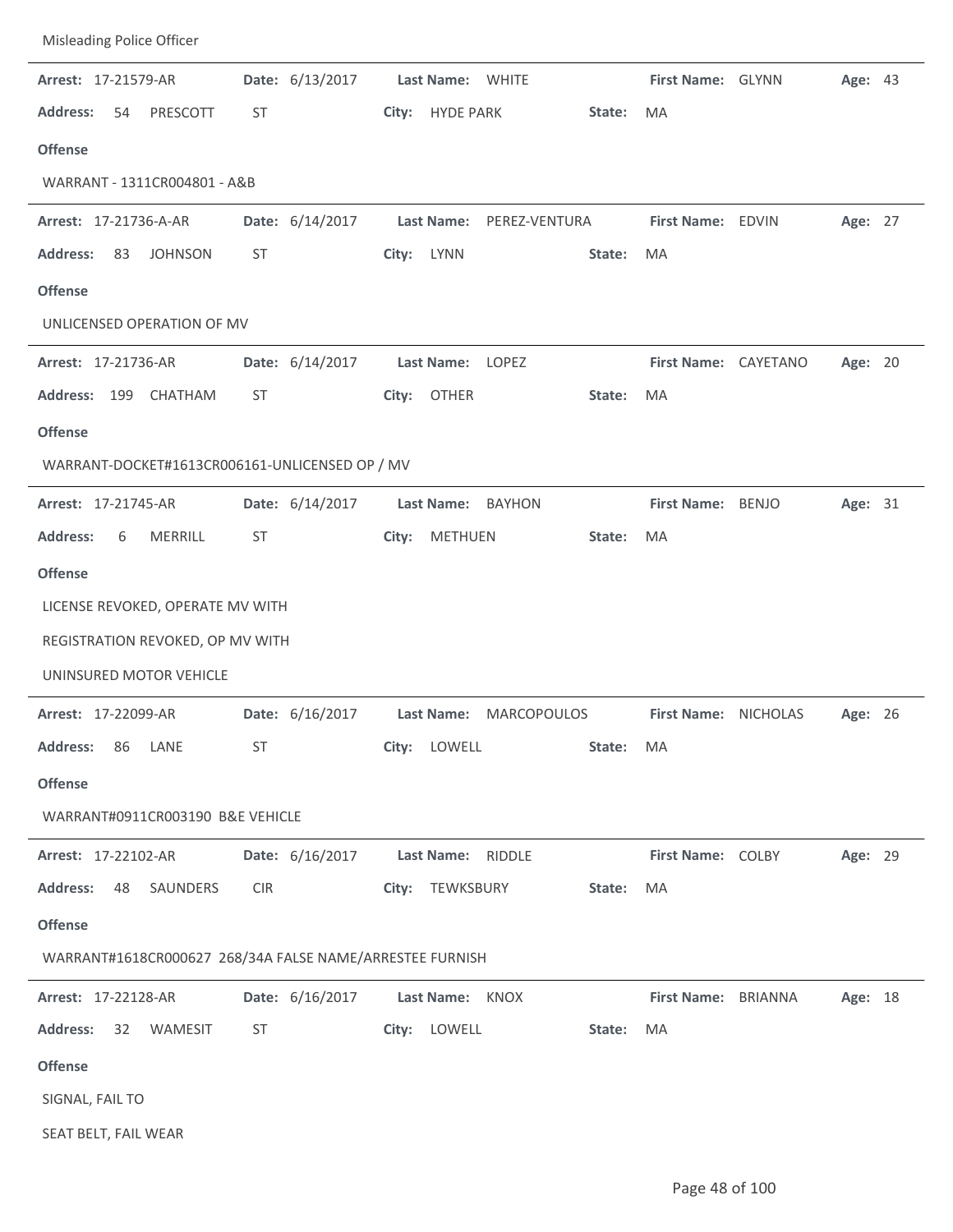| UNLICENSED OPERATION OF MV                            |                 |                      |           |                           |         |  |
|-------------------------------------------------------|-----------------|----------------------|-----------|---------------------------|---------|--|
| Arrest: 17-22190-A-AR                                 | Date: 6/17/2017 | Last Name: GAMMON    |           | First Name: ROBIN         | Age: 35 |  |
| <b>Address:</b><br>35<br><b>BOURNE</b>                | ST              | City: LOWELL         | State:    | <b>MA</b>                 |         |  |
| <b>Offense</b>                                        |                 |                      |           |                           |         |  |
| WARRANT - 1611CR007338 - UNLIC OP OF MV               |                 |                      |           |                           |         |  |
| WARRANT - 1711CR000575 - LARCENY UNDER \$250          |                 |                      |           |                           |         |  |
| Arrest: 17-22190-AR                                   | Date: 6/17/2017 | Last Name: GAMMON    |           | First Name: JERROD        | Age: 38 |  |
| <b>Address:</b><br>35<br><b>BOURNE</b>                | ST              | City: LOWELL         | State:    | <b>MA</b>                 |         |  |
| <b>Offense</b>                                        |                 |                      |           |                           |         |  |
| WARRANT-1253CR002519 - DESTRUCTION OF PROPERTY +\$250 |                 |                      |           |                           |         |  |
| WARRANT - 1611CR004137 - KIDNAPPING                   |                 |                      |           |                           |         |  |
| Arrest: 17-22299-AR                                   | Date: 6/17/2017 | Last Name: JONES     |           | First Name: RENALDO       | Age: 32 |  |
| <b>Address:</b><br><b>NAVILLUS</b><br>50              | <b>RD</b>       | TEWKSBURY<br>City:   | State:    | MA                        |         |  |
| <b>Offense</b>                                        |                 |                      |           |                           |         |  |
| ASSAULT W/DANGEROUS WEAPON                            |                 |                      |           |                           |         |  |
| Arrest: 17-22609-AR                                   | Date: 6/20/2017 | Last Name: MOTA      |           | First Name: FERNANDO      | Age: 25 |  |
| Address: 1420 AMSTERDAM                               | AVE             | NEW YORK<br>City:    | State:    | <b>NY</b>                 |         |  |
| <b>Offense</b>                                        |                 |                      |           |                           |         |  |
| WARRANT-DOCKET# 1518CR001369-A&B 13A                  |                 |                      |           |                           |         |  |
| Arrest: 17-22616-AR                                   | Date: 6/20/2017 | Last Name:<br>MBUGUA |           | <b>First Name: SAMUEL</b> | Age: 55 |  |
| Address: 205 PRATT                                    | AVE             | City: LOWELL         | State: MA |                           |         |  |
| <b>Offense</b>                                        |                 |                      |           |                           |         |  |
| WARRANT-DOCKET# 1411CR001033-OP MV W/ SUSP LICENSE    |                 |                      |           |                           |         |  |
| Arrest: 17-22869-AR                                   | Date: 6/21/2017 | Last Name: BOSEN     |           | First Name: KYLE          | Age: 31 |  |
| <b>Address:</b><br>62<br>WALDECK                      | ST              | City: DORCHESTER     | State:    | MA                        |         |  |
| <b>Offense</b>                                        |                 |                      |           |                           |         |  |
| DESTRUCTION OF PROPERTY -\$250, MALICIOUS             |                 |                      |           |                           |         |  |
| B&E DAYTIME FOR FELONY, PERSON IN FEAR                |                 |                      |           |                           |         |  |
| A&B ON +60/DISABLED NO INJURY                         |                 |                      |           |                           |         |  |
| Arrest: 17-23015-AR                                   | Date: 6/22/2017 | Last Name: SPINALE   |           | First Name: MICHAEL       | Age: 32 |  |
| <b>Address:</b><br><b>WILLIAM</b><br>23               | <b>RD</b>       | BILLERICA<br>City:   | State:    | MA                        |         |  |
| <b>Offense</b>                                        |                 |                      |           |                           |         |  |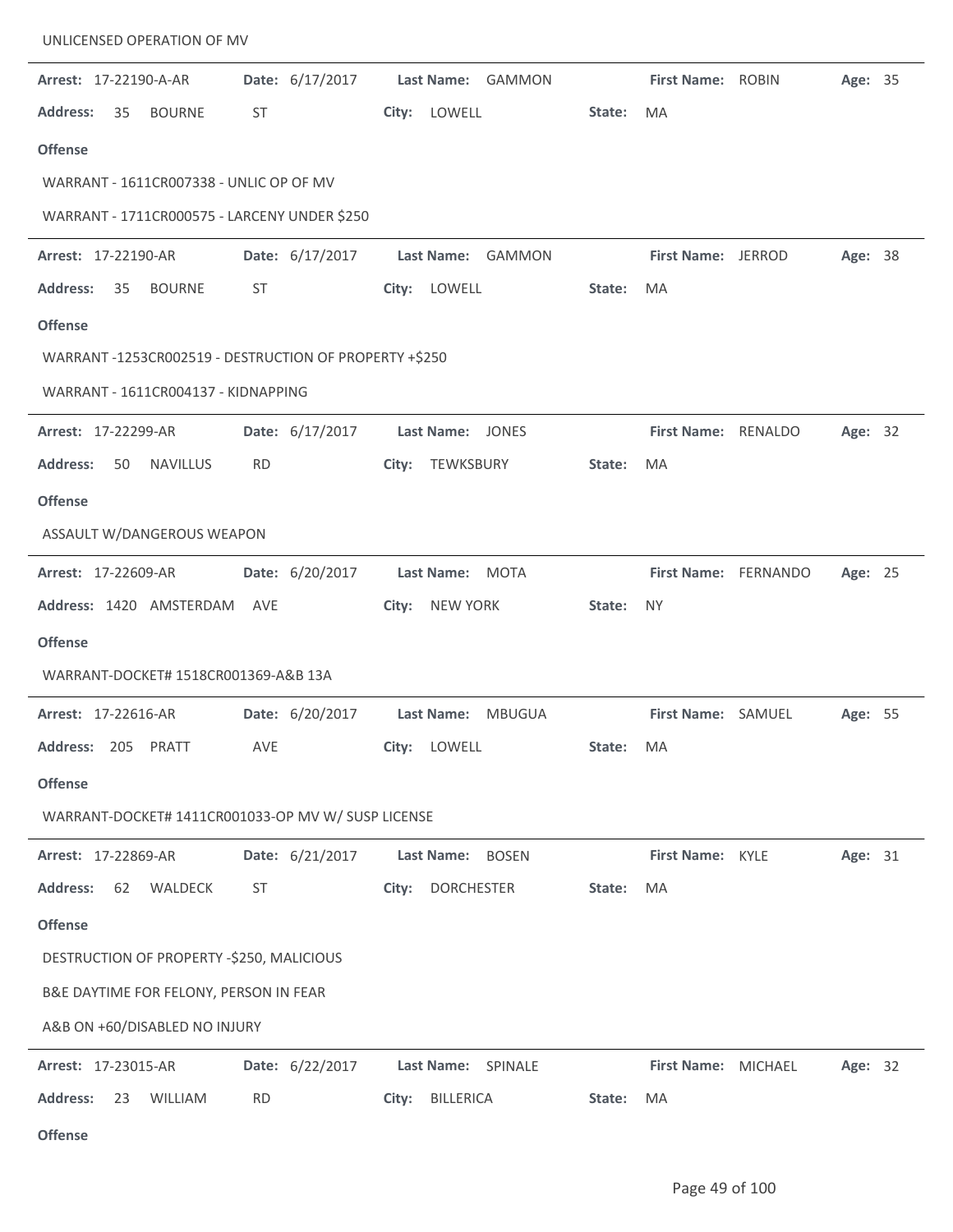| <b>MARKED LANES VIOLATION</b><br>LICENSE SUSPENDED FOR OUI, OPER MV WITH<br><b>OPERATING TO ENDANGER</b><br><b>TEXTING WHILE DRIVING</b> |                                      |        |                            |                               |         |  |
|------------------------------------------------------------------------------------------------------------------------------------------|--------------------------------------|--------|----------------------------|-------------------------------|---------|--|
|                                                                                                                                          |                                      |        |                            |                               |         |  |
| Date: 6/24/2017<br>Arrest: 17-23185-AR                                                                                                   | Last Name: GRIMES<br>City: TEWKSBURY | State: | First Name: MICHELLE<br>MA |                               | Age: 37 |  |
| Address: 100 ELAINA MILLAR WAY                                                                                                           |                                      |        |                            |                               |         |  |
| <b>Offense</b>                                                                                                                           |                                      |        |                            |                               |         |  |
| OUI LIQUOR, 2ND OFFENSE                                                                                                                  |                                      |        |                            |                               |         |  |
| DRUG, POSSESS CLASS E                                                                                                                    |                                      |        |                            |                               |         |  |
| ALCOHOL IN MV, POSSESS OPEN CONTAINER OF                                                                                                 |                                      |        |                            |                               |         |  |
| LIGHTS VIOLATION, MV                                                                                                                     |                                      |        |                            |                               |         |  |
| <b>OUI DRUGS</b>                                                                                                                         |                                      |        |                            |                               |         |  |
| Date: 6/25/2017<br>Arrest: 17-23374-AR                                                                                                   | Last Name: KIRK                      |        | First Name: ARTHUR         |                               | Age: 22 |  |
| Address: 839 EAST<br>ST                                                                                                                  | City: TEWKSBURY                      | State: | <b>MA</b>                  |                               |         |  |
| <b>Offense</b>                                                                                                                           |                                      |        |                            |                               |         |  |
| WARRANT - 1550CR002310A - PROBATION VIOLATION                                                                                            |                                      |        |                            |                               |         |  |
| Date: 6/26/2017<br>Arrest: 17-23495-AR                                                                                                   | Last Name: OLIVEIRA                  |        | First Name: ELISABETE      |                               | Age: 26 |  |
| Address: 121 HEIDENRICH<br>DR                                                                                                            | TEWKSBURY<br>City:                   | State: | MA                         |                               |         |  |
| <b>Offense</b>                                                                                                                           |                                      |        |                            |                               |         |  |
| A&B                                                                                                                                      |                                      |        |                            |                               |         |  |
| Arrest: 17-23511-AR        Date: 6/26/2017        Last Name: GREISY                                                                      |                                      |        | First Name: TAPIA          |                               | Age: 40 |  |
| Address: 704 MERRIMACK ST City: LOWELL State:                                                                                            |                                      |        | MA                         |                               |         |  |
| <b>Offense</b>                                                                                                                           |                                      |        |                            |                               |         |  |
| LICENSE SUSPENDED, OP MV WITH                                                                                                            |                                      |        |                            |                               |         |  |
| UNLICENSED OPERATION OF MV                                                                                                               |                                      |        |                            |                               |         |  |
| Arrest: 17-23571-AR   Date: 6/26/2017   Last Name: HOULE                                                                                 |                                      |        |                            | First Name: ROBERT JR Age: 37 |         |  |
| Address: 22 CANNONGATE I                                                                                                                 | City: NASHUA State:                  |        | <b>NH</b>                  |                               |         |  |
| <b>Offense</b>                                                                                                                           |                                      |        |                            |                               |         |  |
| LICENSE SUSPENDED, OP MV WITH                                                                                                            |                                      |        |                            |                               |         |  |
| UNINSURED MOTOR VEHICLE                                                                                                                  |                                      |        |                            |                               |         |  |

÷,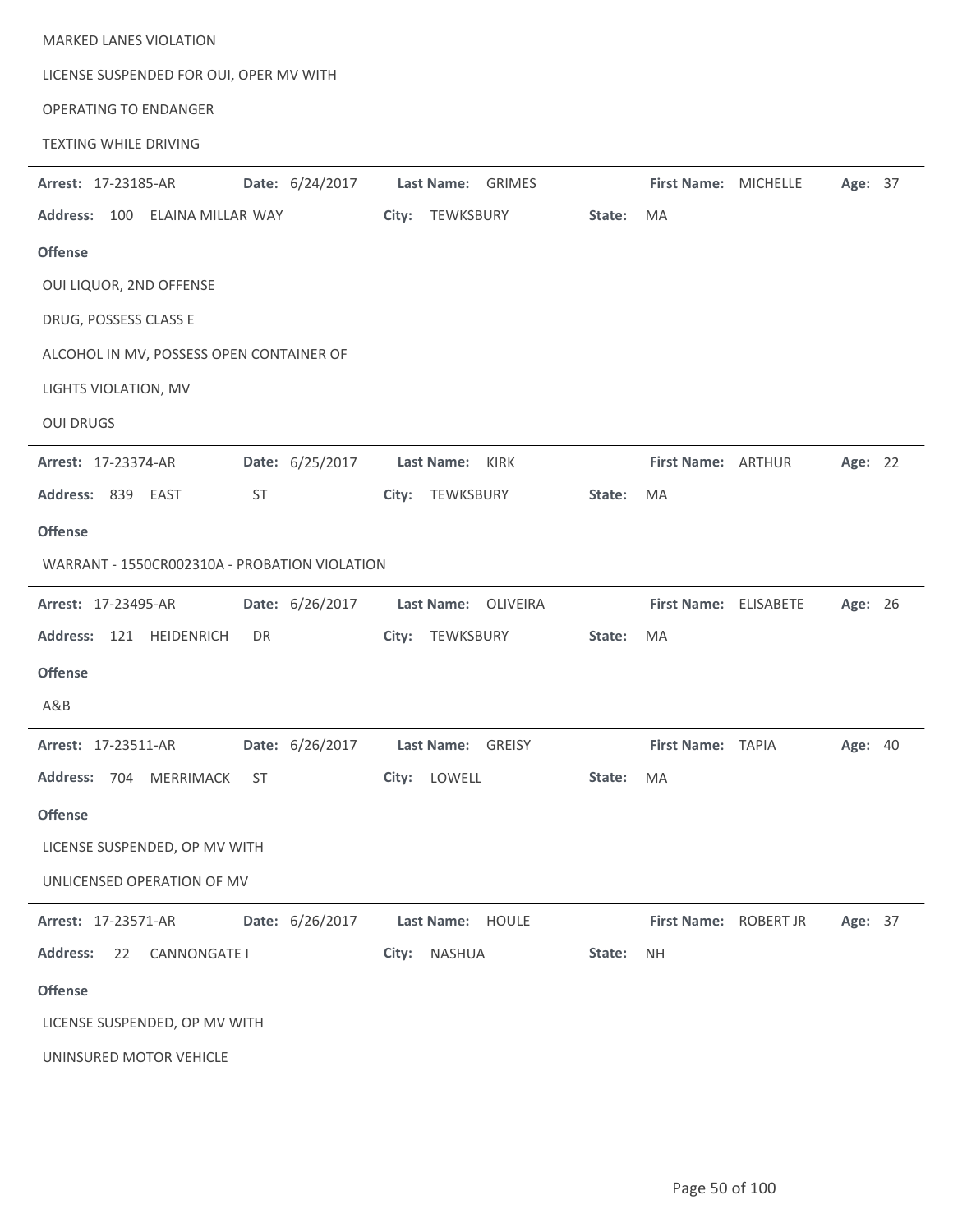| Arrest: 17-23637-AR                             | Date: 6/26/2017 | Last Name:<br>PRIVOTT  |        | First Name: CEDRIC    | Age: 35 |  |
|-------------------------------------------------|-----------------|------------------------|--------|-----------------------|---------|--|
| <b>Address:</b><br><b>OAK CREST</b><br>4        | <b>RD</b>       | City: HYDE PARK        | State: | MA                    |         |  |
| <b>Offense</b>                                  |                 |                        |        |                       |         |  |
| LICENSE SUSPENDED, OP MV WITH                   |                 |                        |        |                       |         |  |
| LIGHTS VIOLATION, MV                            |                 |                        |        |                       |         |  |
| Arrest: 17-23654-AR                             | Date: 6/26/2017 | Last Name: POWELL      |        | First Name: ELMER     | Age: 67 |  |
| <b>Address:</b><br>30<br><b>KENNISGTON</b>      | PARK            | <b>BOSTON</b><br>City: | State: | MA                    |         |  |
| <b>Offense</b>                                  |                 |                        |        |                       |         |  |
| SEX OFFENDER FAIL TO REGISTER LEVEL 2 OR 3      |                 |                        |        |                       |         |  |
| Arrest: 17-23755-AR                             | Date: 6/27/2017 | Last Name: SULLIVAN    |        | First Name: ROBERT    | Age: 25 |  |
| <b>Address:</b><br>ARNOLD<br>58                 | <b>AVE</b>      | City: LOWELL           | State: | MA                    |         |  |
| <b>Offense</b>                                  |                 |                        |        |                       |         |  |
| NEGLIGENT OPERATION OF MOTOR VEHICLE            |                 |                        |        |                       |         |  |
| <b>OUI DRUGS</b>                                |                 |                        |        |                       |         |  |
| Arrest: 17-23759-AR                             | Date: 6/27/2017 | Last Name: LIMA        |        | First Name: KYLE      | Age: 18 |  |
| <b>Address:</b><br>22<br>QUAIL                  | DR              | <b>DRACUT</b><br>City: | State: | MA                    |         |  |
| <b>Offense</b>                                  |                 |                        |        |                       |         |  |
| LARCENY FROM BUILDING; WALLET W/CREDIT CARDS    |                 |                        |        |                       |         |  |
| CREDIT CARD, LARCENY OF                         |                 |                        |        |                       |         |  |
| Arrest: 17-23802-AR                             | Date: 6/27/2017 | Last Name: BECERRIL    |        | First Name: ANTONIO   | Age: 27 |  |
| Address: 452 HAVERHILL                          | ST              | LAWRENCE<br>City:      | State: | MA                    |         |  |
| <b>Offense</b>                                  |                 |                        |        |                       |         |  |
| DRUG, DISTRIBUTE CLASS B, SUBSQ.OFF.            |                 |                        |        |                       |         |  |
| LARCENY OVER \$250 BY FALSE PRETENSE            |                 |                        |        |                       |         |  |
| FALSE NAME/SSN, ARRESTEE FURNISH                |                 |                        |        |                       |         |  |
| UNLICENSED OPERATION OF MV                      |                 |                        |        |                       |         |  |
| RMV DOCUMENT, POSSESS/USE FALSE/STOLEN          |                 |                        |        |                       |         |  |
| <b>FALSE IMPERSONATION &amp; IDENTITY FRAUD</b> |                 |                        |        |                       |         |  |
| Misleading Police Officer                       |                 |                        |        |                       |         |  |
| Arrest: 17-23851-AR                             | Date: 6/28/2017 | Last Name: OFRAY       |        | First Name: FRANCISCO | Age: 26 |  |
| <b>Address:</b><br>16<br><b>KEMPTON</b>         | <b>CT</b>       | City: LAWRENCE         | State: | MA                    |         |  |
| Offense                                         |                 |                        |        |                       |         |  |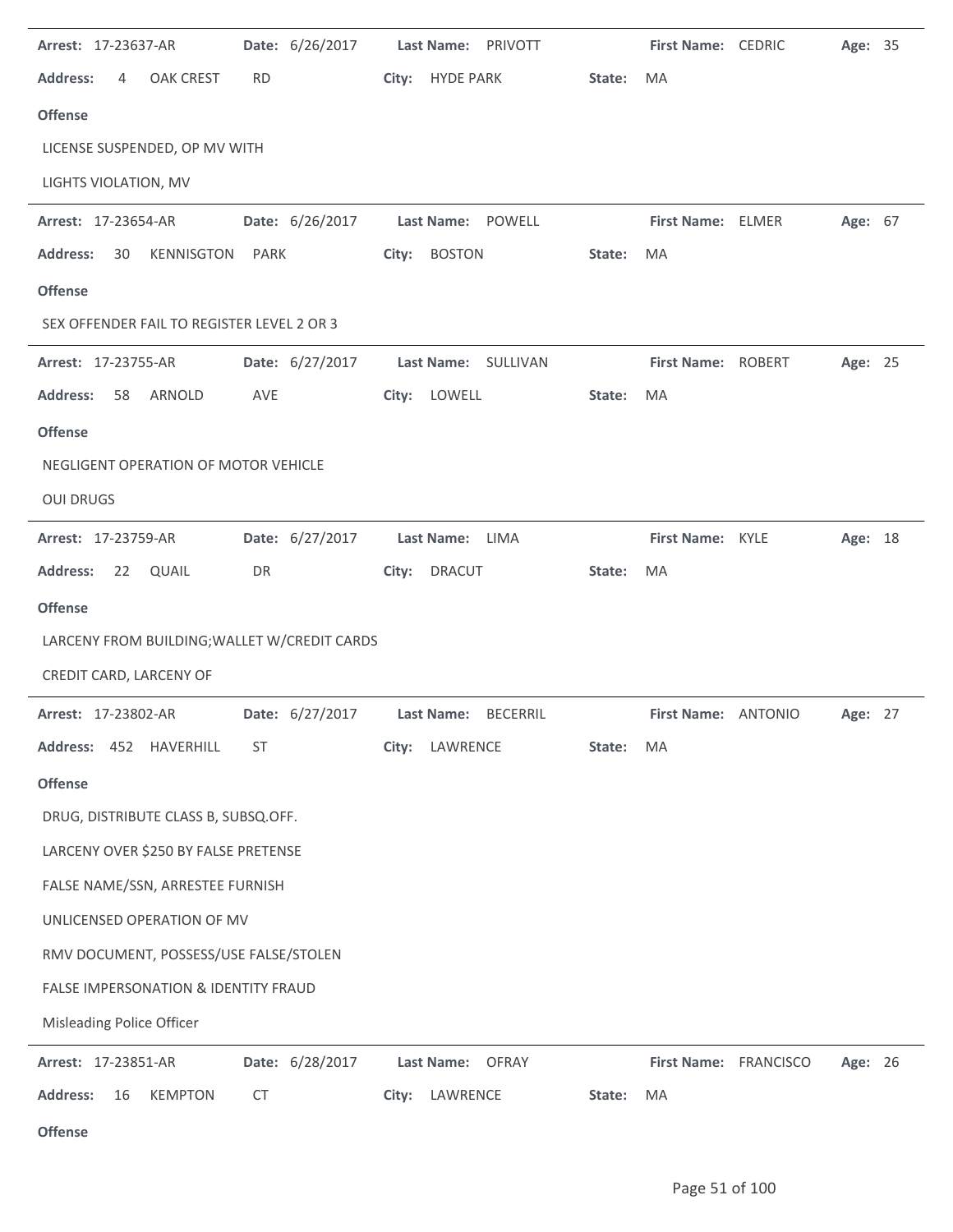|                 | LICENSE SUSPENDED, OP MV WITH              |                                                     |                            |        |                       |         |  |
|-----------------|--------------------------------------------|-----------------------------------------------------|----------------------------|--------|-----------------------|---------|--|
|                 | Arrest: 17-23857-AR                        | Date: 6/28/2017                                     | Last Name: GONZALEZ-VARGAS |        | First Name: WILFREDO  | Age: 36 |  |
| <b>Address:</b> | 22<br><b>BOWER</b>                         | ST                                                  | LOWELL<br>City:            | State: | <b>MA</b>             |         |  |
| <b>Offense</b>  |                                            |                                                     |                            |        |                       |         |  |
|                 | LICENSE SUSPENDED, OP MV WITH              |                                                     |                            |        |                       |         |  |
|                 | INSPECTION/STICKER, NO                     |                                                     |                            |        |                       |         |  |
|                 | Arrest: 17-23953-AR                        | Date: 6/29/2017                                     | Last Name:<br>THOMPSON     |        | First Name: JASON     | Age: 40 |  |
|                 | Address: 200 MASS MILLS                    |                                                     | City:<br>LOWELL            | State: | <b>MA</b>             |         |  |
| <b>Offense</b>  |                                            |                                                     |                            |        |                       |         |  |
|                 | <b>B&amp;E BUILDING DAYTIME FOR FELONY</b> |                                                     |                            |        |                       |         |  |
|                 | <b>LARCENY FROM PERSON</b>                 |                                                     |                            |        |                       |         |  |
|                 | Arrest: 17-24004-AR                        | Date: 6/29/2017                                     | Last Name: LEIMONITIS      |        | First Name: PAULA     | Age: 49 |  |
| <b>Address:</b> | <b>BEARHILL</b><br>11                      | <b>RD</b>                                           | <b>NEWTON</b><br>City:     | State: | <b>NH</b>             |         |  |
| <b>Offense</b>  |                                            |                                                     |                            |        |                       |         |  |
|                 |                                            | WARRANT-DOCKET# 1411CR001647-OP MV W/ SUSP LICENSE  |                            |        |                       |         |  |
|                 | WARRANT-DOCKET# 1311CR003335-SHOPLIFTING   |                                                     |                            |        |                       |         |  |
|                 |                                            | WARRANT-DOCKET# 1311CR002530-OP MV W/ SUSP LICENSE  |                            |        |                       |         |  |
|                 |                                            | WARRANT- DOCKET# 1511CR001194-SHOPLIFTING           |                            |        |                       |         |  |
|                 |                                            | WARRANT- DOCKET# 1711CR000901-OP MV W/ SUSP LICENSE |                            |        |                       |         |  |
|                 | Arrest: 17-24040-AR                        | Date: 6/29/2017                                     | Last Name: POLLINO         |        | First Name: ANTONIO   | Age: 58 |  |
| <b>Address:</b> | LANDING<br>3                               | DR                                                  | City:<br>KENNEBUNK         | State: | ME                    |         |  |
| <b>Offense</b>  |                                            |                                                     |                            |        |                       |         |  |
|                 |                                            | WARRANT-DOCKET# 1553CR000626-UNLICENSED OP MV       |                            |        |                       |         |  |
|                 | Arrest: 17-24051-AR                        | Date: 6/29/2017                                     | Last Name: GONCALVES       |        | First Name: JOAO      | Age: 53 |  |
| <b>Address:</b> | 68<br><b>NESMITH</b>                       | ST                                                  | City: LOWELL               | State: | MA                    |         |  |
| <b>Offense</b>  |                                            |                                                     |                            |        |                       |         |  |
|                 |                                            | WARRANT-DOCKET# 1111CR005628-UNLICENSED OP MV       |                            |        |                       |         |  |
|                 | <b>Arrest: 17-24097-AR</b>                 | Date: 6/29/2017                                     | Last Name: LYMAN           |        | First Name: STEPHANIE | Age: 45 |  |
|                 | Address: 258 APACHE                        | <b>WAY</b>                                          | City: TEWKSBURY            | State: | MA                    |         |  |
| <b>Offense</b>  |                                            |                                                     |                            |        |                       |         |  |
|                 |                                            | WARRANT DOCKET #'S 1311CR004016,1511CR006022        |                            |        |                       |         |  |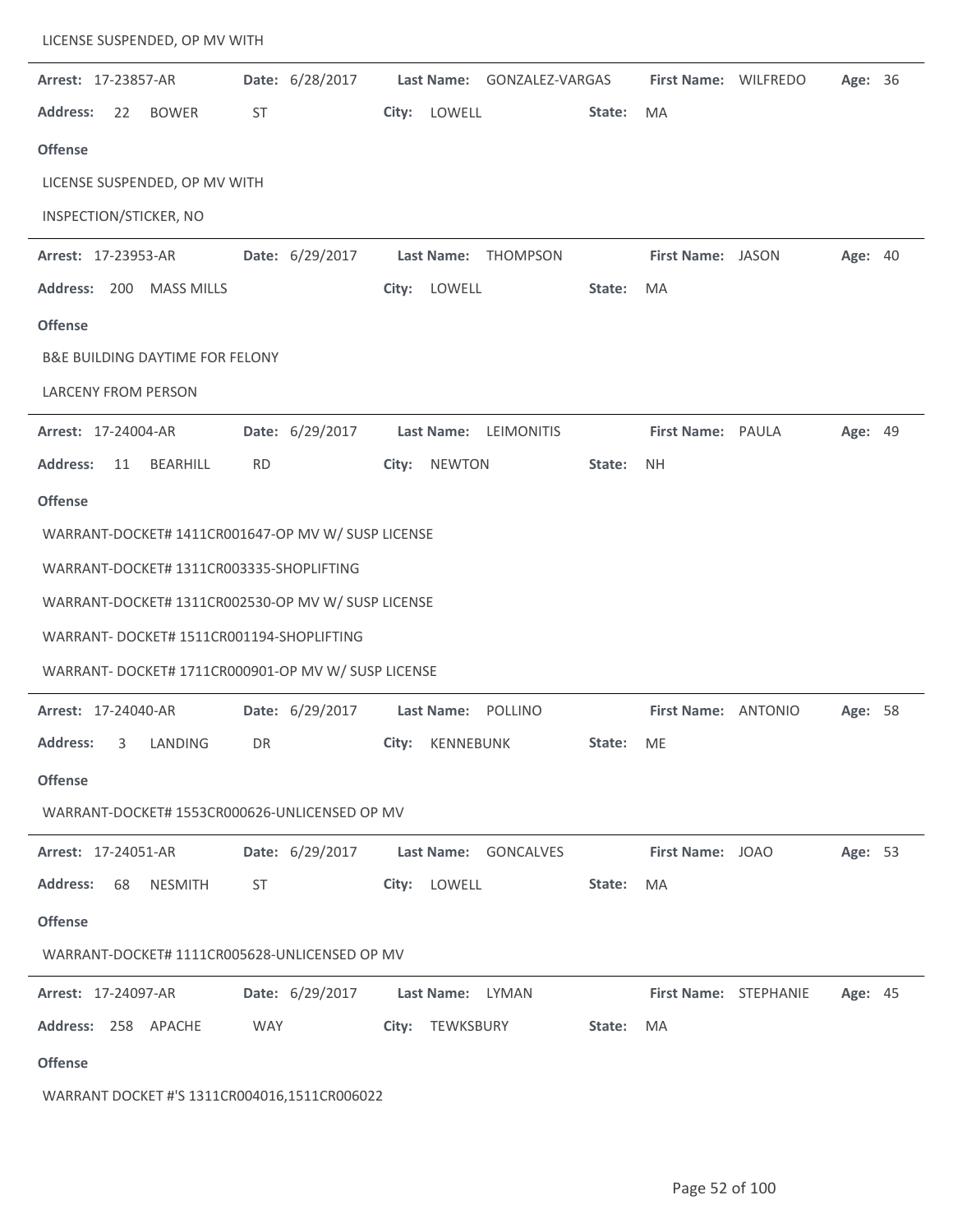| Arrest: 17-24112-AR                               |            | Date: 6/30/2017 |       | Last Name: DAVIES |                     |        | First Name: BENNETT      | Age: 25 |  |
|---------------------------------------------------|------------|-----------------|-------|-------------------|---------------------|--------|--------------------------|---------|--|
| Address: 859 LAKEVIEW                             | <b>AVE</b> |                 |       | City: LOWELL      |                     | State: | <b>MA</b>                |         |  |
| <b>Offense</b>                                    |            |                 |       |                   |                     |        |                          |         |  |
| WARRANT - 1611CR006306 - OP MV W/ SUSP REG        |            |                 |       |                   |                     |        |                          |         |  |
| Arrest: 17-24168-AR                               |            | Date: 6/30/2017 |       | <b>Last Name:</b> | BAEZ-ROBLES         |        | First Name: PAUL         | Age: 37 |  |
| Address: 522 UNION                                | ST         |                 | City: | LAWRENCE          |                     | State: | MA                       |         |  |
| <b>Offense</b>                                    |            |                 |       |                   |                     |        |                          |         |  |
| RMV DOCUMENT, FORGE/MISUSE                        |            |                 |       |                   |                     |        |                          |         |  |
| UNLICENSED OPERATION OF MV                        |            |                 |       |                   |                     |        |                          |         |  |
| <b>FALSE IMPERSONATION &amp; IDENTITY FRAUD</b>   |            |                 |       |                   |                     |        |                          |         |  |
| DRUG, POSSESS TO DISTRIB CLASS B                  |            |                 |       |                   |                     |        |                          |         |  |
| FALSE NAME/SSN, ARRESTEE FURNISH                  |            |                 |       |                   |                     |        |                          |         |  |
| Arrest: 17-24199-AR                               |            | Date: 6/30/2017 |       |                   | Last Name: MCLEAN   |        | First Name: AMANDA       | Age: 25 |  |
| Address: 812 MERRIMACK                            | ST         |                 | City: | LOWELL            |                     | State: | MA                       |         |  |
| <b>Offense</b>                                    |            |                 |       |                   |                     |        |                          |         |  |
| WARRANT 1611CR007355 LARCENY OVER \$250 BY SCHEME |            |                 |       |                   |                     |        |                          |         |  |
| SHOPLIFTING BY ASPORTATION                        |            |                 |       |                   |                     |        |                          |         |  |
| Arrest: 17-24213-AR                               |            | Date: 6/30/2017 |       |                   | Last Name: SANVILLE |        | First Name: KYLE         | Age: 23 |  |
| Address: 620 WOBURN                               | ST         |                 |       | City: WILMINGTON  |                     | State: | MA                       |         |  |
| <b>Offense</b>                                    |            |                 |       |                   |                     |        |                          |         |  |
| WARRANT - PAROLE VIOLATION WARRANT - ICUBIL125200 |            |                 |       |                   |                     |        |                          |         |  |
| Arrest: 17-24271-AR                               |            | Date: 7/1/2017  |       |                   | Last Name: DICKESON |        | First Name: WILLIAM      | Age: 38 |  |
| <b>Address:</b><br>16<br>DIRLAM                   | <b>CIR</b> |                 |       | City: TEWKSBURY   |                     | State: | MA                       |         |  |
| <b>Offense</b>                                    |            |                 |       |                   |                     |        |                          |         |  |
| WARRANT 1618CR006695 NEG OP M/V                   |            |                 |       |                   |                     |        |                          |         |  |
| <b>Arrest: 17-24291-AR</b>                        |            | Date: 7/1/2017  |       |                   | Last Name: MWANGI   |        | <b>First Name: JAMES</b> | Age: 24 |  |
| Address: 716 CHELMSFORD ST                        |            |                 |       | City: LOWELL      |                     | State: | MA                       |         |  |
| <b>Offense</b>                                    |            |                 |       |                   |                     |        |                          |         |  |
| WARRANT 1711CR000926 SUSPENDED LICENSE            |            |                 |       |                   |                     |        |                          |         |  |
| REGISTRATION SUSPENDED, OP MV WITH                |            |                 |       |                   |                     |        |                          |         |  |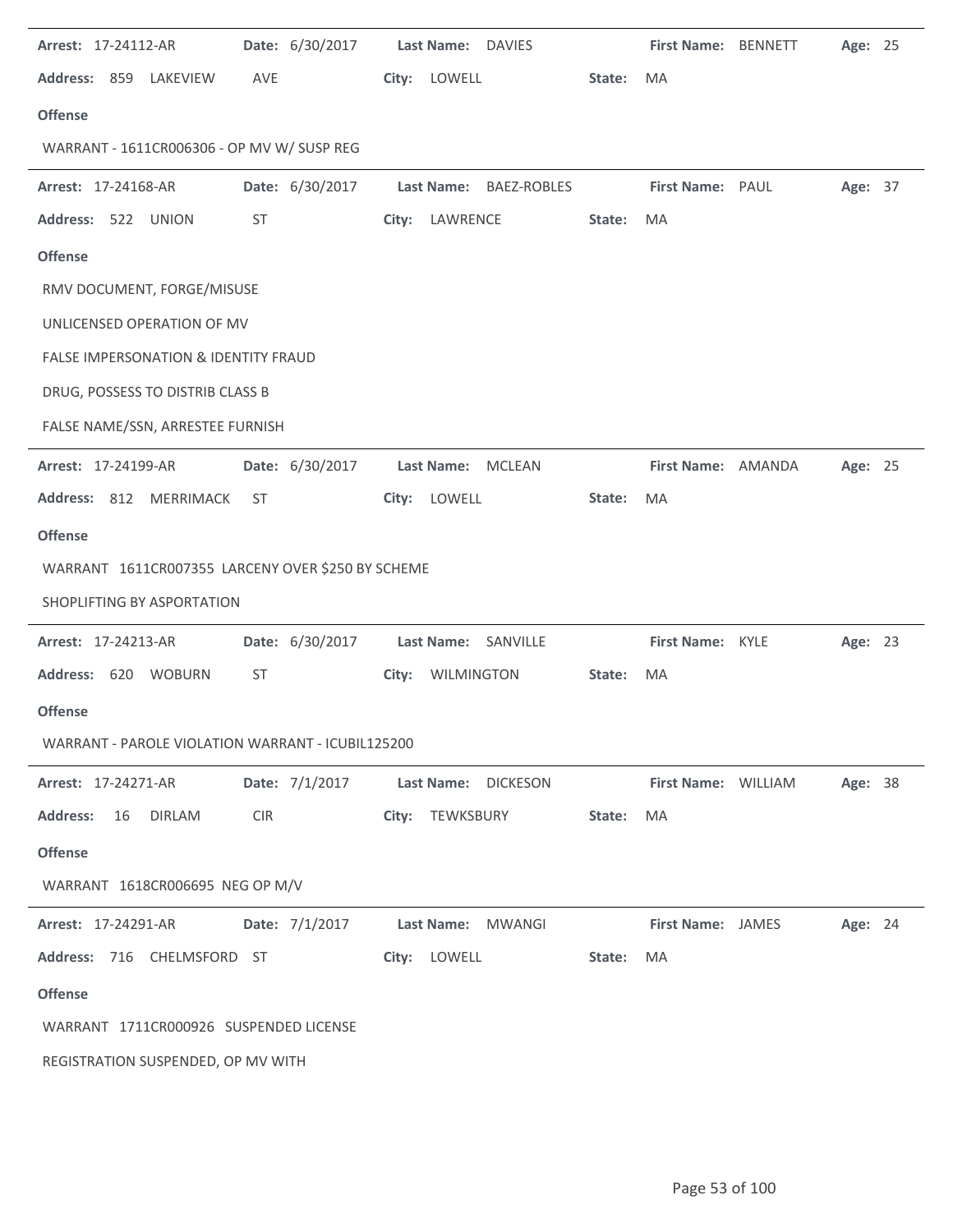| Arrest: 17-24392-AR                               | Date: 7/2/2017 | Last Name: COLLINS               | First Name: PHILIP<br>Age: 32   |
|---------------------------------------------------|----------------|----------------------------------|---------------------------------|
| <b>Address:</b><br>72<br>1ST                      | AVE            | City: N. TONAWANDA               | State:<br><b>NY</b>             |
| <b>Offense</b>                                    |                |                                  |                                 |
| WARRANT-DOCKET#1667CR001494-OP MV W/ SUSP LICENSE |                |                                  |                                 |
| <b>Arrest: 17-24473-AR</b>                        | Date: 7/2/2017 | Last Name: MILINAZZO             | First Name: DENISE<br>Age: 34   |
| <b>HUNTOON</b><br><b>Address:</b><br>52           | AVE            | City: LOWELL                     | State:<br>MA                    |
| <b>Offense</b>                                    |                |                                  |                                 |
| A&B WITH DANGEROUS WEAPON TO WIT GROUND           |                |                                  |                                 |
| Arrest: 17-24480-AR                               | Date: 7/2/2017 | Last Name: KING                  | First Name: WILLIAM<br>Age: 33  |
| <b>Address:</b><br><b>FOREST</b><br>32            |                | City: WILTON                     | State:<br><b>NH</b>             |
| <b>Offense</b>                                    |                |                                  |                                 |
| WARRANT DOCKET#1418CR007227                       |                |                                  |                                 |
| <b>Arrest: 17-24561-AR</b>                        | Date: 7/3/2017 | Last Name: HULBERT               | First Name: DAVID<br>Age: 27    |
| <b>Address:</b><br>GREEN<br>$\mathbf{1}$          | ST             | City: TEWKSBURY                  | State:<br>MA                    |
| <b>Offense</b>                                    |                |                                  |                                 |
| LICENSE SUSPENDED, OP MV WITH                     |                |                                  |                                 |
|                                                   |                |                                  |                                 |
| <b>Arrest: 17-24567-AR</b>                        | Date: 7/3/2017 | Last Name: CAMERON               | First Name: JONATHAN<br>Age: 25 |
| <b>Address:</b><br>56<br>PUPKIS                   | <b>RD</b>      | City: TEWKSBURY                  | State:<br>MA                    |
| <b>Offense</b>                                    |                |                                  |                                 |
| WARRANT#1611CR003976 265/15B A&B DANGEROUS WEAPON |                |                                  |                                 |
| <b>Arrest: 17-24570-AR</b>                        |                | Date: 7/3/2017 Last Name: MARTIN | First Name: RYAN<br>Age: 23     |
| Address: 99 WALNUT                                | <b>RD</b>      | City: TEWKSBURY                  | State:<br>MA                    |
| <b>Offense</b>                                    |                |                                  |                                 |
| <b>VANDALIZE PROPERTY</b>                         |                |                                  |                                 |
| <b>Arrest: 17-24762-AR</b>                        | Date: 7/4/2017 | Last Name: MONTEIRO              | First Name: JOSE<br>Age: 55     |
| Address: 425 ROGERS                               | ST             | City: TEWKSBURY                  | State:<br>MA                    |
| <b>Offense</b>                                    |                |                                  |                                 |
| MARKED LANES VIOLATION                            |                |                                  |                                 |
| NEGLIGENT OPERATION OF MOTOR VEHICLE              |                |                                  |                                 |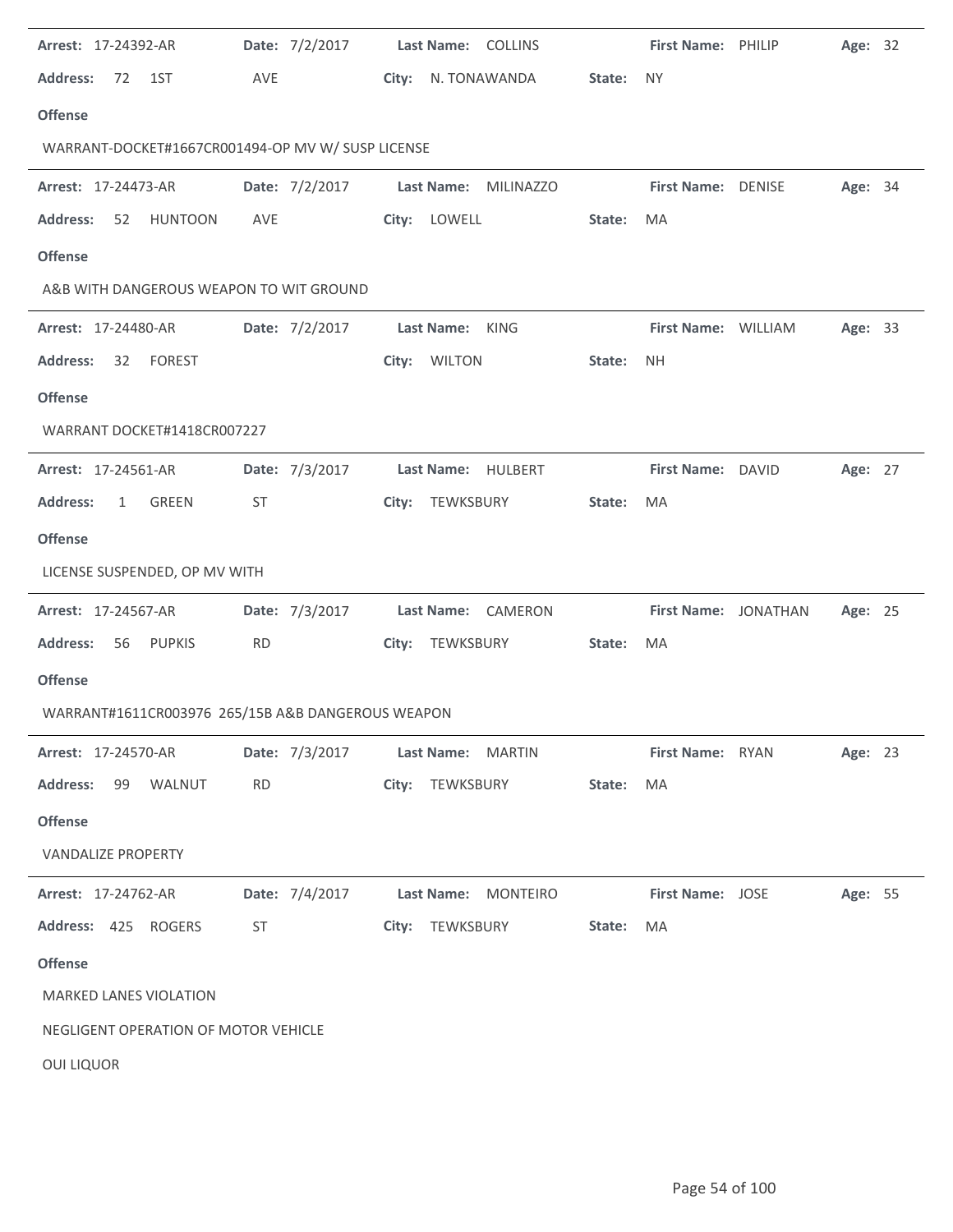| Arrest: 17-24905-AR                               | Date: 7/5/2017 | Last Name: MURPHY       |        | First Name: BRENDAN   | Age: 38        |  |
|---------------------------------------------------|----------------|-------------------------|--------|-----------------------|----------------|--|
| <b>Address:</b><br><b>WAVE</b><br>58              | AVE            | City: WAKEFIELD         | State: | MA                    |                |  |
| <b>Offense</b>                                    |                |                         |        |                       |                |  |
| A&B WITH DANGEROUS WEAPON: TO WIT FOOT WITH SHOE  |                |                         |        |                       |                |  |
| ASSAULT; POLICE OFFICER                           |                |                         |        |                       |                |  |
| Arrest: 17-24929-AR                               | Date: 7/5/2017 | Last Name: HALL         |        | First Name: ELIZABETH | Age: 32        |  |
| <b>Address:</b><br>38<br>ANTHONY                  | ST             | City: WINDSOR LOCKS     | State: | CT                    |                |  |
| <b>Offense</b>                                    |                |                         |        |                       |                |  |
| WARRANT#1643CR001705 90/24 OUI LIQUOR             |                |                         |        |                       |                |  |
| Arrest: 17-24992-AR                               | Date: 7/6/2017 | Last Name: HYDE         |        | First Name: NEWTON    | Age: 37        |  |
| <b>Address:</b><br>LINCOLN<br>7                   | ST             | City: HYDE PARK         | State: | MA                    |                |  |
| <b>Offense</b>                                    |                |                         |        |                       |                |  |
| <b>ATTACHING PLATES</b>                           |                |                         |        |                       |                |  |
| SPEEDING                                          |                |                         |        |                       |                |  |
| UNREGISTERED MOTOR VEHICLE                        |                |                         |        |                       |                |  |
| UNINSURED MOTOR VEHICLE                           |                |                         |        |                       |                |  |
| UNLICENSED OPERATION OF MV                        |                |                         |        |                       |                |  |
| SEAT BELT, FAIL WEAR                              |                |                         |        |                       |                |  |
| Arrest: 17-25214-AR                               | Date: 7/8/2017 | Last Name: BANO-GUALLAN |        | First Name: JOSE      | Age: 32        |  |
| <b>Address:</b><br><b>RUSSELL</b><br>$\mathbf{1}$ | ST             | City: LAWRENCE          | State: | MA                    |                |  |
| <b>Offense</b>                                    |                |                         |        |                       |                |  |
| LICENSE SUSPENDED, OP MV WITH                     |                |                         |        |                       |                |  |
| Arrest: 17-25228-AR                               | Date: 7/8/2017 | Last Name: MOLINA       |        | First Name: EMILIO    | <b>Age: 45</b> |  |
| Address: 1351 PAWTUCKET                           | BLVD           | City: LOWELL            | State: | MA                    |                |  |
| <b>Offense</b>                                    |                |                         |        |                       |                |  |
| WARRANT-DOCKET# 1611CR000767-OUI LIQUOR           |                |                         |        |                       |                |  |
| Arrest: 17-25373-AR                               | Date: 7/9/2017 | Last Name: SCHUURMAN    |        | First Name: JUSTIN    | Age: 27        |  |
| <b>Address:</b><br>SALEM<br>74                    | ST             | City: WILMINGTON        | State: | MA                    |                |  |
| <b>Offense</b>                                    |                |                         |        |                       |                |  |

WARRANT-DOCKET# 1711CR001633-OP MV W/ SUSP REG DEFAULT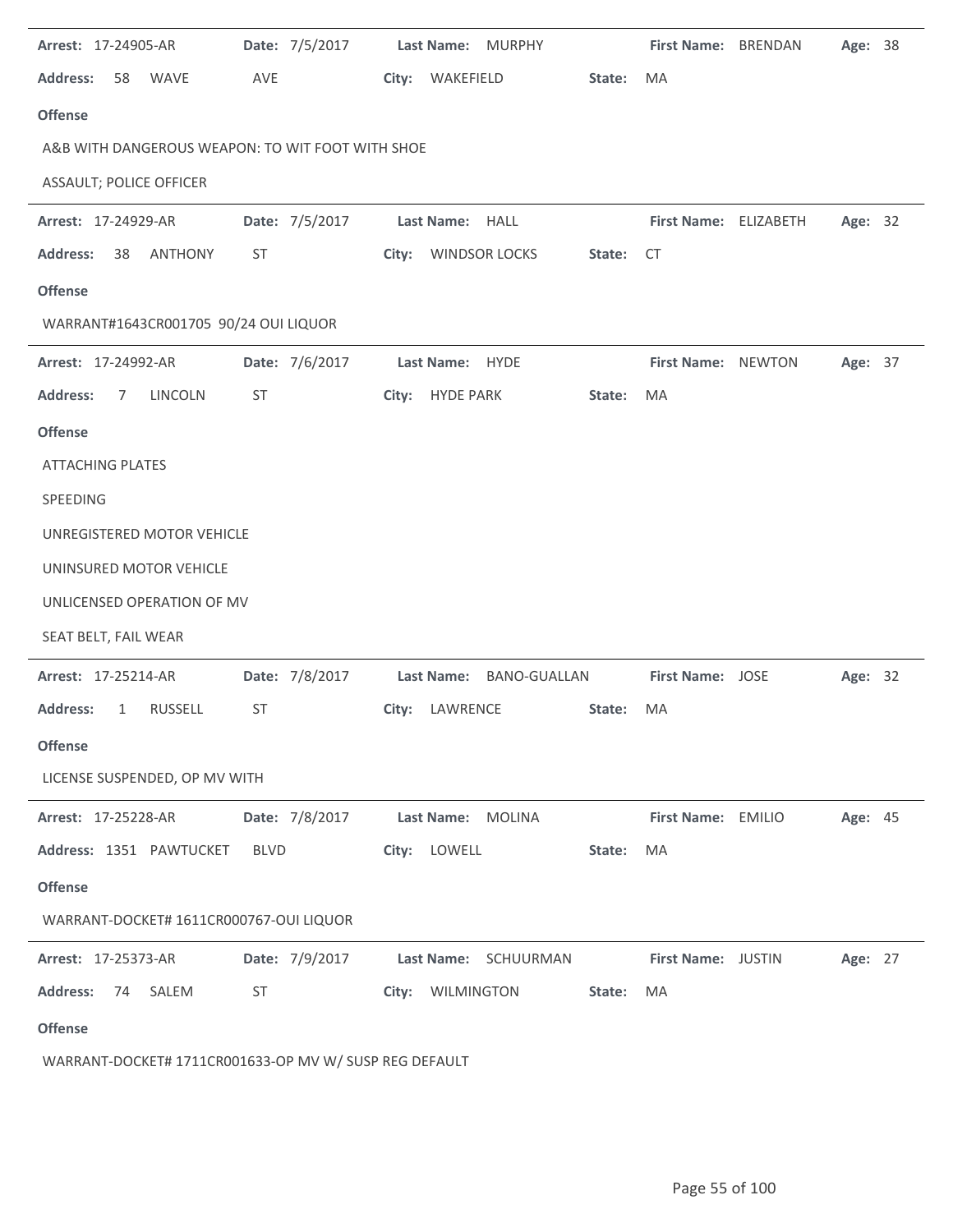| Arrest: 17-25388-AR                                  |           | Date: 7/9/2017  |       |                   | Last Name: SERRANO |        | First Name: DANNERY  | Age: 20 |  |
|------------------------------------------------------|-----------|-----------------|-------|-------------------|--------------------|--------|----------------------|---------|--|
| <b>Address:</b><br>315<br>PROSPECT                   | ST        |                 | City: | LAWRENCE          |                    | State: | MA                   |         |  |
| <b>Offense</b>                                       |           |                 |       |                   |                    |        |                      |         |  |
| LICENSE SUSPENDED, OP MV WITH                        |           |                 |       |                   |                    |        |                      |         |  |
| Arrest: 17-25403-AR                                  |           | Date: 7/9/2017  |       | Last Name:        | <b>DEMARCO</b>     |        | First Name: DAWNA    | Age: 31 |  |
| Address: 175<br>PRINGLE                              | ST        |                 | City: | TEWKSBURY         |                    | State: | MA                   |         |  |
| <b>Offense</b>                                       |           |                 |       |                   |                    |        |                      |         |  |
| LICENSE SUSPENDED, OP MV WITH, SUBSQ.OFF             |           |                 |       |                   |                    |        |                      |         |  |
| INSPECTION/STICKER, NO                               |           |                 |       |                   |                    |        |                      |         |  |
| Arrest: 17-25469-AR                                  |           | Date: 7/9/2017  |       | Last Name:        | NICHOLSON          |        | First Name: CONNIE   | Age: 42 |  |
| <b>Address:</b><br><b>HOMELESS</b>                   |           |                 | City: | <b>HOMELESS</b>   |                    | State: | MA                   |         |  |
| <b>Offense</b>                                       |           |                 |       |                   |                    |        |                      |         |  |
| WARRANT#1311CR005452 265/13A A&B                     |           |                 |       |                   |                    |        |                      |         |  |
| Arrest: 17-25507-AR                                  |           | Date: 7/10/2017 |       | <b>Last Name:</b> | DEOLIVEIRA         |        | First Name: ARMECY   | Age: 60 |  |
| LONDON<br><b>Address:</b><br>53                      | ST        |                 | City: | LOWELL            |                    | State: | MA                   |         |  |
| <b>Offense</b>                                       |           |                 |       |                   |                    |        |                      |         |  |
| UNREGISTERED MOTOR VEHICLE                           |           |                 |       |                   |                    |        |                      |         |  |
| LICENSE SUSPENDED, OP MV WITH                        |           |                 |       |                   |                    |        |                      |         |  |
| Arrest: 17-25684-AR                                  |           | Date: 7/11/2017 |       | Last Name: ALVES  |                    |        | First Name: ROSILDE  | Age: 42 |  |
| <b>Address:</b><br>95<br><b>MAIN</b>                 | ST        |                 |       | City: TEWKSBURY   |                    | State: | <b>MA</b>            |         |  |
| <b>Offense</b>                                       |           |                 |       |                   |                    |        |                      |         |  |
| SEXUAL CONDUCT FOR FEE                               |           |                 |       |                   |                    |        |                      |         |  |
| Arrest: 17-26032-AR                                  |           | Date: 7/13/2017 |       |                   | Last Name: CAMERON |        | First Name: JONATHAN | Age: 25 |  |
| <b>Address:</b><br>56<br>PUPKIS                      | <b>RD</b> |                 |       | City: TEWKSBURY   |                    | State: | MA                   |         |  |
| <b>Offense</b>                                       |           |                 |       |                   |                    |        |                      |         |  |
| WARRANT ASSAULT W/DANGEROUS WEAPON 1611CR003976      |           |                 |       |                   |                    |        |                      |         |  |
| Arrest: 17-26075-AR                                  |           | Date: 7/14/2017 |       | Last Name: BUTLER |                    |        | First Name: ROSALYN  | Age: 36 |  |
| <b>Address:</b><br>12<br>SAVOY                       | ST        |                 |       | City: BILLERICA   |                    | State: | MA                   |         |  |
| <b>Offense</b>                                       |           |                 |       |                   |                    |        |                      |         |  |
| WARRANT-DOCKET# 1401CR002553-DRUG POSSESSION CLASS A |           |                 |       |                   |                    |        |                      |         |  |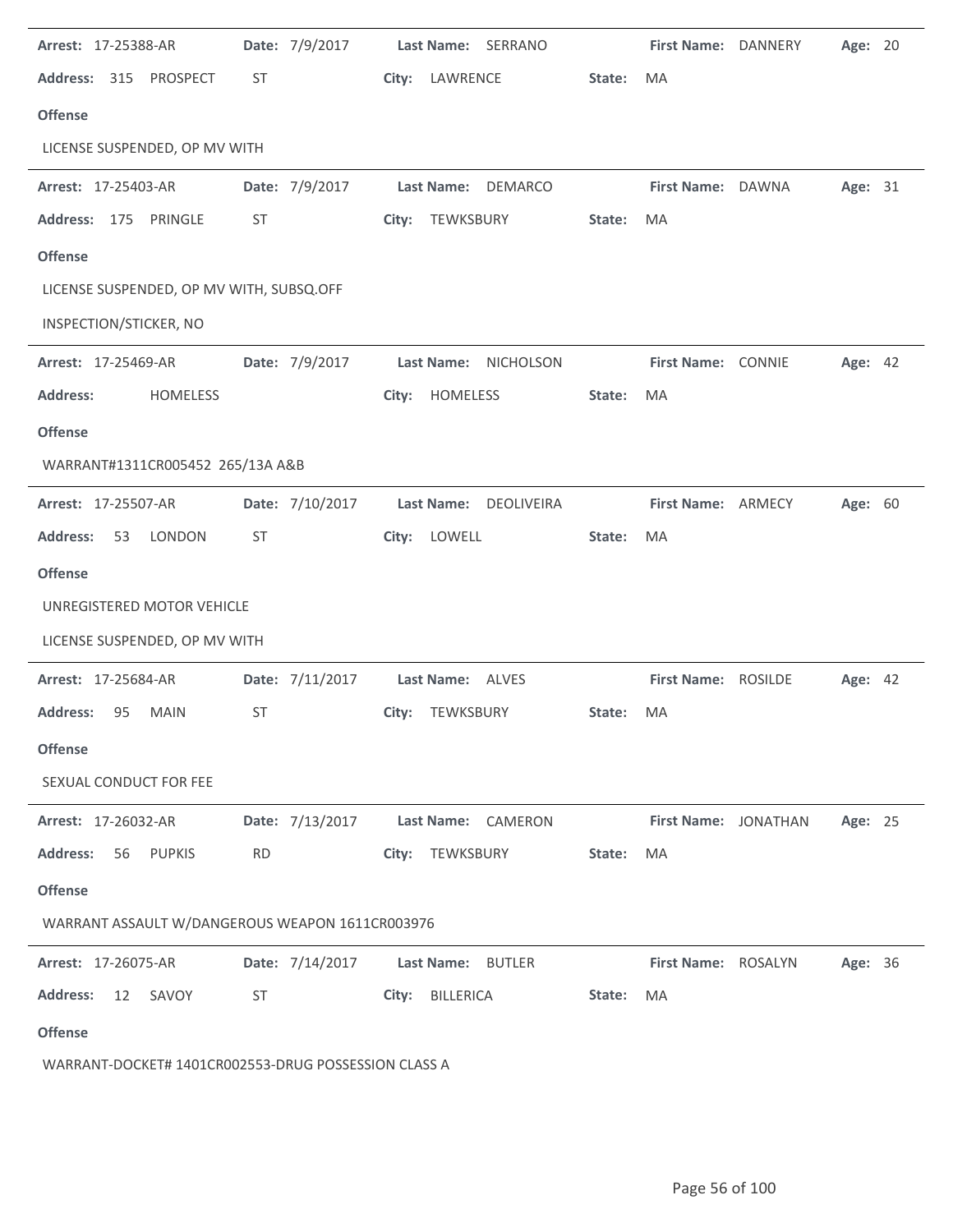| Arrest: 17-26219-AR                                  | Date: 7/15/2017 | Last Name: MILLER                   |        | First Name: STEVEN  | Age: 47 |  |
|------------------------------------------------------|-----------------|-------------------------------------|--------|---------------------|---------|--|
| <b>Address:</b><br><b>PRINCETON</b><br>72            | <b>ST</b>       | SPRINGFIELD<br>City:                | State: | MA                  |         |  |
| <b>Offense</b>                                       |                 |                                     |        |                     |         |  |
| WARRANT-DOCKET# 1743CR000745-FAILED TO APPEAR, RECOG |                 |                                     |        |                     |         |  |
| WARRANT-DOCKET# 1643CR002349-OP MV W SUSP LICENSE    |                 |                                     |        |                     |         |  |
| Arrest: 17-26221-AR                                  | Date: 7/15/2017 | <b>Last Name:</b><br><b>MERCURE</b> |        | First Name: GREGORY | Age: 53 |  |
| <b>Address:</b><br>41<br><b>BACON</b>                | <b>AVE</b>      | City: W SPRINGFIELD                 | State: | MA                  |         |  |
| <b>Offense</b>                                       |                 |                                     |        |                     |         |  |
| WARRANT-DOCKET#0944CR000687-LICENSE SUSP FOR OUI     |                 |                                     |        |                     |         |  |
| WARRANT-DOCKET# 1643CR000755-LARCENY OVER\$250       |                 |                                     |        |                     |         |  |
| Arrest: 17-26371-AR                                  | Date: 7/16/2017 | Last Name: KIRK                     |        | First Name: ARTHUR  | Age: 22 |  |
| Address: 839 EAST                                    | <b>ST</b>       | TEWKSBURY<br>City:                  | State: | MA                  |         |  |
| <b>Offense</b>                                       |                 |                                     |        |                     |         |  |
| WARRANT#1550CR002310A PROBATION WARRANT              |                 |                                     |        |                     |         |  |
| Arrest: 17-26424-A-AR                                | Date: 7/16/2017 | Last Name: GORMAN                   |        | First Name: THOMAS  | Age: 30 |  |
| Address: 1151 SOUTH                                  | ST              | TEWKSBURY<br>City:                  | State: | MA                  |         |  |
| <b>Offense</b>                                       |                 |                                     |        |                     |         |  |
| DRUG, POSSESS CLASS B                                |                 |                                     |        |                     |         |  |
| Arrest: 17-26424-AR                                  | Date: 7/16/2017 | Last Name: SHERBURNE                |        | First Name: STEVEN  | Age: 26 |  |
| Address: 1152 SOUTH                                  | <b>ST</b>       | City: TEWKSBURY                     | State: | MA                  |         |  |
| <b>Offense</b>                                       |                 |                                     |        |                     |         |  |
| <b>OUI LIQUOR</b>                                    |                 |                                     |        |                     |         |  |
| DRUG, POSSESS CLASS B                                |                 |                                     |        |                     |         |  |
| ALCOHOL IN MV, POSSESS OPEN CONTAINER OF             |                 |                                     |        |                     |         |  |
| NEGLIGENT OPERATION OF MOTOR VEHICLE                 |                 |                                     |        |                     |         |  |
| LICENSE REVOKED, OPERATE MV WITH                     |                 |                                     |        |                     |         |  |
| Arrest: 17-26524-AR                                  | Date: 7/17/2017 | Last Name: SCHUTZ                   |        | First Name: KURT    | Age: 48 |  |
| Address: 370 MERRIMACK                               | <b>ST</b>       | City: LOWELL                        | State: | MA                  |         |  |
| <b>Offense</b>                                       |                 |                                     |        |                     |         |  |
| LARCENY UNDER \$250                                  |                 |                                     |        |                     |         |  |
| A&B WITH DANGEROUS WEAPON-TO WIT VACCUM              |                 |                                     |        |                     |         |  |

 $\ddot{\phantom{a}}$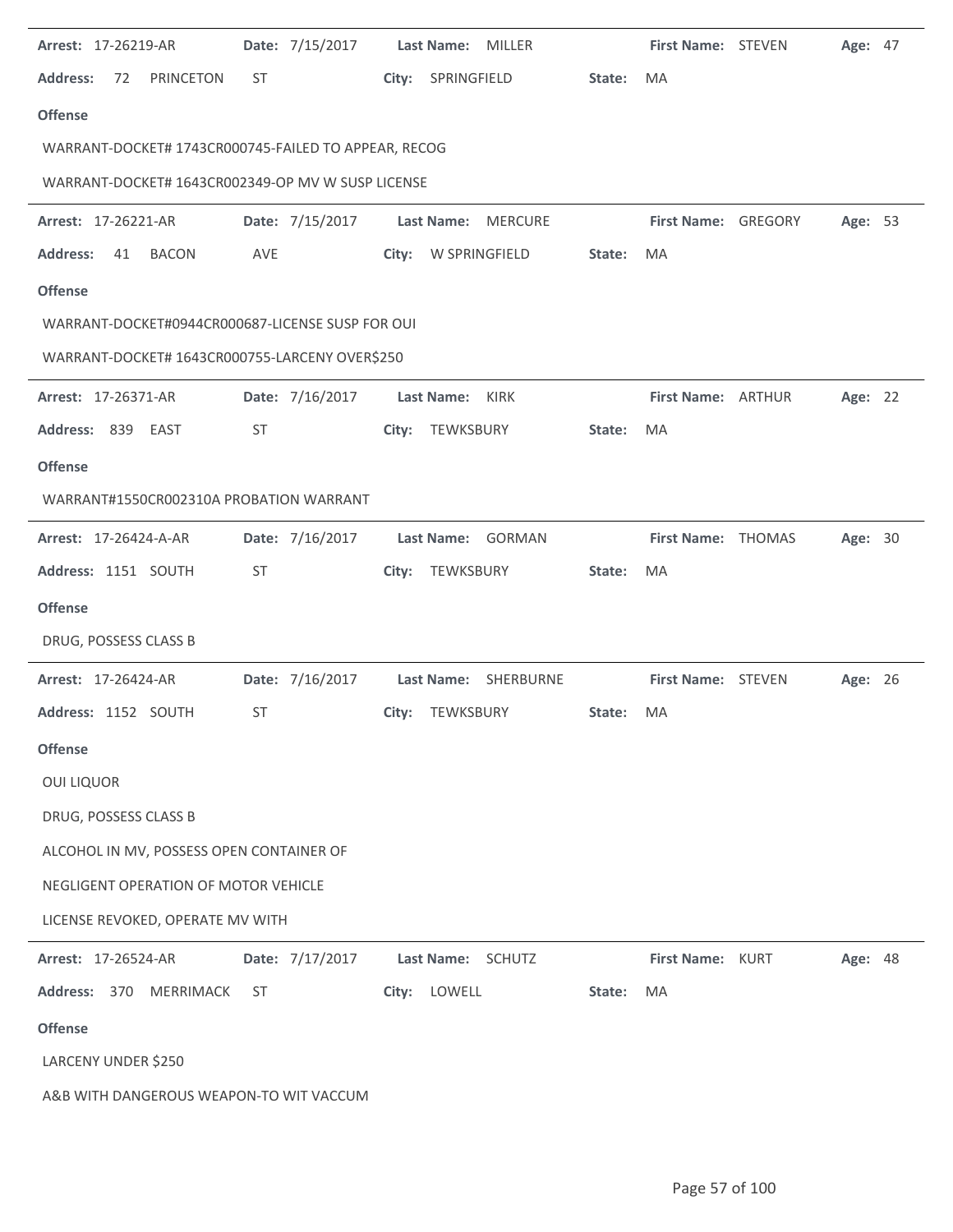| Arrest: 17-26531-AR                         | Date: 7/17/2017 | Last Name: TEAGUE             |                     | First Name: MICHAEL | Age: 18 |
|---------------------------------------------|-----------------|-------------------------------|---------------------|---------------------|---------|
| <b>Address:</b><br><b>ROGERS</b><br>90      | ST              | City: TEWKSBURY               | State:<br>MA        |                     |         |
| <b>Offense</b>                              |                 |                               |                     |                     |         |
| WARRANT - 15TOOO19LO - ARMED ROBBERY        |                 |                               |                     |                     |         |
| Arrest: 17-26538-AR                         | Date: 7/17/2017 | Last Name: DELLISOLA          |                     | First Name: LISA    | Age: 48 |
| <b>Address:</b><br>62<br>BERKELEY           | ST              | BILLERICA<br>City:            | State:<br>MA        |                     |         |
| <b>Offense</b>                              |                 |                               |                     |                     |         |
| SHOPLIFTING BY ASPORTATION, 3RD OFF.        |                 |                               |                     |                     |         |
| Arrest: 17-26563-AR                         | Date: 7/17/2017 | Last Name: LOIACONO           |                     | First Name: GINA    | Age: 32 |
| <b>Address:</b><br>70<br><b>KATIE</b>       | <b>WAY</b>      | City: TEWKSBURY               | State:<br>MA        |                     |         |
| <b>Offense</b>                              |                 |                               |                     |                     |         |
| WARRANT - 1511CR005555 - SHOPLIFTING        |                 |                               |                     |                     |         |
| WARRANT - 1411CR007284 - SHOPLIFTING        |                 |                               |                     |                     |         |
| Arrest: 17-26571-AR                         | Date: 7/17/2017 | Last Name: LEBRON             |                     | First Name: ROBERT  | Age: 38 |
| <b>Address:</b><br>72<br><b>MAIN</b>        | ST              | WILMINGTON<br>City:           | State:<br>MA        |                     |         |
| <b>Offense</b>                              |                 |                               |                     |                     |         |
| WARRANT - 1511CR001670 - OUI LIQUOR         |                 |                               |                     |                     |         |
| Arrest: 17-26627-AR                         | Date: 7/18/2017 | Last Name: LANGTRY            |                     | First Name: JASON   | Age: 30 |
| Address: 203 UNIVERSITY                     | AVE             | City: LOWELL                  | State:<br>MA        |                     |         |
| <b>Offense</b>                              |                 |                               |                     |                     |         |
| LARCENY OVER \$250 BY SINGLE SCHEME         |                 |                               |                     |                     |         |
| Arrest: 17-26684-AR                         | Date: 7/18/2017 | Last Name: LOMBARD            |                     | First Name: JOHN    | Age: 37 |
| Address: 155<br>MERRIMACK<br><b>MEADOWS</b> | LN              | City: TEWKSBURY               | MA<br>State:        |                     |         |
| <b>Offense</b>                              |                 |                               |                     |                     |         |
| WARRANT                                     |                 |                               |                     |                     |         |
| Arrest: 17-26875-AR                         | Date: 7/20/2017 | Last Name: MEJIAS             |                     | First Name: GABRIEL | Age: 20 |
| <b>Address:</b><br>95<br><b>MAIN</b>        | <b>ST</b>       | City: TEWKSBURY               | State:<br>MA        |                     |         |
| <b>Offense</b>                              |                 |                               |                     |                     |         |
| <b>VANDALIZE PROPERTY</b>                   |                 |                               |                     |                     |         |
| Arrest: 17-26879-AR                         | Date: 7/20/2017 | Last Name:<br>DESTROISMAISONS |                     | First Name: CHARLES | Age: 57 |
| <b>Address:</b><br>19<br><b>LINWOOD</b>     | AVE             | City: SALEM                   | <b>NH</b><br>State: |                     |         |
| <b>Offense</b>                              |                 |                               |                     |                     |         |

÷,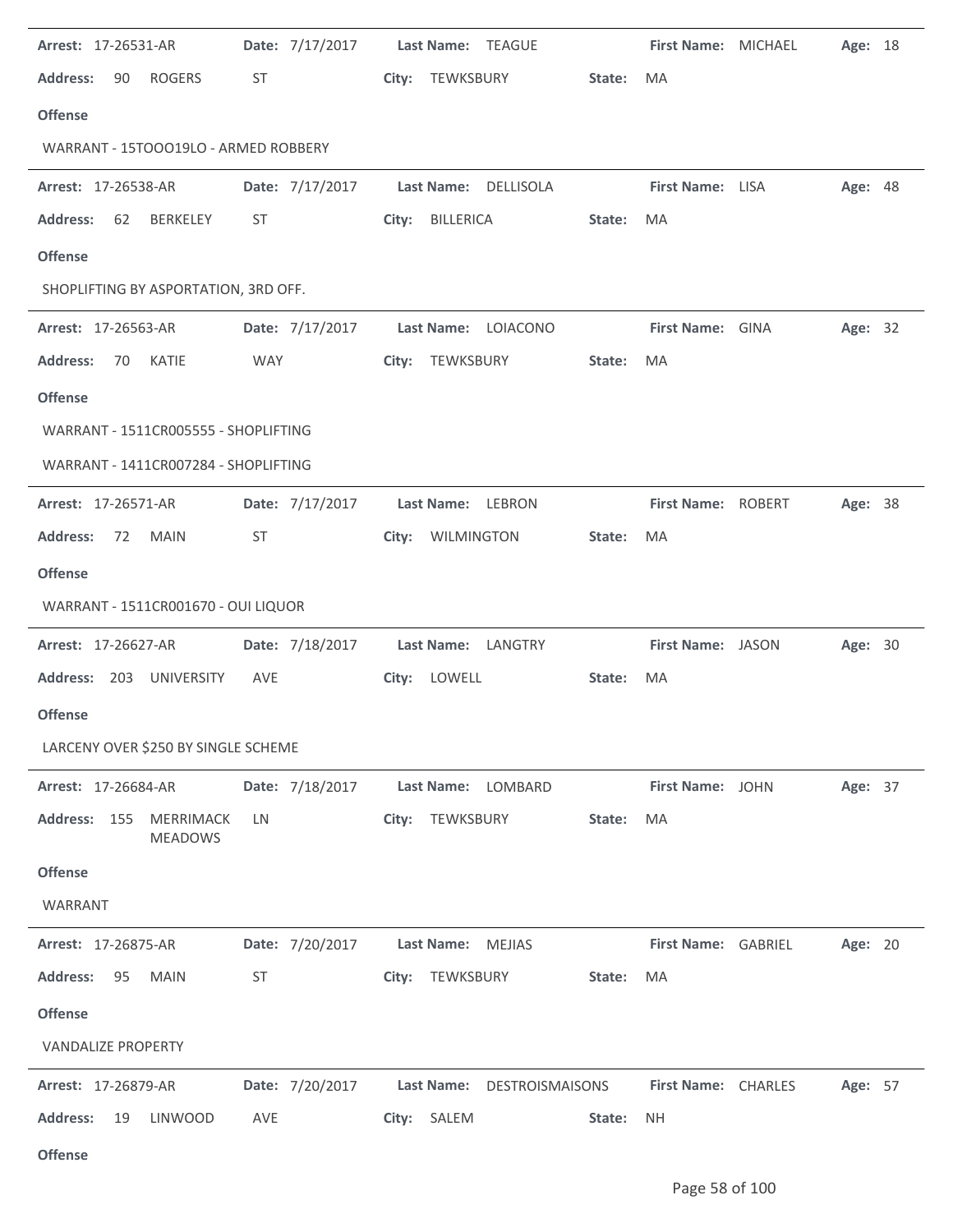| Arrest: 17-26884-AR                          | Date: 7/20/2017 | Last Name: BUTLER         |        | First Name: ROSALYN  | Age: 36 |  |
|----------------------------------------------|-----------------|---------------------------|--------|----------------------|---------|--|
| <b>Address:</b><br>12<br>SAVOY               |                 | <b>BILLERICA</b><br>City: | State: | MA                   |         |  |
| <b>Offense</b>                               |                 |                           |        |                      |         |  |
| WARRANT-DOCKET #1401CR002553-BOSTON DISTRICT |                 |                           |        |                      |         |  |
| Arrest: 17-26907-AR                          | Date: 7/20/2017 | Last Name: LEE            |        | First Name: LEONARD  | Age: 32 |  |
| <b>Address:</b><br>40<br><b>SAN JUAN</b>     | ST              | <b>BOSTON</b><br>City:    | State: | MA                   |         |  |
| <b>Offense</b>                               |                 |                           |        |                      |         |  |
| WARRANT-DOCKET #1701CR003163 BOSTON DISTRICT |                 |                           |        |                      |         |  |
| Arrest: 17-27126-AR                          | Date: 7/21/2017 | Last Name: VARNEY         |        | First Name: MICHAEL  | Age: 29 |  |
| <b>Address:</b><br>24<br><b>OTIS</b>         | ST              | City: TEWKSBURY           | State: | MA                   |         |  |
| <b>Offense</b>                               |                 |                           |        |                      |         |  |
| WARRANT-DOCKET 1453CR000025-WOBURN DISTRICT  |                 |                           |        |                      |         |  |
| WARRANT-DOCKET#1653CR002751-WOBURN DISTRICT  |                 |                           |        |                      |         |  |
| Arrest: 17-27150-AR                          | Date: 7/21/2017 | Last Name: SCHWAGER       |        | First Name: PATRICK  | Age: 51 |  |
| Address: 5108 ARCHSTONE                      | AVE             | City: TEWKSBURY           | State: | MA                   |         |  |
| <b>Offense</b>                               |                 |                           |        |                      |         |  |
| WITNESS, INTIMIDATE                          |                 |                           |        |                      |         |  |
| Arrest: 17-27208-AR                          | Date: 7/22/2017 | Last Name: LEE            |        | First Name: LEONARD  | Age: 32 |  |
| <b>Address:</b><br>40<br><b>SAN JUAN</b>     | <b>ST</b>       | City:<br><b>BOSTON</b>    | State: | MA                   |         |  |
| Offense                                      |                 |                           |        |                      |         |  |
| DRUG, POSSESS CLASS B                        |                 |                           |        |                      |         |  |
| WARRANT - 1701CR003163 - OP MV W/ SUSP LIC   |                 |                           |        |                      |         |  |
| Arrest: 17-27326-AR                          | Date: 7/22/2017 | Last Name: BAEZ           |        | First Name: ELIXIA   | Age: 30 |  |
| Address: 343 PAWTUCKET                       | <b>BLVD</b>     | City: LOWELL              | State: | MA                   |         |  |
| <b>Offense</b>                               |                 |                           |        |                      |         |  |
| WARRANT                                      |                 |                           |        |                      |         |  |
| Arrest: 17-27416-AR                          | Date: 7/23/2017 | Last Name: SANTIAGO       |        | First Name: EZEQUIEL | Age: 30 |  |
| <b>Address:</b><br>53<br>BERKELEY            | ST              | City: LAWRENCE            | State: | MA                   |         |  |
| <b>Offense</b>                               |                 |                           |        |                      |         |  |
| WARRANT                                      |                 |                           |        |                      |         |  |

WARRANT-DOCKET# 1711CR001733-UNINSURED MV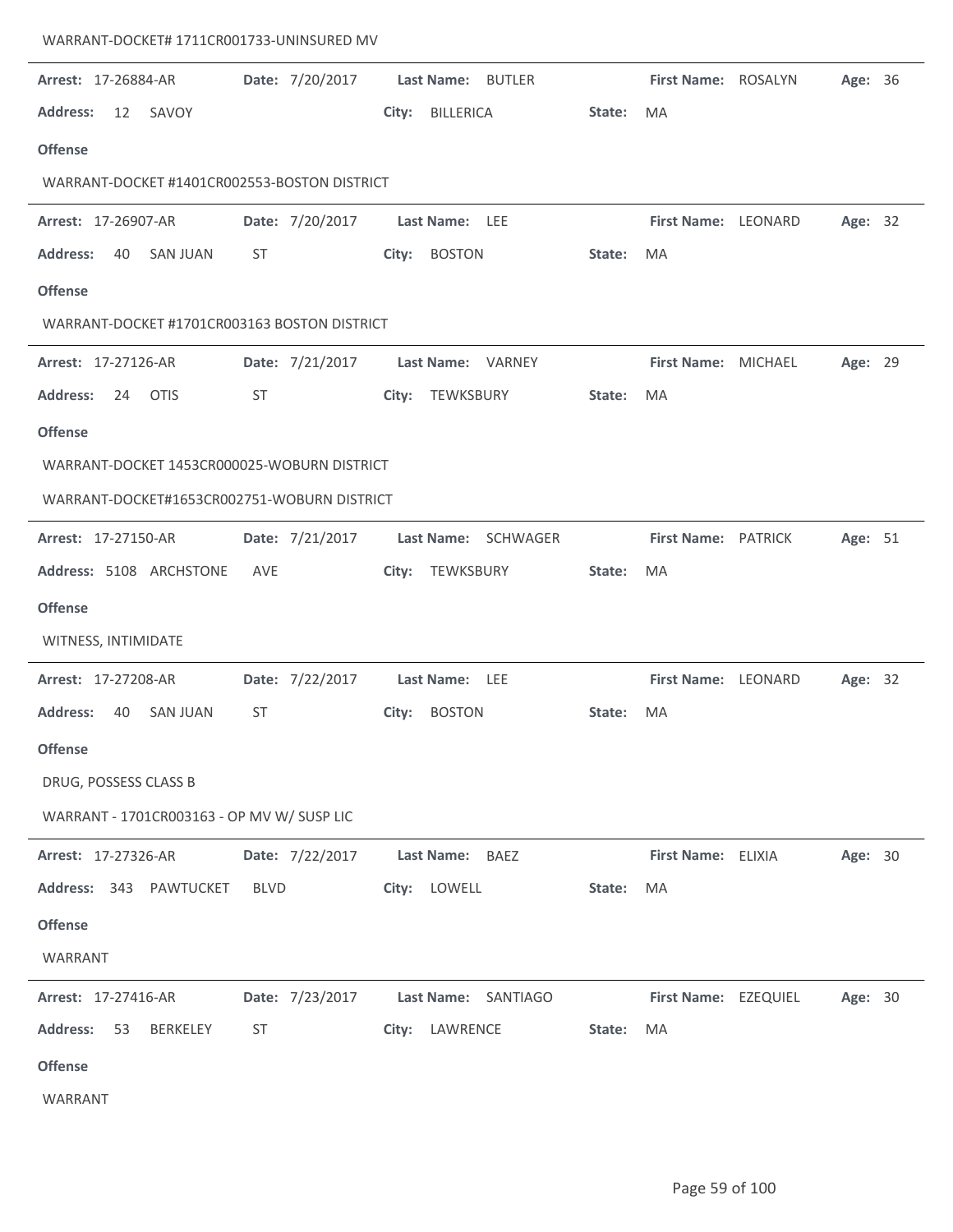| <b>Arrest: 17-27431-AR</b>                         |                 | Date: 7/23/2017 Last Name: HERNANDEZ                                      |        | <b>First Name: CARLOS</b> | Age: 47        |  |
|----------------------------------------------------|-----------------|---------------------------------------------------------------------------|--------|---------------------------|----------------|--|
| <b>Address:</b><br><b>HOMELESS</b>                 |                 | City: HOMELESS                                                            | State: | MA                        |                |  |
| <b>Offense</b>                                     |                 |                                                                           |        |                           |                |  |
| WARRANT-DOCKET #1611CR006698 SEX CONDUCT FOR A FEE |                 |                                                                           |        |                           |                |  |
| WARRANT-DOCKET #1711CR002053 LDC B&E AND LARCENY   |                 |                                                                           |        |                           |                |  |
|                                                    |                 | WARRANT-DOCKET #1611CR005032 OP MV SUSPENDED LIC FAIL TO STOP/LEAVE SCENE |        |                           |                |  |
| <b>Arrest: 17-27537-AR</b>                         | Date: 7/24/2017 | Last Name: CRESPO                                                         |        | First Name: MARTIN        | Age: 37        |  |
| Address: 191 CHARLES                               | ST              | City: LOWELL                                                              | State: | MA                        |                |  |
| <b>Offense</b>                                     |                 |                                                                           |        |                           |                |  |
| WARRANT 1211CR006500 SUSP LIC                      |                 |                                                                           |        |                           |                |  |
| WARRANT 1648CR000844 SUSP LIC                      |                 |                                                                           |        |                           |                |  |
| WARRANT 1611CR006185 SUSP LIC                      |                 |                                                                           |        |                           |                |  |
| <b>Arrest: 17-27556-A-AR</b>                       |                 | Date: 7/24/2017    Last Name: PELLETIER                                   |        | First Name: KRYSTEN       | Age: 33        |  |
| <b>Address:</b><br>25<br>COMMON                    | AVE             | City: LOWELL                                                              | State: | MA                        |                |  |
| <b>Offense</b>                                     |                 |                                                                           |        |                           |                |  |
| WARRANT#1711CR001473 266/30A LARCENY UNDER \$250   |                 |                                                                           |        |                           |                |  |
| <b>Arrest: 17-27556-AR</b>                         |                 | Date: 7/24/2017 Last Name: FERRER                                         |        | First Name: JASON         | Age: 36        |  |
| Address: 25 COMMON                                 | AVE             | City: LOWELL                                                              | State: | MA                        |                |  |
| <b>Offense</b>                                     |                 |                                                                           |        |                           |                |  |
| WARRANT#1711CR002241266/30A SHOPLIFTING            |                 |                                                                           |        |                           |                |  |
| LICENSE SUSPENDED, OP MV WITH, SUBSQ.OFF           |                 |                                                                           |        |                           |                |  |
| Arrest: 17-27556-B-AR                              | Date: 7/24/2017 | Last Name: PABON                                                          |        | <b>First Name: JOSE</b>   | Age: 44        |  |
| <b>Address:</b><br>3<br>SHAW                       | <b>RD</b>       | <b>BROCKTON</b><br>City:                                                  | State: | MA                        |                |  |
| <b>Offense</b>                                     |                 |                                                                           |        |                           |                |  |
| DRUG, POSSESS CLASS B, SUBSQ.OFF.                  |                 |                                                                           |        |                           |                |  |
| DRUG, POSSESS CLASS B, SUBSQ.OFF.                  |                 |                                                                           |        |                           |                |  |
| Arrest: 17-27651-AR                                | Date: 7/25/2017 | Last Name: ACETO                                                          |        | First Name: MAURIZIO      | <b>Age: 42</b> |  |
| Address: 109 LEBANON                               | ST              | City: MELROSE                                                             | State: | MA                        |                |  |
| <b>Offense</b>                                     |                 |                                                                           |        |                           |                |  |
|                                                    |                 |                                                                           |        |                           |                |  |

WARRANT 1381CR00243 ARMED ROBBERY/ASSAULT DW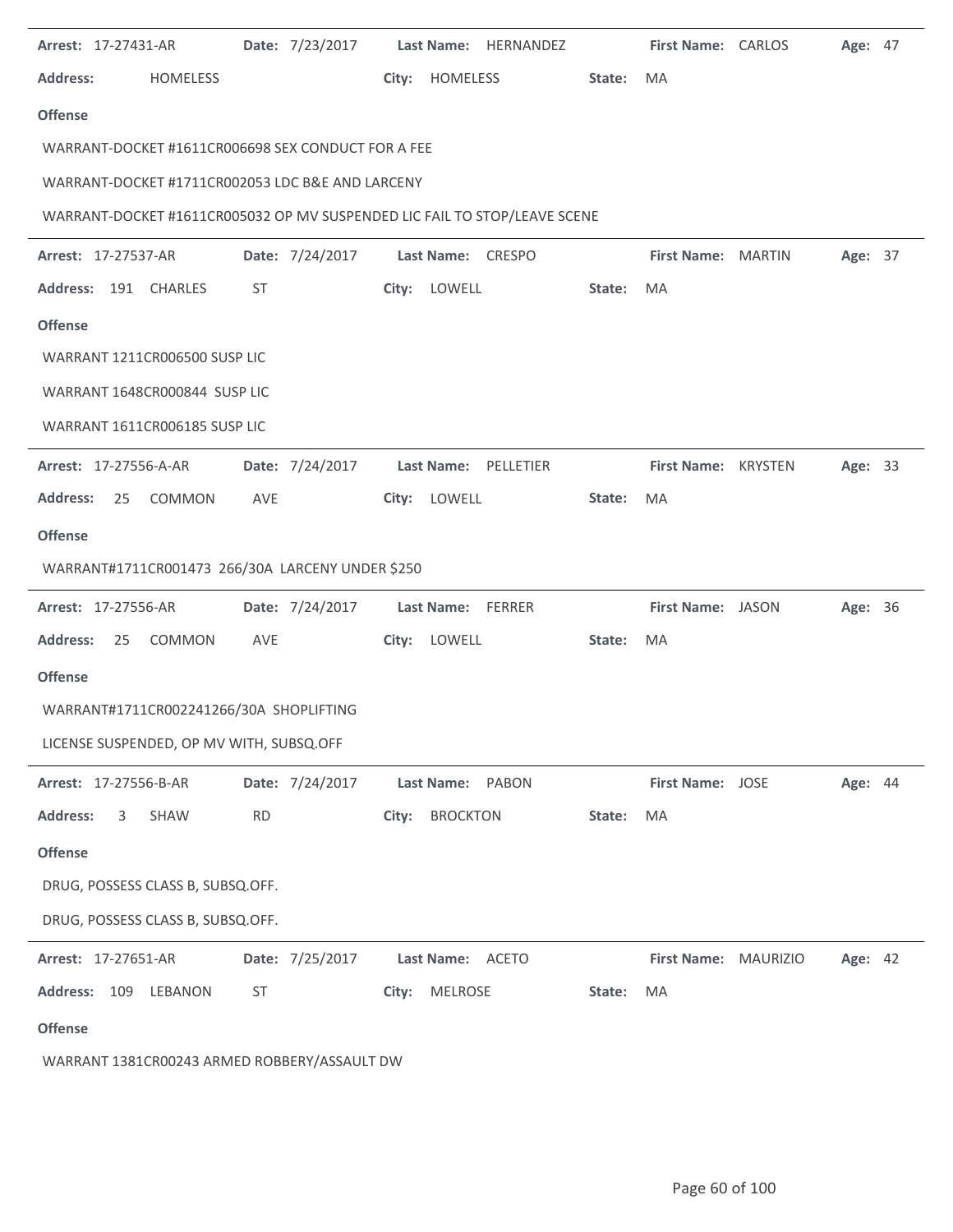| Arrest: 17-27664-AR                                    | Date: 7/25/2017 | Last Name: OFRAY               |        | First Name: FRANCISCO   | Age: 26 |  |
|--------------------------------------------------------|-----------------|--------------------------------|--------|-------------------------|---------|--|
| <b>Address:</b><br><b>KEMPTON</b><br>16                | CT              | City:<br>LAWRENCE              | State: | <b>MA</b>               |         |  |
| <b>Offense</b>                                         |                 |                                |        |                         |         |  |
| LICENSE SUSPENDED, OP MV WITH                          |                 |                                |        |                         |         |  |
| INSPECTION/STICKER, NO                                 |                 |                                |        |                         |         |  |
| Arrest: 17-27783-AR                                    | Date: 7/26/2017 | Last Name: MANOS               |        | First Name: CHRISTINE   | Age: 38 |  |
| <b>Address:</b><br>RIVERVIEW<br>74                     | <b>ST</b>       | HAVERHILL<br>City:             | State: | MA                      |         |  |
| <b>Offense</b>                                         |                 |                                |        |                         |         |  |
| UNLICENSED OPERATION OF MV                             |                 |                                |        |                         |         |  |
| WARRANT-DOCKET# 1738CR000909-LARCENY OVER 250          |                 |                                |        |                         |         |  |
| Arrest: 17-27821-AR                                    | Date: 7/26/2017 | Last Name: DEVEAU              |        | First Name: JAMES       | Age: 48 |  |
| <b>Address:</b><br>ADELAIDE<br>42                      | <b>ST</b>       | <b>METHUEN</b><br>City:        | State: | <b>MA</b>               |         |  |
| <b>Offense</b>                                         |                 |                                |        |                         |         |  |
| LICENSE SUSPENDED, OP MV WITH, SUBSQ.OFF               |                 |                                |        |                         |         |  |
| WARRANT#1753CR000092 90/23 LICENSE SUSP.               |                 |                                |        |                         |         |  |
| WARRANT#1518CR004663 94C/34 DRUG, POSSES CLASS A       |                 |                                |        |                         |         |  |
| SHOPLIFTING BY ASPORTATION                             |                 |                                |        |                         |         |  |
| FUGITIVE FROM JUSTICE ON COURT WARRANT                 |                 |                                |        |                         |         |  |
| Arrest: 17-27828-AR                                    | Date: 7/26/2017 | Last Name: SOLER               |        | First Name: CARLOS      | Age: 28 |  |
| <b>Address:</b><br>56<br>PERRY                         | <b>ST</b>       | LOWELL<br>City:                | State: | MA                      |         |  |
| <b>Offense</b>                                         |                 |                                |        |                         |         |  |
| LICENSE SUSPENDED, OP MV WITH                          |                 |                                |        |                         |         |  |
| Arrest: 17-27881-AR                                    | Date: 7/26/2017 | Last Name:<br><b>BOUTILIER</b> |        | First Name: LEONARD     | Age: 46 |  |
| <b>MEAD</b><br><b>Address:</b><br>18                   | ST              | CHARLESTOWN<br>City:           | State: | MA                      |         |  |
| <b>Offense</b>                                         |                 |                                |        |                         |         |  |
| ROBBERY, UNARMED                                       |                 |                                |        |                         |         |  |
| Arrest: 17-27920-AR                                    | Date: 7/27/2017 | Last Name:<br><b>BRYSON</b>    |        | <b>First Name: AMIE</b> | Age: 36 |  |
| <b>Address:</b><br>18<br><b>CHURCH</b>                 | <b>ST</b>       | <b>UXBRIDGE</b><br>City:       | State: | MA                      |         |  |
| <b>Offense</b>                                         |                 |                                |        |                         |         |  |
| WARRANT-DOCKET# 1651CR000443-B&E BUILDING NIGHT-FELONY |                 |                                |        |                         |         |  |
| WARRANT-DOCKET# 1653CR001829-OP MV W/ SUSP LICENSE     |                 |                                |        |                         |         |  |
| WARRANT-DOCKET# 1612CR000286-OP MV W/ SUSP LICENSE     |                 |                                |        |                         |         |  |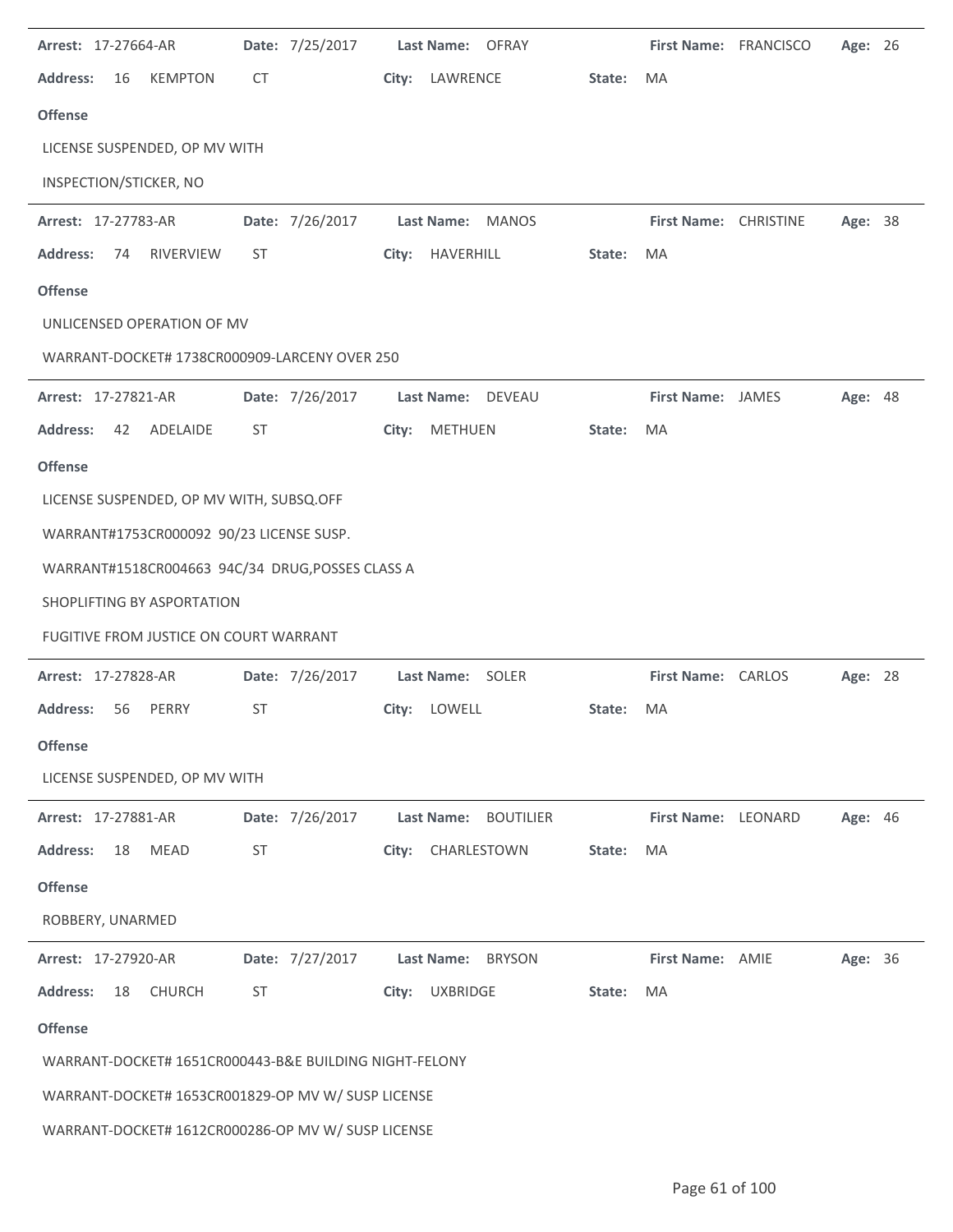| Arrest: 17-27921-AR                                    | Date: 7/27/2017 | Last Name: WELLES                                                     | First Name: ROBIN<br>Age: 50               |
|--------------------------------------------------------|-----------------|-----------------------------------------------------------------------|--------------------------------------------|
| <b>Address:</b><br>40<br>WEBSTER                       | <b>ST</b>       | <b>BOSTON</b><br>State:<br>City:                                      | MA                                         |
| <b>Offense</b>                                         |                 |                                                                       |                                            |
| WARRANT-DOCKET# 1501CR006246-LARCENY OVER 250\$        |                 |                                                                       |                                            |
|                                                        |                 | Last Name: HATCH                                                      | First Name: ROBERT                         |
| Arrest: 17-28086-AR                                    | Date: 7/28/2017 |                                                                       | Age: 26                                    |
| Address: 3104 ARCHSTONE                                | <b>AVE</b>      | TEWKSBURY<br>City:<br>State:                                          | MA                                         |
| <b>Offense</b>                                         |                 |                                                                       |                                            |
| STRANGULATION OR SUFFOCATION                           |                 |                                                                       |                                            |
| Arrest: 17-28115-AR                                    | Date: 7/28/2017 | <b>Last Name:</b><br><b>MOLINA</b>                                    | First Name: RUBEN<br>Age: 41               |
| <b>Address:</b><br>49<br><b>OSGOOD</b>                 | ST              | LOWELL<br>City:<br>State:                                             | <b>MA</b>                                  |
| <b>Offense</b>                                         |                 |                                                                       |                                            |
| SEAT BELT, FAIL WEAR                                   |                 |                                                                       |                                            |
| LICENSE SUSPENDED, OP MV WITH, SUBSQ.OFF               |                 |                                                                       |                                            |
| INSPECTION/STICKER, NO                                 |                 |                                                                       |                                            |
|                                                        |                 |                                                                       |                                            |
| Arrest: 17-28156-AR                                    | Date: 7/28/2017 | Last Name: SUERO-PUENTE                                               | First Name: ELIAZAR<br>Age: 33             |
| <b>Address:</b><br>25<br><b>TEMPLE</b>                 | <b>ST</b>       | City: LOWELL<br>State:                                                | MA                                         |
| <b>Offense</b>                                         |                 |                                                                       |                                            |
| Trafficking in Cocaine over 36 grams but less than 100 |                 |                                                                       |                                            |
| DRUG, DISTRIBUTE CLASS B                               |                 |                                                                       |                                            |
| <b>Arrest: 17-28169-AR</b>                             | Date: 7/28/2017 | Last Name: SHOLES                                                     | <b>First Name: FRANK</b><br><b>Age: 60</b> |
| Address: 733 HUNTER CREEK DR                           |                 | City: PLANT CITY State: FL                                            |                                            |
| <b>Offense</b>                                         |                 |                                                                       |                                            |
| FUGITIVE FROM JUSTICE ON COURT WARRANT                 |                 |                                                                       |                                            |
| Arrest: 17-28218-AR                                    |                 |                                                                       | Age: 62                                    |
|                                                        |                 | Date: 7/29/2017    Last Name: FAULKNER-HUSSEIN    First Name: MARLENE |                                            |
| <b>Address:</b><br>$\overline{\mathbf{3}}$<br>RIVER    | PL              | City: LOWELL<br>State:                                                | MA                                         |
| <b>Offense</b>                                         |                 |                                                                       |                                            |
| WARRANT-DOCKET #1611CR001585 LOWELL DISTRICT           |                 |                                                                       |                                            |
| <b>Arrest: 17-28373-AR</b>                             |                 | Date: 7/30/2017 Last Name: SCHIAVONE                                  | First Name: ANTHONY<br>Age: 27             |
| Address: 86 PARK                                       | ST              | City: MEDFORD<br>State:                                               | MA                                         |
| <b>Offense</b>                                         |                 |                                                                       |                                            |
| LICENSE SUSPENDED, OP MV WITH                          |                 |                                                                       |                                            |
|                                                        |                 |                                                                       |                                            |

WARRANT-DOCKET# 1751CR000771-UTTER FALSE PRESCRIPTION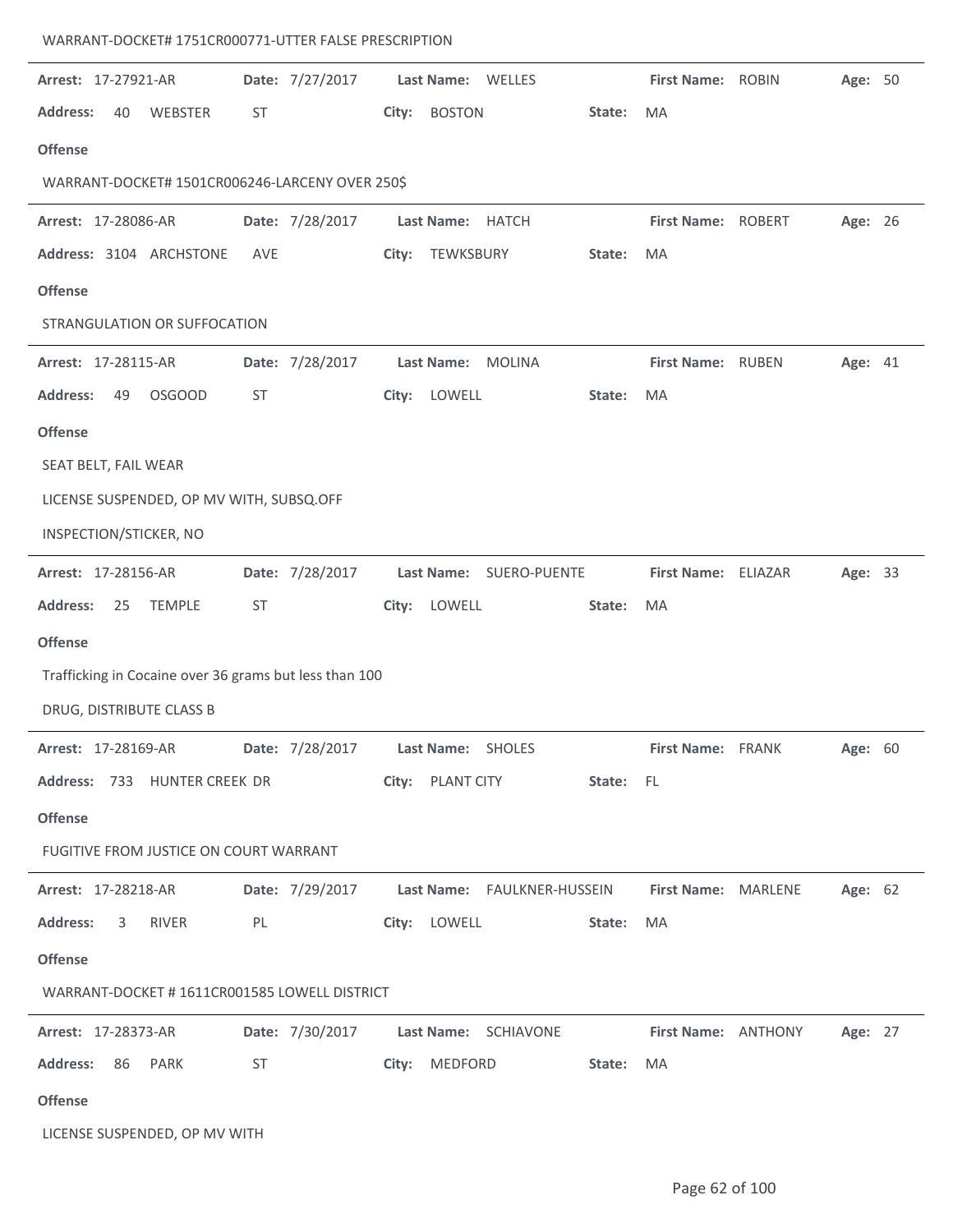| Arrest: 17-28608-AR                         | Date: 8/1/2017 | Last Name:<br><b>NEGRON</b>    |        | First Name: NORMA    | Age: 42 |  |
|---------------------------------------------|----------------|--------------------------------|--------|----------------------|---------|--|
| <b>Address:</b><br>95<br><b>MAIN</b>        | ST             | City:<br>TEWKSBURY             | State: | MA                   |         |  |
| <b>Offense</b>                              |                |                                |        |                      |         |  |
| <b>ATTACHING PLATES</b>                     |                |                                |        |                      |         |  |
| UNREGISTERED MOTOR VEHICLE                  |                |                                |        |                      |         |  |
| UNLICENSED OPERATION OF MV                  |                |                                |        |                      |         |  |
| UNINSURED MOTOR VEHICLE                     |                |                                |        |                      |         |  |
| WARRANT-DOCKET #1622CR001213 NEWBURYPORT DC |                |                                |        |                      |         |  |
| Arrest: 17-28609-AR                         | Date: 8/1/2017 | <b>Last Name:</b><br>MAZIALNIK |        | First Name: ERIC     | Age: 27 |  |
| <b>Address:</b><br>VETERENS<br>15           | WAY            | City: LOWELL                   | State: | MA                   |         |  |
| <b>Offense</b>                              |                |                                |        |                      |         |  |
| WARRANT                                     |                |                                |        |                      |         |  |
| Arrest: 17-28639-AR                         | Date: 8/1/2017 | Last Name: SIROIS              |        | First Name: JONATHAN | Age: 29 |  |
| <b>Address:</b><br>20<br><b>EATON</b>       | ST             | City: LAWRENCE                 | State: | MA                   |         |  |
| <b>Offense</b>                              |                |                                |        |                      |         |  |
| DRUG, POSSESS CLASS A                       |                |                                |        |                      |         |  |
| <b>OPERATING TO ENDANGER</b>                |                |                                |        |                      |         |  |
| <b>MARKED LANES VIOLATION</b>               |                |                                |        |                      |         |  |
| STOP/YIELD, FAIL TO                         |                |                                |        |                      |         |  |
| <b>OUI DRUGS (NARCOTICS)</b>                |                |                                |        |                      |         |  |
| STOP FOR POLICE, FAIL                       |                |                                |        |                      |         |  |
| Arrest: 17-28674-AR                         | Date: 8/2/2017 | <b>NASTASI</b><br>Last Name:   |        | First Name: LUKE     | Age: 36 |  |
| <b>Address:</b><br>ELLINGTON<br>19          | <b>RD</b>      | TEWKSBURY<br>City:             | State: | MA                   |         |  |
| <b>Offense</b>                              |                |                                |        |                      |         |  |
| LICENSE SUSPENDED, OP MV WITH               |                |                                |        |                      |         |  |
| WARRANT OPER AFTER SUSP. 1711CR001268       |                |                                |        |                      |         |  |
| Arrest: 17-28739-A-AR                       | Date: 8/2/2017 | Last Name: COLON               |        | First Name: EDWIN    | Age: 38 |  |
| <b>Address:</b><br>92<br>EXETER             | <b>ST</b>      | City: LAWRENCE                 | State: | MA                   |         |  |
| <b>Offense</b>                              |                |                                |        |                      |         |  |
| FALSE IMPERSONATION & IDENTITY FRAUD        |                |                                |        |                      |         |  |
| FALSE NAME/SSN, ARRESTEE FURNISH            |                |                                |        |                      |         |  |
| Misleading Police Officer                   |                |                                |        |                      |         |  |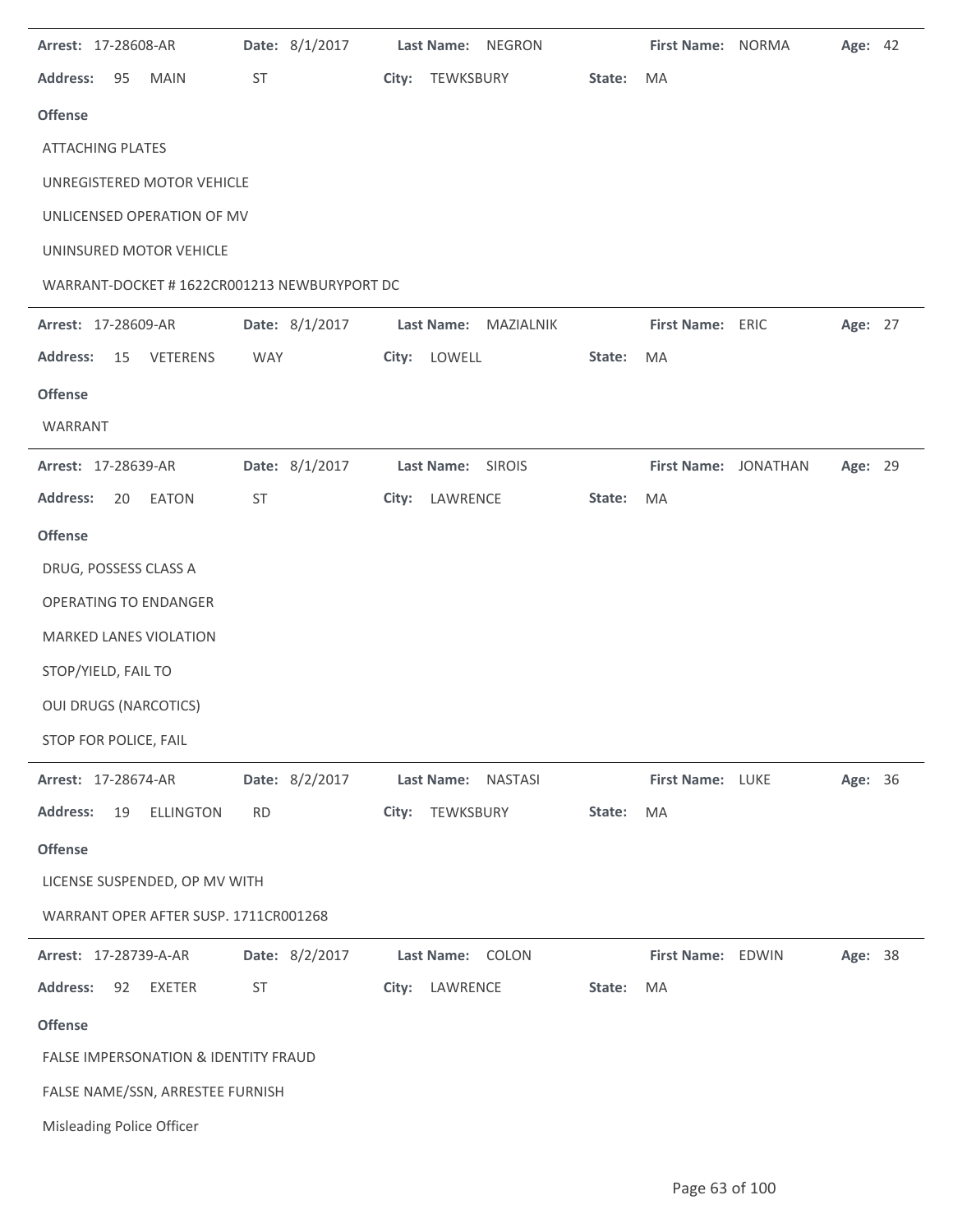UNLICENSED OPERATION OF MV

RMV SIGNATURE, FORGE/MISUSE

DRUG, DISTRIBUTE CLASS B

RMV DOCUMENT, POSSESS/USE FALSE/STOLEN

| Arrest: 17-28739-AR                  | Date: 8/2/2017                                      | Last Name: COMEAU                                      |        | First Name: DONALD   |                         | Age: 48 |  |
|--------------------------------------|-----------------------------------------------------|--------------------------------------------------------|--------|----------------------|-------------------------|---------|--|
| <b>Address:</b><br>5<br>JAY          | ST                                                  | City: TEWKSBURY                                        | State: | MA                   |                         |         |  |
| <b>Offense</b>                       |                                                     |                                                        |        |                      |                         |         |  |
| DRUG, POSSESS CLASS B                |                                                     |                                                        |        |                      |                         |         |  |
| Arrest: 17-28780-AR                  | Date: 8/3/2017                                      | Last Name: CRUZ                                        |        | First Name: CASEY    |                         | Age: 24 |  |
| <b>Address:</b><br>RAILROAD<br>94    | ST                                                  | City: LAWRENCE                                         | State: | MA                   |                         |         |  |
| <b>Offense</b>                       |                                                     |                                                        |        |                      |                         |         |  |
|                                      | WARRANT - 1718CR002270 - FAIL TO PROVIDE DNA SAMPLE |                                                        |        |                      |                         |         |  |
| Arrest: 17-28834-AR                  | Date: 8/3/2017                                      | Last Name: QUINONES                                    |        | First Name: RAMON    |                         | Age: 25 |  |
| <b>Address:</b><br>PRINCE<br>29      | AVE                                                 | City: LOWELL                                           | State: | MA                   |                         |         |  |
| <b>Offense</b>                       |                                                     |                                                        |        |                      |                         |         |  |
|                                      | WARRANT-DOCKET #1711CR001672 LOWELL DISTRICT COURT  |                                                        |        |                      |                         |         |  |
|                                      | WARRANT-DOCKET # 1611CR005025 LOWELL DISTRICT COURT |                                                        |        |                      |                         |         |  |
|                                      | WARRANT-DOCKET #1611CR004845 LOWELL DISTRICT COURT  |                                                        |        |                      |                         |         |  |
| Arrest: 17-28841-AR                  | Date: 8/3/2017                                      | Last Name: PIKE                                        |        | First Name: CRISTIAN |                         | Age: 21 |  |
| Address: 162 BRANCH                  | ST                                                  | City: LOWELL                                           | State: | MA                   |                         |         |  |
| <b>Offense</b>                       |                                                     |                                                        |        |                      |                         |         |  |
| SAFETY STANDARDS, MV NOT MEETING RMV |                                                     |                                                        |        |                      |                         |         |  |
| SEAT BELT, FAIL WEAR                 |                                                     |                                                        |        |                      |                         |         |  |
| LICENSE SUSPENDED, OP MV WITH        |                                                     |                                                        |        |                      |                         |         |  |
| <b>Arrest: 17-28863-AR</b>           |                                                     | Date: 8/3/2017 Last Name: EAKSTRIES                    |        |                      | <b>First Name: JOHN</b> | Age: 35 |  |
| Address: 8<br>RAYMOND                |                                                     | City: RAYMOND                                          | State: | NH.                  |                         |         |  |
| <b>Offense</b>                       |                                                     |                                                        |        |                      |                         |         |  |
|                                      | WARRANT DOCKET # 1553CR001179 OUI LIQUOR            |                                                        |        |                      |                         |         |  |
|                                      | WARRANT DOCKET #1738CR000614 POSS CLASS A           |                                                        |        |                      |                         |         |  |
|                                      |                                                     | Arrest: 17-28879-A-AR Date: 8/3/2017 Last Name: KALLIO |        |                      | First Name: AMANDA      | Age: 39 |  |
| Address: 67 LEONARD                  | ST                                                  | City: FOXBOROUGH                                       | State: | MA                   |                         |         |  |
| <b>Offense</b>                       |                                                     |                                                        |        |                      |                         |         |  |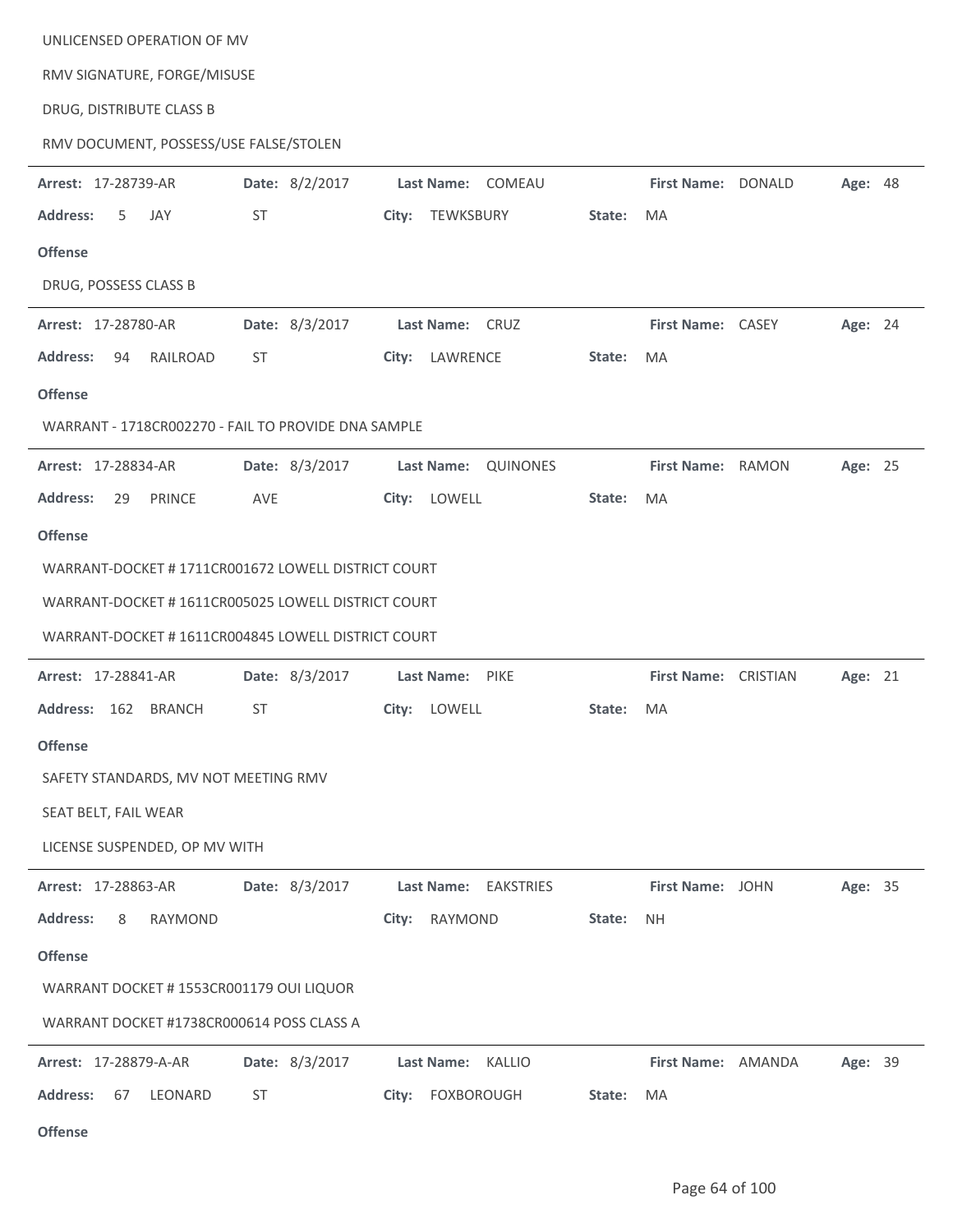| <b>DISORDERLY CONDUCT</b>                            |           |                |       |                     |        |                       |  |         |  |
|------------------------------------------------------|-----------|----------------|-------|---------------------|--------|-----------------------|--|---------|--|
| <b>RESIST ARREST</b>                                 |           |                |       |                     |        |                       |  |         |  |
| Arrest: 17-28981-AR                                  |           | Date: 8/4/2017 |       | Last Name: OFRAY    |        | First Name: FRANCISCO |  | Age: 26 |  |
| <b>Address:</b><br>16<br><b>KEMPTON</b>              | <b>CT</b> |                |       | City: LAWRENCE      | State: | MA                    |  |         |  |
| <b>Offense</b>                                       |           |                |       |                     |        |                       |  |         |  |
| LICENSE SUSPENDED, OP MV WITH                        |           |                |       |                     |        |                       |  |         |  |
| INSPECTION/STICKER, NO                               |           |                |       |                     |        |                       |  |         |  |
| REGISTRATION NOT IN POSSESSION                       |           |                |       |                     |        |                       |  |         |  |
| Arrest: 17-29068-A-AR                                |           | Date: 8/5/2017 |       | Last Name: PELOSI   |        | First Name: RICHARD   |  | Age: 23 |  |
| <b>Address:</b><br>67<br><b>LONG POND</b>            | <b>RD</b> |                | City: | TYNGSBOROUGH        | State: | MA                    |  |         |  |
| <b>Offense</b>                                       |           |                |       |                     |        |                       |  |         |  |
| DRUG, POSSESS CLASS B                                |           |                |       |                     |        |                       |  |         |  |
| Arrest: 17-29068-AR                                  |           | Date: 8/5/2017 |       | Last Name: NOBREGA  |        | First Name: JUSTIN    |  | Age: 21 |  |
| <b>Address:</b><br>26<br><b>ELLINGTON</b>            | <b>RD</b> |                | City: | TEWKSBURY           | State: | MA                    |  |         |  |
| <b>Offense</b>                                       |           |                |       |                     |        |                       |  |         |  |
| DRUG, POSSESS CLASS A                                |           |                |       |                     |        |                       |  |         |  |
| DRUG, POSSESS CLASS B                                |           |                |       |                     |        |                       |  |         |  |
| Arrest: 17-29256-AR                                  |           | Date: 8/6/2017 |       | Last Name: VOLIS    |        | First Name: KAREN     |  | Age: 34 |  |
| <b>Address:</b><br>98<br>WANNALANCIT<br><b>FLOOR</b> |           |                | City: | LOWELL              | State: | MA                    |  |         |  |
| <b>Offense</b>                                       |           |                |       |                     |        |                       |  |         |  |
| WARRANT #1611CR003001 A & B POLICE OFFICER           |           |                |       |                     |        |                       |  |         |  |
| Arrest: 17-29270-AR                                  |           | Date: 8/6/2017 |       | Last Name: KALIL    |        | First Name: DONALD    |  | Age: 59 |  |
| Address: 970 MAIN                                    | <b>ST</b> |                |       | City: TEWKSBURY     | State: | MA                    |  |         |  |
| <b>Offense</b>                                       |           |                |       |                     |        |                       |  |         |  |
| TRESPASS                                             |           |                |       |                     |        |                       |  |         |  |
| Arrest: 17-29356-AR                                  |           | Date: 8/7/2017 |       | Last Name: VOZZELLA |        | First Name: AMANDA    |  | Age: 36 |  |
| <b>Address:</b><br>17<br>SHAWSHEEN                   | RD.       |                |       | City: BILLERICA     | State: | MA                    |  |         |  |
| <b>Offense</b>                                       |           |                |       |                     |        |                       |  |         |  |
| LICENSE SUSPENDED, OP MV WITH                        |           |                |       |                     |        |                       |  |         |  |
| SEAT BELT, FAIL WEAR                                 |           |                |       |                     |        |                       |  |         |  |
| UNSAFE OPERATION OF MV                               |           |                |       |                     |        |                       |  |         |  |

WARRANT#1557CR001752 94C/34 DRUG,POSSES CLASS E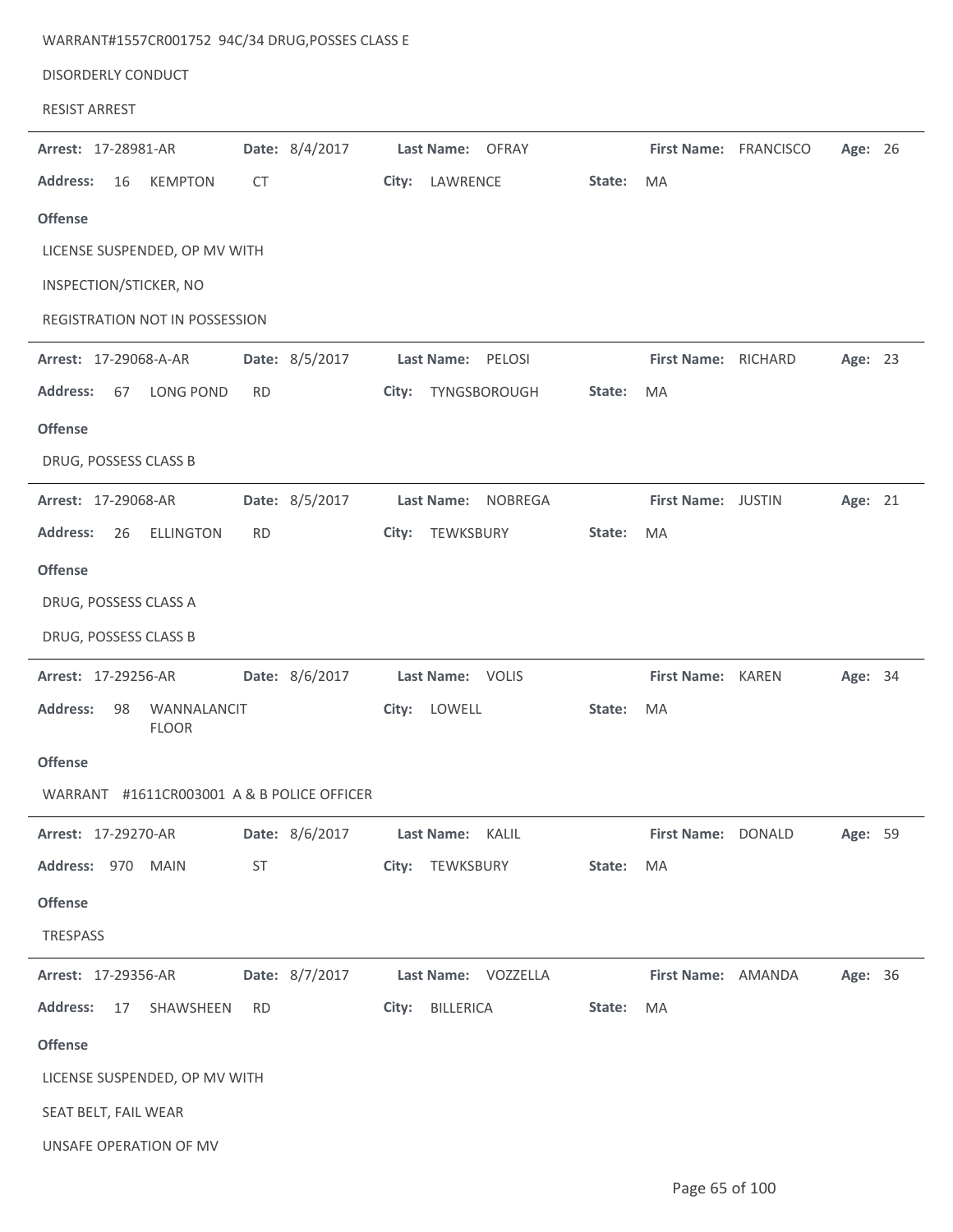| Arrest: 17-29466-AR                     | Date: 8/8/2017  | Last Name: MONTEIRO        |        | First Name: STEFAN    |                      | Age: 25 |  |
|-----------------------------------------|-----------------|----------------------------|--------|-----------------------|----------------------|---------|--|
| Address: 425 ROGERS                     | ST              | City: TEWKSBURY            | State: | MA                    |                      |         |  |
| <b>Offense</b>                          |                 |                            |        |                       |                      |         |  |
| LICENSE SUSPENDED, OP MV WITH           |                 |                            |        |                       |                      |         |  |
| SAFETY STANDARDS, MV NOT MEETING RMV    |                 |                            |        |                       |                      |         |  |
| Arrest: 17-29481-AR                     | Date: 8/8/2017  | Last Name: SANTIAGO-ROSADO |        |                       | First Name: EMMANUEL | Age: 29 |  |
| <b>FLOYD</b><br><b>Address:</b><br>24   | ST              | City: LOWELL               | State: | MA                    |                      |         |  |
| <b>Offense</b>                          |                 |                            |        |                       |                      |         |  |
| UNLICENSED OPERATION OF MV              |                 |                            |        |                       |                      |         |  |
| ALTERED EXHAUST SYSTEM                  |                 |                            |        |                       |                      |         |  |
| Arrest: 17-29502-AR                     | Date: 8/8/2017  | Last Name: COLON           |        | First Name: MICHAEL   |                      | Age: 20 |  |
| Address: 142 ANDOVER                    | ST              | City: LOWELL               | State: | MA                    |                      |         |  |
| <b>Offense</b>                          |                 |                            |        |                       |                      |         |  |
| UNLICENSED OPERATION OF MV              |                 |                            |        |                       |                      |         |  |
| NUMBER PLATE VIOLATION                  |                 |                            |        |                       |                      |         |  |
| Arrest: 17-29639-AR                     | Date: 8/9/2017  | Last Name: OQUENDO         |        | First Name: CHRISTINA |                      | Age: 26 |  |
| Address: 146 AIKEN                      | ST              | City: LOWELL               | State: | MA                    |                      |         |  |
| <b>Offense</b>                          |                 |                            |        |                       |                      |         |  |
| LICENSE SUSPENDED, OP MV WITH           |                 |                            |        |                       |                      |         |  |
| UNREGISTERED MOTOR VEHICLE              |                 |                            |        |                       |                      |         |  |
| UNINSURED MOTOR VEHICLE                 |                 |                            |        |                       |                      |         |  |
| Arrest: 17-29699-AR                     | Date: 8/9/2017  | Last Name: GERARD          |        | First Name: GINA      |                      | Age: 48 |  |
| Address: 1012 AMES HILL                 | DR              | City: TEWKSBURY            | State: | MA                    |                      |         |  |
| <b>Offense</b>                          |                 |                            |        |                       |                      |         |  |
| A&B WITH DANGEROUS WEAPON; TO WIT TEETH |                 |                            |        |                       |                      |         |  |
| Arrest: 17-29893-AR                     | Date: 8/11/2017 | Last Name: SALVAGGIO       |        | First Name: KAREN     |                      | Age: 37 |  |
| <b>Address:</b><br>41<br>MAUREEN        | DR              | City: TEWKSBURY            | State: | MA                    |                      |         |  |
| <b>Offense</b>                          |                 |                            |        |                       |                      |         |  |
| SIGNAL, FAIL TO                         |                 |                            |        |                       |                      |         |  |
| DRUG, POSSESS CLASS B                   |                 |                            |        |                       |                      |         |  |
| SPEEDING IN VIOL SPECIAL REGULATION     |                 |                            |        |                       |                      |         |  |
| DRUG, POSSESS TO DISTRIB CLASS A        |                 |                            |        |                       |                      |         |  |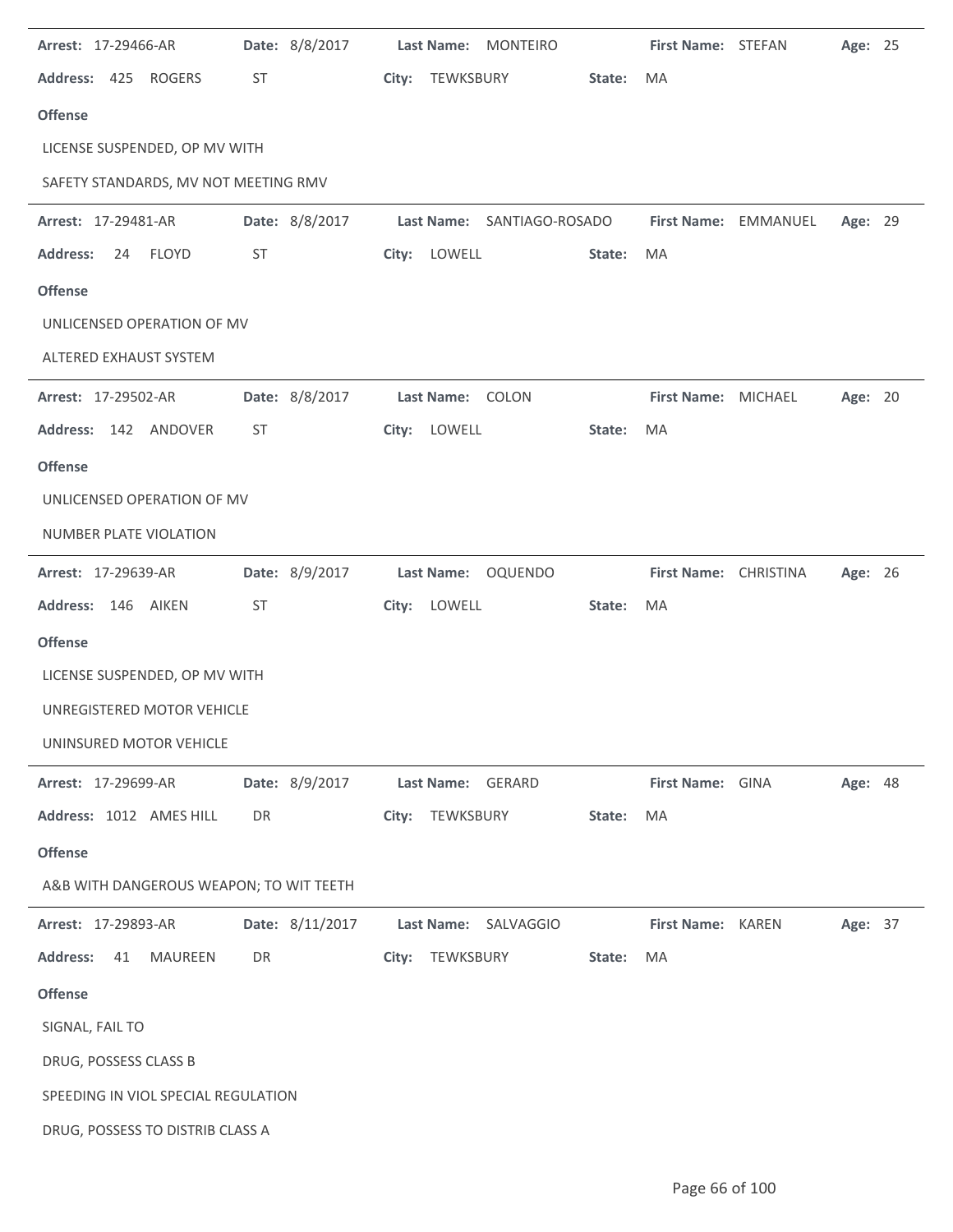| DRUG, POSSESS CLASS B                                |                 |                                      |        |                          |                     |         |  |
|------------------------------------------------------|-----------------|--------------------------------------|--------|--------------------------|---------------------|---------|--|
| Arrest: 17-30133-AR                                  | Date: 8/13/2017 | Last Name: CLARE                     |        | First Name: DARCELL      |                     | Age: 33 |  |
| <b>Address:</b><br>49<br><b>WHIPPLE</b>              | <b>RD</b>       | TEWKSBURY<br>City:                   | State: | <b>MA</b>                |                     |         |  |
| <b>Offense</b>                                       |                 |                                      |        |                          |                     |         |  |
| WARRANT (DOCKET 1611CR004806 POSS CLASS A/E)         |                 |                                      |        |                          |                     |         |  |
| WARRANT (DOCKET 1611CR005852 SEX CONDUCT FOR FEE)    |                 |                                      |        |                          |                     |         |  |
| WARRANT (DOCKET 1711CR002378 OP MV W LIC SUSP)       |                 |                                      |        |                          |                     |         |  |
| Arrest: 17-30328-AR                                  | Date: 8/14/2017 | Last Name: RUPLIS                    |        | First Name: JOHN         |                     | Age: 35 |  |
| <b>Address:</b><br>43<br>LINDEN                      | <b>ST</b>       | City:<br>EVERETT                     | State: | MA                       |                     |         |  |
| <b>Offense</b>                                       |                 |                                      |        |                          |                     |         |  |
| DRUG, POSSESS TO DISTRIB CLASS B                     |                 |                                      |        |                          |                     |         |  |
| Arrest: 17-30519-AR                                  | Date: 8/16/2017 | Last Name: VOLIS                     |        | First Name: KAREN        |                     | Age: 34 |  |
| <b>Address:</b><br>2 GARIN                           | <b>TER</b>      | LOWELL<br>City:                      | State: | <b>MA</b>                |                     |         |  |
| <b>Offense</b>                                       |                 |                                      |        |                          |                     |         |  |
| WARRANT (DOCKET 1611CR003001 / A&B ON PERSON OVER 60 |                 |                                      |        |                          |                     |         |  |
| Arrest: 17-30593-AR                                  | Date: 8/16/2017 | Last Name: VENTURA                   |        | <b>First Name: PETER</b> |                     | Age: 51 |  |
| Address: 409<br><b>DOUGLAS</b>                       | <b>RD</b>       | LOWELL<br>City:                      | State: | MA                       |                     |         |  |
| <b>Offense</b>                                       |                 |                                      |        |                          |                     |         |  |
| NEGLIGENT OPERATION OF MOTOR VEHICLE                 |                 |                                      |        |                          |                     |         |  |
| OUI LIQUOR, 2ND OFFENSE                              |                 |                                      |        |                          |                     |         |  |
| LEAVE SCENE OF PROPERTY DAMAGE                       |                 |                                      |        |                          |                     |         |  |
| <b>Arrest: 17-30635-AR</b>                           |                 | Date: 8/17/2017 Last Name: LOW       |        | First Name: ADAM         |                     | Age: 43 |  |
| Address: 40 WENHAM                                   | ST              | City: JAMICA PLAIN                   | State: | MA                       |                     |         |  |
| <b>Offense</b>                                       |                 |                                      |        |                          |                     |         |  |
| WARRANT - 1511CR007242 - OP MV W/ SUSP LIC           |                 |                                      |        |                          |                     |         |  |
| <b>Arrest: 17-30717-AR</b>                           |                 | Date: 8/17/2017 Last Name: DESOUZA   |        |                          | First Name: MATHEUS | Age: 18 |  |
| Address: 320 OLD MAIN                                | ST              | City: TEWKSBURY                      | State: | MA                       |                     |         |  |
| <b>Offense</b>                                       |                 |                                      |        |                          |                     |         |  |
| <b>COURTESY BOOKING</b>                              |                 |                                      |        |                          |                     |         |  |
| <b>Arrest: 17-30724-AR</b>                           |                 | Date: 8/17/2017 Last Name: RADCLIFFE |        | First Name: MICHAEL      |                     | Age: 46 |  |
| Address: 365 ST-LOWELL HOL                           |                 | City: LOWELL                         | State: | MA                       |                     |         |  |
| <b>Offense</b>                                       |                 |                                      |        |                          |                     |         |  |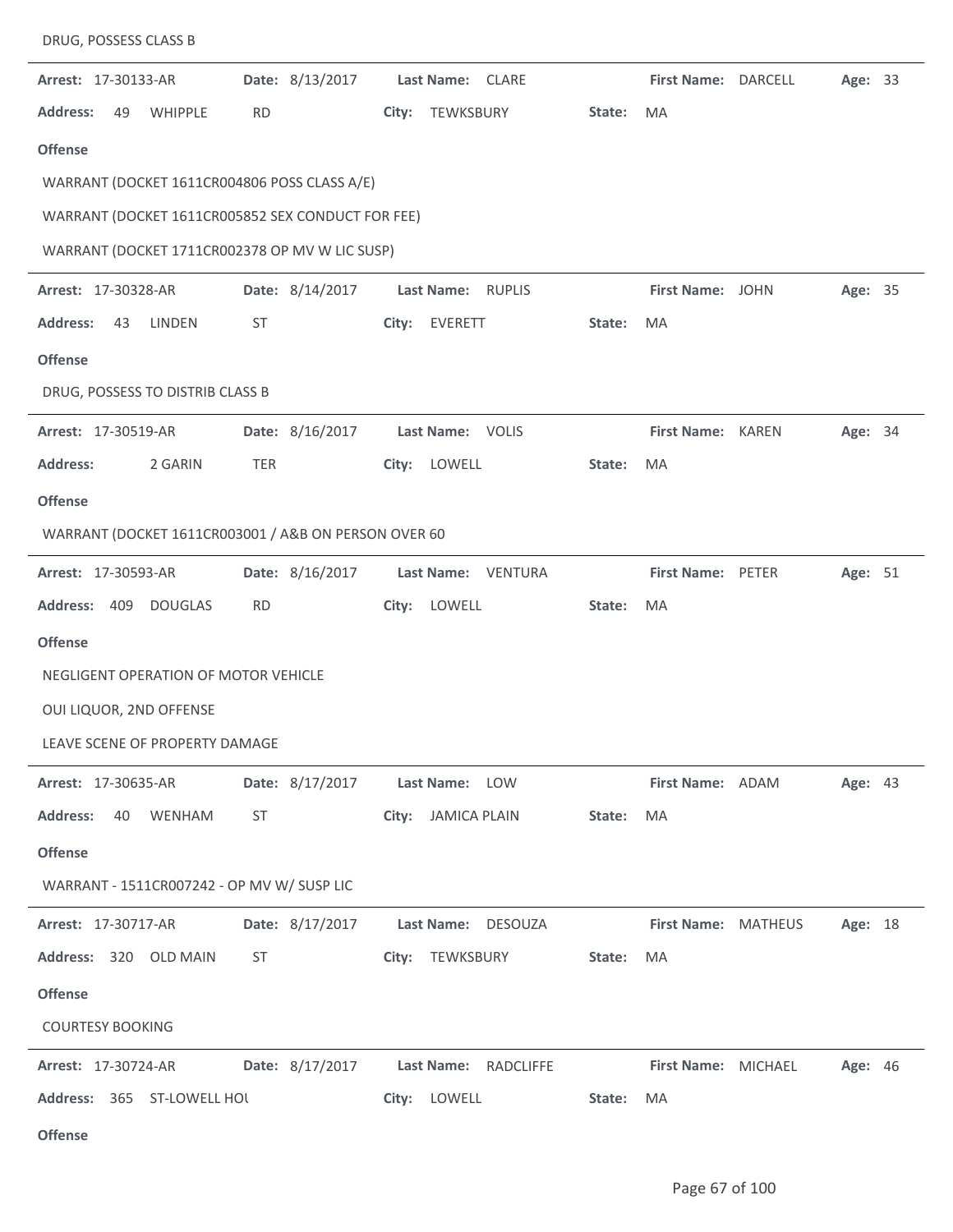| WARRANT DOCKET # 1211CR001106 LARCENY OVER \$250                |                 |                          |        |                    |         |  |
|-----------------------------------------------------------------|-----------------|--------------------------|--------|--------------------|---------|--|
| WARRANT DOCKET #1311CR001662 ABDW                               |                 |                          |        |                    |         |  |
| WARRANT DOCKET # 1411CR006254 LARCENY OVER                      |                 |                          |        |                    |         |  |
|                                                                 |                 |                          |        |                    |         |  |
| Arrest: 17-31105-AR                                             | Date: 8/20/2017 | Last Name: GARCIA        |        | First Name: ALEXIS | Age: 20 |  |
| Address: 136 LAKE                                               | <b>RD</b>       | <b>TIVERTON</b><br>City: | State: | R <sub>l</sub>     |         |  |
| <b>Offense</b>                                                  |                 |                          |        |                    |         |  |
| WARRANT (DOCKET 1732CR000971, 138/34C MINOR IN POSS OF ALCOHOL) |                 |                          |        |                    |         |  |
| WARRANT (DOCKET #1632CR006091, 266/37B CREDIT CARD FRAUD)       |                 |                          |        |                    |         |  |
| Arrest: 17-31152-AR                                             | Date: 8/20/2017 | Last Name: PRICE         |        | First Name: PAULA  | Age: 47 |  |
| <b>Address:</b><br>71<br><b>NOLAN</b>                           | <b>CT</b>       | TEWKSBURY<br>City:       | State: | MA                 |         |  |
| <b>Offense</b>                                                  |                 |                          |        |                    |         |  |
| NEGLIGENT OPERATION OF MOTOR VEHICLE                            |                 |                          |        |                    |         |  |
| <b>RESIST ARREST</b>                                            |                 |                          |        |                    |         |  |
| MARKED LANES VIOLATION                                          |                 |                          |        |                    |         |  |
| OUI LIQUOR, 2ND OFFENSE                                         |                 |                          |        |                    |         |  |
|                                                                 |                 |                          |        |                    |         |  |
| Arrest: 17-31262-AR                                             | Date: 8/21/2017 | Last Name: STONESIFER    |        | First Name: EDWARD | Age: 31 |  |
| <b>Address:</b><br>AMES<br>$\mathbf{1}$                         | PL              | City: LOWELL             | State: | MA                 |         |  |
| <b>Offense</b>                                                  |                 |                          |        |                    |         |  |
| UNREGISTERED MOTOR VEHICLE                                      |                 |                          |        |                    |         |  |
| NUMBER PLATE MISSING                                            |                 |                          |        |                    |         |  |
| UNLICENSED OPERATION OF MV                                      |                 |                          |        |                    |         |  |
| Arrest: 17-31418-AR                                             | Date: 8/22/2017 | Last Name: LACEY         |        | First Name: LISA   | Age: 46 |  |
| <b>Address:</b><br>11<br>EASEMENT                               | <b>RD</b>       | City: TEWKSBURY          | State: | MA                 |         |  |
| <b>Offense</b>                                                  |                 |                          |        |                    |         |  |
| DRUG, POSSESS CLASS B                                           |                 |                          |        |                    |         |  |
| DRUG, POSSESS CLASS B                                           |                 |                          |        |                    |         |  |
|                                                                 |                 |                          |        |                    |         |  |
| Arrest: 17-31441-AR                                             | Date: 8/22/2017 | Last Name: DENNISON      |        | First Name: JAMIE  | Age: 46 |  |
| <b>Address:</b><br>72<br><b>BROADWAY</b>                        |                 | City: HAVERHILL          | State: | MA                 |         |  |
| <b>Offense</b>                                                  |                 |                          |        |                    |         |  |
|                                                                 |                 |                          |        |                    |         |  |

WARRANT DOCKET # 1318CR001626 UNINSURED MV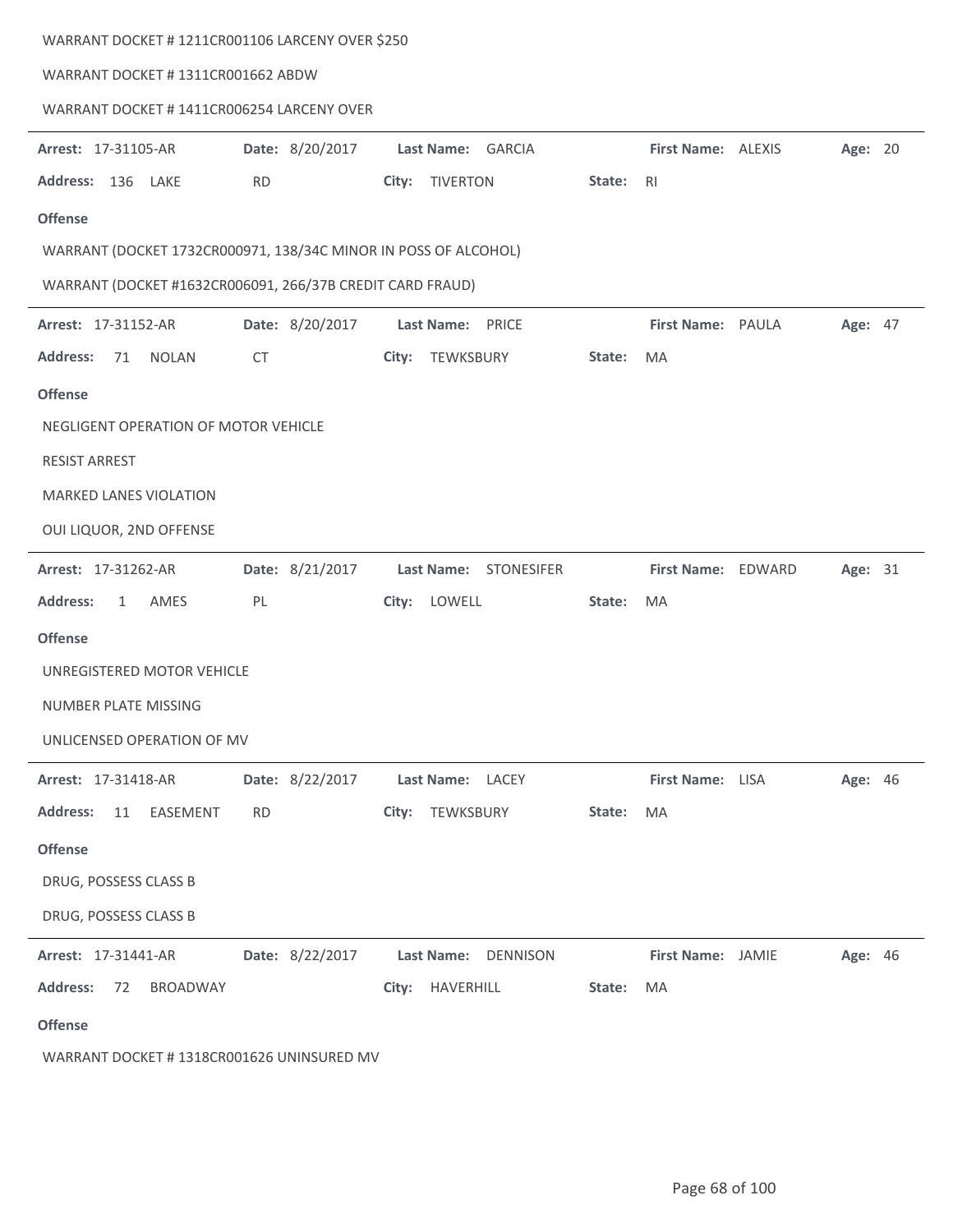| Arrest: 17-31927-AR                                  |           | Date: 8/26/2017                   |            |                   | Last Name: BATISTA |        | First Name: CLEVERSON     |                        | Age: 39        |  |
|------------------------------------------------------|-----------|-----------------------------------|------------|-------------------|--------------------|--------|---------------------------|------------------------|----------------|--|
| <b>Address:</b><br>55<br><b>PRESTON</b>              | <b>ST</b> |                                   |            | City: EVERETT     |                    | State: | <b>MA</b>                 |                        |                |  |
| <b>Offense</b>                                       |           |                                   |            |                   |                    |        |                           |                        |                |  |
| LICENSE SUSPENDED, OP MV WITH                        |           |                                   |            |                   |                    |        |                           |                        |                |  |
| WARRANT-DOCKET#1710CR000860- OP MV AFTER SUSPENSION  |           |                                   |            |                   |                    |        |                           |                        |                |  |
| Arrest: 17-31928-AR                                  |           | Date: 8/26/2017                   |            |                   | Last Name: TORRES  |        |                           | First Name: KRISTOPHER | Age: 23        |  |
| <b>Address:</b><br>59<br>PEARL                       | ST        |                                   |            | City: LAWRENCE    |                    | State: | MA                        |                        |                |  |
| <b>Offense</b>                                       |           |                                   |            |                   |                    |        |                           |                        |                |  |
| WARRANT-DOCKET# 1718CR003328-OP MV W/ SUSP LICENSE   |           |                                   |            |                   |                    |        |                           |                        |                |  |
| WARRANT-DOCKET# 1711CR003373-OP MV W/ SUSP REG       |           |                                   |            |                   |                    |        |                           |                        |                |  |
| Arrest: 17-31956-AR                                  |           | Date: 8/26/2017                   |            | Last Name: RIVERA |                    |        | First Name: LUIS          |                        | <b>Age: 44</b> |  |
| <b>Address:</b><br>MARSHALL<br>42                    | ST        |                                   | City:      | LOWELL            |                    | State: | MA                        |                        |                |  |
| <b>Offense</b>                                       |           |                                   |            |                   |                    |        |                           |                        |                |  |
| LICENSE SUSPENDED, OP MV WITH, SUBSQ.OFF             |           |                                   |            |                   |                    |        |                           |                        |                |  |
| TIRE TREAD DEPTH VIOLATION                           |           |                                   |            |                   |                    |        |                           |                        |                |  |
| Arrest: 17-32019-AR                                  |           | Date: 8/26/2017                   |            |                   | Last Name: GORDON  |        | First Name: RONALD        |                        | Age: 30        |  |
| <b>Address:</b><br>31<br>TOMAHAWK                    | DR        |                                   |            | City: TEWKSBURY   |                    | State: | MA                        |                        |                |  |
| <b>Offense</b>                                       |           |                                   |            |                   |                    |        |                           |                        |                |  |
| LICENSE SUSPENDED, OP MV WITH                        |           |                                   |            |                   |                    |        |                           |                        |                |  |
| STOP FOR POLICE, FAIL                                |           |                                   |            |                   |                    |        |                           |                        |                |  |
| Arrest: 17-32084-AR                                  |           | Date: 8/27/2017 Last Name: LEAVER |            |                   |                    |        | First Name: ROBERT        |                        | <b>Age: 63</b> |  |
| <b>Address:</b><br>58 SHERIDAN                       | ST        |                                   | City: LYNN |                   |                    | State: | MA                        |                        |                |  |
| <b>Offense</b>                                       |           |                                   |            |                   |                    |        |                           |                        |                |  |
| WARRANT - 1753CR000114 - UNLICENSED OP OF MV         |           |                                   |            |                   |                    |        |                           |                        |                |  |
| <b>Arrest: 17-32097-AR</b>                           |           | Date: 8/27/2017 Last Name: SILVA  |            |                   |                    |        | First Name: TANYA         |                        | Age: 42        |  |
| Address: 53<br>BELLEVUE                              | ST        |                                   |            |                   | City: HAVERHILL    | State: | MA                        |                        |                |  |
| <b>Offense</b>                                       |           |                                   |            |                   |                    |        |                           |                        |                |  |
| WARRANT (DOCKET #1522CR001418, 90/10 UNLIC OP OF MV) |           |                                   |            |                   |                    |        |                           |                        |                |  |
| <b>Arrest: 17-32158-AR</b>                           |           | Date: 8/27/2017                   |            |                   | Last Name: FLAMMA  |        | <b>First Name: ZEEGAR</b> |                        | Age: 34        |  |
| <b>Address:</b><br>36 AIKEN                          | AVE       |                                   |            | City: LOWELL      |                    | State: | <b>MA</b>                 |                        |                |  |
| <b>Offense</b>                                       |           |                                   |            |                   |                    |        |                           |                        |                |  |
| DRUG, POSSESS CLASS B                                |           |                                   |            |                   |                    |        |                           |                        |                |  |

j.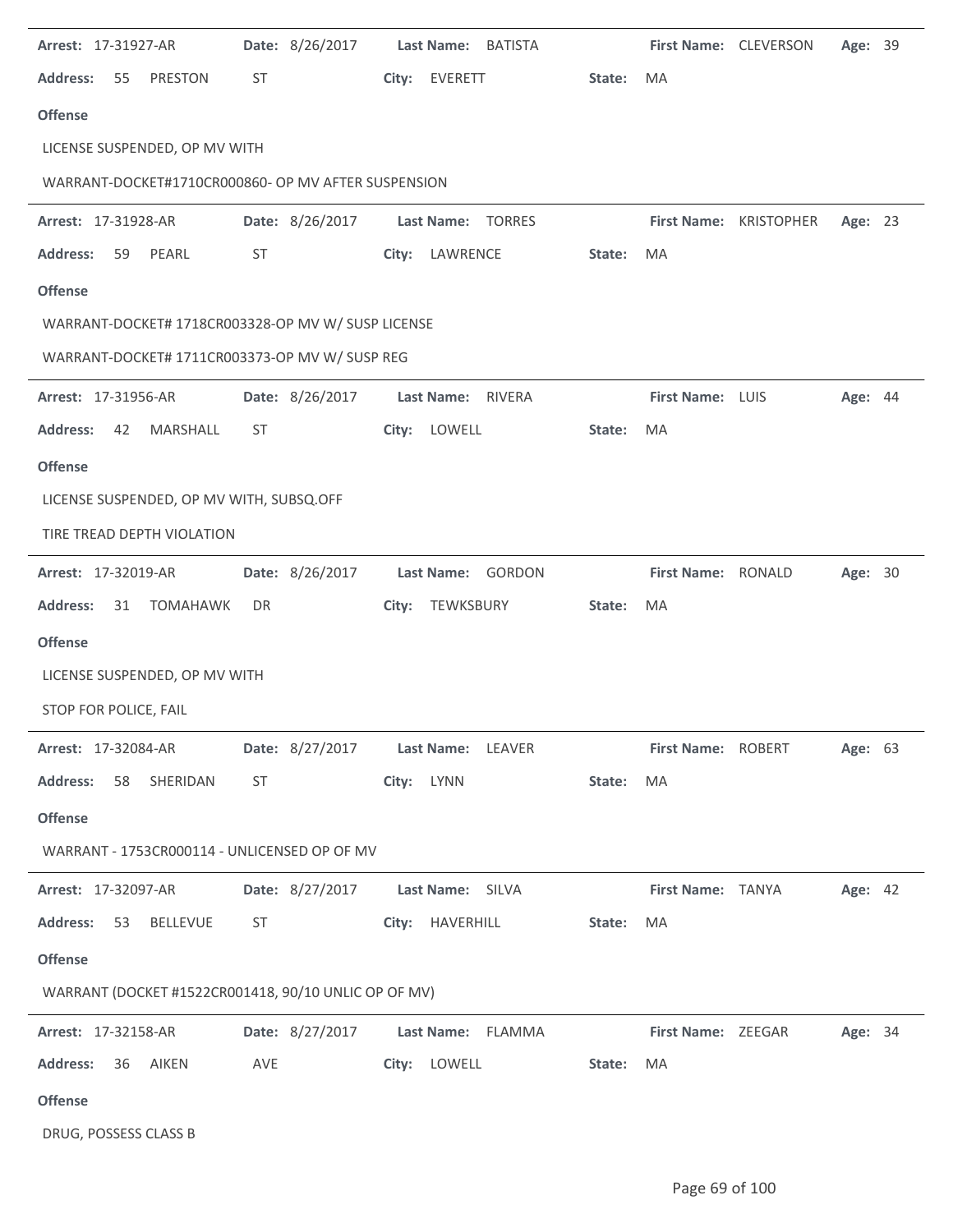| Arrest: 17-32213-AR        |                                            |     | Date: 8/28/2017                                             |                   | Last Name: MANDES     |           | First Name: JESUS   |                             | Age: 25 |  |
|----------------------------|--------------------------------------------|-----|-------------------------------------------------------------|-------------------|-----------------------|-----------|---------------------|-----------------------------|---------|--|
|                            | Address: 284 BROADWAY ST<br><b>FLOOR</b>   |     |                                                             | City: LAWRENCE    |                       | State:    | MA                  |                             |         |  |
| <b>Offense</b>             |                                            |     |                                                             |                   |                       |           |                     |                             |         |  |
|                            | SPEEDING IN VIOL SPECIAL REGULATION        |     |                                                             |                   |                       |           |                     |                             |         |  |
|                            | LICENSE SUSPENDED, OP MV WITH              |     |                                                             |                   |                       |           |                     |                             |         |  |
| Arrest: 17-32216-AR        |                                            |     | Date: 8/28/2017                                             | Last Name: BEATTY |                       |           | First Name: MATTHEW |                             | Age: 27 |  |
| <b>Address:</b>            | 64 COLBURN WOO                             |     |                                                             | City: NASHUA      |                       | State:    | <b>NH</b>           |                             |         |  |
| <b>Offense</b>             |                                            |     |                                                             |                   |                       |           |                     |                             |         |  |
|                            |                                            |     | WARRANT DOCKET 1553CR000349 / 266/30 SHOPLIFTING            |                   |                       |           |                     |                             |         |  |
| Arrest: 17-32257-AR        |                                            |     | Date: 8/28/2017                                             |                   | Last Name: FORSTER    |           | First Name: DAVID   |                             | Age: 52 |  |
|                            | Address: 186 WOBURN                        | ST  |                                                             | City: WILMINGTON  |                       | State:    | MA                  |                             |         |  |
| <b>Offense</b>             |                                            |     |                                                             |                   |                       |           |                     |                             |         |  |
|                            |                                            |     | FENTANYL, TRAFFICKING IN MORE THAN 10 GRAMS c.94C, º32E(c+) |                   |                       |           |                     |                             |         |  |
| <b>RESIST ARREST</b>       |                                            |     |                                                             |                   |                       |           |                     |                             |         |  |
| Arrest: 17-32264-AR        |                                            |     | Date: 8/28/2017                                             |                   | Last Name: KASILOWSKI |           | First Name: JASON   |                             | Age: 41 |  |
| Address: 130 JEWETT        |                                            | ST  |                                                             | City: LOWELL      |                       | State:    | MA                  |                             |         |  |
| <b>Offense</b>             |                                            |     |                                                             |                   |                       |           |                     |                             |         |  |
|                            | WARRANT - STRAIGHT 90/24/P, 90/17/A        |     |                                                             |                   |                       |           |                     |                             |         |  |
|                            | WARRANT - STRAIGHT, 90/23/H, 90/34J, 90/7Q |     |                                                             |                   |                       |           |                     |                             |         |  |
| Arrest: 17-32327-AR        |                                            |     | Date: 8/29/2017 Last Name: AMARO                            |                   |                       |           |                     | First Name: LAURIEL Age: 58 |         |  |
|                            | Address: 84 METHUEN ST                     |     |                                                             | City: LOWELL      |                       | State: MA |                     |                             |         |  |
| <b>Offense</b>             |                                            |     |                                                             |                   |                       |           |                     |                             |         |  |
|                            | SHOPLIFTING BY CONCEALING MDSE, 2ND OFF.   |     |                                                             |                   |                       |           |                     |                             |         |  |
| <b>Arrest: 17-32368-AR</b> |                                            |     | Date: 8/29/2017 Last Name: HALL                             |                   |                       |           | First Name: AARON   |                             | Age: 32 |  |
|                            | Address: 18A NEWTON                        | AVE |                                                             |                   | City: TEWKSBURY       | State:    | MA                  |                             |         |  |
| <b>Offense</b>             |                                            |     |                                                             |                   |                       |           |                     |                             |         |  |
| DISORDERLY CONDUCT         |                                            |     |                                                             |                   |                       |           |                     |                             |         |  |
| <b>RESIST ARREST</b>       |                                            |     |                                                             |                   |                       |           |                     |                             |         |  |
|                            | <b>Arrest: 17-32382-AR</b>                 |     | Date: 8/30/2017 Last Name: REYES                            |                   |                       |           | First Name: LLOBANI |                             | Age: 44 |  |
|                            | Address: 32 LEDGEWOOD RD                   |     |                                                             | City: METHUEN     |                       | State:    | MA                  |                             |         |  |
| <b>Offense</b>             |                                            |     |                                                             |                   |                       |           |                     |                             |         |  |
| LIGHTS VIOLATION, MV       |                                            |     |                                                             |                   |                       |           |                     |                             |         |  |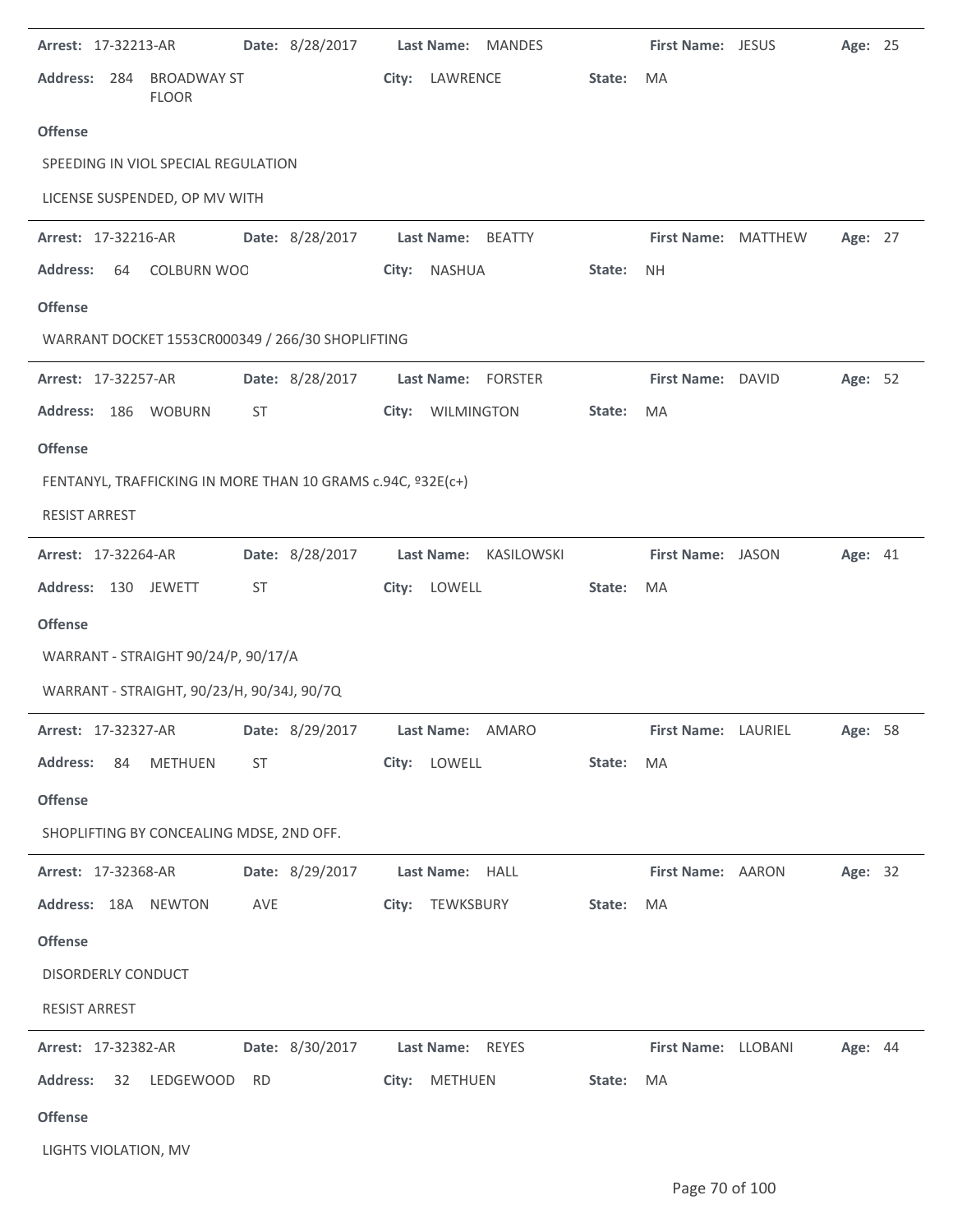| UNLICENSED OPERATION OF MV                              |     |                 |       |                   |                    |        |                          |         |  |
|---------------------------------------------------------|-----|-----------------|-------|-------------------|--------------------|--------|--------------------------|---------|--|
| Arrest: 17-32487-AR                                     |     | Date: 8/31/2017 |       |                   | Last Name: HESTER  |        | First Name: JIMMY        | Age: 31 |  |
| <b>Address:</b><br>193 TALBOT                           | AVE |                 | City: | <b>BOSTON</b>     |                    | State: | <b>MA</b>                |         |  |
| <b>Offense</b>                                          |     |                 |       |                   |                    |        |                          |         |  |
| REGISTRATION SUSPENDED, OP MV WITH                      |     |                 |       |                   |                    |        |                          |         |  |
| LICENSE SUSPENDED, OP MV WITH                           |     |                 |       |                   |                    |        |                          |         |  |
| Arrest: 17-32510-AR                                     |     | Date: 8/31/2017 |       |                   | Last Name: OREILLY |        | <b>First Name: JAMES</b> | Age: 21 |  |
| <b>Address:</b><br>95<br><b>MAIN</b>                    | ST  |                 |       | City: TEWKSBURY   |                    | State: | <b>MA</b>                |         |  |
| <b>Offense</b>                                          |     |                 |       |                   |                    |        |                          |         |  |
| WARRANT-DOCKET# 1757CR001047- FALSE/STOLEN RMV DOCUMENT |     |                 |       |                   |                    |        |                          |         |  |
| Arrest: 17-32607-AR                                     |     | Date: 8/31/2017 |       | <b>Last Name:</b> | MANISCALCO         |        | First Name: LEANNE       | Age: 31 |  |
| Address: 1360 MAIN                                      | ST  |                 | City: | TEWKSBURY         |                    | State: | <b>MA</b>                |         |  |
| <b>Offense</b>                                          |     |                 |       |                   |                    |        |                          |         |  |
| LARCENY OVER \$250 FROM +60/DISABLED                    |     |                 |       |                   |                    |        |                          |         |  |
| Arrest: 17-32615-AR                                     |     | Date: 8/31/2017 |       | Last Name: MEUSE  |                    |        | First Name: DAVID        | Age: 53 |  |
| Address: 307A ASTLE                                     | ST  |                 | City: | TEWKSBURY         |                    | State: | MA                       |         |  |
| <b>Offense</b>                                          |     |                 |       |                   |                    |        |                          |         |  |
| A&B WITH DANGEROUS WEAPON (TO WIT CORDLESS PHONE)       |     |                 |       |                   |                    |        |                          |         |  |
| THREAT TO COMMIT CRIME (MURDER)                         |     |                 |       |                   |                    |        |                          |         |  |
| Arrest: 17-32719-AR                                     |     | Date: 9/1/2017  |       |                   | Last Name: TAQUITA |        | First Name: MANOEL       | Age: 51 |  |
| Address: 118 MYRTLE                                     | ST  |                 |       | City: LOWELL      |                    | State: | MA                       |         |  |
| <b>Offense</b>                                          |     |                 |       |                   |                    |        |                          |         |  |
| UNLICENSED OPERATION OF MV                              |     |                 |       |                   |                    |        |                          |         |  |
| STOP/YIELD, FAIL TO                                     |     |                 |       |                   |                    |        |                          |         |  |
| Arrest: 17-32738-AR                                     |     | Date: 9/1/2017  |       | Last Name: PEREZ  |                    |        | First Name: ELSA         | Age: 45 |  |
| Address: 164 SALEM STREET                               |     |                 | City: | LAWRENCE          |                    | State: | MA                       |         |  |
|                                                         |     |                 |       |                   |                    |        |                          |         |  |
| <b>Offense</b>                                          |     |                 |       |                   |                    |        |                          |         |  |
| RECEIVE STOLEN PROPERTY +\$250                          |     |                 |       |                   |                    |        |                          |         |  |
| Arrest: 17-32803-AR                                     |     | Date: 9/1/2017  |       | Last Name:        | BARKER             |        | <b>First Name: JERRY</b> | Age: 48 |  |
| Address: 622 WARRENSON CT                               |     |                 |       | City: LOWELL      |                    | State: | MA                       |         |  |
| <b>Offense</b>                                          |     |                 |       |                   |                    |        |                          |         |  |
| ASSAULT W/DANGEROUS WEAPON (POCKET KNIFE)               |     |                 |       |                   |                    |        |                          |         |  |

 $\ddot{\phantom{1}}$ 

 $\overline{a}$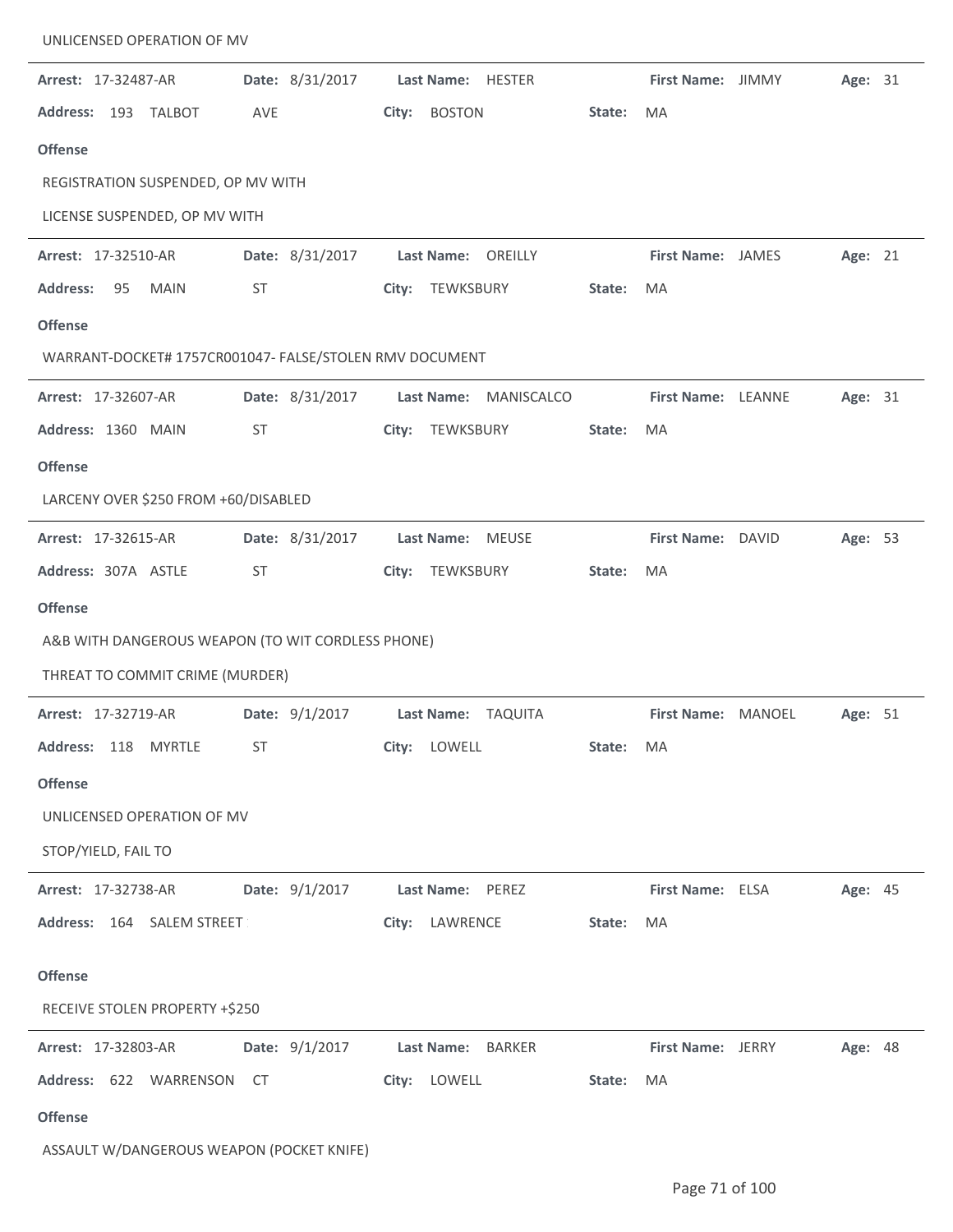| THREAT TO COMMIT CRIME (MURDER)                              |                |                                  |           |                     |                           |                |  |
|--------------------------------------------------------------|----------------|----------------------------------|-----------|---------------------|---------------------------|----------------|--|
| Arrest: 17-32809-AR                                          | Date: 9/1/2017 | Last Name: ALLEN                 |           | First Name: MICHAEL |                           | Age: 26        |  |
| <b>Address:</b><br>96<br><b>BELROSE</b>                      | ST             | City: LOWELL                     | State:    | MA                  |                           |                |  |
| <b>Offense</b>                                               |                |                                  |           |                     |                           |                |  |
| DRUG, POSSESS CLASS B                                        |                |                                  |           |                     |                           |                |  |
| VANDALIZE PROPERTY - DEFACEMENT OF REAL OR PERSONAL PROPERTY |                |                                  |           |                     |                           |                |  |
| <b>DISORDERLY CONDUCT</b>                                    |                |                                  |           |                     |                           |                |  |
| Arrest: 17-32828-AR                                          | Date: 9/2/2017 | Last Name: COOK                  |           | First Name: KYLE    |                           | Age: 24        |  |
| <b>Address:</b><br><b>MIDLAND</b><br>1                       | <b>CIR</b>     | ANDOVER<br>City:                 | State:    | <b>MA</b>           |                           |                |  |
| <b>Offense</b>                                               |                |                                  |           |                     |                           |                |  |
| <b>OUI LIQUOR</b>                                            |                |                                  |           |                     |                           |                |  |
| NEGLIGENT OPERATION OF MOTOR VEHICLE                         |                |                                  |           |                     |                           |                |  |
| SPEEDING                                                     |                |                                  |           |                     |                           |                |  |
| Arrest: 17-32828-B-AR                                        | Date: 9/2/2017 | Last Name:<br>REILLY             |           | First Name: TIMOTHY |                           | Age: 50        |  |
| Address: 134 OSGOOD                                          | ST             | ANDOVER<br>City:                 | State:    | MA                  |                           |                |  |
| <b>Offense</b>                                               |                |                                  |           |                     |                           |                |  |
| NEGLIGENT OPERATION OF MOTOR VEHICLE                         |                |                                  |           |                     |                           |                |  |
| <b>MARKED LANES VIOLATION</b>                                |                |                                  |           |                     |                           |                |  |
| OUI LIQUOR, 2ND OFFENSE                                      |                |                                  |           |                     |                           |                |  |
| Arrest: 17-32855-AR                                          | Date: 9/2/2017 | Last Name: SHATTUCK              |           | First Name: JASON   |                           | <b>Age: 43</b> |  |
| Address: 58 VAANDETTE AVE                                    |                | City: DRACUT                     | State: MA |                     |                           |                |  |
| <b>Offense</b>                                               |                |                                  |           |                     |                           |                |  |
| WARRANT DOCKET 1711CR002473 265/13A/A                        |                |                                  |           |                     |                           |                |  |
| <b>Arrest: 17-32910-AR</b>                                   |                | Date: 9/3/2017 Last Name: OCHOLA |           |                     | First Name: KEVIN Age: 27 |                |  |
| Address: 46 VARNEY                                           | ST             | City: LOWELL                     | State: MA |                     |                           |                |  |
| <b>Offense</b>                                               |                |                                  |           |                     |                           |                |  |
| WARRANT                                                      |                |                                  |           |                     |                           |                |  |
| Arrest: 17-32970-AR   Date: 9/3/2017   Last Name: RIDDLE     |                |                                  |           |                     | First Name: COLBY Age: 29 |                |  |
| Address: 6 BOISVERT                                          | <b>RD</b>      | City: TEWKSBURY                  | State:    | MA                  |                           |                |  |
| <b>Offense</b>                                               |                |                                  |           |                     |                           |                |  |
|                                                              |                |                                  |           |                     |                           |                |  |

STOP FOR POLICE, FAIL

A&B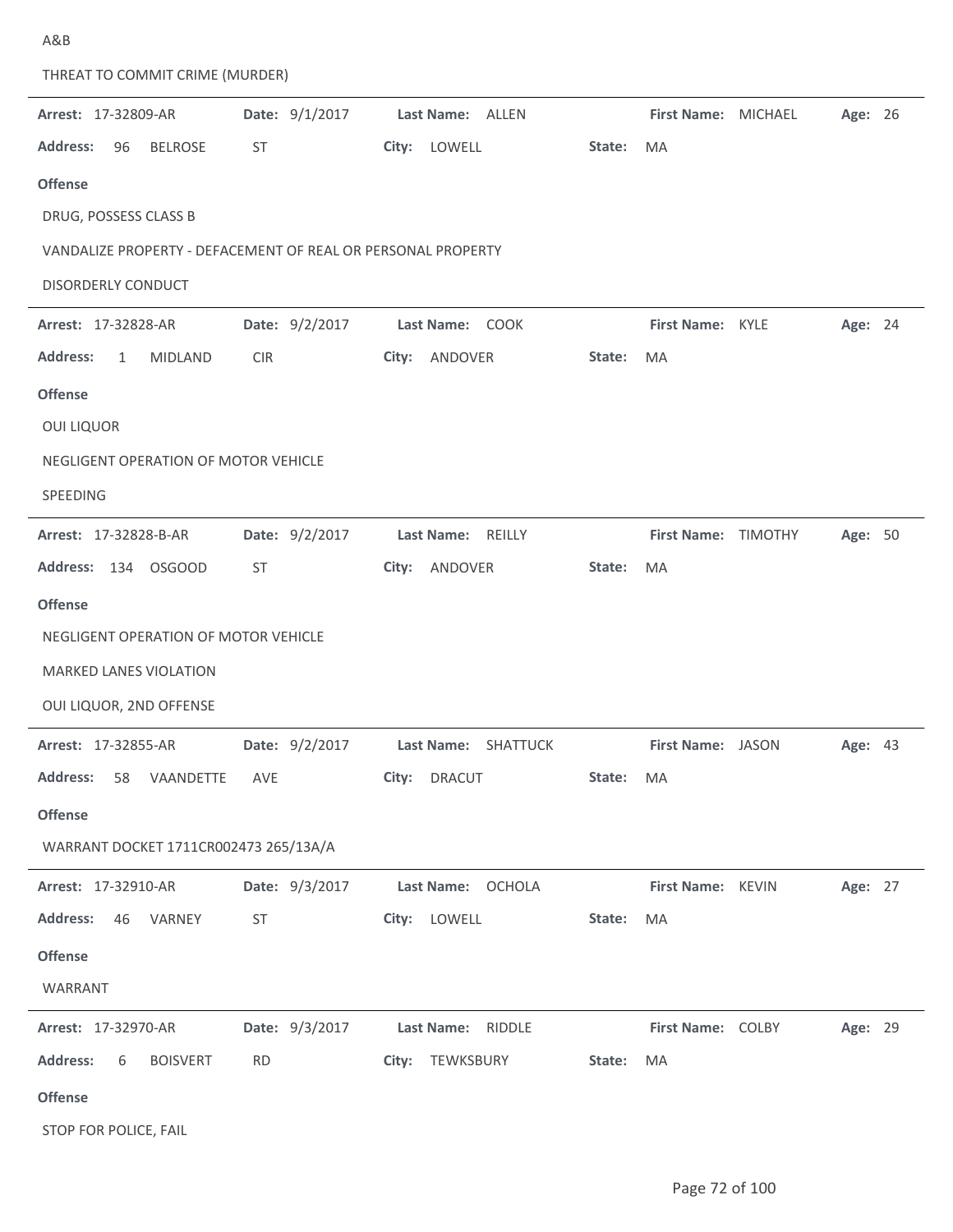| LICENSE SUSPENDED, OP MV WITH<br>WARRANT DOCKET #1711CR001508 90/23 |                |                               |        |                     |                      |         |  |
|---------------------------------------------------------------------|----------------|-------------------------------|--------|---------------------|----------------------|---------|--|
| Arrest: 17-32979-AR                                                 | Date: 9/3/2017 | Last Name: CABRAL             |        | First Name: JULIE   |                      | Age: 29 |  |
| <b>Address:</b><br><b>RENA</b><br>17                                | AVE            | City: HUDSON                  | State: | <b>NH</b>           |                      |         |  |
| <b>Offense</b>                                                      |                |                               |        |                     |                      |         |  |
| SHOPLIFTING BY CONCEALING MDSE                                      |                |                               |        |                     |                      |         |  |
| Arrest: 17-32995-AR                                                 | Date: 9/3/2017 | Last Name: NIVEN              |        | First Name: JASON   |                      | Age: 32 |  |
| Address: 731 DUTTON                                                 | ST             | City: LOWELL                  | State: | MA                  |                      |         |  |
| <b>Offense</b>                                                      |                |                               |        |                     |                      |         |  |
| WARRANT#1711CR001629 90/23 REGISTRATION SUSP.                       |                |                               |        |                     |                      |         |  |
| Arrest: 17-33166-AR                                                 | Date: 9/5/2017 | Last Name:<br>MAYSONET        |        |                     | First Name: SAMANTHA | Age: 27 |  |
| Address: 165 AVON                                                   | ST.            | City: LOWELL                  | State: | <b>MA</b>           |                      |         |  |
| <b>Offense</b>                                                      |                |                               |        |                     |                      |         |  |
| WARRANT - 1611CR000455 - SHOPLIFTING                                |                |                               |        |                     |                      |         |  |
| Arrest: 17-33168-AR                                                 | Date: 9/5/2017 | Last Name:<br>KIMANI          |        | First Name: TRACY   |                      | Age: 20 |  |
| <b>CANTON</b><br><b>Address:</b><br>76                              | ST             | City: LOWELL                  | State: | MA                  |                      |         |  |
| <b>Offense</b>                                                      |                |                               |        |                     |                      |         |  |
| WARRANT - 1611CR000269 - SHOPLIFTING                                |                |                               |        |                     |                      |         |  |
| Arrest: 17-33277-AR                                                 | Date: 9/5/2017 | <b>Last Name:</b><br>CAPPELLO |        | First Name: WILLIAM |                      | Age: 59 |  |
| <b>Address:</b><br>PEARL<br>10                                      | <b>ST</b>      | City: TEWKSBURY               | State: | MA                  |                      |         |  |
| <b>Offense</b>                                                      |                |                               |        |                     |                      |         |  |
| DISORDERLY CONDUCT                                                  |                |                               |        |                     |                      |         |  |
| <b>DISTURBING THE PEACE</b>                                         |                |                               |        |                     |                      |         |  |
| Arrest: 17-33323-AR                                                 | Date: 9/6/2017 | Last Name: BRANDT             |        | First Name: DAVID   |                      | Age: 32 |  |
| <b>Address:</b><br>FALMOUTH<br>70                                   | RD.            | City: WEST NEWTON             | State: | MA                  |                      |         |  |
| <b>Offense</b>                                                      |                |                               |        |                     |                      |         |  |
| WARRANT-DOCKET# 1711CR003808-OP MV W/ SUSP LICENSE                  |                |                               |        |                     |                      |         |  |
| Arrest: 17-33326-AR                                                 | Date: 9/6/2017 | Last Name: JOSE               |        | First Name: RUDDY   |                      | Age: 46 |  |
| Address: 107<br><b>OXFORD STREE</b><br><b>FLOOR</b>                 |                | City: LAWRENCE                | State: | MA                  |                      |         |  |
| <b>Offense</b>                                                      |                |                               |        |                     |                      |         |  |
| WARRANT-DOCKET# 1718CR003547-DISORDERLY CONDUCT                     |                |                               |        |                     |                      |         |  |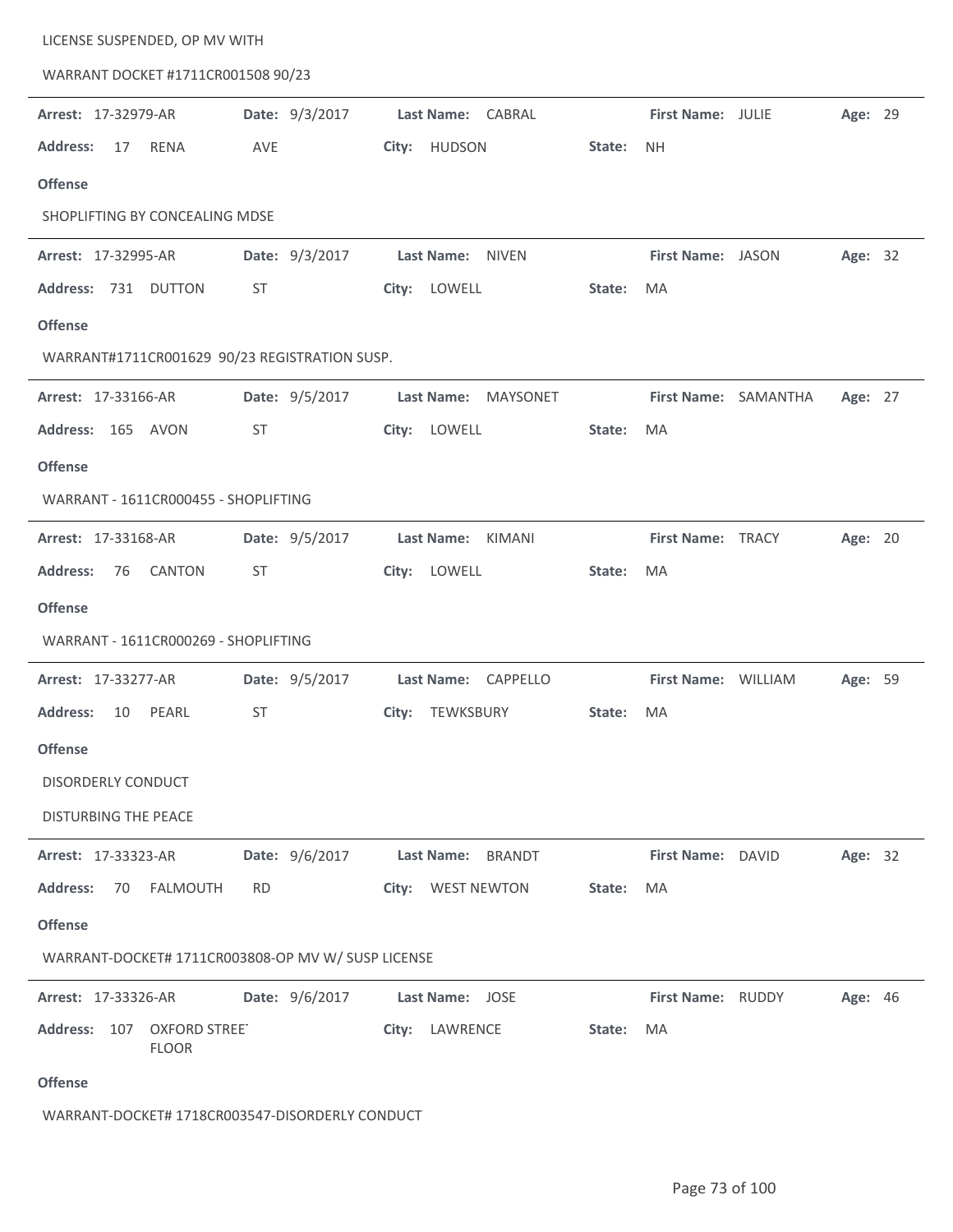| Arrest: 17-33505-AR                                        | Date: 9/7/2017  | Last Name: GARCIA    |                            | First Name: EFRAIN | Age: 38 |  |
|------------------------------------------------------------|-----------------|----------------------|----------------------------|--------------------|---------|--|
| <b>Address:</b><br>9<br>PACKARD                            | ST              | QUINCY<br>City:      | State:                     | MA                 |         |  |
| <b>Offense</b>                                             |                 |                      |                            |                    |         |  |
| WARRANT DOCKET 1611CR003645 - 265/15B/A ASSAULT W DW       |                 |                      |                            |                    |         |  |
| WARRANT DOCKET 1611CR005315 - 94C/34/A POSESS CLASS A DRUG |                 |                      |                            |                    |         |  |
| Arrest: 17-33518-AR                                        | Date: 9/7/2017  | <b>Last Name:</b>    | <b>IMPERATO</b>            | First Name: ASHLEE | Age: 26 |  |
| Address: 491 CONCORD                                       | <b>ST</b>       | LOWELL<br>City:      | State:                     | MA                 |         |  |
| <b>Offense</b>                                             |                 |                      |                            |                    |         |  |
| SHOPLIFTING BY ASPORTATION                                 |                 |                      |                            |                    |         |  |
| <b>TRESPASS</b>                                            |                 |                      |                            |                    |         |  |
| Arrest: 17-33681-AR                                        | Date: 9/8/2017  | <b>Last Name:</b>    | SHERBURNE                  | First Name: DANIEL | Age: 20 |  |
| Address: 242<br><b>BOSTON</b>                              | ST              | <b>LYNN</b><br>City: | State:                     | MA                 |         |  |
| <b>Offense</b>                                             |                 |                      |                            |                    |         |  |
| COURTESY BOOKING (PEABODY PD/ASSAULT BY DW)                |                 |                      |                            |                    |         |  |
| Arrest: 17-33711-A-AR                                      | Date: 9/8/2017  |                      | Last Name: CORDERO-PINALES | First Name: EDWARD | Age: 28 |  |
| KENMORE<br><b>Address:</b><br>83                           | <b>RD</b>       | City:<br>METHUEN     | State:                     | MA                 |         |  |
| <b>Offense</b>                                             |                 |                      |                            |                    |         |  |
| RMV DOCUMENT, POSSESS/USE FALSE/STOLEN                     |                 |                      |                            |                    |         |  |
| DRUG, DISTRIBUTE CLASS B                                   |                 |                      |                            |                    |         |  |
| FALSE NAME/SSN, ARRESTEE FURNISH                           |                 |                      |                            |                    |         |  |
| <b>IDENTITY FRAUD</b>                                      |                 |                      |                            |                    |         |  |
| RMV DOCUMENT, POSSESS/USE FALSE/STOLEN                     |                 |                      |                            |                    |         |  |
| UNLICENSED OPERATION OF MV                                 |                 |                      |                            |                    |         |  |
| Arrest: 17-33711-AR                                        | Date: 9/8/2017  | Last Name:           | MALDONADO-SANTOS           | First Name: EDWIN  | Age: 41 |  |
| <b>Address:</b><br>15<br>GARFIELD                          | ST              | LAWRENCE<br>City:    | State:                     | MA                 |         |  |
| <b>Offense</b>                                             |                 |                      |                            |                    |         |  |
| DRUG, DISTRIBUTE CLASS B                                   |                 |                      |                            |                    |         |  |
| Arrest: 17-34029-AR                                        | Date: 9/11/2017 | Last Name: SULLIVAN  |                            | First Name: JOHN   | Age: 54 |  |
| <b>Address:</b><br><b>RUSKIN</b><br>22                     | <b>RD</b>       | City: TEWKSBURY      | State:                     | MA                 |         |  |
| <b>Offense</b>                                             |                 |                      |                            |                    |         |  |
| LICENSE SUSPENDED, OP MV WITH                              |                 |                      |                            |                    |         |  |
| SEAT BELT, FAIL WEAR                                       |                 |                      |                            |                    |         |  |

 $\ddot{\phantom{1}}$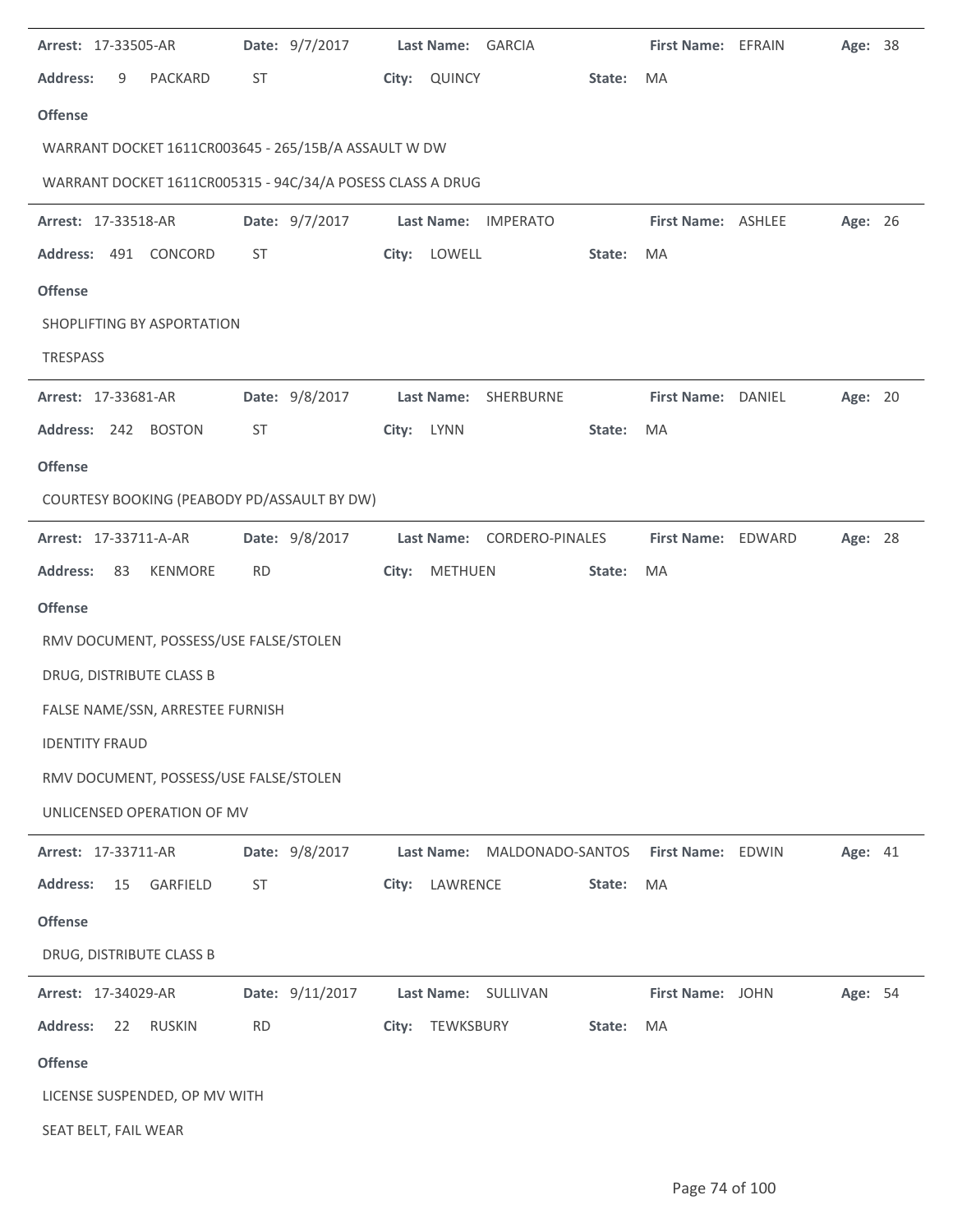| SPEEDING |  |
|----------|--|
|          |  |

| Arrest: 17-34096-AR                                     | Date: 9/12/2017 | Last Name: TAYLOR       |        | First Name: REBEKA | Age: 34 |  |
|---------------------------------------------------------|-----------------|-------------------------|--------|--------------------|---------|--|
| Address: 366 PLEASANT                                   | ST              | City: TEWKSBURY         | State: | MA                 |         |  |
| <b>Offense</b>                                          |                 |                         |        |                    |         |  |
| NEGLIGENT OPERATION OF MOTOR VEHICLE                    |                 |                         |        |                    |         |  |
| MARKED LANES VIOLATION                                  |                 |                         |        |                    |         |  |
| OUI LIQUOR, 2ND OFFENSE                                 |                 |                         |        |                    |         |  |
| ALCOHOL IN MV, POSSESS OPEN CONTAINER OF                |                 |                         |        |                    |         |  |
| Arrest: 17-34116-AR                                     | Date: 9/12/2017 | Last Name: GIOVANNI     |        | First Name: CUDIA  | Age: 37 |  |
| Address: 124 SALEM                                      | ST              | City: WILMINGTON        | State: | MA                 |         |  |
| <b>Offense</b>                                          |                 |                         |        |                    |         |  |
| WARRANT-DOCKET# 1756CR002425- OP MV W/ SUSP LICENSE     |                 |                         |        |                    |         |  |
| Arrest: 17-34150-AR                                     | Date: 9/12/2017 | Last Name: MENDES       |        | First Name: MARIA  | Age: 50 |  |
| Address: 604 WASHINGTON AVE                             |                 | City: CHELSEA           | State: | MA                 |         |  |
| <b>Offense</b>                                          |                 |                         |        |                    |         |  |
| OUI LIQUOR, 2ND OFFENSE                                 |                 |                         |        |                    |         |  |
| Arrest: 17-34214-AR                                     | Date: 9/12/2017 | Last Name: BUTLER       |        | First Name: SEAMUS | Age: 25 |  |
| Address: 18A NEWTON                                     | AVE             | TEWKSBURY<br>City:      | State: | MA                 |         |  |
| <b>Offense</b>                                          |                 |                         |        |                    |         |  |
| A&B ON POLICE OFFICER                                   |                 |                         |        |                    |         |  |
| <b>RESIST ARREST</b>                                    |                 |                         |        |                    |         |  |
| Arrest: 17-34251-AR                                     | Date: 9/13/2017 | Last Name: DENAULT      |        | First Name: MARK   | Age: 29 |  |
| Address:<br>28<br>JAMES                                 | ST              | City:<br><b>MILFORD</b> | State: | <b>NH</b>          |         |  |
| <b>Offense</b>                                          |                 |                         |        |                    |         |  |
| WARRANT-DOCKET# 1711CR004490- B&E BUILDING NIGHT/FELONY |                 |                         |        |                    |         |  |
| DRUG, POSSESS CLASS A                                   |                 |                         |        |                    |         |  |
| Arrest: 17-34383-AR                                     | Date: 9/14/2017 | Last Name: JOSEPH       |        | First Name: KAYLA  | Age: 27 |  |
| <b>Address:</b><br><b>FIRST</b><br>94                   | ST              | City: LOWELL            | State: | MA                 |         |  |
| <b>Offense</b>                                          |                 |                         |        |                    |         |  |
| LICENSE SUSPENDED, OP MV WITH                           |                 |                         |        |                    |         |  |
| WARRANT (DOCKET 1718CR002432 90/23 OP MV AFTER SUSP     |                 |                         |        |                    |         |  |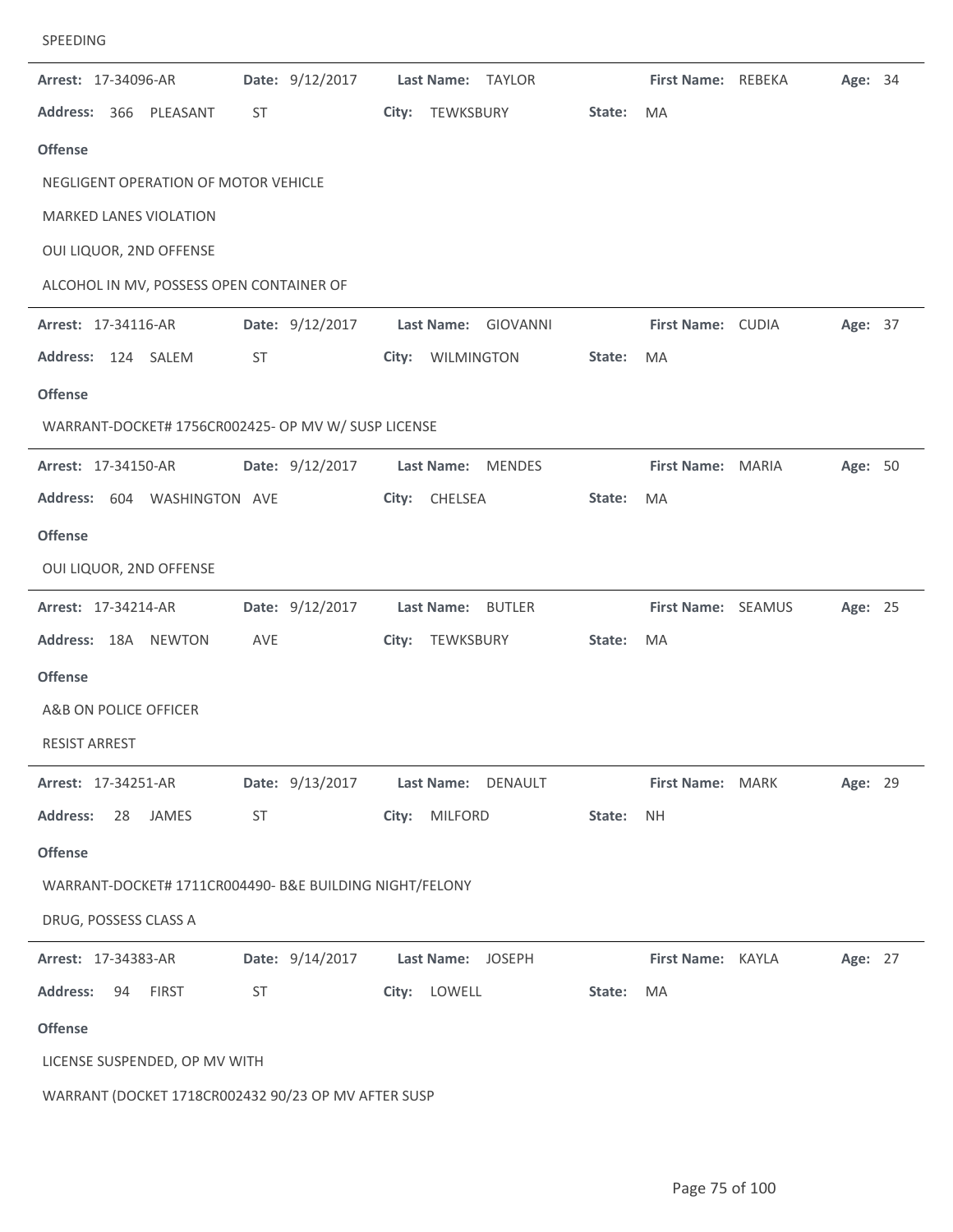| Arrest: 17-34423-AR                                    | Date: 9/14/2017 | Last Name: PAGAN                   |           | First Name: EDDIE   |                                 | Age: 26 |  |
|--------------------------------------------------------|-----------------|------------------------------------|-----------|---------------------|---------------------------------|---------|--|
| Address: 2010 SKYLINE                                  | DR              | City: LOWELL                       | State:    | <b>MA</b>           |                                 |         |  |
| <b>Offense</b>                                         |                 |                                    |           |                     |                                 |         |  |
| <b>OUI DRUGS</b>                                       |                 |                                    |           |                     |                                 |         |  |
| NEGLIGENT OPERATION OF MOTOR VEHICLE                   |                 |                                    |           |                     |                                 |         |  |
| RECEIVE STOLEN PROPERTY -\$250                         |                 |                                    |           |                     |                                 |         |  |
| Arrest: 17-34436-AR                                    | Date: 9/14/2017 | <b>DURKIN</b><br>Last Name:        |           | First Name: TIMOTHY |                                 | Age: 42 |  |
| Address: 2605 GREGG HILL                               | <b>RD</b>       | City: WATERBURY CTR                | State: VT |                     |                                 |         |  |
| <b>Offense</b>                                         |                 |                                    |           |                     |                                 |         |  |
| WARRANT DOCKET #1441CR0000508 90/10 UNLIC OPERATION MV |                 |                                    |           |                     |                                 |         |  |
| DRUG, POSSESS CLASS B                                  |                 |                                    |           |                     |                                 |         |  |
| Arrest: 17-34437-AR                                    | Date: 9/14/2017 | Last Name: SILVA                   |           |                     | First Name: CHRISTOPHER Age: 22 |         |  |
| Address: 456 SUMMER                                    | <b>ST</b>       | City:<br>N ANDOVER                 | State:    | MA                  |                                 |         |  |
| <b>Offense</b>                                         |                 |                                    |           |                     |                                 |         |  |
| DRUG, POSSESS CLASS A                                  |                 |                                    |           |                     |                                 |         |  |
| DRUG, POSSESS CLASS C (CLONAZEPAM)                     |                 |                                    |           |                     |                                 |         |  |
| DRUG, POSSESS CLASS E (ALPRAZOLAM)                     |                 |                                    |           |                     |                                 |         |  |
| Arrest: 17-34567-AR                                    | Date: 9/15/2017 | <b>Last Name:</b><br><b>MINER</b>  |           | First Name: ROBERT  |                                 | Age: 28 |  |
| <b>Address:</b><br><b>HINCKLEY</b><br>17               | <b>RD</b>       | TEWKSBURY<br>City:                 | State:    | MA                  |                                 |         |  |
| <b>Offense</b>                                         |                 |                                    |           |                     |                                 |         |  |
| LEWDNESS, OPEN AND GROSS                               |                 |                                    |           |                     |                                 |         |  |
| Arrest: 17-34576-AR                                    | Date: 9/15/2017 | Last Name: WARREN                  |           | First Name: MICHAEL |                                 | Age: 27 |  |
| Address: 118 MAPLE                                     | ST              | City: TEWKSBURY                    | State:    | MA                  |                                 |         |  |
| <b>Offense</b>                                         |                 |                                    |           |                     |                                 |         |  |
| <b>OUI DRUGS</b>                                       |                 |                                    |           |                     |                                 |         |  |
| NEGLIGENT OPERATION OF MOTOR VEHICLE                   |                 |                                    |           |                     |                                 |         |  |
| Arrest: 17-34650-AR                                    | Date: 9/16/2017 | <b>Last Name:</b><br><b>DURANT</b> |           | First Name: ZACHARY |                                 | Age: 27 |  |
| Address: 738 CENTRAL                                   | ST              | City: LOWELL                       | State:    | MA                  |                                 |         |  |
| <b>Offense</b>                                         |                 |                                    |           |                     |                                 |         |  |
| WARRANT 1411CR003256 (OUI-LIQUOR 2ND)                  |                 |                                    |           |                     |                                 |         |  |

 $\mathbb{R}^2$ 

 $\overline{\phantom{a}}$ 

 $\sim$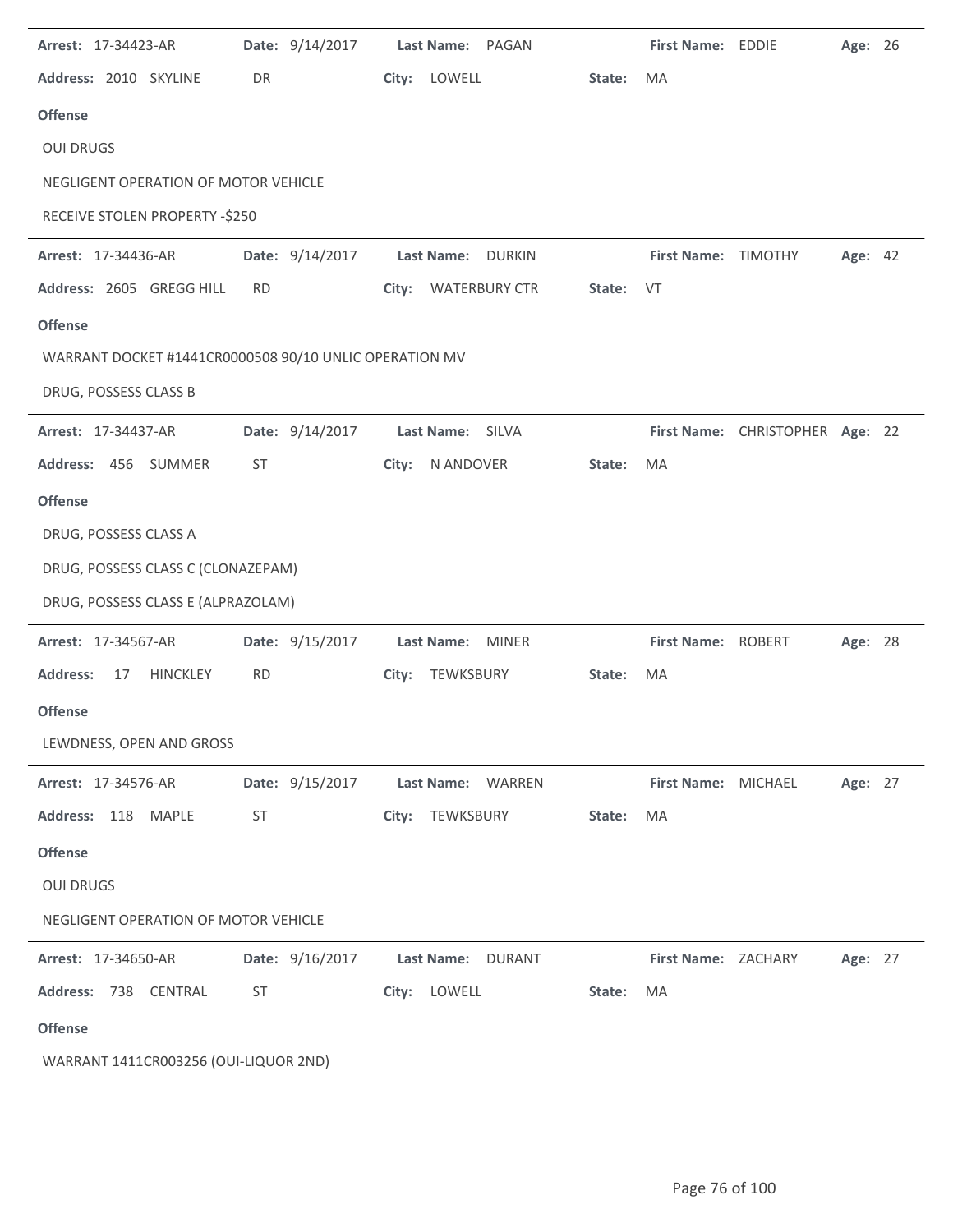| Arrest: 17-34772-AR                                          | Date: 9/17/2017 | Last Name: MORALES   |        | First Name: CARLOS  |                       | Age: 38 |  |
|--------------------------------------------------------------|-----------------|----------------------|--------|---------------------|-----------------------|---------|--|
| <b>Address:</b><br>CARROLL<br>94                             | ST              | City: CHELSEA        | State: | MA                  |                       |         |  |
| <b>Offense</b>                                               |                 |                      |        |                     |                       |         |  |
| NEGLIGENT OPERATION OF MOTOR VEHICLE                         |                 |                      |        |                     |                       |         |  |
| <b>OUI LIQUOR</b>                                            |                 |                      |        |                     |                       |         |  |
| SIGNAL, FAIL TO                                              |                 |                      |        |                     |                       |         |  |
| Arrest: 17-34912-AR                                          | Date: 9/18/2017 | Last Name: FRIEDLAND |        | First Name: MATTHEW |                       | Age: 27 |  |
| <b>FLORENCE</b><br><b>Address:</b><br>17                     | AVE             | City: TEWKSBURY      | State: | MA                  |                       |         |  |
| <b>Offense</b>                                               |                 |                      |        |                     |                       |         |  |
| <b>DISTURBING THE PEACE</b>                                  |                 |                      |        |                     |                       |         |  |
| Arrest: 17-34916-AR                                          | Date: 9/18/2017 | Last Name: CASTILLO  |        |                     | First Name: WENCESLAO | Age: 35 |  |
| <b>Address:</b><br>42<br><b>CROSS</b>                        | <b>ST</b>       | LAWRENCE<br>City:    | State: | MA                  |                       |         |  |
| <b>Offense</b>                                               |                 |                      |        |                     |                       |         |  |
| WARRANT-DOCKET#1618CR005597-UNLICENSED OPERATION             |                 |                      |        |                     |                       |         |  |
| Arrest: 17-34931-AR                                          | Date: 9/18/2017 | Last Name: JOHN      |        | First Name: BRANDON |                       | Age: 26 |  |
| Address: 199 WOOD                                            | AVE             | City:<br>WOONSOCKET  | State: | R <sub>l</sub>      |                       |         |  |
| <b>Offense</b>                                               |                 |                      |        |                     |                       |         |  |
| UNREGISTERED MOTOR VEHICLE                                   |                 |                      |        |                     |                       |         |  |
| SPEEDING IN VIOL SPECIAL REGULATION                          |                 |                      |        |                     |                       |         |  |
| LICENSE SUSPENDED, OP MV WITH                                |                 |                      |        |                     |                       |         |  |
| NUMBER PLATE VIOLATION TO CONCEAL ID                         |                 |                      |        |                     |                       |         |  |
| Arrest: 17-34935-AR                                          | Date: 9/18/2017 | ROMERO<br>Last Name: |        | First Name: JOSE    |                       | Age: 35 |  |
| <b>Address:</b><br>22<br>LIVINGSTON                          | <b>ST</b>       | City: LYNN           | State: | MA                  |                       |         |  |
| <b>Offense</b>                                               |                 |                      |        |                     |                       |         |  |
| UNLICENSED OPERATION OF MV                                   |                 |                      |        |                     |                       |         |  |
| SPEEDING IN VIOL SPECIAL REGULATION                          |                 |                      |        |                     |                       |         |  |
| Arrest: 17-34961-AR                                          | Date: 9/18/2017 | Last Name: DEPIERRO  |        | First Name: VINCENT |                       | Age: 27 |  |
| <b>Address:</b><br>31<br>GEIGER                              | DR              | City: TEWKSBURY      | State: | MA                  |                       |         |  |
| <b>Offense</b>                                               |                 |                      |        |                     |                       |         |  |
| <b>B&amp;E FOR MISDEMEANOR</b>                               |                 |                      |        |                     |                       |         |  |
| VANDALIZE PROPERTY - DEFACEMENT OF REAL OR PERSONAL PROPERTY |                 |                      |        |                     |                       |         |  |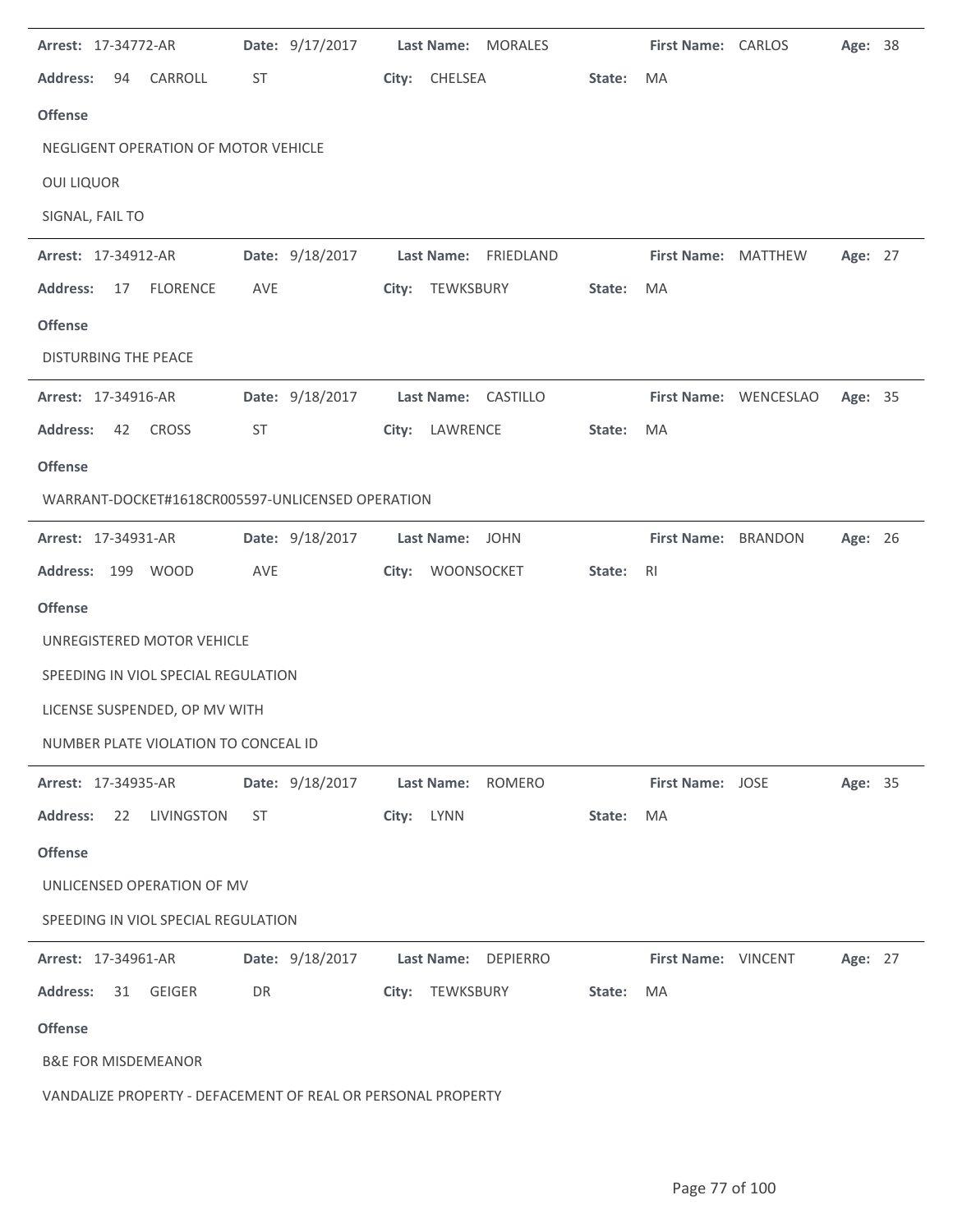| Arrest: 17-35003-AR                                     | Date: 9/18/2017 | Last Name: ZABAWA   |        | First Name: DIANNA | Age: 56 |  |
|---------------------------------------------------------|-----------------|---------------------|--------|--------------------|---------|--|
| <b>Address:</b><br>$12 \overline{ }$<br>CARNATION       | DR.             | City: TEWKSBURY     | State: | MA                 |         |  |
| <b>Offense</b>                                          |                 |                     |        |                    |         |  |
| A&B WITH DANGEROUS WEAPON: TO WIT/ CAIN                 |                 |                     |        |                    |         |  |
| Arrest: 17-35096-AR                                     | Date: 9/19/2017 | Last Name: PACHECO  |        | First Name: CARYNA | Age: 22 |  |
| Address: 348 WASHINGTON ST                              |                 | City: HAVERHILL     | State: | MA                 |         |  |
| <b>Offense</b>                                          |                 |                     |        |                    |         |  |
| WARRANT-DOCKET# 1718CR003086- SHOPLIFTING               |                 |                     |        |                    |         |  |
| <b>Arrest: 17-35133-AR</b>                              | Date: 9/19/2017 | Last Name: BUN      |        | First Name: CHIN   | Age: 45 |  |
| <b>Address:</b><br>HOMELESS                             |                 | City: LOWELL        | State: | MA                 |         |  |
| <b>Offense</b>                                          |                 |                     |        |                    |         |  |
| A&B                                                     |                 |                     |        |                    |         |  |
| SHOPLIFTING BY CONCEALING MDSE                          |                 |                     |        |                    |         |  |
| Arrest: 17-35256-AR                                     | Date: 9/20/2017 | Last Name: VASQUEZ  |        | First Name: LIZ    | Age: 25 |  |
| Address: 376 ADAMS                                      | ST              | LOWELL<br>City:     | State: | MA                 |         |  |
| <b>Offense</b>                                          |                 |                     |        |                    |         |  |
|                                                         |                 |                     |        |                    |         |  |
| WARRANT DOCKET 1611CR002036 90/34J                      |                 |                     |        |                    |         |  |
| Arrest: 17-35263-AR                                     | Date: 9/20/2017 | Last Name: LOCKLEAR |        | First Name: JUSTIN | Age: 24 |  |
| <b>Address:</b><br>17<br><b>CUSHING</b>                 | ST              | City: WALTHAM       | State: | MA                 |         |  |
| <b>Offense</b>                                          |                 |                     |        |                    |         |  |
| WARRANT-DOCKET #1612CR000616 LARCENY OVER WITNESS INTIM |                 |                     |        |                    |         |  |
| WARRANT- DOCKET #1751CR001208 ARMED ROBBERY/CARJACKING  |                 |                     |        |                    |         |  |
| Arrest: 17-35388-AR                                     | Date: 9/21/2017 | Last Name: JIMENEZ  |        | First Name: JUSTIN | Age: 26 |  |
| <b>Address:</b><br>HOMELESS                             |                 | HAVERHILL<br>City:  | State: | MA                 |         |  |
| <b>Offense</b>                                          |                 |                     |        |                    |         |  |
| WARRANT DOCKET 1738CR001152, 265/15D/A (STRANGULATION)  |                 |                     |        |                    |         |  |
| Arrest: 17-35407-AR                                     | Date: 9/21/2017 | Last Name: SHOUSHAA |        | First Name: GHALEB | Age: 23 |  |
| <b>Address:</b><br>140<br><b>BOWDEN</b>                 | ST              | LOWELL<br>City:     | State: | MA                 |         |  |
| <b>Offense</b>                                          |                 |                     |        |                    |         |  |
| UNLICENSED OPERATION OF MV                              |                 |                     |        |                    |         |  |
| WINDOW OBSTRUCTED/NONTRANSPARENT                        |                 |                     |        |                    |         |  |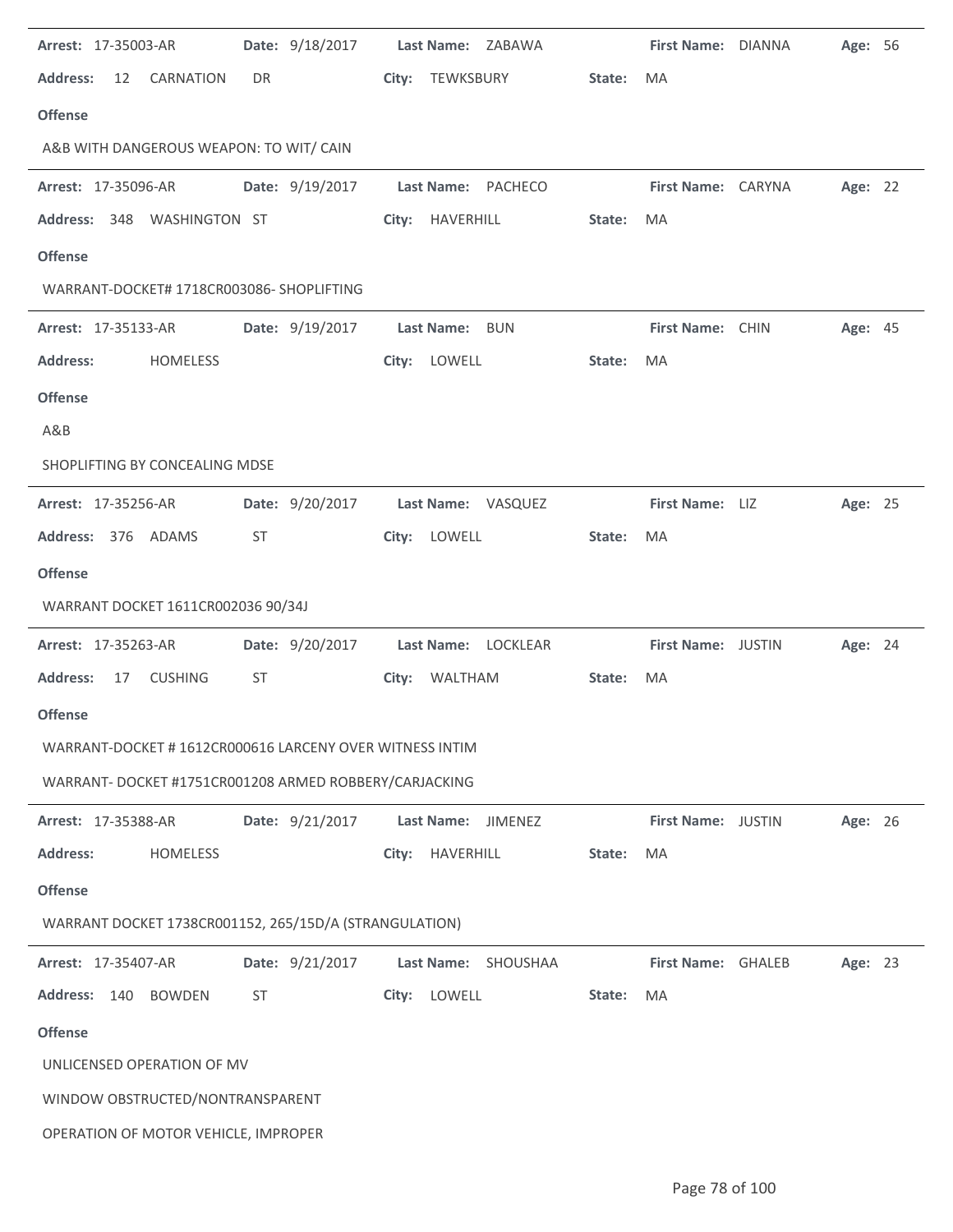| INSPECTION/STICKER, NO                      |                 |                                    |        |                     |         |  |
|---------------------------------------------|-----------------|------------------------------------|--------|---------------------|---------|--|
| Arrest: 17-35440-AR                         | Date: 9/21/2017 | Last Name: COUTO                   |        | First Name: ANDREW  | Age: 26 |  |
| <b>Address:</b><br>11<br>SANDY              | LN              | City: TEWKSBURY                    | State: | MA                  |         |  |
| <b>Offense</b>                              |                 |                                    |        |                     |         |  |
| WARRANT DOCKET 1311CR004917 (266/127A)      |                 |                                    |        |                     |         |  |
| Arrest: 17-35465-AR                         | Date: 9/21/2017 | <b>Last Name:</b><br>REARDON       |        | First Name: MICHAEL | Age: 54 |  |
| Address: 101 NORTHGATE                      | <b>RD</b>       | City: TEWKSBURY                    | State: | MA                  |         |  |
| <b>Offense</b>                              |                 |                                    |        |                     |         |  |
| <b>OUI LIQUOR</b>                           |                 |                                    |        |                     |         |  |
| Arrest: 17-35552-AR                         | Date: 9/22/2017 | Last Name: SULLIVAN                |        | First Name: BRETT   | Age: 27 |  |
| <b>Address:</b><br>56<br><b>DAY</b>         | <b>CIR</b>      | City: WOBURN                       | State: | MA                  |         |  |
| <b>Offense</b>                              |                 |                                    |        |                     |         |  |
| SHOPLIFTING BY ASPORTATION                  |                 |                                    |        |                     |         |  |
| Arrest: 17-35676-AR                         | Date: 9/23/2017 | Last Name: TSAITSIOS               |        | First Name: KAREN   | Age: 49 |  |
| Address: 220<br><b>BRANCH</b>               | <b>ST</b>       | LOWELL<br>City:                    | State: | MA                  |         |  |
| <b>Offense</b>                              |                 |                                    |        |                     |         |  |
| SHOPLIFTING BY ASPORTATION, 3RD OFF.        |                 |                                    |        |                     |         |  |
| Arrest: 17-35701-AR                         | Date: 9/23/2017 | <b>Last Name:</b><br><b>MADDEN</b> |        | First Name: TIMOTHY | Age: 31 |  |
| <b>Address:</b><br><b>ROYAL</b><br>13       | ST              | City:<br>WILMINGTON                | State: | MA                  |         |  |
| <b>Offense</b>                              |                 |                                    |        |                     |         |  |
| OUI LIQUOR                                  |                 |                                    |        |                     |         |  |
| NEGLIGENT OPERATION OF MOTOR VEHICLE        |                 |                                    |        |                     |         |  |
| LEAVE SCENE OF PROPERTY DAMAGE              |                 |                                    |        |                     |         |  |
| SPEEDING IN VIOL SPECIAL REGULATION         |                 |                                    |        |                     |         |  |
| MARKED LANES VIOLATION                      |                 |                                    |        |                     |         |  |
| Arrest: 17-35787-AR                         | Date: 9/24/2017 | Last Name: MEYERS                  |        | First Name: CHANTAL | Age: 29 |  |
| SECOR<br><b>Address:</b><br>67              | <b>WAY</b>      | City: TEWKSBURY                    | State: | MA                  |         |  |
| <b>Offense</b>                              |                 |                                    |        |                     |         |  |
| COURTESY BOOKING (265/13M FOR CONCORD S.P.) |                 |                                    |        |                     |         |  |
| Arrest: 17-35857-AR                         | Date: 9/25/2017 | Last Name: BROWN                   |        | First Name: HAYDEN  | Age: 18 |  |
| <b>Address:</b><br>12<br>MAPLEWOOD AVE      |                 | City: TEWKSBURY                    | State: | MA                  |         |  |
| <b>Offense</b>                              |                 |                                    |        |                     |         |  |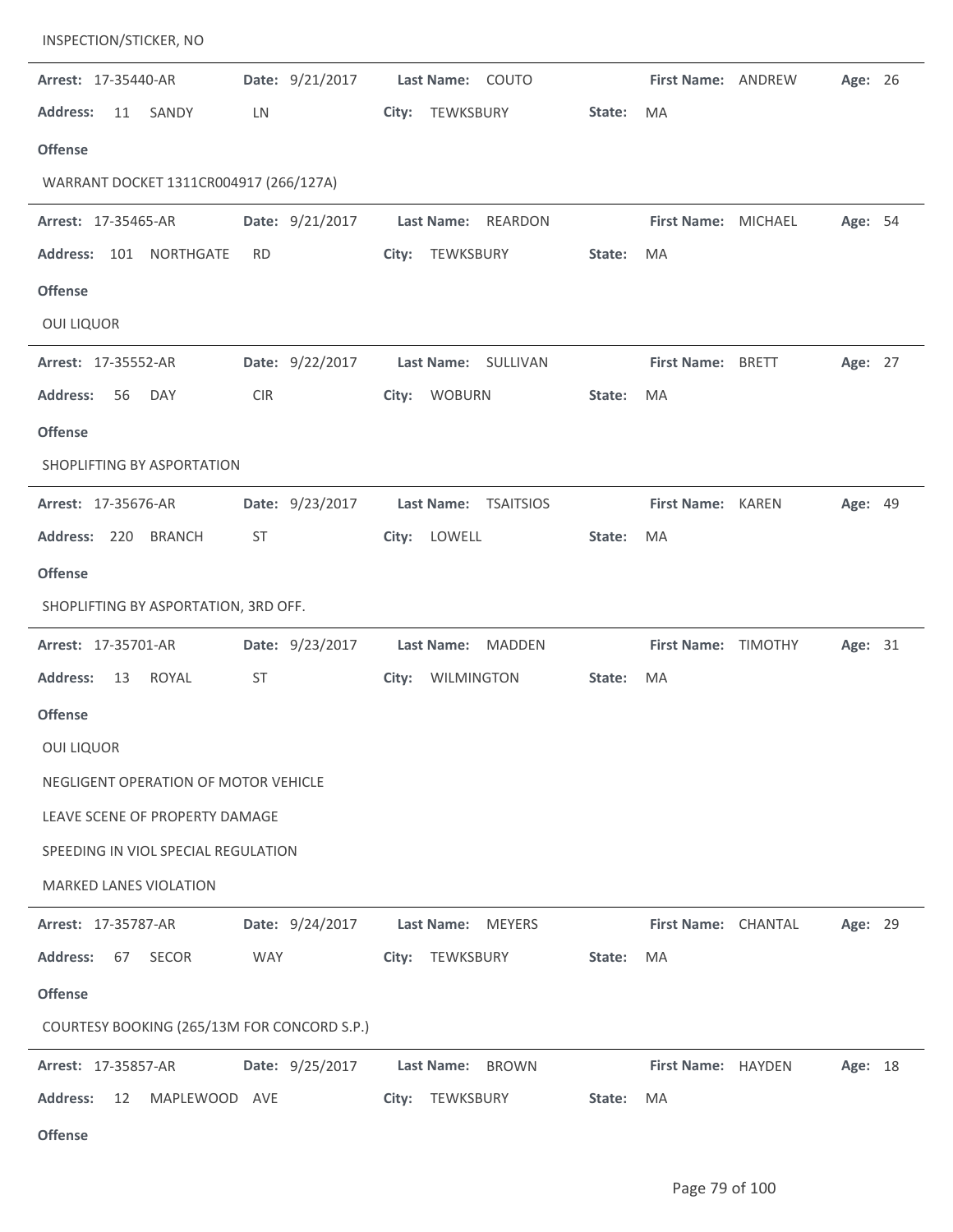| B&E VEHICLE/BOAT NIGHTTIME FOR FELONY               |                 |                       |                     |         |
|-----------------------------------------------------|-----------------|-----------------------|---------------------|---------|
| LARCENY OVER \$250                                  |                 |                       |                     |         |
| B&E VEHICLE/BOAT NIGHTTIME FOR FELONY               |                 |                       |                     |         |
| Arrest: 17-36090-AR                                 | Date: 9/27/2017 | Last Name: MCLAUGHLIN | First Name: PATRICK | Age: 23 |
| <b>Address:</b><br>42<br>MOORE                      | ST              | City: CHELMSFORD      | State:<br>MA        |         |
| <b>Offense</b>                                      |                 |                       |                     |         |
| WARRANT - 1547CR000671 - LARCENT OVER \$250         |                 |                       |                     |         |
| WARRANT - 1611CR003339 - A&B                        |                 |                       |                     |         |
| WARRANT - 1711CR002461 - RESIST ARREST              |                 |                       |                     |         |
| DRUG, POSSESS CLASS A                               |                 |                       |                     |         |
| WARRANT - 1611CR005356 - RESIST ARREST              |                 |                       |                     |         |
| Arrest: 17-36167-AR                                 | Date: 9/27/2017 | Last Name: CONNORTON  | First Name: ROBERT  | Age: 50 |
| <b>Address:</b><br><b>SUFFOLK</b><br>$\overline{2}$ | ST              | City: LOWELL          | State:<br>MA        |         |
| <b>Offense</b>                                      |                 |                       |                     |         |
| OUI LIQUOR, 2ND OFFENSE                             |                 |                       |                     |         |
| LEAVE SCENE OF PROPERTY DAMAGE                      |                 |                       |                     |         |
| Arrest: 17-36220-AR                                 | Date: 9/28/2017 | Last Name: PAYNE      | First Name: THOMAS  | Age: 25 |
| <b>Address:</b><br>15<br><b>DEVONSHIRE</b>          | PL              | City: ANDOVER         | State:<br><b>MA</b> |         |
| <b>Offense</b>                                      |                 |                       |                     |         |
| SPEEDING                                            |                 |                       |                     |         |
| LICENSE SUSPENDED FOR OUI, OPER MV WITH             |                 |                       |                     |         |
| Arrest: 17-36419-A-AR                               | Date: 9/29/2017 | Last Name: KIRKLAND   | First Name: KRYSTAL | Age: 34 |
| Address: 276 BOSTON                                 | <b>RD</b>       | CHELMSFORD<br>City:   | State:<br>MA        |         |
| <b>Offense</b>                                      |                 |                       |                     |         |
| WARRANT#1611CR005249 266/60 RECEIVE STOLEN PROPERTY |                 |                       |                     |         |
| WARRANT#1611CR006239 266/30A SHOPLIFTING            |                 |                       |                     |         |
| Arrest: 17-36450-AR                                 | Date: 9/29/2017 | Last Name: SICARI     | First Name: ANTONIO | Age: 68 |
| <b>Address:</b><br>45<br><b>FINN</b>                | ST              | City: TEWKSBURY       | MA<br>State:        |         |
| <b>Offense</b>                                      |                 |                       |                     |         |
| A&B ON +60/DISABLED                                 |                 |                       |                     |         |

Page 80 of 100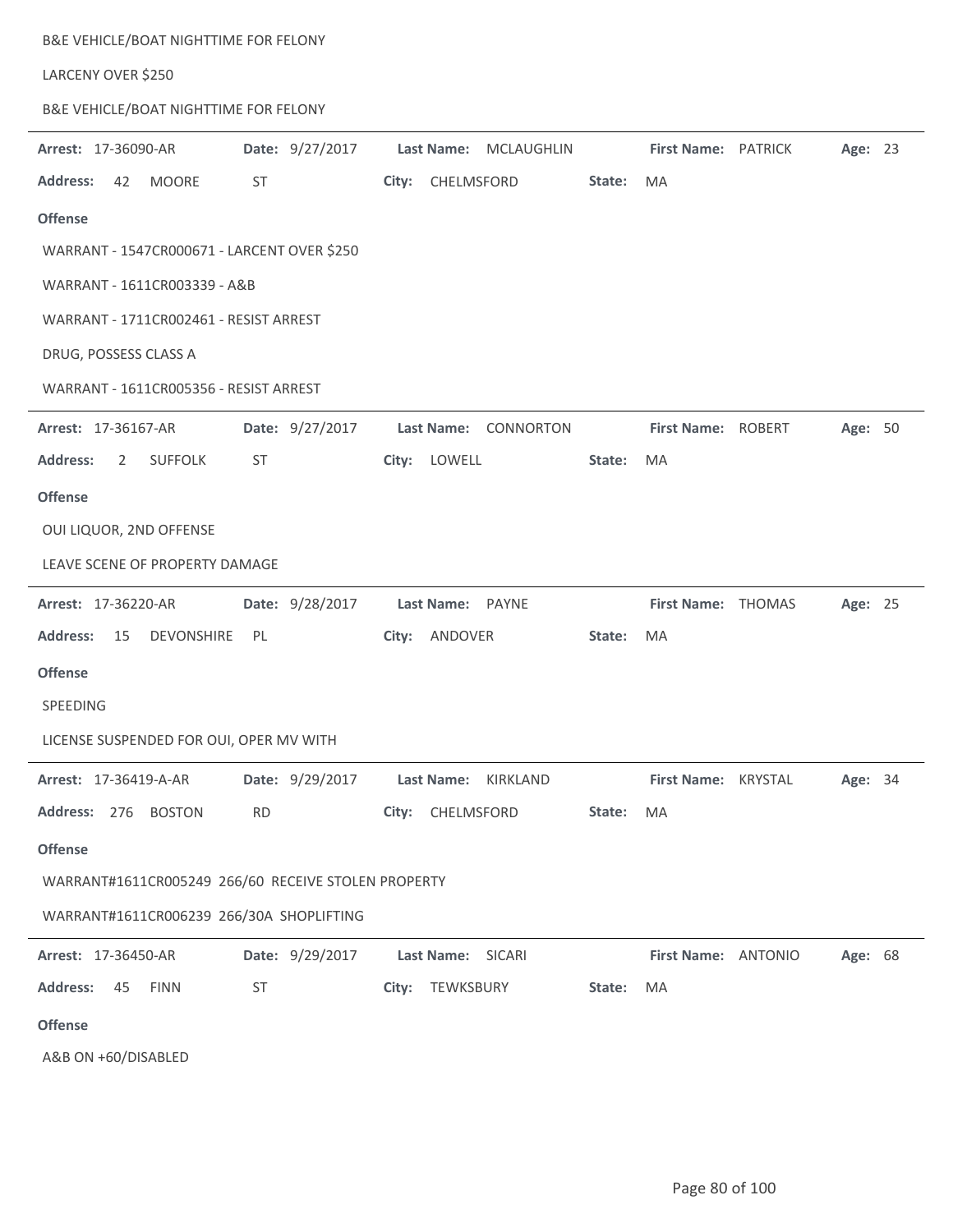| Arrest: 17-36560-AR                                     | Date: 9/30/2017 | Last Name: CAMMARATA | <b>First Name: JUSTIN</b> | Age: 34 |
|---------------------------------------------------------|-----------------|----------------------|---------------------------|---------|
| Address: 101 BRIDGES                                    | LN              | City: N ANDOVER      | State:<br>MA              |         |
| <b>Offense</b>                                          |                 |                      |                           |         |
| WARRANT DOCKET 1750CR001684 140/12/A DEFRAUD RESTAURANT |                 |                      |                           |         |
| RESTAURANT, DEFRAUD                                     |                 |                      |                           |         |
| Arrest: 17-36564-AR                                     | Date: 9/30/2017 | Last Name: THORBURNE | First Name: JOSEPH        | Age: 53 |
| <b>Address:</b><br>ANTHONY<br>40                        | <b>RD</b>       | City: TEWKSBURY      | State:<br>MA              |         |
| <b>Offense</b>                                          |                 |                      |                           |         |
| THREAT TO COMMIT CRIME (TO WIT MURDER)                  |                 |                      |                           |         |
| Arrest: 17-36588-AR                                     | Date: 9/30/2017 | Last Name: CHAPPIE   | First Name: ROSEMARIE     | Age: 43 |
| <b>Address:</b><br><b>OAK HILL</b><br>11                | DR              | City: METHUEN        | State:<br>MA              |         |
| <b>Offense</b>                                          |                 |                      |                           |         |
| A&B                                                     |                 |                      |                           |         |
| Arrest: 17-36596-AR                                     | Date: 10/1/2017 | Last Name: LYNCH     | First Name: NATASHA       | Age: 21 |
| <b>Address:</b><br>OWLS NEST<br>$\overline{2}$          | <b>WAY</b>      | City: CHELMSFORD     | MA<br>State:              |         |
| <b>Offense</b>                                          |                 |                      |                           |         |
| MARKED LANES VIOLATION                                  |                 |                      |                           |         |
| <b>OUI LIQUOR</b>                                       |                 |                      |                           |         |
| NEGLIGENT OPERATION OF MOTOR VEHICLE                    |                 |                      |                           |         |
| Arrest: 17-36816-AR                                     | Date: 10/3/2017 | Last Name: EVANS     | First Name: JAMES         | Age: 19 |
| <b>Address:</b><br>LOUMAC<br>6                          | <b>RD</b>       | City: WILMINGTON     | State: MA                 |         |
| <b>Offense</b>                                          |                 |                      |                           |         |
| <b>MARKED LANES VIOLATION</b>                           |                 |                      |                           |         |
| NEGLIGENT OPERATION OF MOTOR VEHICLE                    |                 |                      |                           |         |
| <b>OUI DRUGS</b>                                        |                 |                      |                           |         |
| DRUG, POSSESS CLASS E                                   |                 |                      |                           |         |
| Arrest: 17-36852-AR                                     | Date: 10/3/2017 | Last Name: LEO       | First Name: JAMIE         | Age: 34 |
| <b>Address:</b><br>90<br>LILLEY                         | AVE             | City: LOWELL         | State:<br>MA              |         |
| <b>Offense</b>                                          |                 |                      |                           |         |
|                                                         |                 |                      |                           |         |

WARRANT#1711CR002628 90/23 LICENSE SUSPENDED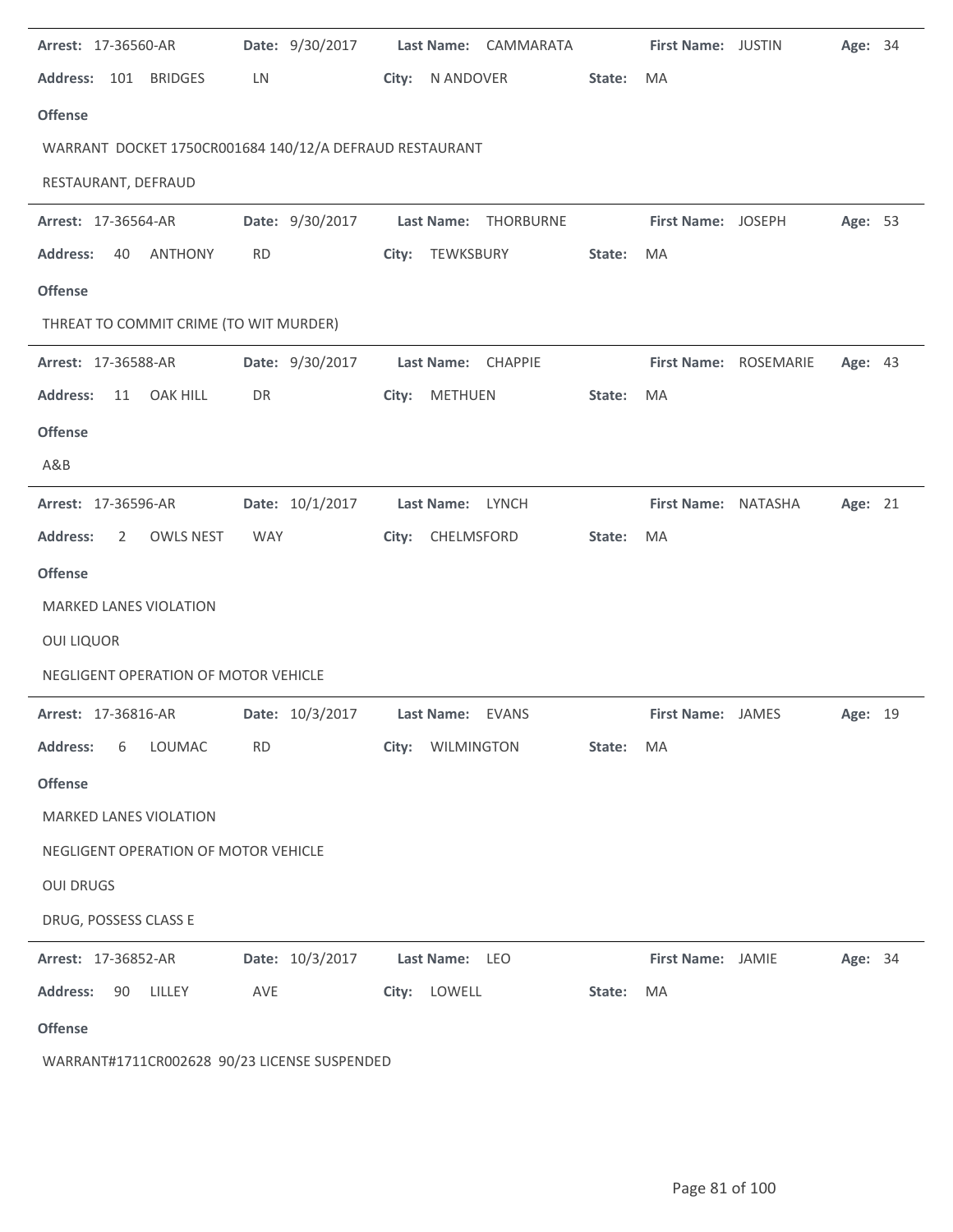| Arrest: 17-36905-AR                             | Date: 10/3/2017 | Last Name: FOSTER         |        | First Name: ALYSSA  | Age: 25 |  |
|-------------------------------------------------|-----------------|---------------------------|--------|---------------------|---------|--|
| <b>Address:</b><br><b>PORTER</b><br>11          | ST              | City:<br>LOWELL           | State: | MA                  |         |  |
| <b>Offense</b>                                  |                 |                           |        |                     |         |  |
| LARCENY OVER \$250                              |                 |                           |        |                     |         |  |
| LARCENY UNDER \$250                             |                 |                           |        |                     |         |  |
| Arrest: 17-36973-AR                             | Date: 10/4/2017 | Last Name: DEOLIVEIRA     |        | First Name: WILSON  | Age: 48 |  |
| <b>Address:</b><br>NEWHALL<br>67                | ST              | LOWELL<br>City:           | State: | MA                  |         |  |
| <b>Offense</b>                                  |                 |                           |        |                     |         |  |
| UNLICENSED OPERATION OF MV                      |                 |                           |        |                     |         |  |
| INSPECTION/STICKER, NO                          |                 |                           |        |                     |         |  |
| Arrest: 17-37225-AR                             | Date: 10/6/2017 | Last Name: WARREN         |        | First Name: MICHAEL | Age: 28 |  |
| Address: 118 MAPLE                              | <b>ST</b>       | TEWKSBURY<br>City:        | State: | MA                  |         |  |
| <b>Offense</b>                                  |                 |                           |        |                     |         |  |
| LICENSE SUSPENDED, OP MV WITH                   |                 |                           |        |                     |         |  |
| Arrest: 17-37228-AR                             | Date: 10/6/2017 | Last Name: NIVEN          |        | First Name: JASON   | Age: 32 |  |
| Address: 1975 MIDDLESEX                         | ST              | LOWELL<br>City:           | State: | MA                  |         |  |
| <b>Offense</b>                                  |                 |                           |        |                     |         |  |
| WARRANT (DOCKET 1711CR001629 OP MV REG SUSP)    |                 |                           |        |                     |         |  |
| Arrest: 17-37324-AR                             | Date: 10/7/2017 | Last Name: DIORR          |        | First Name: KANDICE | Age: 33 |  |
| <b>Address:</b><br>55<br><b>ALPINE</b>          | <b>ST</b>       | City: BOSTON              | State: | MA                  |         |  |
| <b>Offense</b>                                  |                 |                           |        |                     |         |  |
| WARRANT (DOCKET 1718CR002206 POSS/DIST CLASS B) |                 |                           |        |                     |         |  |
| Arrest: 17-37448-AR                             | Date: 10/8/2017 | Last Name:<br>LIVERSAGE   |        | First Name: GARY    | Age: 30 |  |
| <b>Address:</b><br>LOWELL<br>7                  | <b>ST</b>       | <b>BILLERICA</b><br>City: | State: | MA                  |         |  |
| <b>Offense</b>                                  |                 |                           |        |                     |         |  |
| A&B WITH DANGEROUS WEAPON (SHOD FOOT)           |                 |                           |        |                     |         |  |
| STRANGULATION OR SUFFOCATION                    |                 |                           |        |                     |         |  |
| A&B (FIST)                                      |                 |                           |        |                     |         |  |
| A&B (KNEE)                                      |                 |                           |        |                     |         |  |
| DISORDERLY CONDUCT                              |                 |                           |        |                     |         |  |
|                                                 |                 |                           |        |                     |         |  |

 $\ddot{\phantom{a}}$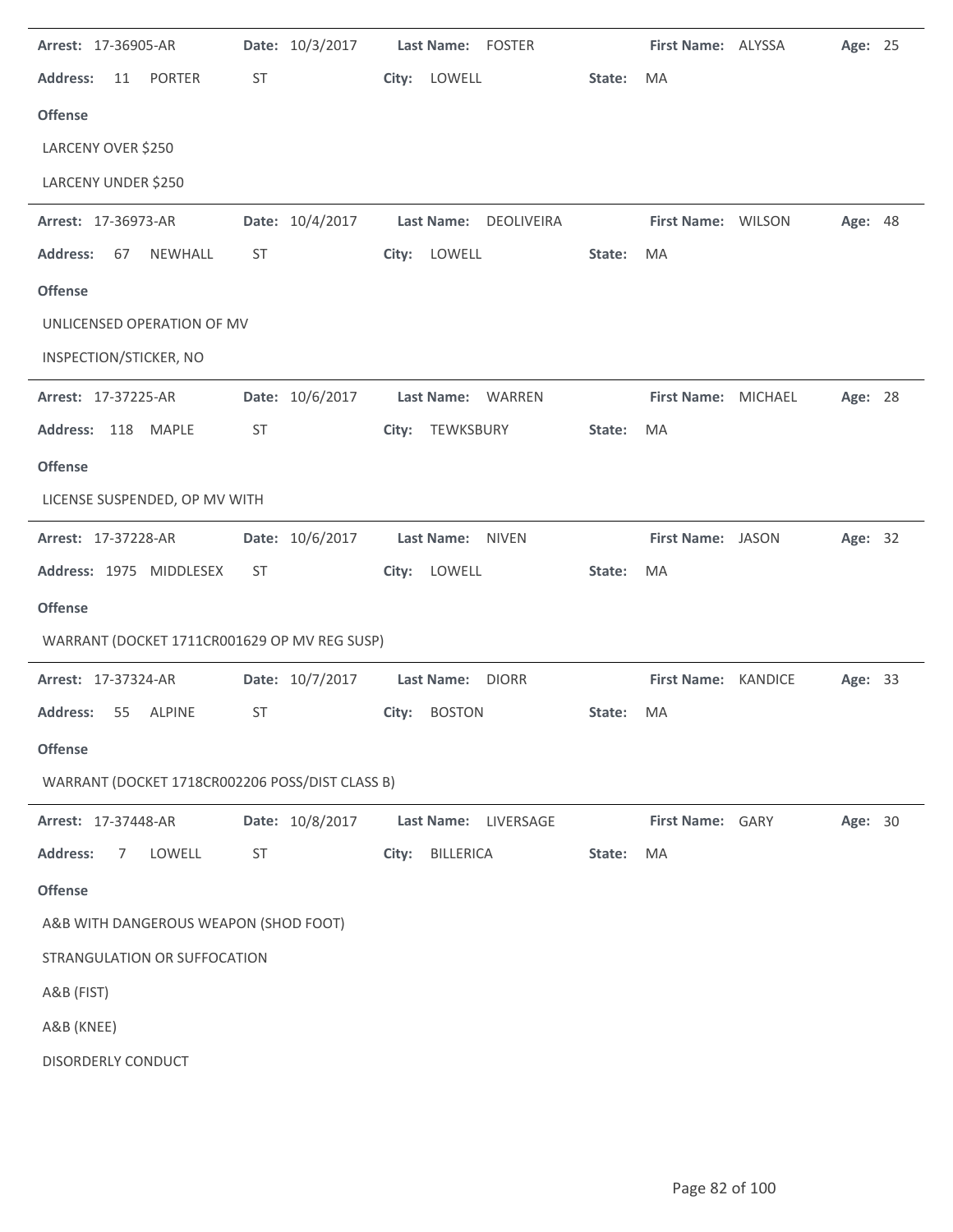| Arrest: 17-37452-AR                                 | Date: 10/8/2017  | Last Name: HOGAN             |        | First Name: JOSHUA  | Age: 35 |  |
|-----------------------------------------------------|------------------|------------------------------|--------|---------------------|---------|--|
| <b>Address:</b><br>RANDOLPH<br>31                   | DR               | N TEWKSBURY<br>City:         | State: | MA                  |         |  |
| <b>Offense</b>                                      |                  |                              |        |                     |         |  |
| WARRANT (DOCKET 1611CR004976 LEAVING SCENE, NEG OP) |                  |                              |        |                     |         |  |
| SHOPLIFTING BY CONCEALING MDSE                      |                  |                              |        |                     |         |  |
| Arrest: 17-37457-AR                                 | Date: 10/8/2017  | Last Name: GAUDREAU          |        | First Name: ALBERT  | Age: 27 |  |
| <b>Address:</b><br>59 WAITE                         | ST               | City:<br>MALDEN              | State: | MA                  |         |  |
| <b>Offense</b>                                      |                  |                              |        |                     |         |  |
| LARCENY OVER \$250                                  |                  |                              |        |                     |         |  |
| Arrest: 17-37467-A-AR                               | Date: 10/8/2017  | Last Name: RASCHICK          |        | First Name: ZOE     | Age: 23 |  |
| Address: 737 LAKEVIEW                               | AVE              | City: LOWELL                 | State: | MA                  |         |  |
| <b>Offense</b>                                      |                  |                              |        |                     |         |  |
| WARRANT#1611CR005717 265/15A A&B W/DANGEROUS WEAPON |                  |                              |        |                     |         |  |
| Arrest: 17-37467-AR                                 | Date: 10/8/2017  | Last Name: RUIZ              |        | First Name: MARIA   | Age: 25 |  |
| SHED<br><b>Address:</b><br>26                       | ST               | LOWELL<br>City:              | State: | MA                  |         |  |
| <b>Offense</b>                                      |                  |                              |        |                     |         |  |
| SHOPLIFTING BY ASPORTATION                          |                  |                              |        |                     |         |  |
| Arrest: 17-37545-AR                                 | Date: 10/9/2017  | Last Name:<br>RICHERSON      |        | First Name: MICHAEL | Age: 38 |  |
| <b>Address:</b><br>19<br><b>GROVE</b>               | ST               | City: LOWELL                 | State: | MA                  |         |  |
| <b>Offense</b>                                      |                  |                              |        |                     |         |  |
| WARRANT (DOCKET 1611CR004689 FAIL TO GIVE DNA)      |                  |                              |        |                     |         |  |
| Arrest: 17-37792-AR                                 | Date: 10/11/2017 | Last Name:<br><b>MCMAHON</b> |        | First Name: TIMOTHY | Age: 27 |  |
| Address: 408 MAIN                                   | <b>ST</b>        | HAVERHILL<br>City:           | State: | MA                  |         |  |
| <b>Offense</b>                                      |                  |                              |        |                     |         |  |
| WARRANT - 1718CR003216 - LARCENY OVER \$250         |                  |                              |        |                     |         |  |
| WARRANT - 1638CR000867 - OP MV W/ SUSP LIC          |                  |                              |        |                     |         |  |
| WARRANT - 1611CR001426 - SHOPLIFTING                |                  |                              |        |                     |         |  |
| WARRANT - 1611CR001699 - OP MV W/ SUSP LIC          |                  |                              |        |                     |         |  |
| Arrest: 17-37849-AR                                 | Date: 10/11/2017 | Last Name: REGO              |        | First Name: ANDREA  | Age: 33 |  |
| <b>Address:</b><br>29<br><b>ELLINGTON</b>           | <b>RD</b>        | City:<br>TEWKSBURY           | State: | MA                  |         |  |
| <b>Offense</b>                                      |                  |                              |        |                     |         |  |
| LICENSE SUSPENDED, OP MV WITH                       |                  |                              |        |                     |         |  |

l.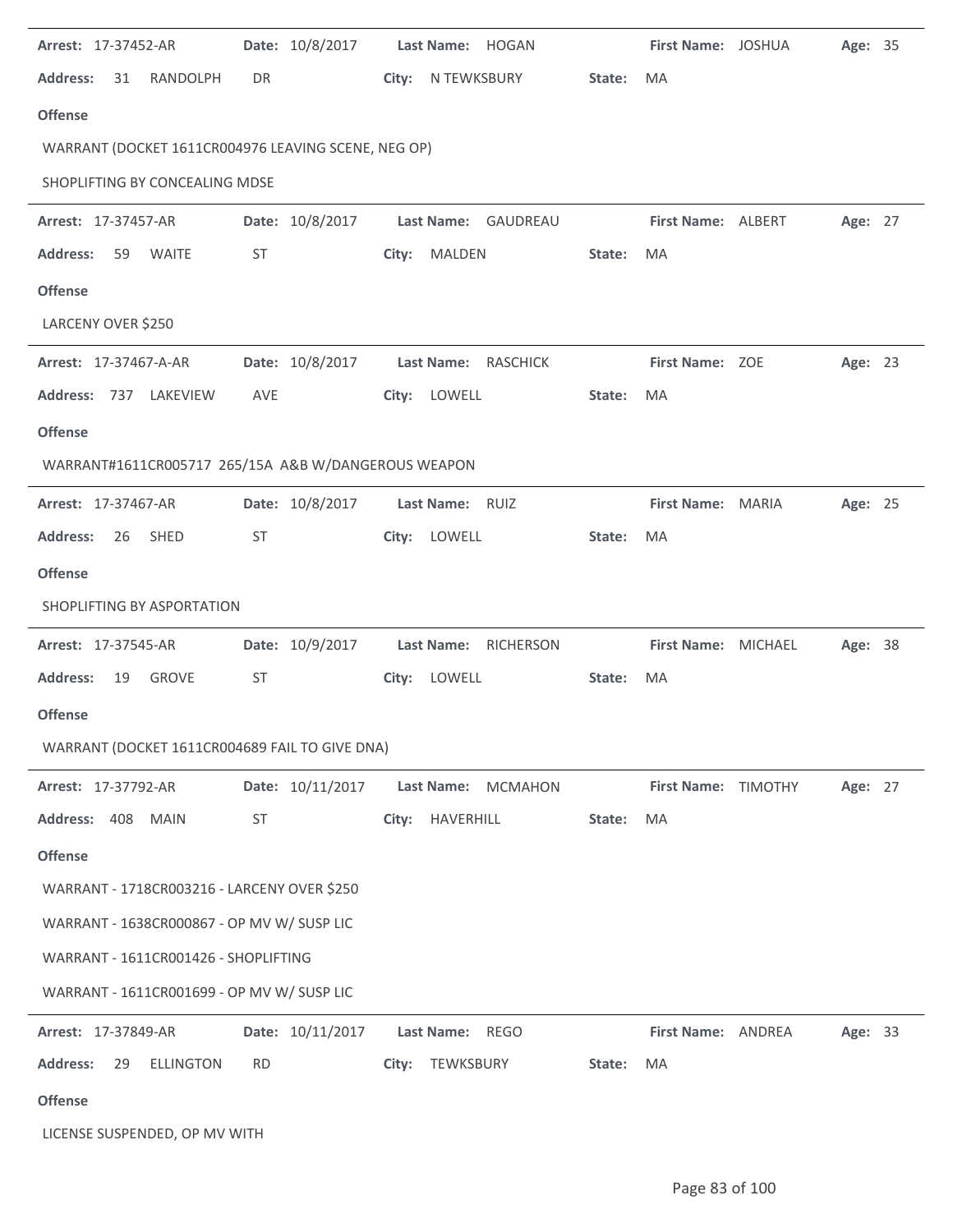| ALCOHOL IN MV, POSSESS OPEN CONTAINER OF                                                               |                                                    |
|--------------------------------------------------------------------------------------------------------|----------------------------------------------------|
| NEGLIGENT OPERATION OF MOTOR VEHICLE                                                                   |                                                    |
| OUI LIQUOR, 3RD OFFENSE                                                                                |                                                    |
| STOP FOR POLICE, FAIL                                                                                  |                                                    |
| MARKED LANES VIOLATION                                                                                 |                                                    |
| Date: 10/12/2017<br>Arrest: 17-37955-AR<br>Last Name: TESCH                                            | First Name: NATHANIEL<br>Age: 29                   |
| <b>Address:</b><br><b>BLUEBERRY</b><br><b>CIR</b><br>City: PELHAM<br>43                                | State:<br>NH.                                      |
| <b>Offense</b>                                                                                         |                                                    |
| ASSAULT W/DANGEROUS WEAPON: TO WIT/ AIRSOFT GUN                                                        |                                                    |
| Date: 10/12/2017<br><b>Last Name:</b><br>Arrest: 17-37981-AR                                           | First Name: FELISHA<br>RANDOLPH<br>Age: 23         |
| City: WESTFORD<br><b>Address:</b><br><b>WEST</b><br><b>ST</b><br>33                                    | State:<br><b>MA</b>                                |
| <b>Offense</b>                                                                                         |                                                    |
| SHOPLIFTING BY ASPORTATION                                                                             |                                                    |
| <b>RESIST ARREST</b>                                                                                   |                                                    |
| Date: 10/13/2017<br>Arrest: 17-38023-AR<br><b>Last Name:</b>                                           | <b>KUNGULUS</b><br>First Name: CONSTANTINA Age: 33 |
| Address: 102 MAIN<br><b>ST</b><br>PEPPERELL<br>City:                                                   | State:<br>MA                                       |
| <b>Offense</b>                                                                                         |                                                    |
| SHOPLIFTING BY CONCEALING MDSE                                                                         |                                                    |
| <b>TRESPASS</b>                                                                                        |                                                    |
| Date: 10/14/2017<br>Last Name: CADORETTE<br>Arrest: 17-38149-AR                                        | First Name: MICHELLE<br>Age: 32                    |
| Address: 232 FOREST<br><b>RD</b><br>City: SYARMOUTH                                                    | State: MA                                          |
| <b>Offense</b>                                                                                         |                                                    |
| DRUG, POSSESS CLASS B                                                                                  |                                                    |
| WARRANT DOCKET #1425CR003158 REC. STOLEN PROPERTY                                                      |                                                    |
|                                                                                                        |                                                    |
| Date: 10/16/2017<br>Arrest: 17-38332-A-AR<br>Last Name: SULLIVAN<br><b>Address:</b><br><b>RD</b><br>22 | First Name: JOHN<br>Age: 30<br>State:<br>MA        |
| TEWKSBURY<br><b>RUSKIN</b><br>City:                                                                    |                                                    |
| <b>Offense</b>                                                                                         |                                                    |
| DRUG, POSSESS CLASS A                                                                                  |                                                    |
| LICENSE SUSPENDED, OP MV WITH                                                                          |                                                    |
| Date: 10/16/2017<br>Last Name: GORMAN<br>Arrest: 17-38332-AR                                           | First Name: ASHLEY<br>Age: 26                      |
| <b>Address:</b><br>DR<br>City: TEWKSBURY<br>23<br>RANDOLPH                                             |                                                    |
| <b>Offense</b>                                                                                         | State:<br>MA                                       |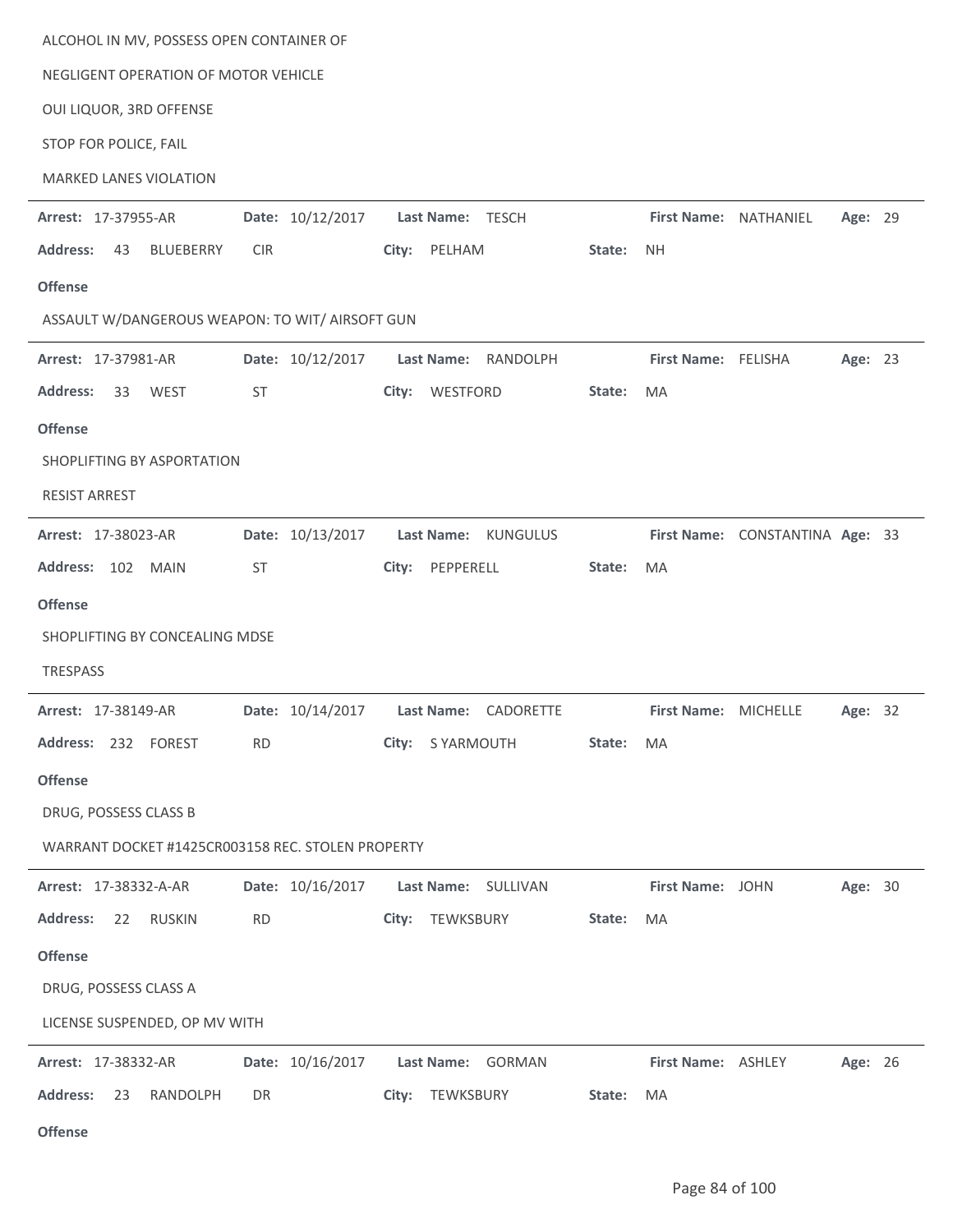| DRUG, POSSESS CLASS A                                |                  |                                      |        |                     |                                 |                |  |
|------------------------------------------------------|------------------|--------------------------------------|--------|---------------------|---------------------------------|----------------|--|
| Arrest: 17-38444-AR                                  | Date: 10/17/2017 | <b>Last Name:</b><br>DELPAPA         |        | First Name: PETER   |                                 | <b>Age: 48</b> |  |
| <b>Address:</b><br>0<br><b>BRANDON</b>               | ST               | <b>BILLERICA</b><br>City:            | State: | MA                  |                                 |                |  |
| <b>Offense</b>                                       |                  |                                      |        |                     |                                 |                |  |
| ROBBERY, ARMED                                       |                  |                                      |        |                     |                                 |                |  |
| FIREARM, CARRY WITHOUT LICENSE                       |                  |                                      |        |                     |                                 |                |  |
| Arrest: 17-38653-AR                                  | Date: 10/19/2017 | Last Name: FOOTE                     |        | First Name: JUSTIN  |                                 | Age: 23        |  |
| Address: 167 SIXTH                                   | ST               | City: LOWELL                         | State: | MA                  |                                 |                |  |
| <b>Offense</b>                                       |                  |                                      |        |                     |                                 |                |  |
| WARRANT-DOCKET# 1611CR005201- DISORDERLY             |                  |                                      |        |                     |                                 |                |  |
| WARRANT-DOCKET# 1611CR003503 - A&B ON POLICE OFFICER |                  |                                      |        |                     |                                 |                |  |
| WARRANT- DOCKET# 1611CR001080 - UNLICENSED OPERATION |                  |                                      |        |                     |                                 |                |  |
| <b>DISORDERLY CONDUCT</b>                            |                  |                                      |        |                     |                                 |                |  |
| Arrest: 17-38783-AR                                  | Date: 10/20/2017 | <b>Last Name:</b><br><b>MONTALVO</b> |        | First Name: MILTON  |                                 | Age: 46        |  |
| 209 SUMMER<br><b>Address:</b>                        | ST               | LOWELL<br>City:                      | State: | MA                  |                                 |                |  |
| <b>Offense</b>                                       |                  |                                      |        |                     |                                 |                |  |
| WARRANT DOCKET 1718CR004278 266/30A SHOPLIFTING      |                  |                                      |        |                     |                                 |                |  |
| Arrest: 17-38908-A-AR                                | Date: 10/21/2017 | <b>Last Name:</b><br>PELLETZ         |        |                     | First Name: MAXIMILLIAN Age: 21 |                |  |
| <b>Address:</b><br><b>MAPLE</b><br>14                | <b>ST</b>        | NASHUA<br>City:                      | State: | <b>NH</b>           |                                 |                |  |
| <b>Offense</b>                                       |                  |                                      |        |                     |                                 |                |  |
| DRUG, POSSESS CLASS B                                |                  |                                      |        |                     |                                 |                |  |
| WARRANT DOCKET 1662CR005977 265/13A A&B              |                  |                                      |        |                     |                                 |                |  |
| WARRANT DOCKET 1667CR000860 90/24E NEGL OP MV        |                  |                                      |        |                     |                                 |                |  |
| Arrest: 17-38908-AR                                  | Date: 10/21/2017 | Last Name: JONES                     |        | First Name: AARON   |                                 | Age: 42        |  |
| <b>Address:</b><br><b>MAPLE</b><br>14                | ST               | NASHUA<br>City:                      | State: | <b>NH</b>           |                                 |                |  |
| <b>Offense</b>                                       |                  |                                      |        |                     |                                 |                |  |
| DRUG, POSSESS CLASS B                                |                  |                                      |        |                     |                                 |                |  |
| Arrest: 17-38908-B-AR                                | Date: 10/21/2017 | Last Name: VARGA                     |        | First Name: ZACHARY |                                 | Age: 26        |  |
| Address: 332 ABBOTT FARM LN                          |                  | City: HUDSON                         | State: | <b>NH</b>           |                                 |                |  |
| <b>Offense</b>                                       |                  |                                      |        |                     |                                 |                |  |
| DRUG, POSSESS CLASS E                                |                  |                                      |        |                     |                                 |                |  |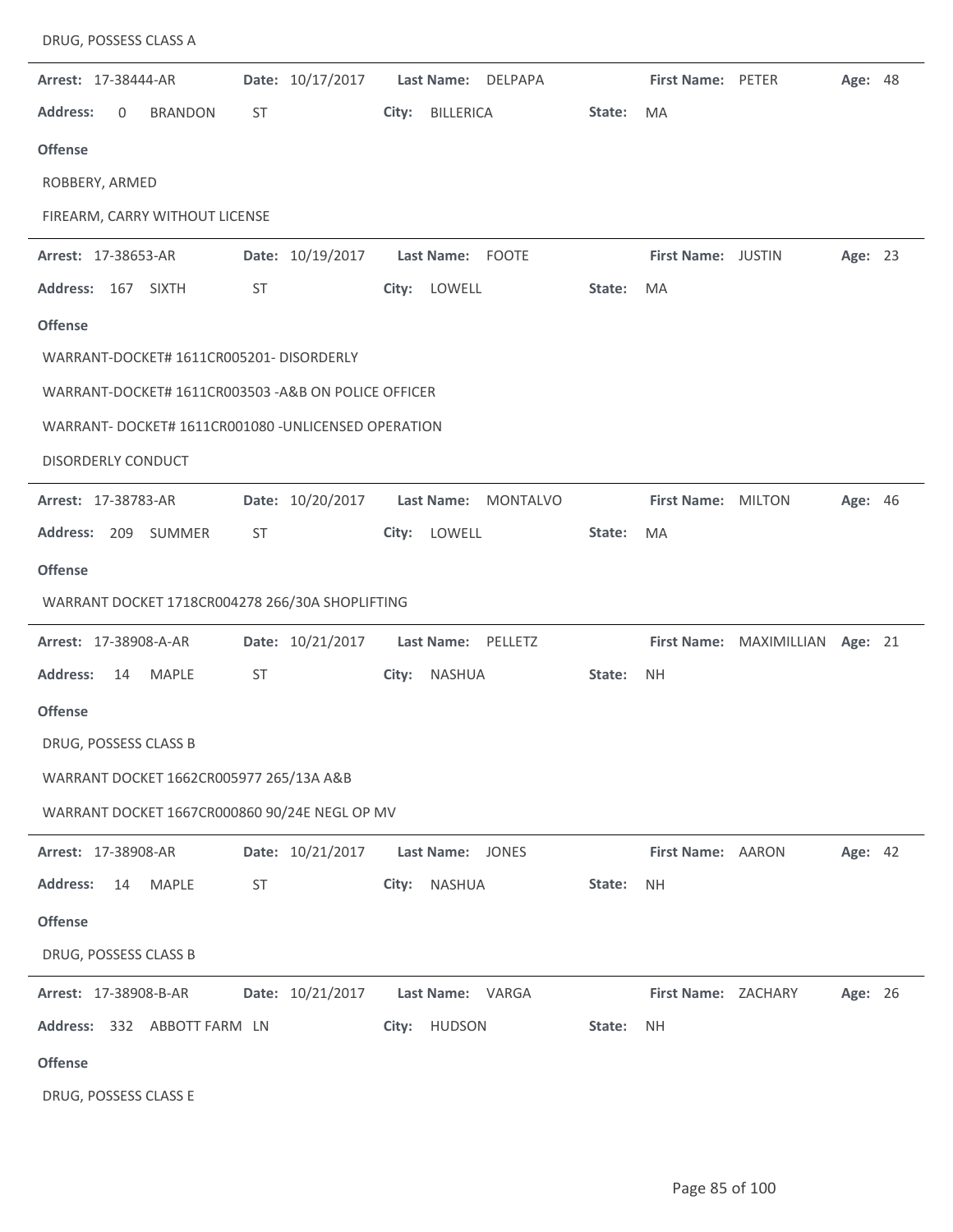| Arrest: 17-39168-AR                                | Date: 10/23/2017 | Last Name: MCDONALD       |        | First Name: ASHLEY  |                                 | Age: 21 |  |
|----------------------------------------------------|------------------|---------------------------|--------|---------------------|---------------------------------|---------|--|
| <b>Address:</b><br>4<br><b>WEATHERVANE RD</b>      |                  | City:<br><b>BILLERICA</b> | State: | <b>MA</b>           |                                 |         |  |
| <b>Offense</b>                                     |                  |                           |        |                     |                                 |         |  |
| A&B WITH DANGEROUS WEAPON (TO WIT JEWELRY BOX)     |                  |                           |        |                     |                                 |         |  |
| A&B                                                |                  |                           |        |                     |                                 |         |  |
| Arrest: 17-39277-AR                                | Date: 10/24/2017 | Last Name: TRAYNOR        |        | First Name: LESLIE  |                                 | Age: 52 |  |
| Address: 188 LAKEVIEW                              | ST               | City: N BILLERICA         | State: | MA                  |                                 |         |  |
| <b>Offense</b>                                     |                  |                           |        |                     |                                 |         |  |
| WARRANT OPERATING AFTER SUSPENSION 1711CR003369    |                  |                           |        |                     |                                 |         |  |
| Arrest: 17-39330-AR                                | Date: 10/25/2017 | Last Name: CHIM           |        | First Name: BRANDON |                                 | Age: 22 |  |
| Address: 116 VERMONT                               | AVE              | <b>DRACUT</b><br>City:    | State: | <b>MA</b>           |                                 |         |  |
| <b>Offense</b>                                     |                  |                           |        |                     |                                 |         |  |
| WARRANT-DOCKET# 1618CR004545-UNLICENSED OP / MV    |                  |                           |        |                     |                                 |         |  |
| WARRANT-DOCKET# 1768CR001035-POSSESSION CLASS B /C |                  |                           |        |                     |                                 |         |  |
| Arrest: 17-39358-AR                                | Date: 10/25/2017 | Last Name: HOPE           |        |                     | First Name: CHRISTOPHER Age: 30 |         |  |
| <b>Address:</b><br>HOMELESS                        |                  | HOMELESS<br>City:         | State: | MA                  |                                 |         |  |
| <b>Offense</b>                                     |                  |                           |        |                     |                                 |         |  |
| WARRANT DOCKET 1718CR001237, 266/30A SHOPLIFTING   |                  |                           |        |                     |                                 |         |  |
| WARRANT DOCKET 1618CR003093 94C/34/A               |                  |                           |        |                     |                                 |         |  |
| Arrest: 17-39375-AR                                | Date: 10/25/2017 | Last Name: LOPEZ          |        | First Name: MELISZA |                                 | Age: 39 |  |
| <b>Address:</b><br>67<br><b>BEECH</b>              | ST               | City: LOWELL              | State: | MA                  |                                 |         |  |
| <b>Offense</b>                                     |                  |                           |        |                     |                                 |         |  |
| DRUG, POSSESS CLASS E                              |                  |                           |        |                     |                                 |         |  |
| DRUG, POSSESS CLASS C                              |                  |                           |        |                     |                                 |         |  |
| LICENSE SUSPENDED, OP MV WITH                      |                  |                           |        |                     |                                 |         |  |
| Arrest: 17-39407-AR                                | Date: 10/25/2017 | Last Name: BAKER          |        | First Name: KELLY   |                                 | Age: 33 |  |
| <b>Address:</b><br><b>BROOKSIDE</b><br>9           | <b>RD</b>        | City: BILLERICA           | State: | MA                  |                                 |         |  |
| <b>Offense</b>                                     |                  |                           |        |                     |                                 |         |  |
| WARRANT 1611CR000415 OPERATING AFTER SUPENSION     |                  |                           |        |                     |                                 |         |  |
| Arrest: 17-39469-AR                                | Date: 10/26/2017 | Last Name: ELWELL         |        | First Name: MEGAN   |                                 | Age: 37 |  |
| Address: 43R ROCKWELL                              | ST               | City: MALDEN              | State: | MA                  |                                 |         |  |
| <b>Offense</b>                                     |                  |                           |        |                     |                                 |         |  |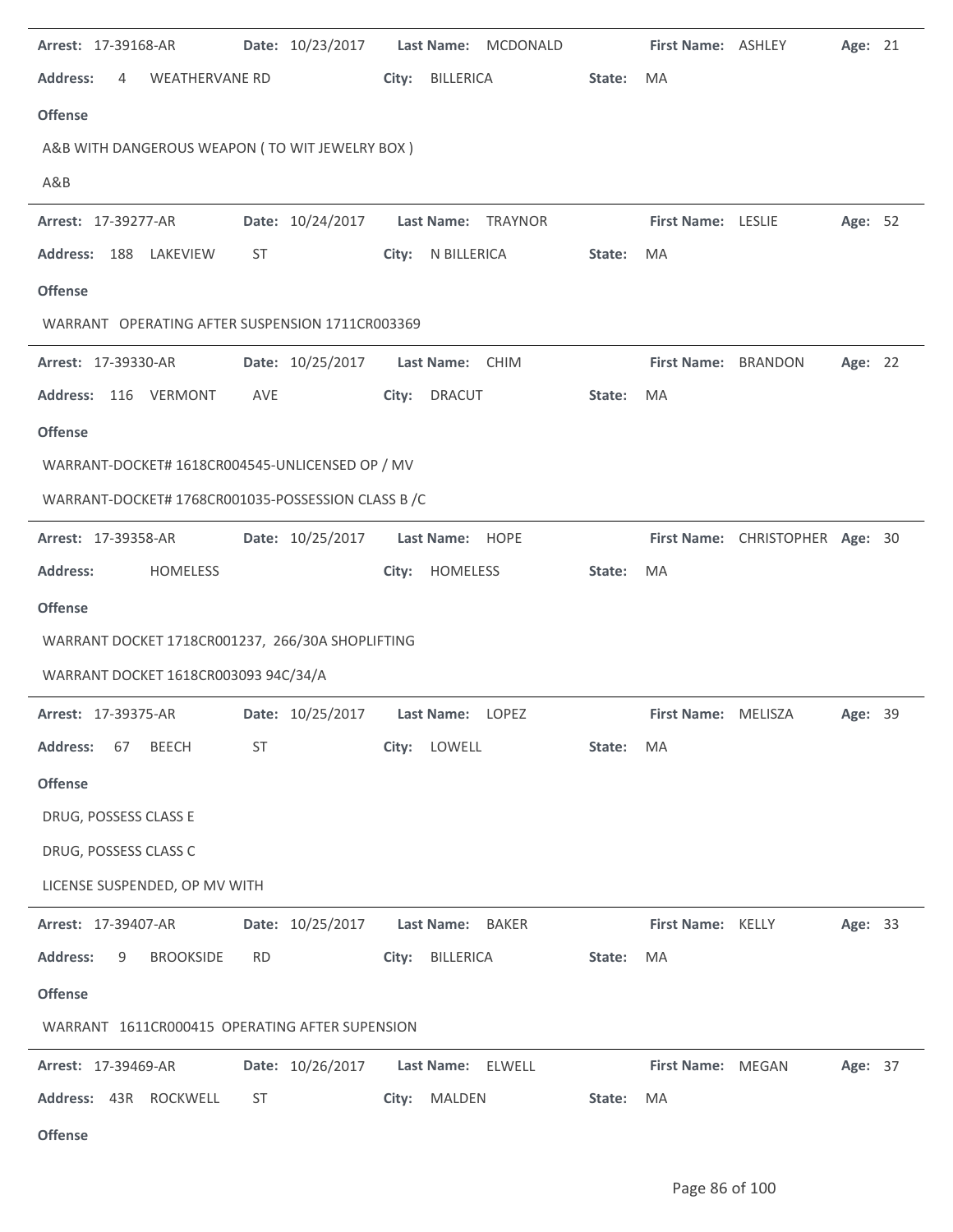| LICENSE SUSPENDED, OP MV WITH                        |           |                  |       |                  |                             |           |                      |                       |         |  |
|------------------------------------------------------|-----------|------------------|-------|------------------|-----------------------------|-----------|----------------------|-----------------------|---------|--|
| IDENTIFY SELF, MV OPERATOR REFUSE                    |           |                  |       |                  |                             |           |                      |                       |         |  |
| Arrest: 17-39588-AR                                  |           | Date: 10/27/2017 |       |                  | Last Name: VINCENTEGONZALEZ |           | First Name: STEVEN   |                       | Age: 22 |  |
| <b>Address:</b><br>92<br><b>EXETER</b>               | ST        |                  | City: | LAWRENCE         |                             | State:    | MA                   |                       |         |  |
| <b>Offense</b>                                       |           |                  |       |                  |                             |           |                      |                       |         |  |
| DRUG, DISTRIBUTE CLASS B                             |           |                  |       |                  |                             |           |                      |                       |         |  |
| Arrest: 17-39705-AR                                  |           | Date: 10/28/2017 |       |                  | Last Name: STANLEY          |           | First Name: JENNIFER |                       | Age: 32 |  |
| Address: 237 WEBSTER                                 | ST        |                  |       | City: HUDSO      |                             | State:    | <b>NH</b>            |                       |         |  |
| <b>Offense</b>                                       |           |                  |       |                  |                             |           |                      |                       |         |  |
| DRUG, POSSESS CLASS A                                |           |                  |       |                  |                             |           |                      |                       |         |  |
| DRUG, POSSESS CLASS B                                |           |                  |       |                  |                             |           |                      |                       |         |  |
| Arrest: 17-39723-AR                                  |           | Date: 10/28/2017 |       |                  | Last Name: CONLEY           |           | First Name: SHAWN    |                       | Age: 29 |  |
| Address: 116<br><b>TENTH</b>                         | ST        |                  | City: | TEWKSBURY        |                             | State:    | MA                   |                       |         |  |
| <b>Offense</b>                                       |           |                  |       |                  |                             |           |                      |                       |         |  |
| <b>OUI LIQUOR</b>                                    |           |                  |       |                  |                             |           |                      |                       |         |  |
| Arrest: 17-39778-AR                                  |           | Date: 10/29/2017 |       | Last Name: BORIA |                             |           | First Name: MICHAEL  |                       | Age: 55 |  |
| VARNEY<br><b>Address:</b><br>14                      | ST        |                  |       | City: LOWELL     |                             | State:    | MA                   |                       |         |  |
| <b>Offense</b>                                       |           |                  |       |                  |                             |           |                      |                       |         |  |
| WARRANT (1611CR001324)                               |           |                  |       |                  |                             |           |                      |                       |         |  |
| Arrest: 17-39784-AR                                  |           | Date: 10/29/2017 |       | Last Name: RAY   |                             |           | First Name: KENNETH  |                       | Age: 54 |  |
| Address: 281 NORTH MAIN ST                           |           |                  |       | City: BROCKTON   |                             | State: MA |                      |                       |         |  |
| <b>Offense</b>                                       |           |                  |       |                  |                             |           |                      |                       |         |  |
| WARRANT (SEX OFFENDER FAIL TO REGISTER SUBS. OFF)    |           |                  |       |                  |                             |           |                      |                       |         |  |
| Arrest: 17-39924-AR                                  |           | Date: 10/30/2017 |       | Last Name: LANG  |                             |           |                      | First Name: ALEXANDER | Age: 26 |  |
| <b>Address:</b><br>12<br>CEDAR                       | ST        |                  |       | City: MALDEN     |                             | State:    | MA                   |                       |         |  |
| <b>Offense</b>                                       |           |                  |       |                  |                             |           |                      |                       |         |  |
| LARCENY OVER \$250                                   |           |                  |       |                  |                             |           |                      |                       |         |  |
| WARRANT FORGERY CHECK (1611CR000632)                 |           |                  |       |                  |                             |           |                      |                       |         |  |
| WARRANT LARCENY UNDER- RECEIVE STOLEN (1636CR000150) |           |                  |       |                  |                             |           |                      |                       |         |  |
| Arrest: 17-39949-AR                                  |           | Date: 10/30/2017 |       |                  | Last Name: FERNANDEZ        |           | First Name: ROCHELLE |                       | Age: 30 |  |
| <b>Address:</b><br><b>GREAT ELM</b><br>40            | <b>RD</b> |                  |       | City: BILLERICA  |                             | State:    | MA                   |                       |         |  |
|                                                      |           |                  |       |                  |                             |           |                      |                       |         |  |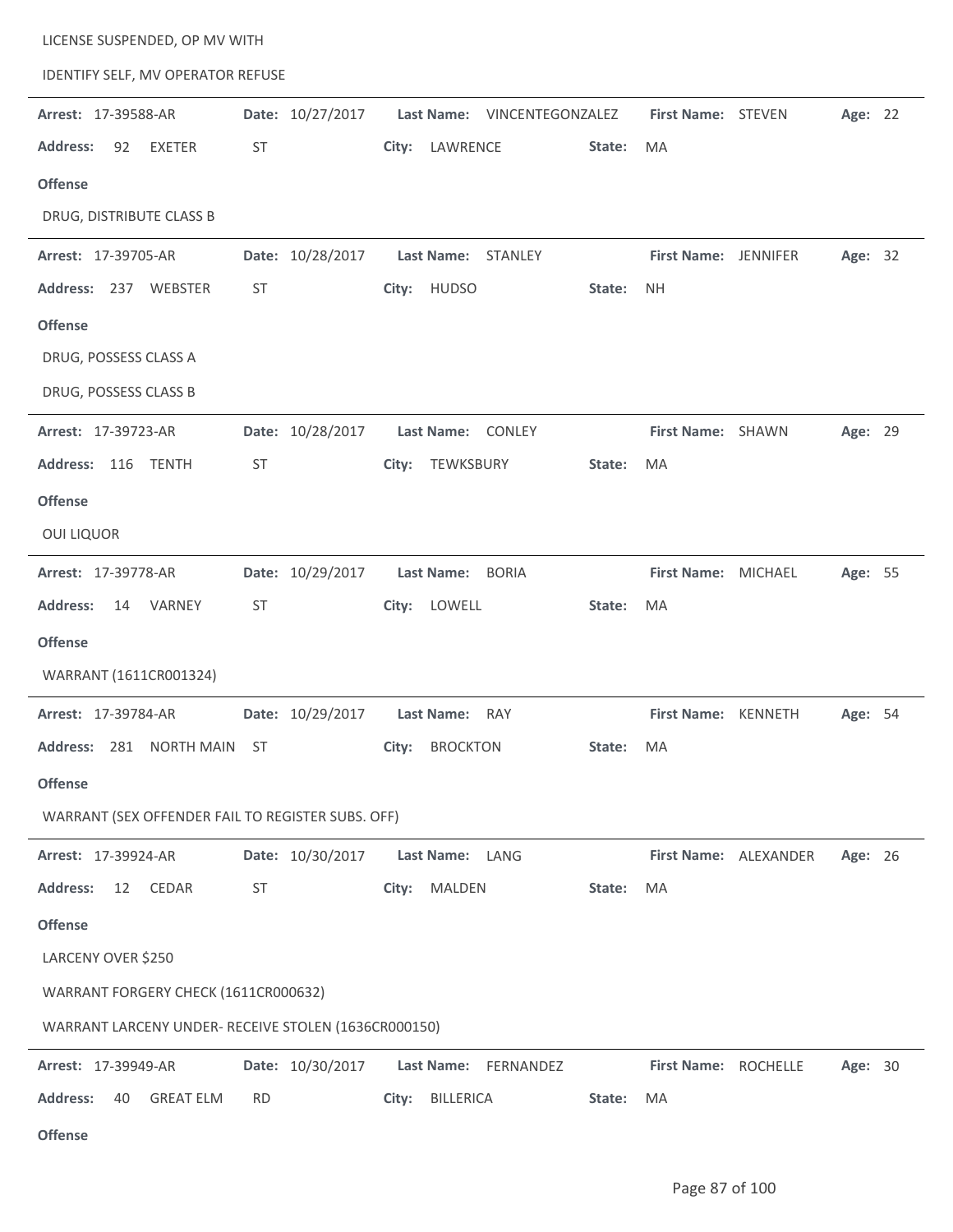| DRUG, POSSESS TO DISTRIB CLASS B                        |                                   |                                                 |
|---------------------------------------------------------|-----------------------------------|-------------------------------------------------|
| DRUG, POSSESS CLASS A                                   |                                   |                                                 |
| SHOPLIFTING BY ASPORTATION                              |                                   |                                                 |
| WARRANT 1611CR004751 ASSAULT & BATTERY                  |                                   |                                                 |
| Date: 10/31/2017<br>Arrest: 17-40023-AR                 | Last Name: SCAFIDI                | First Name: JOSHUA<br>Age: 35                   |
| EXETER<br>ST<br><b>Address:</b><br>39                   | City: LOWELL                      | State:<br>MA                                    |
| <b>Offense</b>                                          |                                   |                                                 |
| WARRANT#1711CR002806 90/12 UNLICENSED OP                |                                   |                                                 |
| Date: 11/1/2017<br>Arrest: 17-40152-A-AR                | Last Name:<br><b>MORIN</b>        | First Name: SEAN<br>Age: 22                     |
| <b>Address:</b><br>CEDAR<br><b>ST</b><br>71             | City: HAVERHILL                   | State:<br>MA                                    |
| <b>Offense</b>                                          |                                   |                                                 |
| WARRANT - 1753CR001834 - UNLIC OP OF MV                 |                                   |                                                 |
| Date: 11/1/2017<br>Arrest: 17-40152-AR                  | <b>Last Name:</b><br><b>EVANS</b> | First Name: ALICIA<br>Age: 26                   |
| <b>Address:</b><br><b>FOSTER</b><br>TER<br>$\mathbf{1}$ | City: LYNN                        | State:<br>MA                                    |
| <b>Offense</b>                                          |                                   |                                                 |
| WARRANT - 1753CR001548 - CARRY DW                       |                                   |                                                 |
| DRUG, POSSESS CLASS B                                   |                                   |                                                 |
| DRUG, POSSESS CLASS E                                   |                                   |                                                 |
| Date: 11/2/2017<br>Arrest: 17-40285-AR                  | Last Name: BELL                   | First Name: SHANE<br>Age: 42                    |
| <b>Address:</b><br>WINDWARD<br><b>RD</b><br>25          | City: LOWELL                      | State:<br>MA                                    |
| <b>Offense</b>                                          |                                   |                                                 |
| DRUG, POSSESS CLASS A                                   |                                   |                                                 |
| Date: 11/3/2017<br>Arrest: 17-40367-AR                  | Last Name:<br>FERGUSON            | First Name: DANIEL<br>Age: 57                   |
| FRANCIS WYMA RD<br><b>Address:</b><br>72                | City: BURLINGTON                  | MA<br>State:                                    |
| <b>Offense</b>                                          |                                   |                                                 |
| WARRANT - 1747CR001081 - UNLIC OP OF MV                 |                                   |                                                 |
| WARRANT - 1707CR000279 - POSSESS CLASS B                |                                   |                                                 |
| Date: 11/4/2017<br>Arrest: 17-40591-AR                  | Last Name: WAITKUS                | <b>First Name:</b><br><b>TIMOTHY</b><br>Age: 52 |
| <b>Address:</b><br><b>GREYSTONE</b><br>5<br>LN.         | City: ROCKPORT                    | State:<br>MA                                    |
| <b>Offense</b>                                          |                                   |                                                 |
| <b>OUI LIQUOR</b>                                       |                                   |                                                 |
| STRANGULATION OR SUFFOCATION                            |                                   |                                                 |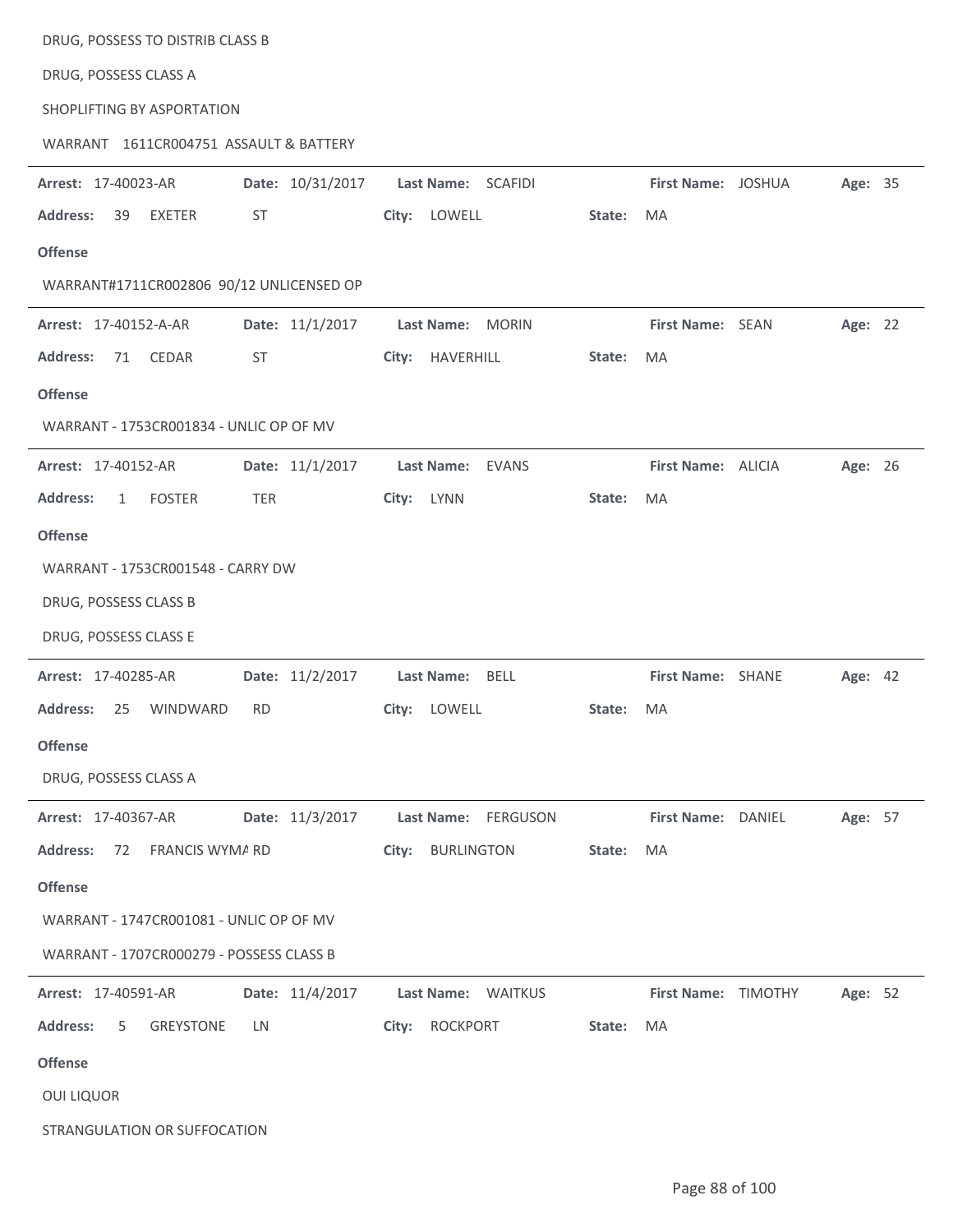| NEGLIGENT OPERATION OF MOTOR VEHICLE       |                                   |                                                |                      |         |
|--------------------------------------------|-----------------------------------|------------------------------------------------|----------------------|---------|
| Arrest: 17-40737-AR                        | Date: 11/6/2017                   | Last Name: LOPEZ                               | First Name: ALDO     | Age: 27 |
| Address: 471 LOWELL                        | ST                                | <b>METHUEN</b><br>City:                        | State:<br><b>MA</b>  |         |
| <b>Offense</b>                             |                                   |                                                |                      |         |
| WARRANT                                    | 1518CR000449 UNLICENSED OPERATION |                                                |                      |         |
| Arrest: 17-40765-AR                        | Date: 11/6/2017                   | Last Name: MAYANCELA-MINCHALA First Name: JOSE |                      | Age: 27 |
| <b>Address:</b><br>86<br>8TH               | ST                                | City: LOWELL                                   | State:<br>MA         |         |
| <b>Offense</b>                             |                                   |                                                |                      |         |
| SHOPLIFTING BY PRICE TAG TAMPERING         |                                   |                                                |                      |         |
| Arrest: 17-40876-AR                        | Date: 11/7/2017                   | Last Name: MAYANCELA-QUINDI                    | First Name: MIGUEL   | Age: 36 |
| <b>Address:</b><br><b>HAMSHIRE</b><br>17   | <b>ST</b>                         | City: LOWELL                                   | State:<br><b>MA</b>  |         |
| <b>Offense</b>                             |                                   |                                                |                      |         |
| WARRANT#1511CR006166 90/10 UNLICENSED OP   |                                   |                                                |                      |         |
| UNLICENSED OPERATION OF MV                 |                                   |                                                |                      |         |
| UNINSURED MOTOR VEHICLE                    |                                   |                                                |                      |         |
| REGISTRATION SUSPENDED, OP MV WITH         |                                   |                                                |                      |         |
| INSPECTION/STICKER, NO                     |                                   |                                                |                      |         |
| Arrest: 17-40932-AR                        | Date: 11/7/2017                   | Last Name:<br>TINDER                           | First Name: SEAN     | Age: 31 |
| Address: 292 BUTLAND                       | <b>RD</b>                         | City: LOWELL                                   | State:<br>MA         |         |
| <b>Offense</b>                             |                                   |                                                |                      |         |
| A&B ON POLICE OFFICER                      |                                   |                                                |                      |         |
| <b>RESIST ARREST</b>                       |                                   |                                                |                      |         |
| A&B                                        |                                   |                                                |                      |         |
| Arrest: 17-41021-AR                        | Date: 11/8/2017                   | Last Name: CAPPELLO                            | First Name: WILLIAM  | Age: 59 |
| <b>Address:</b><br>PEARL<br>10             | ST                                | TEWKSBURY<br>City:                             | State:<br>MA         |         |
| <b>Offense</b>                             |                                   |                                                |                      |         |
| LICENSE SUSPENDED, OP MV WITH, SUBSQ.OFF   |                                   |                                                |                      |         |
| Arrest: 17-41124-A-AR                      | Date: 11/9/2017                   | Last Name:<br>RICHARDSON                       | First Name: CRISTINA | Age: 48 |
| Address: 412 AMES HILL                     | DR                                | TEWKSBURY<br>City:                             | MA<br>State:         |         |
| <b>Offense</b>                             |                                   |                                                |                      |         |
| COCAINE, TRAFFICKING IN, 200 GRAMS OR MORE |                                   |                                                |                      |         |
| CONSPIRACY TO VIOLATE DRUG LAW             |                                   |                                                |                      |         |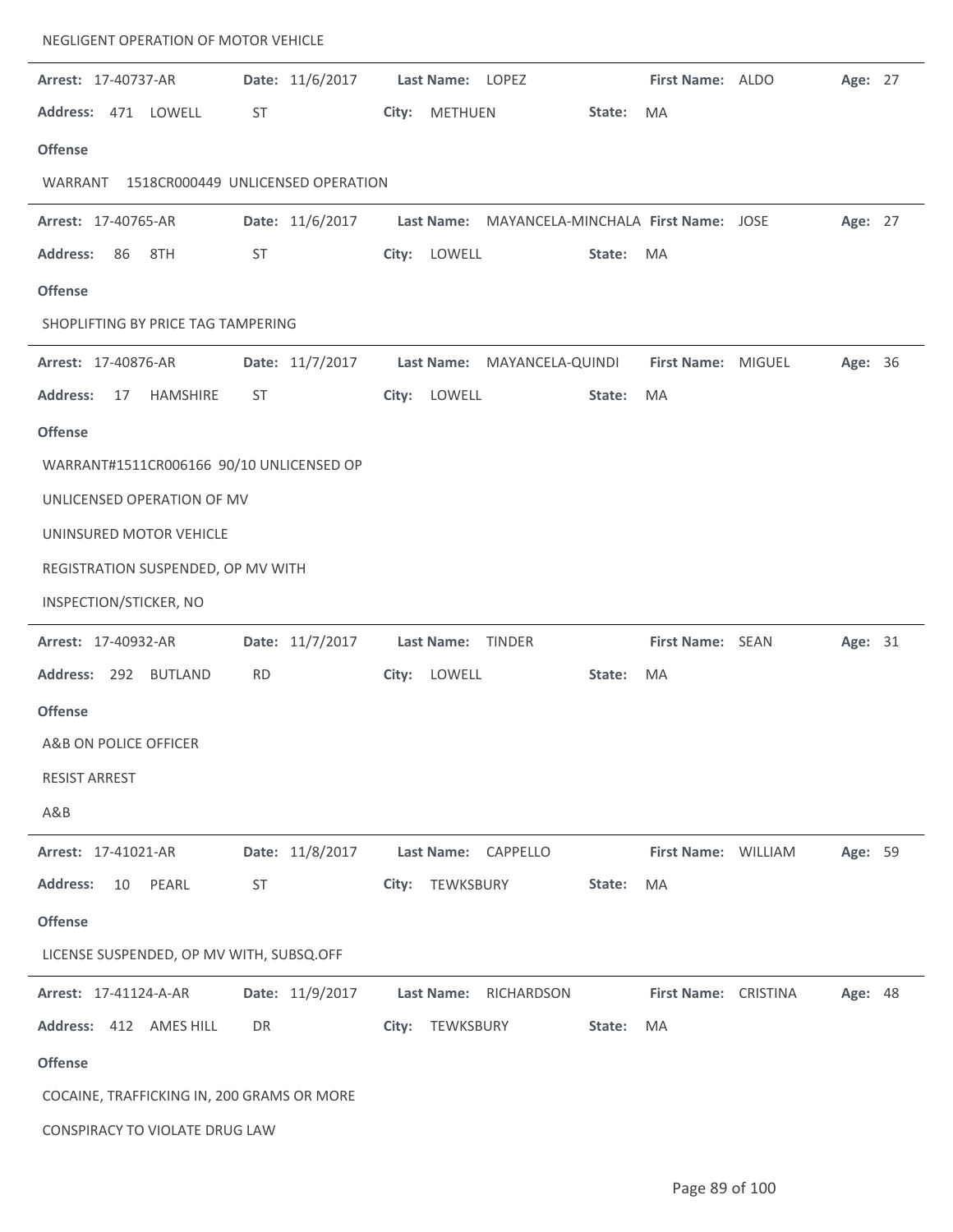| <b>Arrest: 17-41124-AR</b>                                  |                  | Date: 11/9/2017    Last Name: SOTO |        | <b>First Name: YOJANEL</b> | Age: 20 |
|-------------------------------------------------------------|------------------|------------------------------------|--------|----------------------------|---------|
| Address: 412 AMES HILL                                      | DR               | City: TEWKSBURY                    | State: | MA                         |         |
| <b>Offense</b>                                              |                  |                                    |        |                            |         |
| COCAINE, TRAFFICKING IN, 200 GRAMS OR MORE                  |                  |                                    |        |                            |         |
| CONSPIRACY TO VIOLATE DRUG LAW                              |                  |                                    |        |                            |         |
| FENTANYL, TRAFFICKING IN MORE THAN 10 GRAMS c.94C, º32E(c+) |                  |                                    |        |                            |         |
| Arrest: 17-41124-B-AR                                       | Date: 11/9/2017  | Last Name: SOTO                    |        | First Name: WILSON         | Age: 49 |
| Address: 412 AMES HILL                                      | DR               | City: TEWKSBURY                    | State: | MA                         |         |
| <b>Offense</b>                                              |                  |                                    |        |                            |         |
| COCAINE, TRAFFICKING IN, 200 GRAMS OR MORE                  |                  |                                    |        |                            |         |
| FENTANYL, TRAFFICKING IN MORE THAN 10 GRAMS c.94C, º32E(c+) |                  |                                    |        |                            |         |
| <b>IDENTITY FRAUD</b>                                       |                  |                                    |        |                            |         |
| CONSPIRACY TO VIOLATE DRUG LAW                              |                  |                                    |        |                            |         |
| RMV DOCUMENT, POSSESS/USE FALSE/STOLEN                      |                  |                                    |        |                            |         |
| Arrest: 17-41174-AR                                         | Date: 11/9/2017  | Last Name: SHANAHAN                |        | First Name: JOHN           | Age: 52 |
| Address: 200 MARKET                                         | ST               | City: LOWELL                       | State: | MA                         |         |
| <b>Offense</b>                                              |                  |                                    |        |                            |         |
| WARRANT 1352CR001465 LICENSE SUSPENDED                      |                  |                                    |        |                            |         |
| LICENSE REVOCATION, OP MV WITH, SUBSQ.OFF                   |                  |                                    |        |                            |         |
| WARRANT 1311CR002605 OPERATING AFTER SUSPENSION             |                  |                                    |        |                            |         |
| WARRANT 1111CR005894 SUSPENDED LICENSE                      |                  |                                    |        |                            |         |
| WARRANT 1311CR002605 LICENSE SUSPENDED                      |                  |                                    |        |                            |         |
| WARRANT 1311CR006762 LICENSE SUSPENDED                      |                  |                                    |        |                            |         |
| WARRANT 1611CR002694 LICENSE SUSPENDED                      |                  |                                    |        |                            |         |
| Arrest: 17-41436-AR                                         | Date: 11/11/2017 | Last Name: BRODEUR                 |        | First Name: DYLAN          | Age: 25 |
| <b>Address:</b><br>38<br>PONDVIEW                           | <b>CIR</b>       | <b>NASHUA</b><br>City:             | State: | <b>NH</b>                  |         |
| <b>Offense</b>                                              |                  |                                    |        |                            |         |
| WARRANT DOCKET #1748CR000743 266/126A VANDALIZE PROPERTY    |                  |                                    |        |                            |         |
| ROBBERY, UNARMED                                            |                  |                                    |        |                            |         |
| CONSPIRACY                                                  |                  |                                    |        |                            |         |

FENTANYL, TRAFFICKING IN MORE THAN 10 GRAMS c.94C, º32E(c+)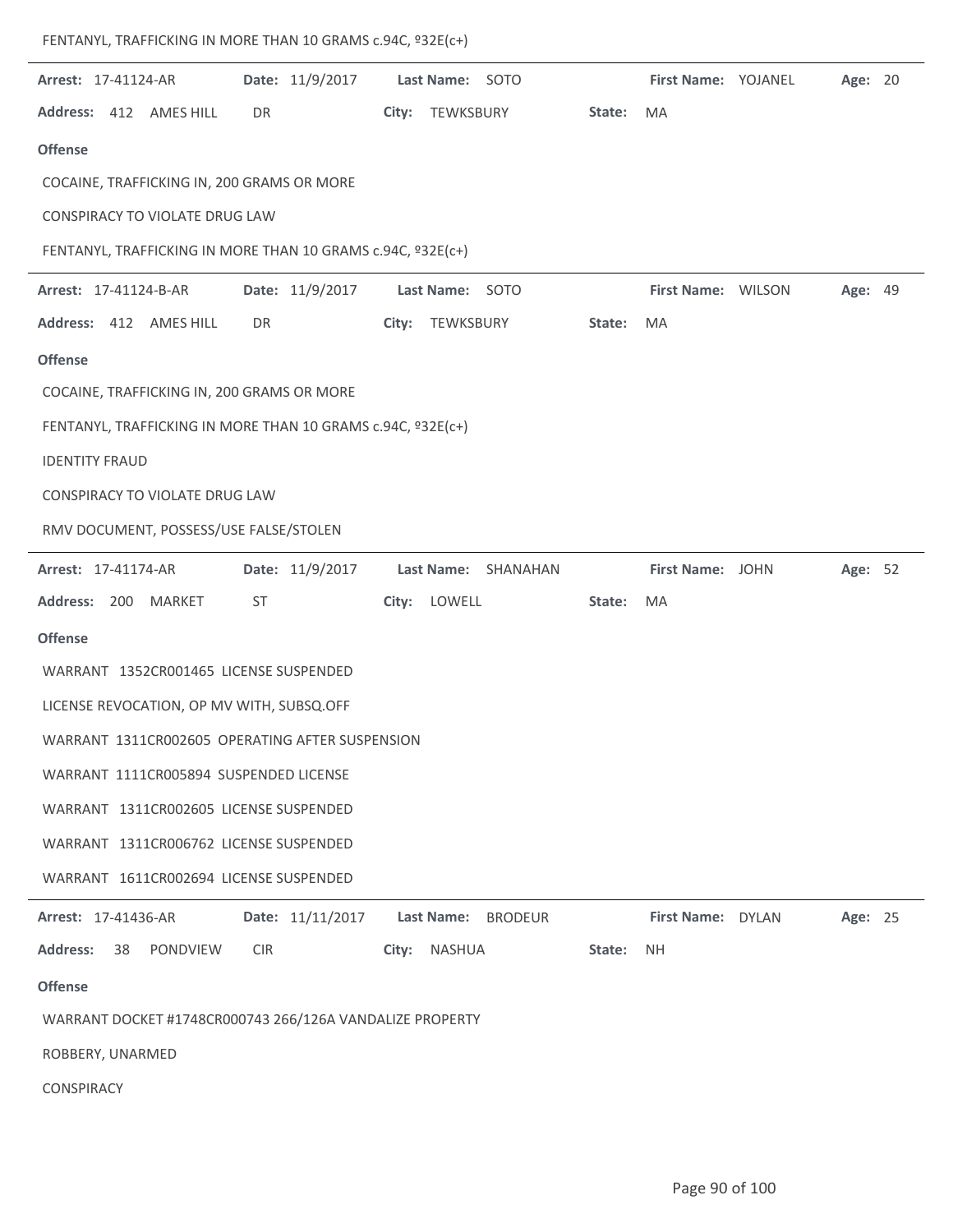| Arrest: 17-41472-AR                                    |           | Date: 11/11/2017 |       |                   | Last Name: DIFOGGIO    |        | First Name: IAN      |                                 | Age: 27        |  |
|--------------------------------------------------------|-----------|------------------|-------|-------------------|------------------------|--------|----------------------|---------------------------------|----------------|--|
| Address: 304 OLD MAIN                                  | <b>ST</b> |                  |       | City: TEWKSBURY   |                        | State: | MA                   |                                 |                |  |
| <b>Offense</b>                                         |           |                  |       |                   |                        |        |                      |                                 |                |  |
| LICENSE SUSPENDED, OP MV WITH                          |           |                  |       |                   |                        |        |                      |                                 |                |  |
| LIGHTS VIOLATION, MV                                   |           |                  |       |                   |                        |        |                      |                                 |                |  |
| Arrest: 17-41657-AR                                    |           | Date: 11/13/2017 |       | <b>Last Name:</b> | <b>MENDEZ</b>          |        | First Name: JONATHAN |                                 | Age: 35        |  |
| <b>Address:</b><br><b>ORLEANS</b><br>27                | ST        |                  |       | City: LOWELL      |                        | State: | MA                   |                                 |                |  |
| <b>Offense</b>                                         |           |                  |       |                   |                        |        |                      |                                 |                |  |
| UNLICENSED OPERATION OF MV                             |           |                  |       |                   |                        |        |                      |                                 |                |  |
| INSPECTION/STICKER, NO                                 |           |                  |       |                   |                        |        |                      |                                 |                |  |
| Arrest: 17-41767-AR                                    |           | Date: 11/14/2017 |       | <b>Last Name:</b> | MARSTON                |        | First Name: CRYSTAL  |                                 | Age: 30        |  |
| Address: 1819 LAWRENCE                                 | <b>ST</b> |                  | City: | LOWELL            |                        | State: | MA                   |                                 |                |  |
| <b>Offense</b>                                         |           |                  |       |                   |                        |        |                      |                                 |                |  |
| WARRANT - 1711CR005361 - UNARMED & ASSAULT BURGLARY    |           |                  |       |                   |                        |        |                      |                                 |                |  |
| WARRANT - 1611CR000155 - IMPROPER USEOF CC UNDER \$250 |           |                  |       |                   |                        |        |                      |                                 |                |  |
| WARRANT - 1718CR002467 - FORGE/MIUSE RMV DOCUMENT      |           |                  |       |                   |                        |        |                      |                                 |                |  |
| WARRANT - 1711CR003730 - LARCENT UNDER \$250           |           |                  |       |                   |                        |        |                      |                                 |                |  |
| WARRANT - 1753CR114123 - LARCENY FROM PERSON           |           |                  |       |                   |                        |        |                      |                                 |                |  |
| Arrest: 17-42016-AR                                    |           | Date: 11/16/2017 |       |                   | Last Name: TINGLEY     |        | First Name: MICHAEL  |                                 | <b>Age: 35</b> |  |
| Address: 777 WEST                                      | <b>RD</b> |                  |       | City: WATERBORO   |                        | State: | ME                   |                                 |                |  |
| <b>Offense</b>                                         |           |                  |       |                   |                        |        |                      |                                 |                |  |
| WARRANT - 1662CR002205 - POSSESS HEROIN                |           |                  |       |                   |                        |        |                      |                                 |                |  |
| DRUG, POSSESS CLASS B                                  |           |                  |       |                   |                        |        |                      |                                 |                |  |
| Arrest: 17-42032-AR                                    |           | Date: 11/16/2017 |       |                   | Last Name: REARDON     |        | First Name: MICHAEL  |                                 | Age: 54        |  |
| Address: 101 NORTHGATE                                 | <b>RD</b> |                  | City: | TEWKSBURY         |                        | State: | MA                   |                                 |                |  |
| <b>Offense</b>                                         |           |                  |       |                   |                        |        |                      |                                 |                |  |
| WARRANT#1711CR004923 90/24 OUI-LIQUOR                  |           |                  |       |                   |                        |        |                      |                                 |                |  |
| Arrest: 17-42162-AR                                    |           | Date: 11/17/2017 |       |                   | Last Name: LIVINGSTONE |        |                      | First Name: CHRISTOPHER Age: 52 |                |  |
| <b>Address:</b><br>LITCHFIELD<br>34                    | AVE       |                  | City: | <b>DRACUT</b>     |                        | State: | MA                   |                                 |                |  |
| <b>Offense</b>                                         |           |                  |       |                   |                        |        |                      |                                 |                |  |
| WARRANT-DOCKET# 1753CR000163 -LARCENY OVER             |           |                  |       |                   |                        |        |                      |                                 |                |  |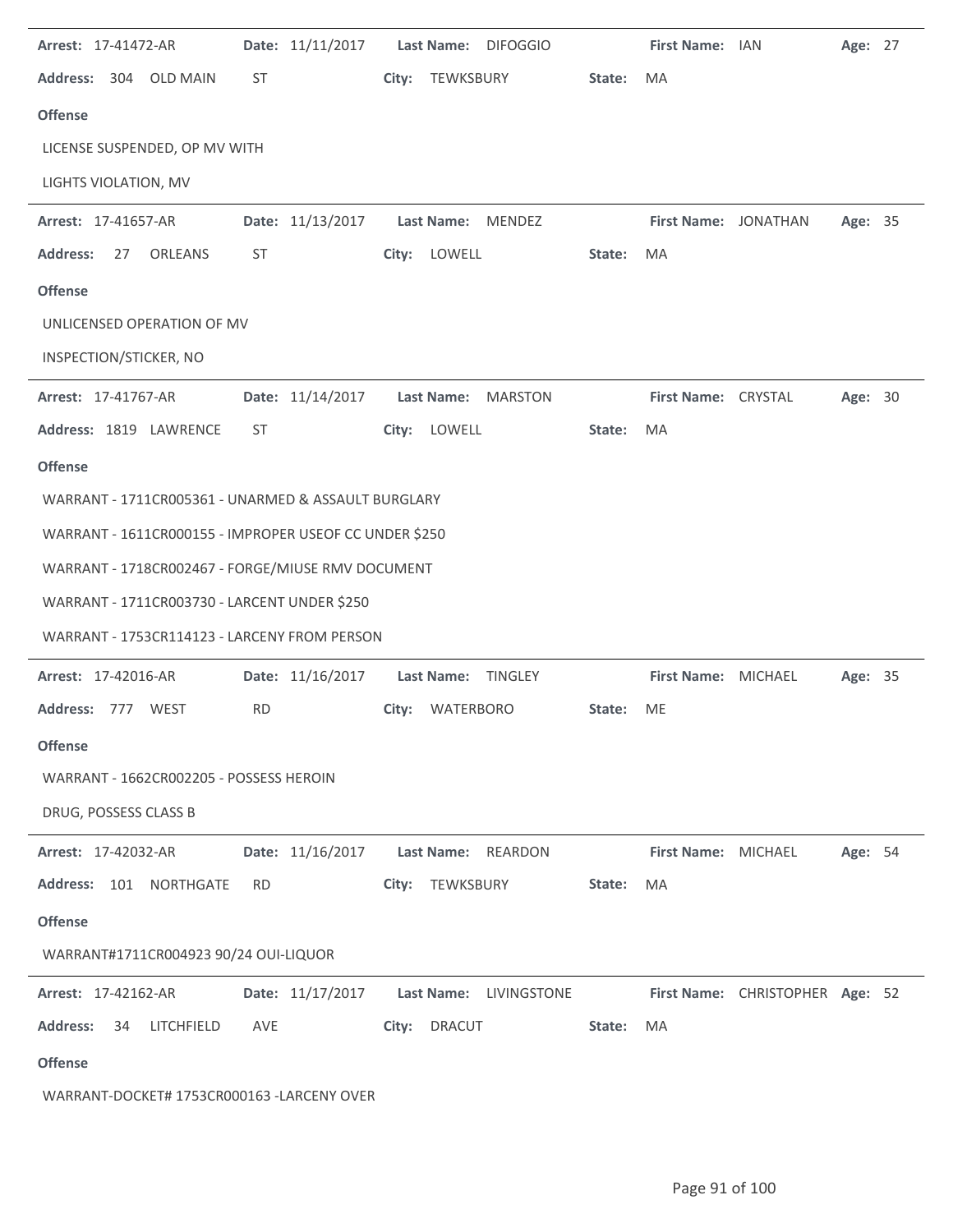| Arrest: 17-42289-AR                                          |           | Date: 11/17/2017                                                                                                                                                                                                               | Last Name: PILATO                           |           | First Name: PAUL          |                           | Age: 43 |  |
|--------------------------------------------------------------|-----------|--------------------------------------------------------------------------------------------------------------------------------------------------------------------------------------------------------------------------------|---------------------------------------------|-----------|---------------------------|---------------------------|---------|--|
| <b>Address:</b><br>51<br><b>FRANKLIN</b>                     | ST        |                                                                                                                                                                                                                                | City: LOWELL                                | State:    | <b>MA</b>                 |                           |         |  |
| <b>Offense</b>                                               |           |                                                                                                                                                                                                                                |                                             |           |                           |                           |         |  |
| SHOPLIFTING BY CONCEALING MDSE                               |           |                                                                                                                                                                                                                                |                                             |           |                           |                           |         |  |
| Arrest: 17-42517-AR                                          |           | Date: 11/19/2017                                                                                                                                                                                                               | Last Name: BAEZ                             |           | First Name: JUAN          |                           | Age: 31 |  |
| Address: 198 BROADWAY                                        | ST        |                                                                                                                                                                                                                                | City: LAWRENCE                              | State:    | MA                        |                           |         |  |
| <b>Offense</b>                                               |           |                                                                                                                                                                                                                                |                                             |           |                           |                           |         |  |
| WARRANT-DOCKET# 1711CR004020-OP MV W/ SUSP LICENSE           |           |                                                                                                                                                                                                                                |                                             |           |                           |                           |         |  |
| WARRANT-DOCKET# 1711CR003414-OP MV W/ SUSP LICENSE           |           |                                                                                                                                                                                                                                |                                             |           |                           |                           |         |  |
| Arrest: 17-42625-AR                                          |           | Date: 11/20/2017                                                                                                                                                                                                               | Last Name: ACOSTA                           |           | First Name: ANGEL         |                           | Age: 34 |  |
| <b>Address:</b><br><b>ENNELL</b><br>22                       | ST        |                                                                                                                                                                                                                                | City: LOWELL                                | State:    | <b>MA</b>                 |                           |         |  |
| <b>Offense</b>                                               |           |                                                                                                                                                                                                                                |                                             |           |                           |                           |         |  |
| WARRANT - 1761CR001305 - LARCENY OVER \$250                  |           |                                                                                                                                                                                                                                |                                             |           |                           |                           |         |  |
| WARRANT-1711CR000523 - LARCENY OVER \$250                    |           |                                                                                                                                                                                                                                |                                             |           |                           |                           |         |  |
| Arrest: 17-42685-AR                                          |           | Date: 11/20/2017                                                                                                                                                                                                               | Last Name: FONDACARO                        |           | First Name: DAVID         |                           | Age: 26 |  |
| Address: 206 SALEM                                           | <b>RD</b> |                                                                                                                                                                                                                                | City: TEWKSBURY                             | State:    | MA                        |                           |         |  |
| <b>Offense</b>                                               |           |                                                                                                                                                                                                                                |                                             |           |                           |                           |         |  |
| WARRANT#1711CR001368 90/24 NEGLIGENT OP 90/23 LICENSE SUSP.  |           |                                                                                                                                                                                                                                |                                             |           |                           |                           |         |  |
| LICENSE SUSPENDED, OP MV WITH                                |           |                                                                                                                                                                                                                                |                                             |           |                           |                           |         |  |
| PASSING VIOLATION                                            |           |                                                                                                                                                                                                                                |                                             |           |                           |                           |         |  |
| Arrest: 17-42687-A-AR   Date: 11/20/2017   Last Name: PINEAU |           |                                                                                                                                                                                                                                |                                             |           |                           | <b>First Name: JOSEPH</b> | Age: 20 |  |
| Address: 12 ROOSEVELT                                        | <b>RD</b> |                                                                                                                                                                                                                                | City: WILMINGTON                            | State:    | MA                        |                           |         |  |
| <b>Offense</b>                                               |           |                                                                                                                                                                                                                                |                                             |           |                           |                           |         |  |
| SHOPLIFTING BY ASPORTATION                                   |           |                                                                                                                                                                                                                                |                                             |           |                           |                           |         |  |
| <b>Arrest: 17-42687-AR</b>                                   |           |                                                                                                                                                                                                                                | Date: 11/20/2017    Last Name: SCHELLENBACH |           | First Name: CRAIG         |                           | Age: 24 |  |
| <b>Address:</b><br>11 SPRAGUE                                |           | ST and the state of the state of the state of the state of the state of the state of the state of the state of the state of the state of the state of the state of the state of the state of the state of the state of the sta | City: N BILLERICA                           | State:    | MA                        |                           |         |  |
| <b>Offense</b>                                               |           |                                                                                                                                                                                                                                |                                             |           |                           |                           |         |  |
| SHOPLIFTING BY ASPORTATION                                   |           |                                                                                                                                                                                                                                |                                             |           |                           |                           |         |  |
| <b>Arrest: 17-42759-AR</b>                                   |           |                                                                                                                                                                                                                                | Date: 11/21/2017    Last Name: ADELIN       |           | <b>First Name: JOLENE</b> |                           | Age: 38 |  |
| Address: 23 PINEHURST                                        | AVE       |                                                                                                                                                                                                                                | City: OCALA                                 | State: FL |                           |                           |         |  |
| <b>Offense</b>                                               |           |                                                                                                                                                                                                                                |                                             |           |                           |                           |         |  |
| WARRANT - 1518CR001226 - ASSAULT W/ DW                       |           |                                                                                                                                                                                                                                |                                             |           |                           |                           |         |  |

l.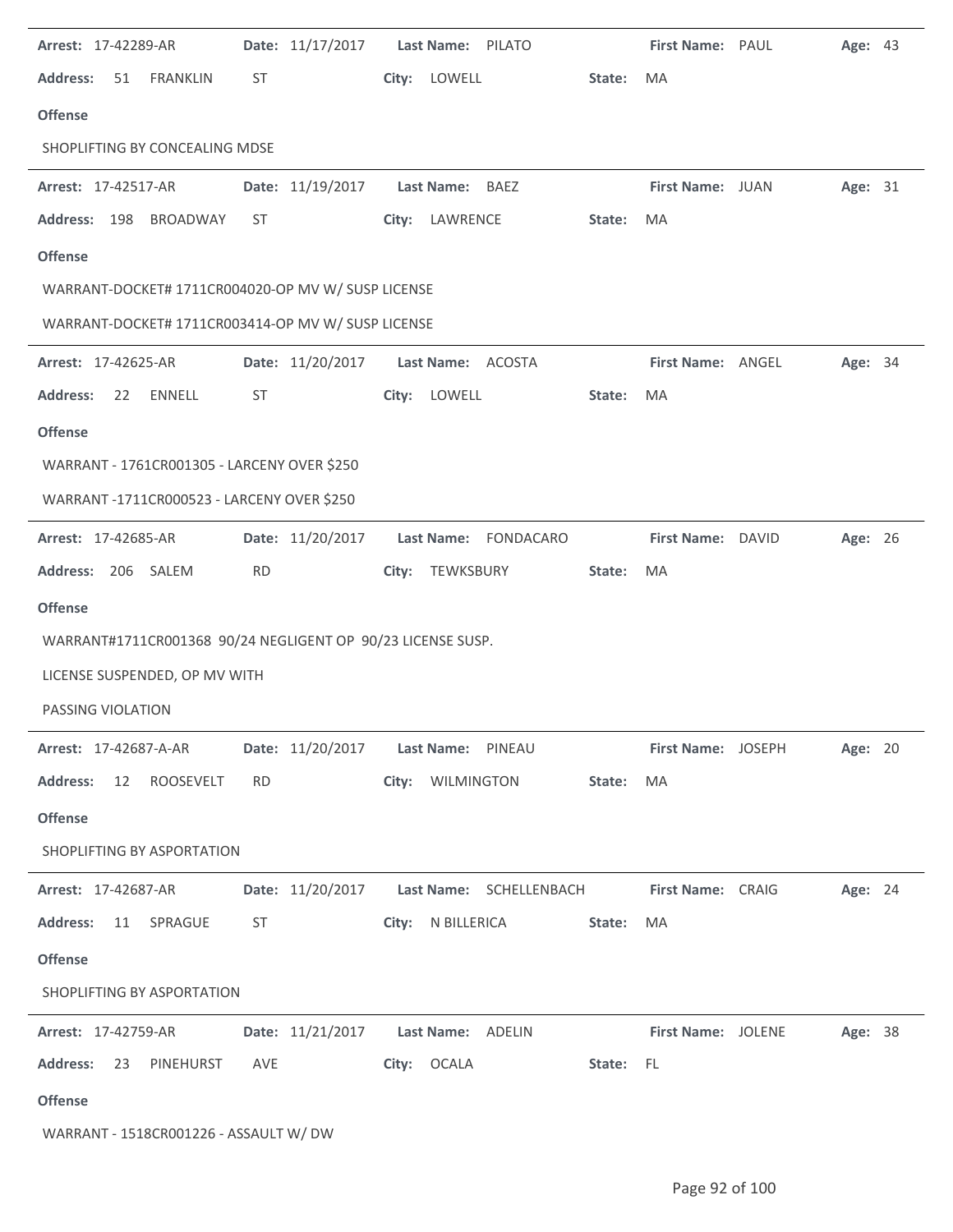| Arrest: 17-43157-AR                     |           | Date: 11/24/2017 |       |                   | Last Name: NEOFOTISTOS |        | First Name: PETER   | Age: 65 |  |
|-----------------------------------------|-----------|------------------|-------|-------------------|------------------------|--------|---------------------|---------|--|
| <b>Address:</b><br><b>FRANK</b><br>23   | ST        |                  | City: | <b>DRACUT</b>     |                        | State: | MA                  |         |  |
| <b>Offense</b>                          |           |                  |       |                   |                        |        |                     |         |  |
| WARRANT DOCKET 1711CR004930 90/23       |           |                  |       |                   |                        |        |                     |         |  |
| SHOPLIFTING BY CONCEALING MDSE          |           |                  |       |                   |                        |        |                     |         |  |
| Arrest: 17-43228-A-AR                   |           | Date: 11/24/2017 |       |                   | Last Name: GAGNON      |        | First Name: DOUGLAS | Age: 22 |  |
| Address: 152 MYRON                      | ST        |                  | City: | <b>DRACUT</b>     |                        | State: | MA                  |         |  |
| <b>Offense</b>                          |           |                  |       |                   |                        |        |                     |         |  |
| DRUG, POSSESS CLASS B                   |           |                  |       |                   |                        |        |                     |         |  |
| Arrest: 17-43228-B-AR                   |           | Date: 11/24/2017 |       | <b>Last Name:</b> | NIGHTINGALE            |        | First Name: PETER   | Age: 25 |  |
| <b>Address:</b><br>6<br>LEMAY           | <b>RD</b> |                  | City: | SALEM             |                        | State: | <b>NH</b>           |         |  |
| <b>Offense</b>                          |           |                  |       |                   |                        |        |                     |         |  |
| DRUG, POSSESS CLASS B, SUBSQ.OFF.       |           |                  |       |                   |                        |        |                     |         |  |
| Arrest: 17-43228-C-AR                   |           | Date: 11/24/2017 |       | <b>Last Name:</b> | BALAKIN                |        | First Name: NICHOLI | Age: 23 |  |
| <b>Address:</b><br><b>CHESTER</b><br>14 | AVE       |                  | City: |                   | TYNGSBOROUGH           | State: | MA                  |         |  |
| <b>Offense</b>                          |           |                  |       |                   |                        |        |                     |         |  |
| DRUG, POSSESS CLASS B                   |           |                  |       |                   |                        |        |                     |         |  |
| Arrest: 17-43228-D-AR                   |           | Date: 11/24/2017 |       |                   | Last Name: SHEPARD     |        | First Name: EMILY   | Age: 20 |  |
| <b>Address:</b><br>PINEHILL<br>48       | <b>RD</b> |                  | City: | CHELMSFORD        |                        | State: | MA                  |         |  |
| <b>Offense</b>                          |           |                  |       |                   |                        |        |                     |         |  |
| DRUG, POSSESS CLASS B                   |           |                  |       |                   |                        |        |                     |         |  |
| Arrest: 17-43378-A-AR                   |           | Date: 11/25/2017 |       |                   | Last Name: JOHNSON     |        | First Name: MARCO   | Age: 34 |  |
| OLD LINCOLN<br><b>Address:</b><br>26    | <b>RD</b> |                  |       | City: WORCESTER   |                        | State: | MA                  |         |  |
| <b>Offense</b>                          |           |                  |       |                   |                        |        |                     |         |  |
| CONSPIRACY                              |           |                  |       |                   |                        |        |                     |         |  |
| LARCENY OVER \$250                      |           |                  |       |                   |                        |        |                     |         |  |
| DISORDERLY CONDUCT                      |           |                  |       |                   |                        |        |                     |         |  |
| <b>RESIST ARREST</b>                    |           |                  |       |                   |                        |        |                     |         |  |
| Arrest: 17-43378-AR                     |           | Date: 11/25/2017 |       |                   | Last Name: EDMONDS     |        | First Name: MICHAEL | Age: 39 |  |
| PROVIDENCE<br><b>Address:</b><br>47     | <b>ST</b> |                  |       | City: WORCESTER   |                        | State: | MA                  |         |  |
| <b>Offense</b>                          |           |                  |       |                   |                        |        |                     |         |  |
| LARCENY OVER \$250                      |           |                  |       |                   |                        |        |                     |         |  |

l.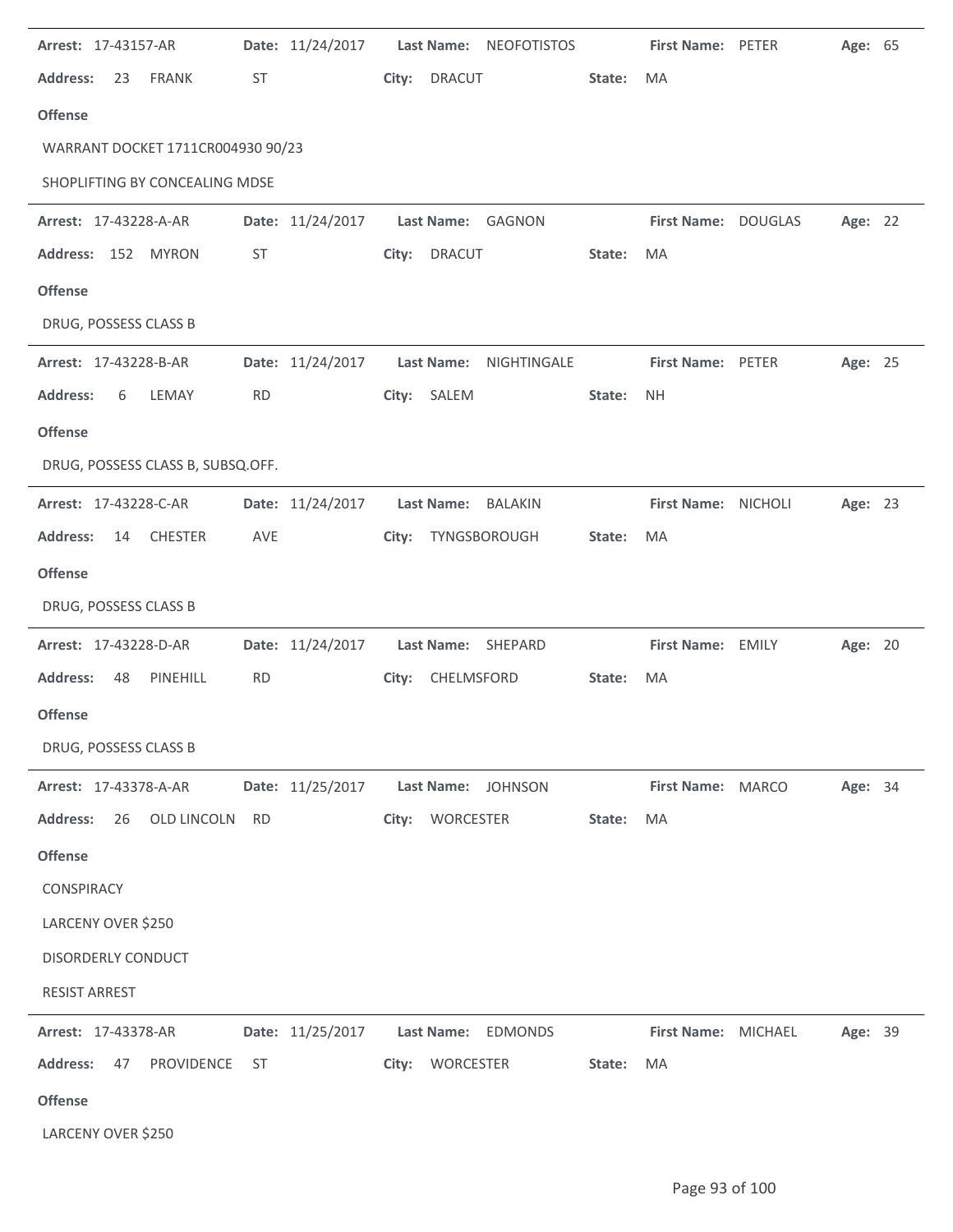| CONSPIRACY                                |    |                  |       |                                        |        |                       |         |  |
|-------------------------------------------|----|------------------|-------|----------------------------------------|--------|-----------------------|---------|--|
| Arrest: 17-43378-B-AR                     |    | Date: 11/25/2017 |       | Last Name: MORVAN                      |        | First Name: TANYA     | Age: 40 |  |
| Address: 126 SOUTHGATE                    | ST |                  | City: | WORCESTER                              | State: | MA                    |         |  |
| <b>Offense</b>                            |    |                  |       |                                        |        |                       |         |  |
| LARCENY OVER \$250                        |    |                  |       |                                        |        |                       |         |  |
| CONSPIRACY                                |    |                  |       |                                        |        |                       |         |  |
| Arrest: 17-43629-AR                       |    | Date: 11/27/2017 |       | Last Name: MACCORMACK                  |        | First Name: HEATHER   | Age: 39 |  |
| Address: 102 NEWBURY                      | ST |                  | City: | DANVERS                                | State: | MA                    |         |  |
| <b>Offense</b>                            |    |                  |       |                                        |        |                       |         |  |
| WARRANT 1522CR002108 UNLICENSED OPERATION |    |                  |       |                                        |        |                       |         |  |
| Arrest: 17-43825-AR                       |    | Date: 11/29/2017 |       | Last Name: TAVERAS                     |        | First Name: JONATHAN  | Age: 24 |  |
| Address: 16C LORING                       | ST |                  |       | City: LAWRENCE                         | State: | <b>MA</b>             |         |  |
| <b>Offense</b>                            |    |                  |       |                                        |        |                       |         |  |
| LICENSE SUSPENDED, OP MV WITH             |    |                  |       |                                        |        |                       |         |  |
| <b>MARKED LANES VIOLATION</b>             |    |                  |       |                                        |        |                       |         |  |
| NUMBER PLATE VIOLATION                    |    |                  |       |                                        |        |                       |         |  |
| Arrest: 17-43688-AR                       |    | Date: 12/1/2017  |       | Last Name: SUAZO                       |        | First Name: JACQUELIN | Age: 30 |  |
| <b>Address:</b><br>57<br><b>JACKSON</b>   | ST |                  |       | City: LAWRENCE                         | State: | MA                    |         |  |
| <b>Offense</b>                            |    |                  |       |                                        |        |                       |         |  |
| LARCENY UNDER \$250                       |    |                  |       |                                        |        |                       |         |  |
| LARCENY OVER \$250                        |    |                  |       |                                        |        |                       |         |  |
| LARCENY UNDER \$250                       |    |                  |       |                                        |        |                       |         |  |
| LARCENY UNDER \$250                       |    |                  |       |                                        |        |                       |         |  |
| Arrest: 17-44305-AR                       |    | Date: 12/1/2017  |       | <b>Last Name:</b><br><b>BRYANT</b>     |        | First Name: ANGELA    | Age: 44 |  |
| Address: 169 MOORE                        | ST |                  |       | City: LOWELL                           | State: | MA                    |         |  |
| <b>Offense</b>                            |    |                  |       |                                        |        |                       |         |  |
| SHOPLIFTING BY ASPORTATION                |    |                  |       |                                        |        |                       |         |  |
| Arrest: 17-44322-A-AR                     |    | Date: 12/1/2017  |       | <b>Last Name:</b><br><b>DAUPHINAIS</b> |        | First Name: DANIELLE  | Age: 31 |  |
| <b>Address:</b><br>SUNSET<br>7            | DR |                  |       | City: MERRIMACK                        | State: | <b>NH</b>             |         |  |
| <b>Offense</b>                            |    |                  |       |                                        |        |                       |         |  |
| DRUG, POSSESS CLASS A                     |    |                  |       |                                        |        |                       |         |  |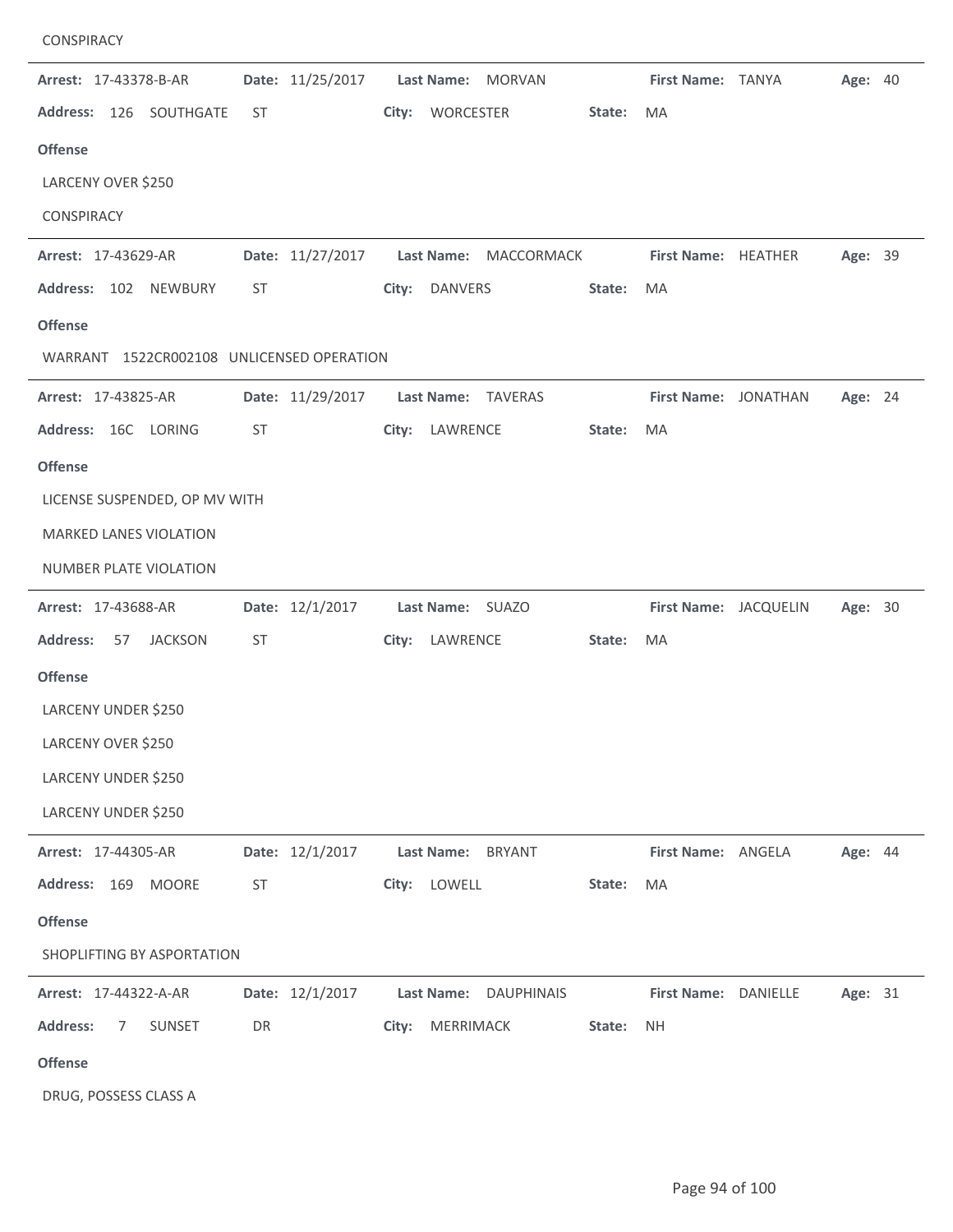| Arrest: 17-44322-AR                                          | Date: 12/1/2017 | Last Name: STAPF         |        | First Name: JOSEPH | Age: 26 |  |
|--------------------------------------------------------------|-----------------|--------------------------|--------|--------------------|---------|--|
| <b>Address:</b><br>$\overline{7}$<br><b>SUNSET</b>           | DR              | City: MERRIMACK          | State: | <b>NH</b>          |         |  |
| <b>Offense</b>                                               |                 |                          |        |                    |         |  |
| DRUG, POSSESS CLASS A                                        |                 |                          |        |                    |         |  |
| Arrest: 17-44391-AR                                          | Date: 12/2/2017 | Last Name: ROCHON        |        | First Name: KEVIN  | Age: 34 |  |
| Address: 249 GRAFTON                                         | ST              | <b>BROCKTON</b><br>City: | State: | MA                 |         |  |
| <b>Offense</b>                                               |                 |                          |        |                    |         |  |
| DRUG, POSSESS CLASS E                                        |                 |                          |        |                    |         |  |
| A&B ON POLICE OFFICER                                        |                 |                          |        |                    |         |  |
| VANDALIZE PROPERTY - DEFACEMENT OF REAL OR PERSONAL PROPERTY |                 |                          |        |                    |         |  |
| DRUG, POSSESS CLASS E                                        |                 |                          |        |                    |         |  |
| DISORDERLY CONDUCT                                           |                 |                          |        |                    |         |  |
| THREAT TO COMMIT CRIME: TO WIT MURDER                        |                 |                          |        |                    |         |  |
| <b>Arrest: 17-44663-AR</b>                                   | Date: 12/4/2017 | Last Name: DOYLE         |        | First Name: EDWARD | Age: 58 |  |
| <b>Address:</b><br>HOMELESS                                  |                 | City: LOWELL             | State: | MA                 |         |  |
| <b>Offense</b>                                               |                 |                          |        |                    |         |  |
| LARCENY UNDER \$250                                          |                 |                          |        |                    |         |  |
| B&E VEHICLE/BOAT NIGHTTIME FOR FELONY                        |                 |                          |        |                    |         |  |
| B&E VEHICLE/BOAT NIGHTTIME FOR FELONY                        |                 |                          |        |                    |         |  |
| LARCENY OVER \$250                                           |                 |                          |        |                    |         |  |
| B&E VEHICLE/BOAT NIGHTTIME FOR FELONY                        |                 |                          |        |                    |         |  |
| B&E VEHICLE/BOAT NIGHTTIME FOR FELONY                        |                 |                          |        |                    |         |  |
| B&E VEHICLE/BOAT NIGHTTIME FOR FELONY                        |                 |                          |        |                    |         |  |
| Arrest: 17-44819-AR                                          | Date: 12/5/2017 | Last Name: DELORBE       |        | First Name: JUAN   | Age: 28 |  |
| Address: 1535 MAIN                                           | ST              | City: TEWKSBURY          | State: | MA                 |         |  |
| <b>Offense</b>                                               |                 |                          |        |                    |         |  |
| WARRANT-DOCKET#1711CR005319-SUSPENDED LICENSE                |                 |                          |        |                    |         |  |
| Arrest: 17-44940-AR                                          | Date: 12/5/2017 | Last Name: ORTIZ-MORALES |        | First Name: LUIS   | Age: 53 |  |
| Address: 353 ELM                                             | ST              | City: LAWRENCE           | State: | MA                 |         |  |
| <b>Offense</b>                                               |                 |                          |        |                    |         |  |
| SAFETY STANDARDS, MV NOT MEETING RMV                         |                 |                          |        |                    |         |  |
| UNLICENSED OPERATION OF MV                                   |                 |                          |        |                    |         |  |
|                                                              |                 |                          |        |                    |         |  |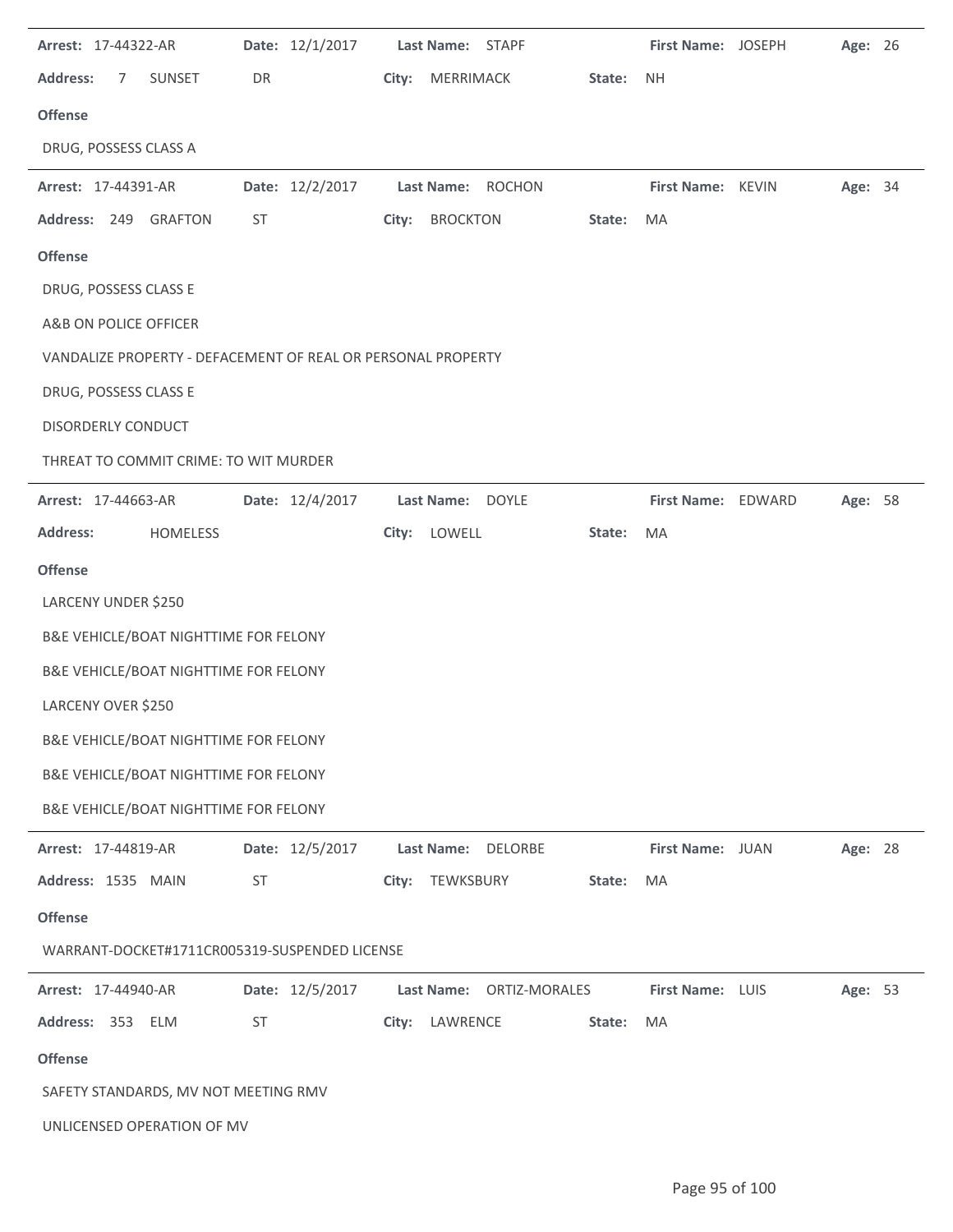| DRUG, POSSESS CLASS C                            |                  |                       |              |                     |                |  |
|--------------------------------------------------|------------------|-----------------------|--------------|---------------------|----------------|--|
| WARRANT - 1518CR002158 - OP MV W/ SUSP LIC       |                  |                       |              |                     |                |  |
| Arrest: 17-45040-A-AR                            | Date: 12/6/2017  | Last Name: ROWAN      |              | First Name: NICHOLE | Age: 39        |  |
| Address: 170<br>3RD                              | <b>ST</b>        | LOWELL<br>City:       | State:       | <b>MA</b>           |                |  |
| <b>Offense</b>                                   |                  |                       |              |                     |                |  |
| WARRANT-DOCKET#1718CR002084-A&B 13M/B            |                  |                       |              |                     |                |  |
| Arrest: 17-45040-AR                              | Date: 12/6/2017  | Last Name: WILLIAMS   |              | First Name: KRISTEN | Age: 46        |  |
| PAWTUCKET<br><b>Address:</b><br>12               | <b>BLVD</b>      | City: TYNGSBOROUGH    | State:       | MA                  |                |  |
| <b>Offense</b>                                   |                  |                       |              |                     |                |  |
| WARRANT-DOCKET#1711CR004450-UNINSURED MV         |                  |                       |              |                     |                |  |
| Arrest: 17-45221-AR                              | Date: 12/7/2017  | Last Name: DEOLIVEIRA |              | First Name: ARMECY  | Age: 60        |  |
| Address: 323 LAWRENCE                            | <b>ST</b>        | LOWELL<br>City:       | State:       | MA                  |                |  |
| <b>Offense</b>                                   |                  |                       |              |                     |                |  |
| LICENSE SUSPENDED, OP MV WITH                    |                  |                       |              |                     |                |  |
| LIGHTS VIOLATION, MV                             |                  |                       |              |                     |                |  |
| Arrest: 17-45274-AR                              | Date: 12/7/2017  | Last Name: SOLAZZI    |              | First Name: EDWARD  | Age: 50        |  |
| Address: 330 PARKVIEW                            | AVE              | City: LOWELL          | State:       | MA                  |                |  |
| <b>Offense</b>                                   |                  |                       |              |                     |                |  |
| WARRANT DOCKET #0610CR002575 90/10/A UNLIC OP MV |                  |                       |              |                     |                |  |
| Arrest: 17-45770-AR                              | Date: 12/11/2017 | Last Name:            | TORO-AGUDELO | First Name: DAVID   | Age: 32        |  |
| Address: 159 BUNKERHILL                          | AVE              | City: LOWELL          | State: MA    |                     |                |  |
| <b>Offense</b>                                   |                  |                       |              |                     |                |  |
| WARRANT (1511CR005418)                           |                  |                       |              |                     |                |  |
| Arrest: 17-46406-AR                              | Date: 12/16/2017 | Last Name: SILVA      |              | First Name: RHONDA  | <b>Age: 48</b> |  |
| Address: 50/1 BOW                                | ST               | City: MEDFORD         | State:       | MA                  |                |  |
| <b>Offense</b>                                   |                  |                       |              |                     |                |  |
| WARRANT - 1710CR001110 - SHOPLIFTING             |                  |                       |              |                     |                |  |
| <b>Arrest: 17-46712-AR</b>                       | Date: 12/17/2017 | Last Name: AMEZAGA    |              | First Name: JULIO   | Age: 23        |  |
| <b>Address:</b><br>40<br>ALDER                   | ST               | City: LAWRENCE        | State:       | MA                  |                |  |
| <b>Offense</b>                                   |                  |                       |              |                     |                |  |
| WARRANT<br>1618CR005886 UNLICENSED OPERATON M/V  |                  |                       |              |                     |                |  |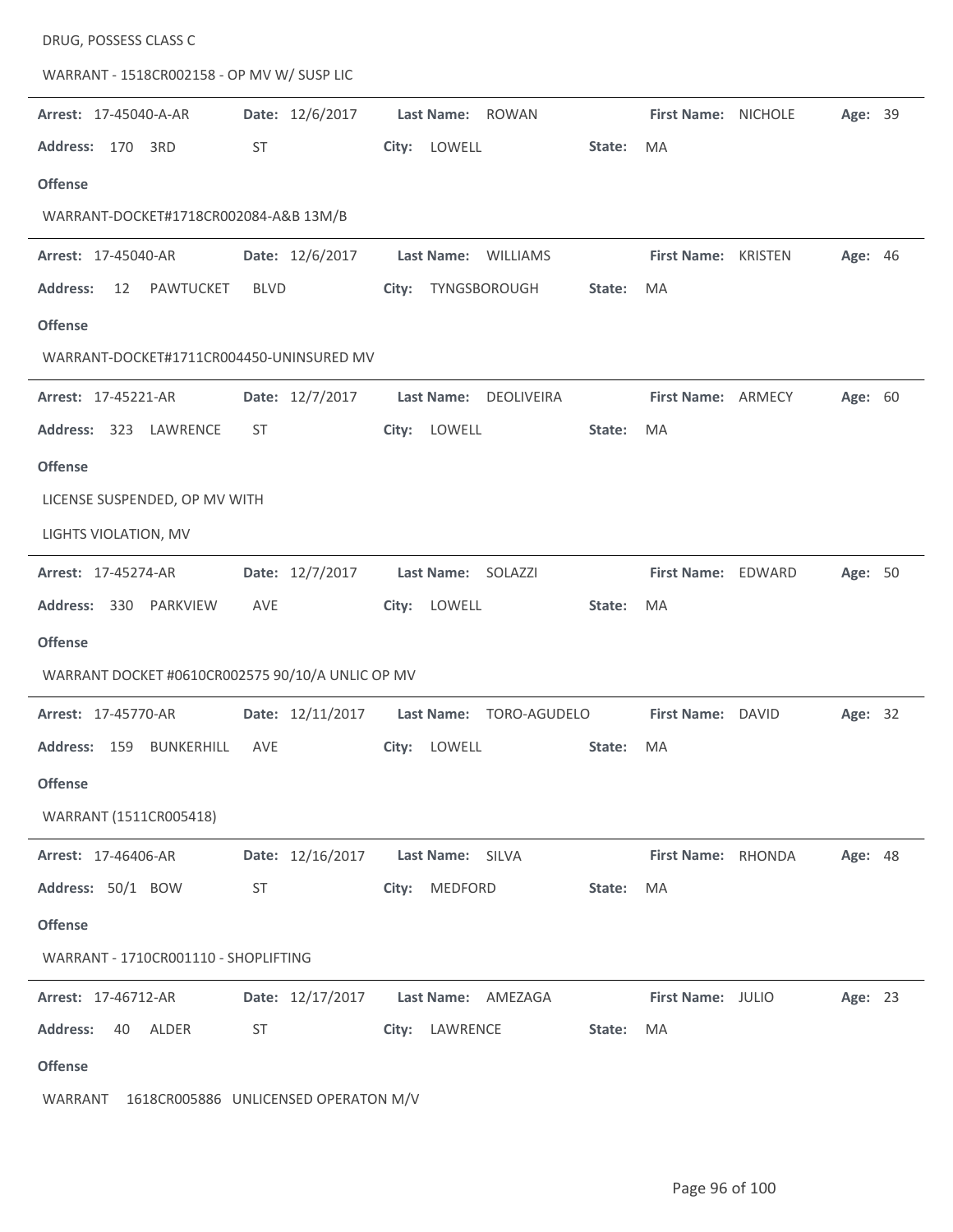| Arrest: 17-46718-AR                            |           |                  |       | Date: 12/17/2017    Last Name: PIERCE |           | First Name: JAMES   | <b>Age: 40</b> |  |
|------------------------------------------------|-----------|------------------|-------|---------------------------------------|-----------|---------------------|----------------|--|
| Address: 875 MAIN                              | <b>ST</b> |                  |       | City: WILMINGTON                      | State:    | MA                  |                |  |
| <b>Offense</b>                                 |           |                  |       |                                       |           |                     |                |  |
| ROBBERY, UNARMED                               |           |                  |       |                                       |           |                     |                |  |
| Arrest: 17-46812-AR                            |           | Date: 12/18/2017 |       | Last Name: SAVILLE                    |           | First Name: KRISTIN | Age: 44        |  |
| <b>Address:</b><br>89<br><b>WEST</b>           | <b>ST</b> |                  | City: | WILMINGTON                            | State:    | MA                  |                |  |
| <b>Offense</b>                                 |           |                  |       |                                       |           |                     |                |  |
| WARRANT (1711CR003795)                         |           |                  |       |                                       |           |                     |                |  |
| Arrest: 17-46831-AR                            |           | Date: 12/18/2017 |       | Last Name: MCANDREWS                  |           | First Name: MEGAN   | Age: 26        |  |
| Address: 372 PARKER                            | <b>ST</b> |                  |       | City: LOWELL                          | State:    | MA                  |                |  |
| <b>Offense</b>                                 |           |                  |       |                                       |           |                     |                |  |
| SHOPLIFTING \$100+ BY CONCEALING MDSE          |           |                  |       |                                       |           |                     |                |  |
| WARRANT 1447CR001519 LARCENY OVER              |           |                  |       |                                       |           |                     |                |  |
| WARRANT 1411CR004439 LARCENY OVER              |           |                  |       |                                       |           |                     |                |  |
| WARRANT 1611CR004722 UTTER FALSE CHECK         |           |                  |       |                                       |           |                     |                |  |
| Arrest: 17-46839-AR                            |           | Date: 12/18/2017 |       | Last Name: MONBLEAU                   |           | First Name: ANTHONY | Age: 26        |  |
|                                                |           |                  |       |                                       |           |                     |                |  |
| <b>Address:</b><br>CENTRAL<br>87               | ST        |                  |       | City: HUDSON                          | State:    | <b>NH</b>           |                |  |
| <b>Offense</b>                                 |           |                  |       |                                       |           |                     |                |  |
| WARRANT 1418CR002142 RECIEVING STOLEN PROPERTY |           |                  |       |                                       |           |                     |                |  |
| Arrest: 17-47112-AR                            |           | Date: 12/20/2017 |       | Last Name: EATON                      |           | First Name: AREN    | Age: 24        |  |
| Address: 136 COMMONWEAI AVE                    |           |                  |       | City: LOWELL                          | State: MA |                     |                |  |
| <b>Offense</b>                                 |           |                  |       |                                       |           |                     |                |  |
| ATTACHING WRONG REGISTRATION PLATE             |           |                  |       |                                       |           |                     |                |  |
| OPEN CONTAINER MARIJUANA                       |           |                  |       |                                       |           |                     |                |  |
| SEAT BELT, FAIL WEAR                           |           |                  |       |                                       |           |                     |                |  |
| RMV DOCUMENT, POSSESS/USE FALSE/STOLEN         |           |                  |       |                                       |           |                     |                |  |
| UNINSURED MOTOR VEHICLE                        |           |                  |       |                                       |           |                     |                |  |
| LICENSE SUSPENDED, OP MV WITH                  |           |                  |       |                                       |           |                     |                |  |
| RMV DOCUMENT, POSSESS/USE FALSE/STOLEN         |           |                  |       |                                       |           |                     |                |  |
| UNREGISTERED MOTOR VEHICLE                     |           |                  |       |                                       |           |                     |                |  |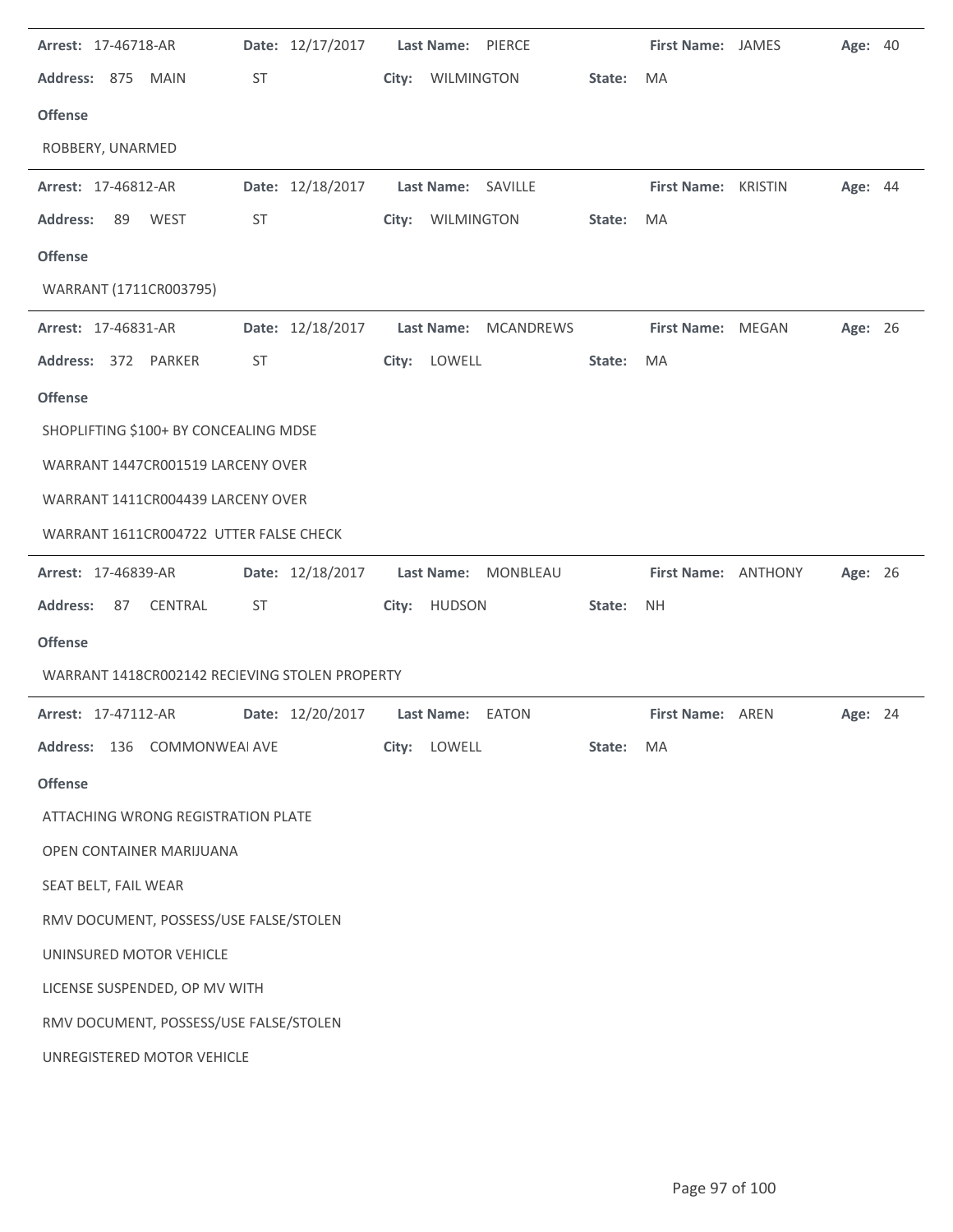| Arrest: 17-47130-AR                       |           | Date: 12/20/2017 | Last Name: JOSEPH      |                 | First Name: ALISSA  | Age: 24        |  |
|-------------------------------------------|-----------|------------------|------------------------|-----------------|---------------------|----------------|--|
| <b>Address:</b><br><b>NESMITH</b><br>73   | ST        |                  | City: LOWELL           | State:          | <b>MA</b>           |                |  |
| <b>Offense</b>                            |           |                  |                        |                 |                     |                |  |
| LICENSE SUSPENDED, OP MV WITH             |           |                  |                        |                 |                     |                |  |
| NEGLIGENT OPERATION OF MOTOR VEHICLE      |           |                  |                        |                 |                     |                |  |
| SPEEDING                                  |           |                  |                        |                 |                     |                |  |
| DRUG, POSSESS CLASS B                     |           |                  |                        |                 |                     |                |  |
| STOP FOR POLICE, FAIL                     |           |                  |                        |                 |                     |                |  |
| Arrest: 17-47213-A-AR                     |           | Date: 12/21/2017 | Last Name: POTENZA     |                 | First Name: YOLANDA | Age: 23        |  |
| <b>Address:</b><br><b>ROBINSON</b><br>76  | <b>ST</b> |                  | City: LYNN             | State:          | MA                  |                |  |
| <b>Offense</b>                            |           |                  |                        |                 |                     |                |  |
| DRUG, POSSESS CLASS A                     |           |                  |                        |                 |                     |                |  |
| WARRANT - 1636CR000428 - SHOPLIFTING      |           |                  |                        |                 |                     |                |  |
| Arrest: 17-47213-AR                       |           | Date: 12/21/2017 | Last Name: MARINO      |                 | First Name: JOHN    | Age: 28        |  |
| <b>Address:</b><br>CHESTNUT<br>17         | ST        |                  | BEVERLY<br>City:       | State:          | <b>MA</b>           |                |  |
| <b>Offense</b>                            |           |                  |                        |                 |                     |                |  |
| LICENSE SUSPENDED, OP MV WITH             |           |                  |                        |                 |                     |                |  |
| DRUG, POSSESS CLASS A                     |           |                  |                        |                 |                     |                |  |
| DRUG, POSSESS TO DISTRIB CLASS D, SUBSQ.  |           |                  |                        |                 |                     |                |  |
| Arrest: 17-47266-AR                       |           | Date: 12/21/2017 | Last Name: FRANCKS     |                 | First Name: JOSEPH  | <b>Age: 42</b> |  |
| Address: 1249 GRAFTON                     | <b>ST</b> |                  | City: WORCESTER        | State:          | MA                  |                |  |
| <b>Offense</b>                            |           |                  |                        |                 |                     |                |  |
| LARCENY OVER \$250                        |           |                  |                        |                 |                     |                |  |
| Arrest: 17-47436-AR                       |           | Date: 12/23/2017 | <b>Last Name:</b>      | <b>ROSCILLO</b> | First Name: ROBERT  | Age: 33        |  |
| <b>Address:</b><br><b>BROWN</b><br>5      | ST        |                  | City: TEWKSBURY        | State:          | MA                  |                |  |
| <b>Offense</b>                            |           |                  |                        |                 |                     |                |  |
| DESTRUCTION OF PROPERTY +\$250, MALICIOUS |           |                  |                        |                 |                     |                |  |
| DISORDERLY CONDUCT                        |           |                  |                        |                 |                     |                |  |
| THREAT TO COMMIT CRIME; MURDER            |           |                  |                        |                 |                     |                |  |
| Arrest: 17-47919-AR                       |           | Date: 12/27/2017 | Last Name: PITOCCHELLI |                 | First Name: ERIC    | Age: 49        |  |
| Address: 106 THORNTON                     |           |                  |                        |                 |                     |                |  |
|                                           | AVE       |                  | City: LOWELL           | State:          | MA                  |                |  |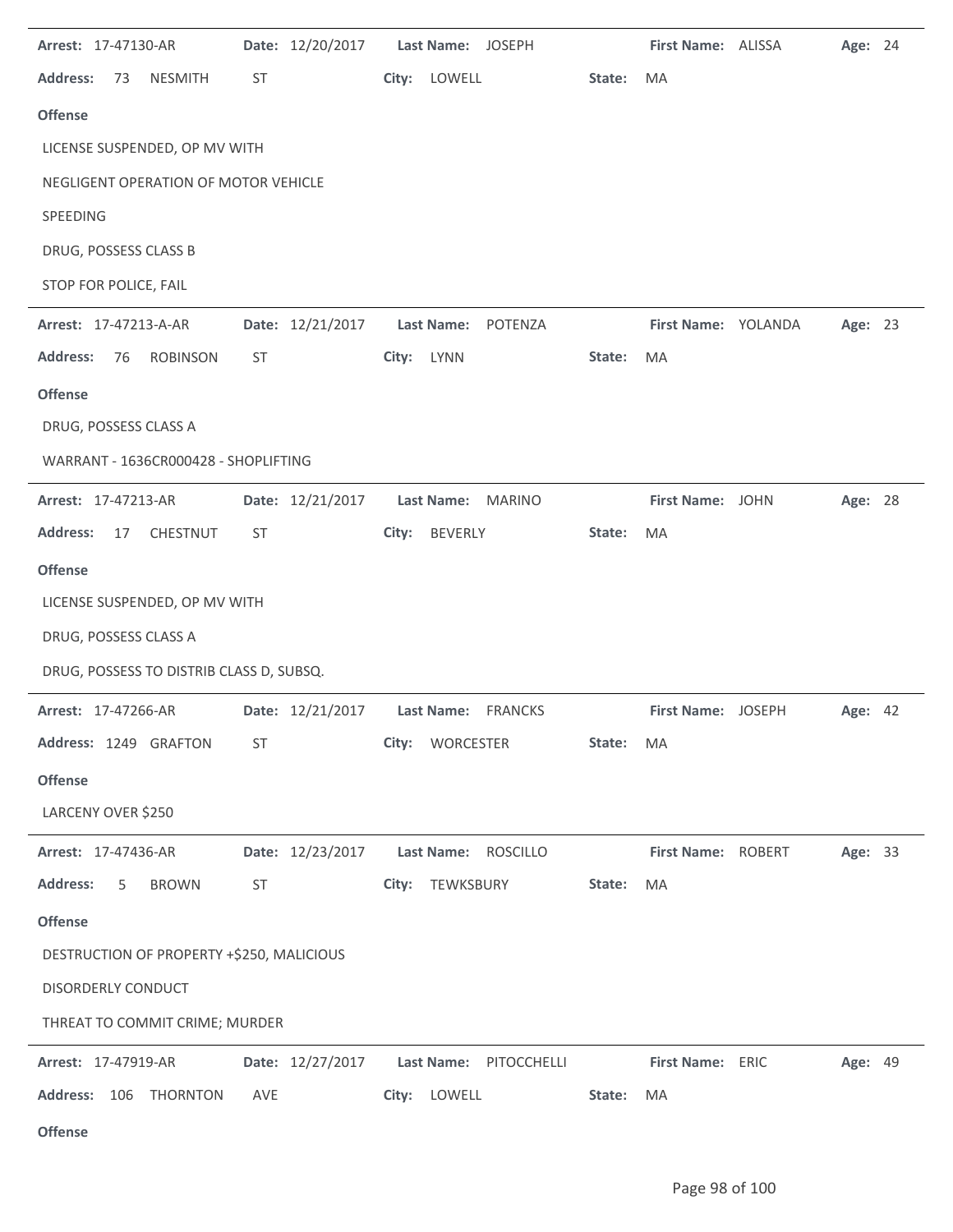| CHILD ENDANGERMENT WHILE OUI              |                  |                    |        |                      |         |  |
|-------------------------------------------|------------------|--------------------|--------|----------------------|---------|--|
| NEGLIGENT OPERATION OF MOTOR VEHICLE      |                  |                    |        |                      |         |  |
| OUI LIQUOR, 2ND OFFENSE                   |                  |                    |        |                      |         |  |
| FOLLOWING TOO CLOSELY                     |                  |                    |        |                      |         |  |
| Arrest: 17-47925-AR                       | Date: 12/27/2017 | Last Name: TORRES  |        | First Name: PEDRO    | Age: 30 |  |
| <b>Address:</b><br>190 PATRICK            | <b>RD</b>        | TEWKSBURY<br>City: | State: | <b>MA</b>            |         |  |
| <b>Offense</b>                            |                  |                    |        |                      |         |  |
| DRUG, DISTRIBUTE CLASS D                  |                  |                    |        |                      |         |  |
| DRUG, POSSESS TO DISTRIB CLASS D          |                  |                    |        |                      |         |  |
| Arrest: 17-48156-AR                       | Date: 12/28/2017 | Last Name: WALKER  |        | First Name: FOREST   | Age: 18 |  |
| <b>Address:</b><br>22<br><b>BOWERS</b>    | <b>ST</b>        | City: LOWELL       | State: | MA                   |         |  |
| <b>Offense</b>                            |                  |                    |        |                      |         |  |
| B&E BUILDING NIGHTTIME FOR FELONY         |                  |                    |        |                      |         |  |
| MOTOR VEH, RECEIVE STOLEN                 |                  |                    |        |                      |         |  |
| BURGLARIOUS INSTRUMENT, POSSESS           |                  |                    |        |                      |         |  |
| RECEIVE STOLEN PROPERTY +\$250            |                  |                    |        |                      |         |  |
| Arrest: 17-48317-AR                       | Date: 12/29/2017 | Last Name: SILVA   |        | First Name: KEVIN    | Age: 33 |  |
| Address: 150 KINSLEY                      | ST               | NASHUA<br>City:    | State: | <b>NH</b>            |         |  |
| <b>Offense</b>                            |                  |                    |        |                      |         |  |
| LICENSE SUSPENDED, OP MV WITH             |                  |                    |        |                      |         |  |
| WARRANT 1611CR002784 SUSPENDED LICENSE    |                  |                    |        |                      |         |  |
| Arrest: 17-48335-AR                       | Date: 12/29/2017 | Last Name: MULLEN  |        | First Name: JAMES    | Age: 31 |  |
| <b>Address:</b><br>HARRIMAN<br>37         | <b>RD</b>        | MERRIMAC<br>City:  | State: | MA                   |         |  |
| <b>Offense</b>                            |                  |                    |        |                      |         |  |
| <b>MARKED LANES VIOLATION</b>             |                  |                    |        |                      |         |  |
| STOP/YIELD, FAIL TO                       |                  |                    |        |                      |         |  |
| NEGLIGENT OPERATION OF MOTOR VEHICLE      |                  |                    |        |                      |         |  |
| OUI LIQUOR, 2ND OFFENSE                   |                  |                    |        |                      |         |  |
| LEAVE SCENE OF PROPERTY DAMAGE            |                  |                    |        |                      |         |  |
| Arrest: 17-48498-AR                       | Date: 12/30/2017 | Last Name: MURIRA  |        | First Name: PERMINUS | Age: 29 |  |
| <b>Address:</b><br>23<br><b>HILLCREST</b> | DR               | City: LOWELL       | State: | MA                   |         |  |